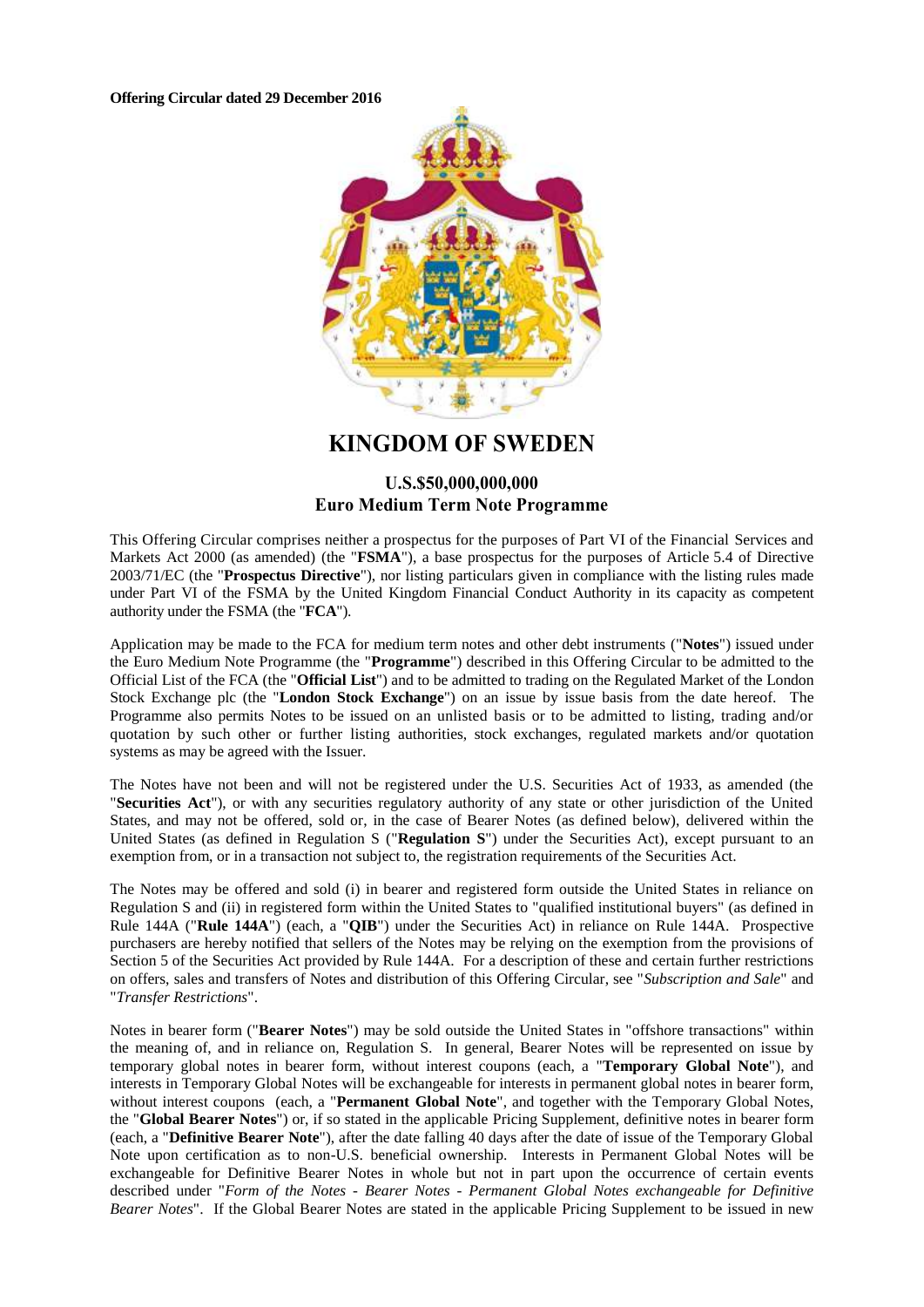global note ("**NGN**") form, the Global Bearer Notes will be delivered on or prior to the original issue date of the relevant Tranche to a common safekeeper (the "**Common Safekeeper**") for Euroclear Bank S.A./N.V. ("**Euroclear**") and Clearstream Banking, société anonyme ("**Clearstream, Luxembourg**"). Global Bearer Notes which are not issued in NGN form ("**Classic Global Notes**" or "**CGNs**") will be deposited on the issue date of the relevant Tranche with a common depositary on behalf of Euroclear and Clearstream, Luxembourg ("**Common Depositary**").

Notes in registered form ("**Registered Notes**") may be sold (i) outside the United States in "offshore transactions" within the meaning of, and in reliance on, Regulation S ("**Regulation S Notes**") and/or (ii) within the United States to QIBs in reliance on Rule 144A ("**Rule 144A Notes**"). In general, (i) Regulation S Registered Notes will be represented on issue by a permanent global note in registered form, without interest coupons (each, a "**Regulation S Global Registered Note**"), and (ii) Rule 144A Notes will be represented on issue by a permanent global note in registered form, without interest coupons (each, a "**Rule 144A Global Registered Note**" and, together with the "**Regulation S Global Registered Note**", the "**Global Registered Notes**" and together with the "**Global Bearer Notes**", the "**Global Notes**" and each, a "**Global Note**"). The provisions governing the exchange of interests in the Global Registered Notes for definitive notes in registered form (each, a "**Definitive Registered Note**" and together with the Definitive Bearer Notes, the "**Definitive Notes**") in certain limited circumstances are described in "*Forms of the Notes - Registered Notes*". On or around the relevant issue date, Global Registered Notes of each Series may be (i) (a) in the case of a certificate ("**Certificate**") which is not to be held under the new safekeeping structure ("**New Safekeeping Structure**" or "**NSS**"), registered in the name of, and deposited with, a depositary or common depositary on behalf of Euroclear and Clearstream, Luxembourg and will be deposited on or about the issue date with the common depositary; or (b) in the case of a Certificate to be held under the NSS, be registered in the name of a common safekeeper (or its nominee) for Euroclear and/or Clearstream, Luxembourg; and/or (ii) registered in the name of Cede & Co. as nominee for, and deposited with a custodian for, The Depository Trust Company ("**DTC**"); and/or (iii) registered and deposited with any other relevant clearing system, as specified in the applicable Pricing Supplement. Registered Notes are subject to certain restrictions on transfer. See "*Subscription and Sale*" *and* "*Transfer Restrictions*".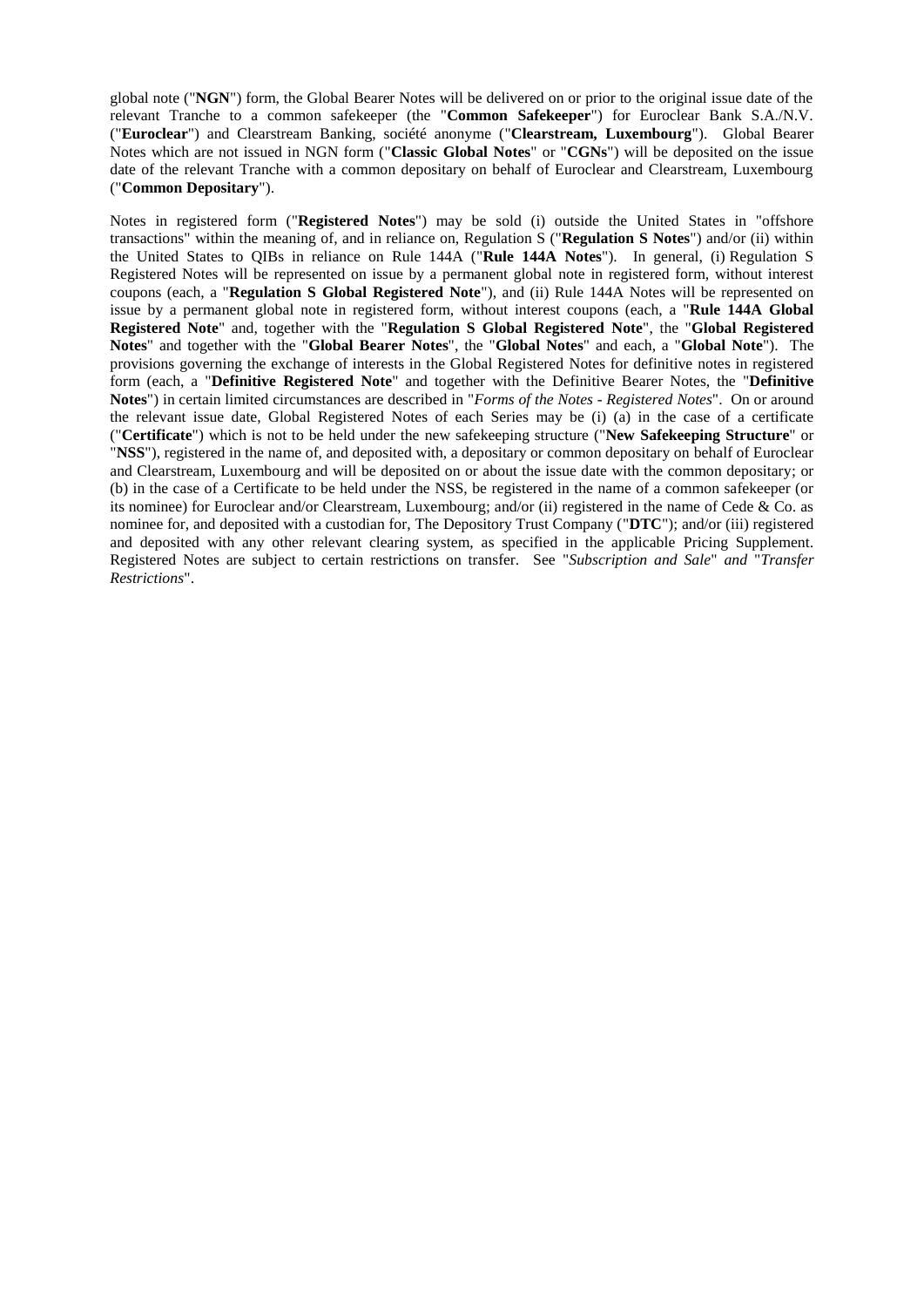# **CONTENTS**

# Page

| SUMMARY OF PROVISIONS RELATING TO THE NOTES WHILE IN GLOBAL FORM 55 |  |
|---------------------------------------------------------------------|--|
|                                                                     |  |
|                                                                     |  |
|                                                                     |  |
|                                                                     |  |
|                                                                     |  |
|                                                                     |  |
|                                                                     |  |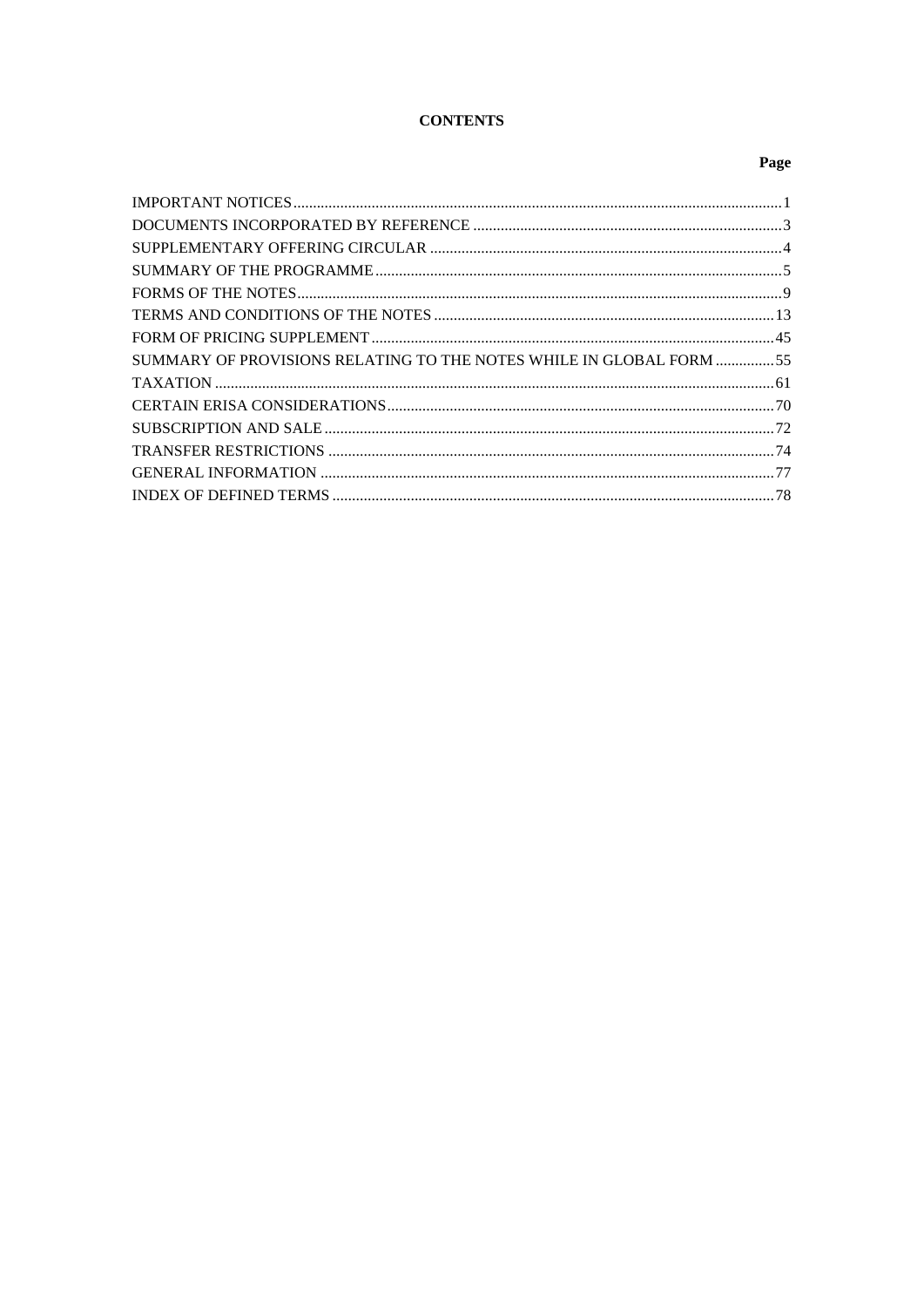### **IMPORTANT NOTICES**

The Kingdom of Sweden (the "**Issuer**"), represented by Riksgäldskontoret, has prepared this Offering Circular for the purpose of giving information with regard to the Programme, and the Notes to be issued under the Programme and itself as the Issuer. The Issuer accepts responsibility for the information contained in this document, except for the information under "*Subscription and Sale*".

This Offering Circular should be read and construed together with any amendments or supplements hereto and with any other documents incorporated by reference herein and, in relation to any Tranche (as defined herein) of Notes, should be read and construed together with the relevant Pricing Supplement (as defined herein).

The Issuer confirms that this Offering Circular (including for this purpose, each relevant Pricing Supplement) is true and accurate in all material respects and is not misleading in any material respect; that any opinions, predictions or intentions expressed herein are honestly held or made and are not misleading in any material respect; that this Offering Circular does not omit to state any material fact necessary to make such information, opinions, predictions or intentions (in the context of the Programme, the issue, offering and sale of the Notes) not misleading in any material respect **provided**, **however**, **that** the confirmation in this paragraph does not extend to the information under "*Subscription and Sale*".

No dealer, salesman or other person has been authorised to give any information or to make any representation not contained in or not consistent with this Offering Circular or any other document entered into in relation to the Programme or any information supplied by the Issuer or such other information as is in the public domain and, if given or made, such information or representation should not be relied upon as having been authorised by the Issuer.

Neither the delivery of this Offering Circular or any Pricing Supplement nor the offering, sale or delivery of any Note shall, in any circumstances, create any implication that the information contained in this Offering Circular is true subsequent to the date hereof or the date upon which this Offering Circular has been most recently amended or supplemented or that there has been no adverse change, or any event reasonably likely to involve any adverse change, in the condition (financial or otherwise) of the Issuer since the date thereof or, if later, the date upon which this Offering Circular has been most recently amended or supplemented or that any other information supplied in connection with the Programme is correct at any time subsequent to the date on which it is supplied or, if different, the date indicated in the document containing the same.

The distribution of this Offering Circular and any Pricing Supplement and the offering, sale and delivery of the Notes in certain jurisdictions may be restricted by law. Persons into whose possession this Offering Circular or any Pricing Supplement comes are required by the Issuer to inform themselves about and to observe any such restrictions. For a description of certain restrictions on offers, sales and deliveries of Notes and on the distribution of this Offering Circular or any Pricing Supplement and other offering material relating to the Notes, see "*Subscription and Sale*" and "*Transfer Restrictions*". In particular, Notes have not been and will not be registered under the Securities Act or with any securities regulatory authority of any state or other jurisdiction of the United States and may include Notes in bearer form which are subject to U.S. tax law requirements. The Notes may be offered and sold (A) in bearer and registered form outside the United States in reliance on Regulation S and (B) in registered form within the United States to QIBs in reliance on Rule 144A.

Subject to certain exceptions, Notes may not be offered, sold or, in the case of Bearer Notes, delivered to, or for the account or benefit of, U.S. persons or persons in the United States or its possessions, as those terms are defined in the U.S. Internal Revenue Code of 1986, as amended (the "**Code**").

**NEITHER THE PROGRAMME NOR ANY NOTE ISSUED HEREUNDER HAS BEEN APPROVED OR DISAPPROVED BY THE U.S. SECURITIES AND EXCHANGE COMMISSION (THE "SEC"), ANY STATE SECURITIES COMMISSION IN THE UNITED STATES OR ANY OTHER U.S. REGULATORY AUTHORITY, NOR HAS ANY OF THE FOREGOING AUTHORITIES PASSED UPON OR ENDORSED THE MERITS OF ANY OFFERING OF NOTES OR THE ACCURACY OR ADEQUACY OF THIS OFFERING CIRCULAR. ANY REPRESENTATION TO THE CONTRARY IS A CRIMINAL OFFENCE IN THE UNITED STATES.**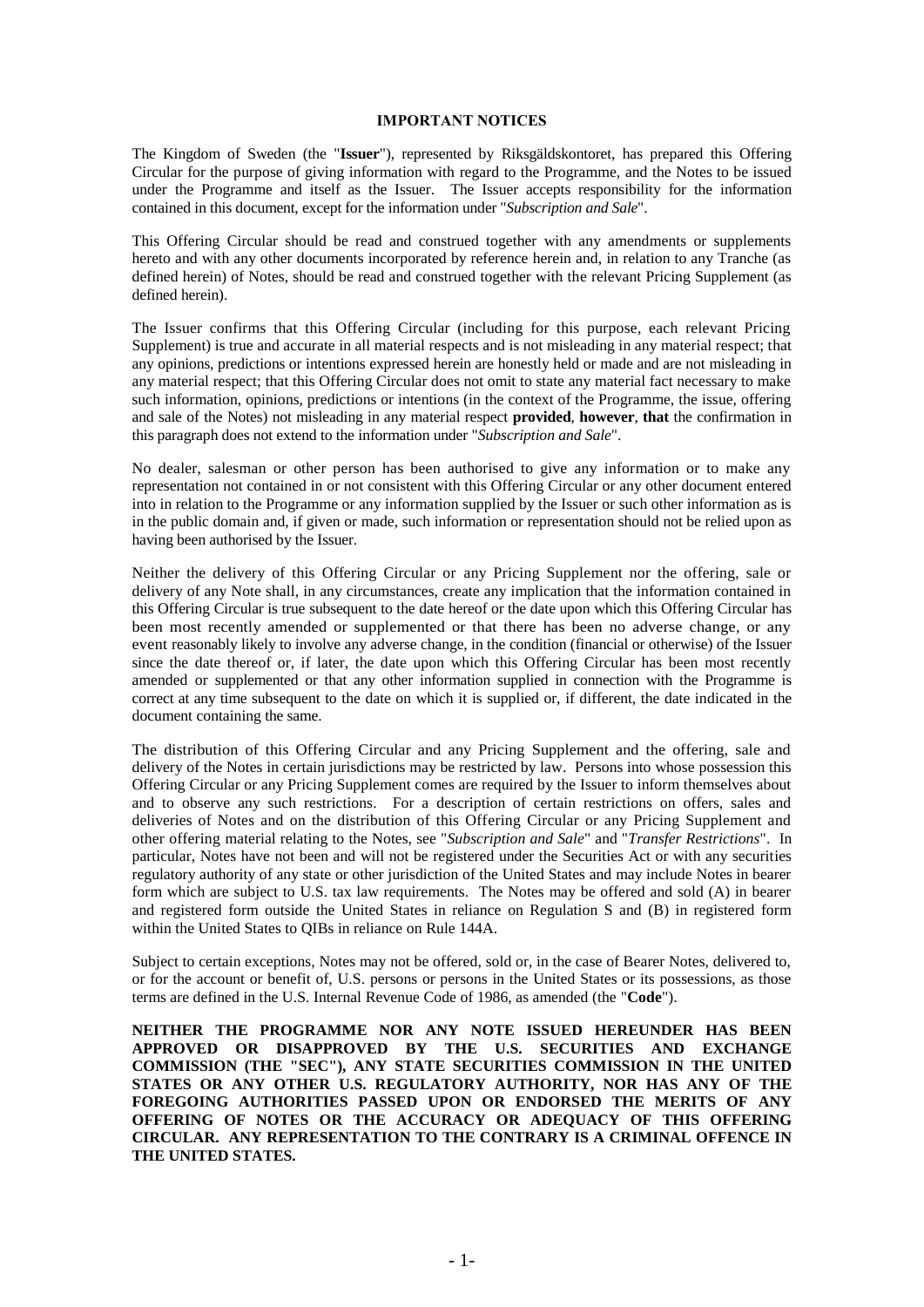Neither this Offering Circular nor any Pricing Supplement constitutes an offer or an invitation to subscribe for or purchase any Notes and should not be considered as a recommendation by the Issuer, any dealer, salesman or other person or any of them that any recipient of this Offering Circular or any Pricing Supplement should subscribe for or purchase any Notes. Each recipient of this Offering Circular or any Pricing Supplement shall be taken to have made its own investigation and appraisal of the condition (financial or otherwise) of the Issuer.

The maximum aggregate principal amount of Notes outstanding at any one time under the Programme will not exceed U.S.\$50,000,000,000 (and, for this purpose, the principal amount of any Notes denominated in another currency shall be converted into United States dollars at the date of the agreement to issue such Notes). The maximum aggregate principal amount of Notes which may be outstanding at any one time under the Programme may be increased from time to time.

In this Offering Circular, unless otherwise specified, references to "**U.S.\$**" are to United States dollars, references to "**£**" are to British pounds and references to "**euro**" are to the currency introduced at the start of the third stage of European Economic and Monetary Union and as defined in Article 2 of Council Regulation (EC) No 974/98 of 3 May 1998 on the introduction of the euro, as amended.

**In connection with the issue of any Tranche of Notes, the Managers or, as the case may be, the Purchaser (if any) named as the Stabilising Manager(s) (or persons acting on behalf of any Stabilising Manager(s)) in the applicable Pricing Supplement may over-allot Notes or effect transactions with a view to supporting the market price of the Notes at a level higher than that which might otherwise prevail. However, stabilisation may not occur. Any stabilisation action may begin on or after the date on which adequate public disclosure of the terms of the offer of the relevant Tranche of Notes is made and, if begun, may cease at any time, but it must end no later than the earlier of 30 days after the issue date of the relevant Tranche of Notes and 60 days after the date of the allotment of the relevant Tranche of Notes. Any stabilisation action or over-allotment must be conducted by the Stabilising Manager(s) (or persons acting on behalf of the Stabilising Manager(s)) in accordance with all applicable laws and rules.**

# **AVAILABLE INFORMATION**

The Issuer has agreed that, for so long as any Notes are "restricted securities" as defined in Rule  $144(a)(3)$ under the Securities Act, it will during any period that it is neither subject to section 13 or 15(d) of the U.S. Securities and Exchange Act of 1934, as amended (the "**Exchange Act**"), nor exempt from reporting pursuant to Rule 12g3-2(b) thereunder furnish, upon request, to any holder or beneficial owner of Notes or any prospective purchaser designated by any such holder or beneficial owner, the information required to be delivered pursuant to Rule 144A(d)(4) under the Securities Act.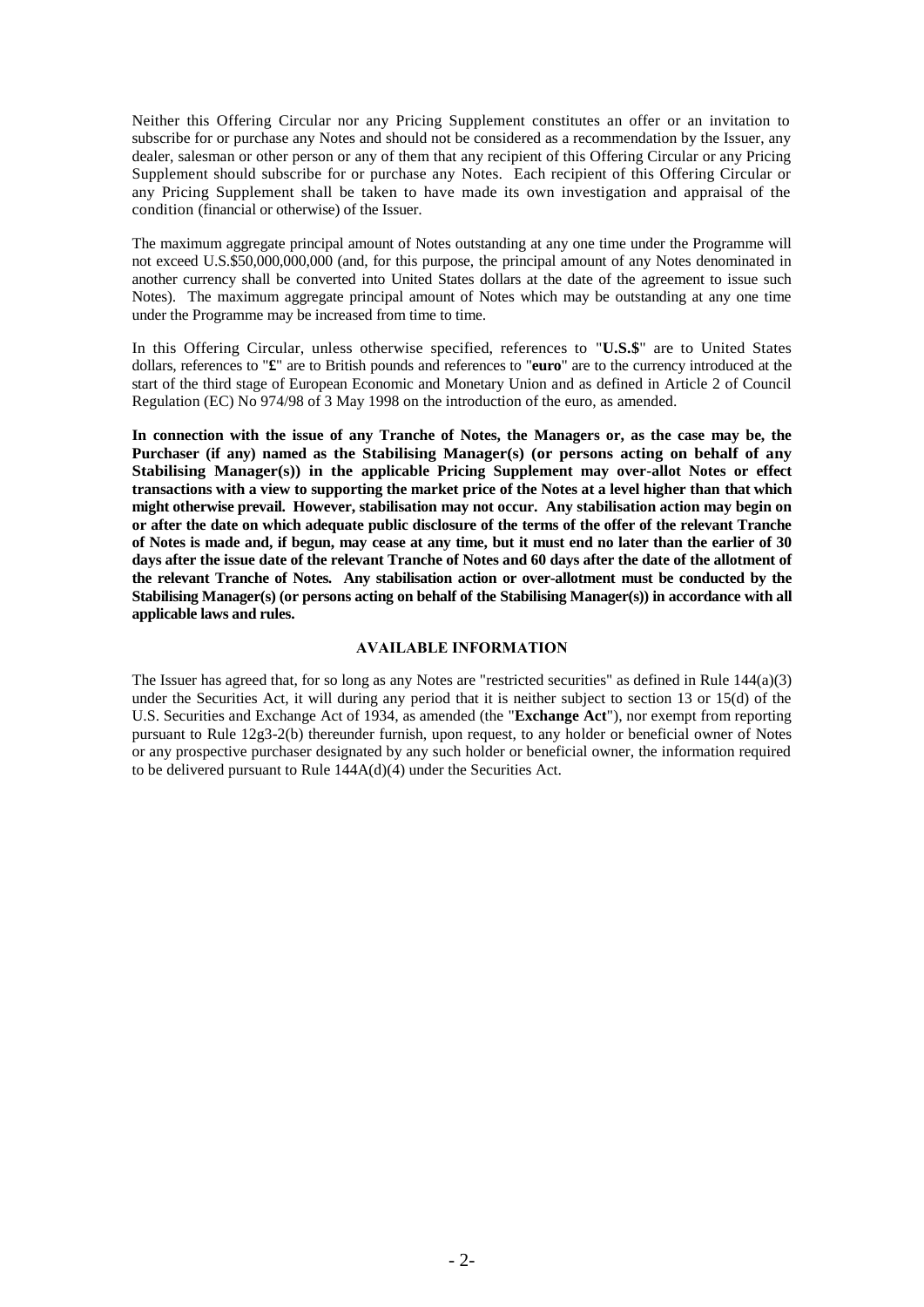# **DOCUMENTS INCORPORATED BY REFERENCE**

All amendments and supplements to this Offering Circular prepared by the Issuer from time to time shall be deemed to be incorporated in, and to form part of, this Offering Circular, **provided**, **however**, **that** any statement contained in this Offering Circular or in any of the documents incorporated by reference in, and forming part of, this Offering Circular shall be deemed to be modified or superseded for the purpose of this Offering Circular to the extent that a statement contained in any document subsequently incorporated by reference modifies or supersedes such statement.

The Issuer will, at the specified offices of the Paying Agents, provide, free of charge, upon oral or written request, a copy of this Offering Circular and any document incorporated by reference in this Offering Circular. Written or oral requests for such documents should be directed to the specified office of any Paying Agent.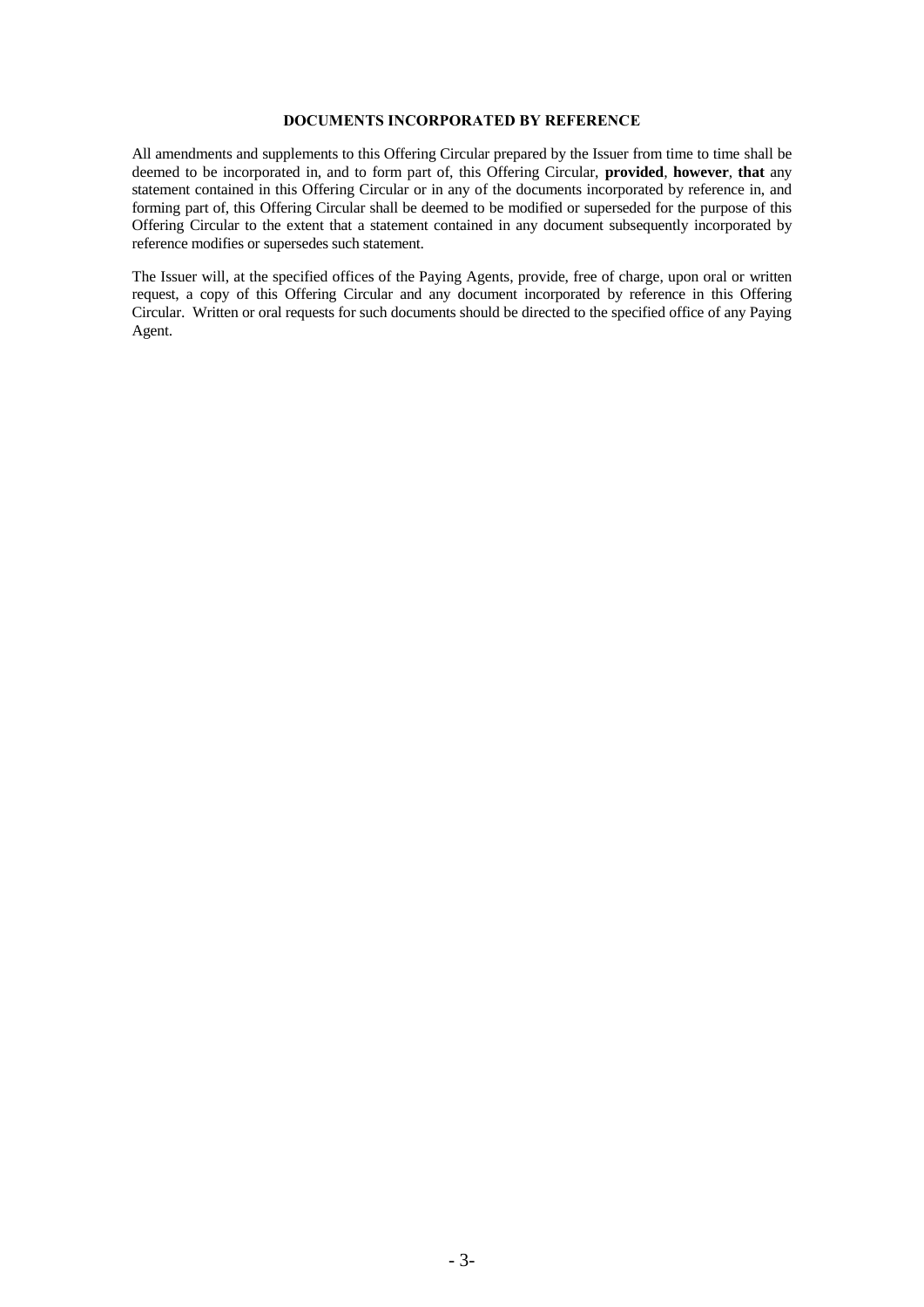# **SUPPLEMENTARY OFFERING CIRCULAR**

The Issuer will undertake, in connection with the admission of Notes to the Official List and the admission to trading of Notes on the Regulated Market or the admission of Notes to listing, trading and/or quotation by any other listing authorities, stock exchanges, regulated markets and/or quotation systems, that if there shall occur any adverse change affecting any matter contained in this Offering Circular or any change in the information set out under "*Terms and Conditions of the Notes*", that is material in the context of issuance under the Programme, the Issuer will prepare or procure the preparation of an amendment or supplement to this Offering Circular or, as the case may be, publish a new Offering Circular, for use in connection with any subsequent issue by the Issuer of Notes to be admitted to the Official List and admitted to trading on the Regulated Market or admitted to listing, trading and/or quotation on any other listing authorities, stock exchanges, regulated markets and/or quotation systems.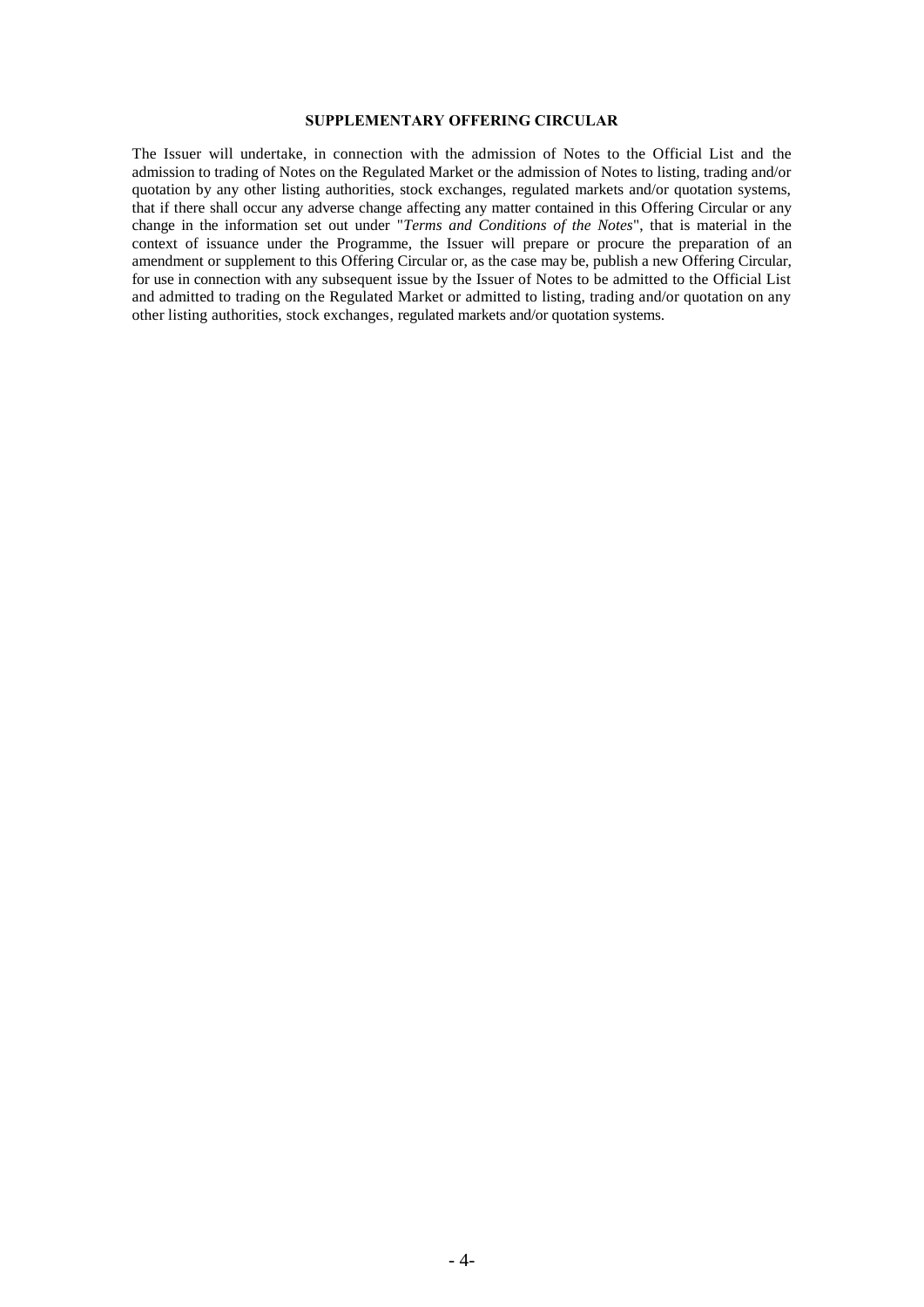# **SUMMARY OF THE PROGRAMME**

*The following summary does not purport to be complete and is qualified in its entirety by the remainder of this Offering Circular. Words and expressions defined in* "*Forms of the Notes*" *or*  "*Terms and Conditions of the Notes*" *below shall have the same meanings in this summary.*

| <b>Issuer:</b>                                                  | Kingdom of Sweden                                                                                                                                                                                                                                                                                                                                                                                                                                                                                                                                                                                                                                                                                                                                                                                   |
|-----------------------------------------------------------------|-----------------------------------------------------------------------------------------------------------------------------------------------------------------------------------------------------------------------------------------------------------------------------------------------------------------------------------------------------------------------------------------------------------------------------------------------------------------------------------------------------------------------------------------------------------------------------------------------------------------------------------------------------------------------------------------------------------------------------------------------------------------------------------------------------|
| <b>Fiscal Agent, Paying Agent and</b><br><b>Transfer Agent:</b> | Citibank N.A., London Branch                                                                                                                                                                                                                                                                                                                                                                                                                                                                                                                                                                                                                                                                                                                                                                        |
| <b>U.S. Registrar:</b>                                          | Citigroup Global Markets Deutschland AG                                                                                                                                                                                                                                                                                                                                                                                                                                                                                                                                                                                                                                                                                                                                                             |
| Non-U.S. Registrar:                                             | Citigroup Global Markets Deutschland AG                                                                                                                                                                                                                                                                                                                                                                                                                                                                                                                                                                                                                                                                                                                                                             |
| Listing:                                                        | Each Series may be admitted to the Official List and admitted to<br>trading on the Regulated Market and/or admitted to listing,<br>trading and/or quotation by any other listing authority, stock<br>exchange, regulated market and/or quotation system as may be<br>specified in the relevant Pricing Supplement or may be unlisted.                                                                                                                                                                                                                                                                                                                                                                                                                                                               |
| <b>Clearing Systems:</b>                                        | Euroclear and/or Clearstream, Luxembourg and/or DTC and/or,<br>in relation to any Tranche of Notes, any other clearing system as<br>may be specified in the relevant Pricing Supplement.                                                                                                                                                                                                                                                                                                                                                                                                                                                                                                                                                                                                            |
| <b>Initial Programme Amount:</b>                                | Up to U.S.\$50,000,000,000 (or its equivalent in other<br>currencies) aggregate principal amount of Notes outstanding at<br>any one time.                                                                                                                                                                                                                                                                                                                                                                                                                                                                                                                                                                                                                                                           |
| <b>Issuance in Series:</b>                                      | Notes will be issued in Series. Each Series may comprise one or<br>more Tranches issued on different issue dates. The Notes of<br>each Series will all be subject to identical terms, except that the<br>issue date and the amount of the first payment of interest may be<br>different in respect of different Tranches. The Notes of each<br>Tranche will all be subject to identical terms in all respects save<br>that a Tranche may comprise Notes of different denominations.                                                                                                                                                                                                                                                                                                                 |
| <b>Pricing Supplements:</b>                                     | Each Tranche will be the subject of a Pricing Supplement which,<br>for the purposes of that Tranche only, supplements the Terms<br>and Conditions of the Notes and this Offering Circular and must<br>be read in conjunction with this Offering Circular. The terms<br>and conditions applicable to any particular Tranche of Notes are<br>the Terms and Conditions of the Notes as supplemented,<br>amended and/or replaced by the relevant Pricing Supplement.                                                                                                                                                                                                                                                                                                                                    |
| <b>Forms of Notes:</b>                                          | Notes may be issued in bearer form or in registered form.                                                                                                                                                                                                                                                                                                                                                                                                                                                                                                                                                                                                                                                                                                                                           |
|                                                                 | <b>Bearer Notes</b>                                                                                                                                                                                                                                                                                                                                                                                                                                                                                                                                                                                                                                                                                                                                                                                 |
|                                                                 | Each Tranche of Bearer Notes will initially be in the form of<br>either a Temporary Global Note or a Permanent Global Note, in<br>each case as specified in the relevant Pricing Supplement. Each<br>Global Bearer Note which is not intended to be issued in new<br>global note form (a "Classic Global Note" or "CGN"), as<br>specified in the relevant Pricing Supplement, will be deposited<br>on or around the relevant issue date with a depositary or a<br>depositary for Euroclear<br>and/or Clearstream,<br>common<br>Luxembourg and/or any other relevant clearing system and each<br>Global Bearer Note which is intended to be issued in new global<br>note form (a "New Global Note" or "NGN"), as specified in the<br>relevant Pricing Supplement, will be deposited on or around the |

relevant issue date with a common safekeeper for Euroclear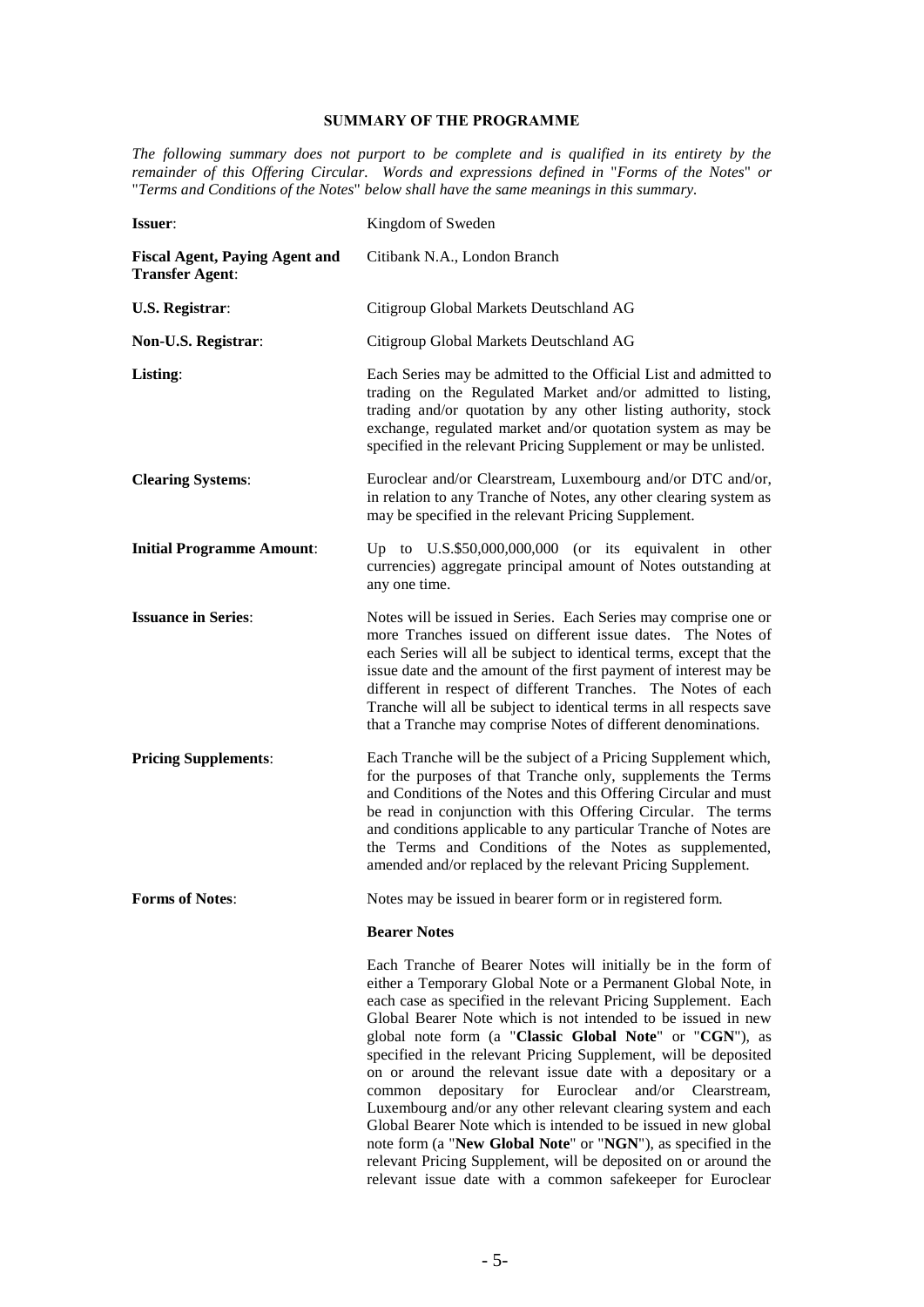and/or Clearstream, Luxembourg. Each Temporary Global Note will be exchangeable for a Permanent Global Note or, if so specified in the relevant Pricing Supplement, for Definitive Bearer Notes. If the TEFRA D Rules (as defined below) are specified in the relevant Pricing Supplement as applicable, certification as to non-U.S. beneficial ownership will be a condition precedent to any exchange of an interest in a Temporary Global Note or receipt of any payment of interest in respect of a Temporary Global Note. Each Permanent Global Note will be exchangeable for Definitive Bearer Notes in accordance with its terms. Definitive Bearer Notes will, if interest-bearing, have Coupons attached and, if appropriate, a Talon for further Coupons.

Any interest in a Global Bearer Note will be transferable only in accordance with the rules and procedures for the time being of Euroclear and Clearstream, Luxembourg and/or any other relevant clearing system, to the extent applicable.

#### **Registered Notes**

Each Tranche of Registered Notes will be represented by one or more Global Registered Notes or Definitive Registered Notes. The Regulation S Notes of each Tranche will be represented by one or more Regulation S Global Registered Notes and the Rule 144A Notes of each Tranche will be represented by one or more Rule 144A Global Registered Notes. On or around the relevant issue date, Global Registered Notes of each Series may be:

- (i) (a) in the case of a Certificate which is not to be held under the NSS registered in the name of, and deposited with, a depositary or common depositary on behalf of Euroclear and Clearstream, Luxembourg and will be deposited on or about the issue date with the common depositary; or (b) in the case of a Certificate to be held under the NSS, registered in the name of a common safekeeper (or its nominee) for Euroclear and/or Clearstream, Luxembourg only (and not DTC) and will be deposited on or about the issue date with the common safekeeper for Euroclear and/or Clearstream, Luxembourg; and/or
- (ii) registered in the name of Cede  $&$  Co. as nominee for, and deposited with a custodian for, DTC; and/or
- (iii) registered and deposited with any other relevant clearing system, as specified in the applicable Pricing Supplement.

No beneficial owner of a Global Registered Note will be able to transfer such interest, except in accordance with the applicable procedures of Euroclear and Clearstream, Luxembourg and/or DTC and/or any other relevant clearing system, to the extent applicable.

Bearer Notes may not be exchangeable for Registered Notes and vice versa.

**Currencies:** Notes may be denominated in any currency or currencies, subject to compliance with all applicable legal and/or regulatory and/or central bank requirements. Payments in respect of Notes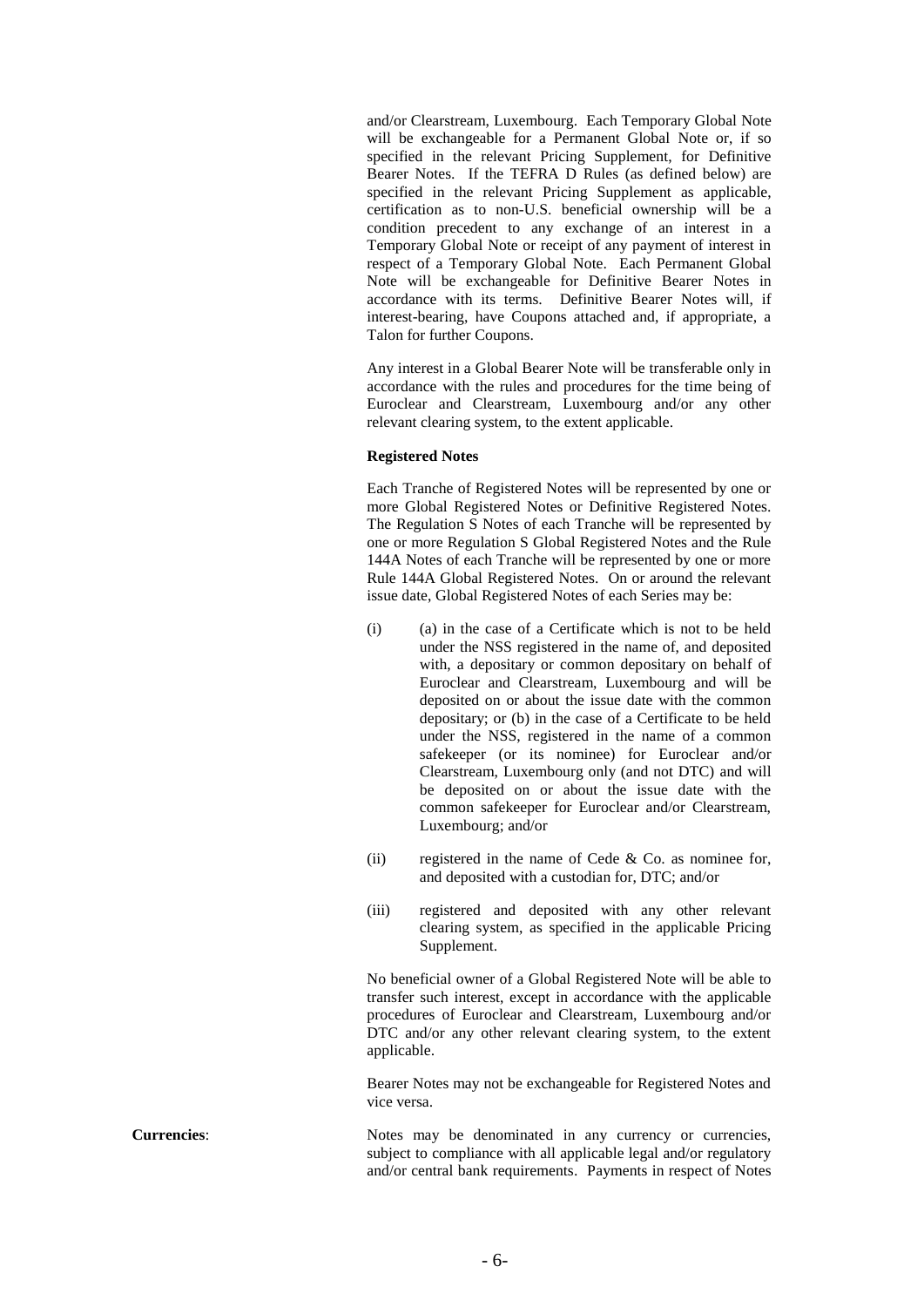|                             | may, subject to such compliance, be made in and/or linked to,<br>any currency or currencies other than the currency in which such<br>Notes are denominated.                                                                                                                                                                                                                                                                                                                                                                                                                                                                                                                                                                                                                                                                                                                                    |
|-----------------------------|------------------------------------------------------------------------------------------------------------------------------------------------------------------------------------------------------------------------------------------------------------------------------------------------------------------------------------------------------------------------------------------------------------------------------------------------------------------------------------------------------------------------------------------------------------------------------------------------------------------------------------------------------------------------------------------------------------------------------------------------------------------------------------------------------------------------------------------------------------------------------------------------|
| <b>Status of the Notes:</b> | Notes will be issued on an unsecured and unsubordinated basis.                                                                                                                                                                                                                                                                                                                                                                                                                                                                                                                                                                                                                                                                                                                                                                                                                                 |
| <b>Issue Price:</b>         | Notes may be issued at any price and either on a fully or partly<br>paid basis, as specified in the relevant Pricing Supplement.                                                                                                                                                                                                                                                                                                                                                                                                                                                                                                                                                                                                                                                                                                                                                               |
| <b>Maturities:</b>          | Any maturity between one month and thirty years, subject, in<br>relation to specific currencies, to compliance with all applicable<br>legal and/or regulatory and/or central bank requirements.                                                                                                                                                                                                                                                                                                                                                                                                                                                                                                                                                                                                                                                                                                |
|                             | Where Notes have a maturity of less than one year and either (a)<br>the issue proceeds are received by the Issuer in the United<br>Kingdom or (b) the activity of issuing the Notes is carried on<br>from an establishment maintained by the Issuer in the United<br>Kingdom, such Notes must (i) have a minimum redemption<br>value of $£100,000$ (or its equivalent in other currencies) and be<br>issued only to persons whose ordinary activities involve them in<br>acquiring, holding, managing or disposing of investments (as<br>principal or agent) for the purposes of their businesses or who it<br>is reasonable to expect will acquire, hold, manage or dispose of<br>investments (as principal or agent) for the purposes of their<br>businesses or (ii) be issued in other circumstances which do not<br>constitute a contravention of section 19 of the FSMA by the<br>Issuer. |
| <b>Redemption:</b>          | Notes may be redeemable at par or at such other Redemption<br>Amount (detailed in a formula, index or otherwise) as may be<br>specified in the relevant Pricing Supplement. Notes may also be<br>redeemable in two or more instalments on such dates and in such<br>manner as may be specified in the relevant Pricing Supplement.                                                                                                                                                                                                                                                                                                                                                                                                                                                                                                                                                             |
| <b>Optional Redemption:</b> | Notes may be redeemed before their stated maturity at the option<br>of the Issuer (either in whole or in part) and/or the Noteholders<br>to the extent (if at all) specified in the relevant Pricing<br>Supplement.                                                                                                                                                                                                                                                                                                                                                                                                                                                                                                                                                                                                                                                                            |
| <b>Tax Redemption:</b>      | Except as described in "Optional Redemption" above, early<br>redemption will only be permitted for tax reasons as described in<br>Condition 9(b) (Redemption and Purchase - Redemption for tax<br>reasons).                                                                                                                                                                                                                                                                                                                                                                                                                                                                                                                                                                                                                                                                                    |
| Interest:                   | Notes may be interest-bearing or non-interest bearing. Interest<br>(if any) may accrue at a fixed rate or a floating rate or other<br>variable rate or be index-linked and the method of calculating<br>interest may vary between the issue date and the maturity date of<br>the relevant Series.                                                                                                                                                                                                                                                                                                                                                                                                                                                                                                                                                                                              |
| <b>Denominations:</b>       | Notes will be issued in such denominations as may be specified<br>in the relevant Pricing Supplement, subject to compliance with<br>all applicable legal and/or regulatory and/or central bank<br>requirements.                                                                                                                                                                                                                                                                                                                                                                                                                                                                                                                                                                                                                                                                                |
|                             | Registered Notes sold in the United States to QIBs may only be<br>sold in a minimum specified denomination of U.S.\$100,000 and<br>integral multiples of U.S.\$1,000 in excess thereof (or the<br>equivalent in another currency).                                                                                                                                                                                                                                                                                                                                                                                                                                                                                                                                                                                                                                                             |
| <b>Negative pledge:</b>     | None.                                                                                                                                                                                                                                                                                                                                                                                                                                                                                                                                                                                                                                                                                                                                                                                                                                                                                          |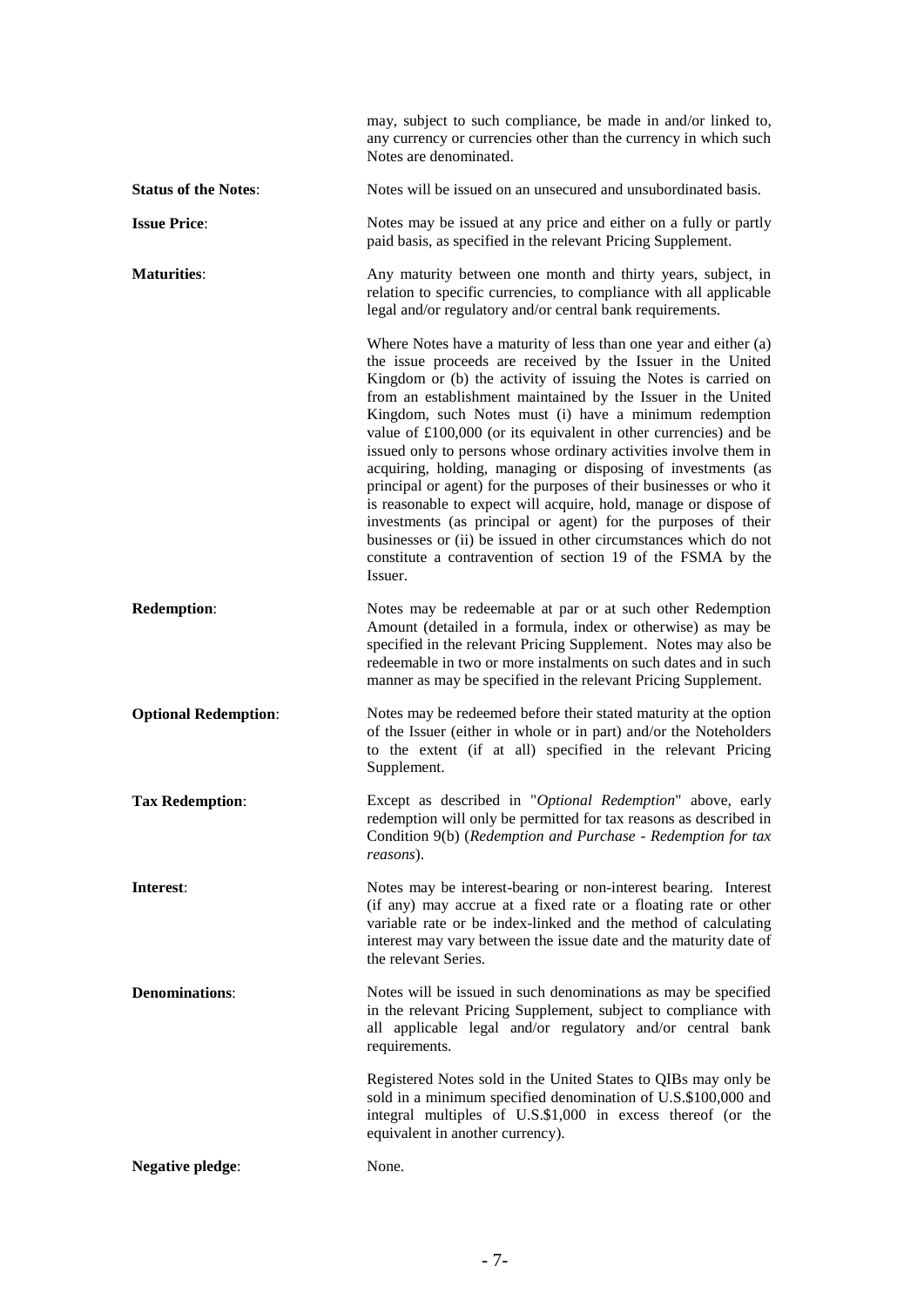| <b>Cross Default:</b>                          | None.                                                                                                                                                                                                                                                                                                                                                                                                                                                                                                                                                                                                                                                                                                                                                  |
|------------------------------------------------|--------------------------------------------------------------------------------------------------------------------------------------------------------------------------------------------------------------------------------------------------------------------------------------------------------------------------------------------------------------------------------------------------------------------------------------------------------------------------------------------------------------------------------------------------------------------------------------------------------------------------------------------------------------------------------------------------------------------------------------------------------|
| <b>Taxation:</b>                               | All payments in respect of Notes will be made free and clear of<br>withholding taxes of Sweden or any authority therein or thereof<br>unless the withholding is required by law. In that event, the<br>Issuer will (subject as provided in Condition 12 (Taxation) pay<br>such additional amounts as will result in the Noteholders<br>receiving such amounts as they would have received in respect<br>of such Notes had no such withholding been required.                                                                                                                                                                                                                                                                                           |
| <b>ERISA Considerations:</b>                   | Unless otherwise provided in the applicable Pricing Supplement,<br>and subject to certain conditions, the Notes may be purchased by<br>an "employee benefit plan" as defined in and subject to Title I of<br>the U.S. Employee Retirement Income Security Act of 1974, as<br>amended ("ERISA"), a "plan" as defined in and subject to<br>Section 4975 of the U.S. Internal Revenue Code of 1986, as<br>amended (the "Code"), or any entity whose underlying assets are<br>deemed for purposes of ERISA or the Code to include "plan<br>assets" by reason of such employee benefit plan's or plan's<br>investment in the entity. See "Certain ERISA Considerations".                                                                                    |
| <b>Redenomination:</b>                         | In respect of any Tranche of Notes, if the country of the<br>Specified Currency becomes or, announces its intention to<br>become, a Participating Member State, the Notes may be<br>redenominated in euro in accordance with Condition 23<br>(Redenomination, Renominalisation and Reconventioning) if so<br>specified in the relevant Pricing Supplement.                                                                                                                                                                                                                                                                                                                                                                                             |
| <b>Governing Law:</b>                          | English law.                                                                                                                                                                                                                                                                                                                                                                                                                                                                                                                                                                                                                                                                                                                                           |
| <b>Enforcement of Notes in Global</b><br>Form: | In the case of Global Notes, individual investors' rights against<br>the Issuer will be governed by a Deed of Covenant dated 29<br>December 2016, a copy of which will be available for inspection<br>at the specified office of the Fiscal Agent.                                                                                                                                                                                                                                                                                                                                                                                                                                                                                                     |
| <b>Selling Restrictions:</b>                   | For a description of certain restrictions on offers, sales and<br>deliveries of Notes and on the distribution of offering material in<br>the United States of America, the United Kingdom and Japan,                                                                                                                                                                                                                                                                                                                                                                                                                                                                                                                                                   |
|                                                | see "Subscription and Sale" below.                                                                                                                                                                                                                                                                                                                                                                                                                                                                                                                                                                                                                                                                                                                     |
|                                                | Bearer Notes will be issued in compliance with United States<br>Treasury Regulations $\S1.163-5(c)(2)(i)(D)$ (the "TEFRA D<br>Rules") unless (i) the applicable Pricing Supplement state that<br>Notes are issued in compliance with United States Treasury<br>Regulations $$1.163-5(c)(2)(i)(C)$ (the "TEFRA C Rules") or (ii)<br>the Notes are issued other than in compliance with the D Rules<br>or the C Rules but in circumstances in which the Notes will not<br>constitute "registration required obligations" under the United<br>States Tax Equity and Fiscal Responsibility Act of 1982<br>("TEFRA"), which circumstances will be referred to in the<br>applicable Pricing Supplement as a transaction to which TEFRA<br>is not applicable. |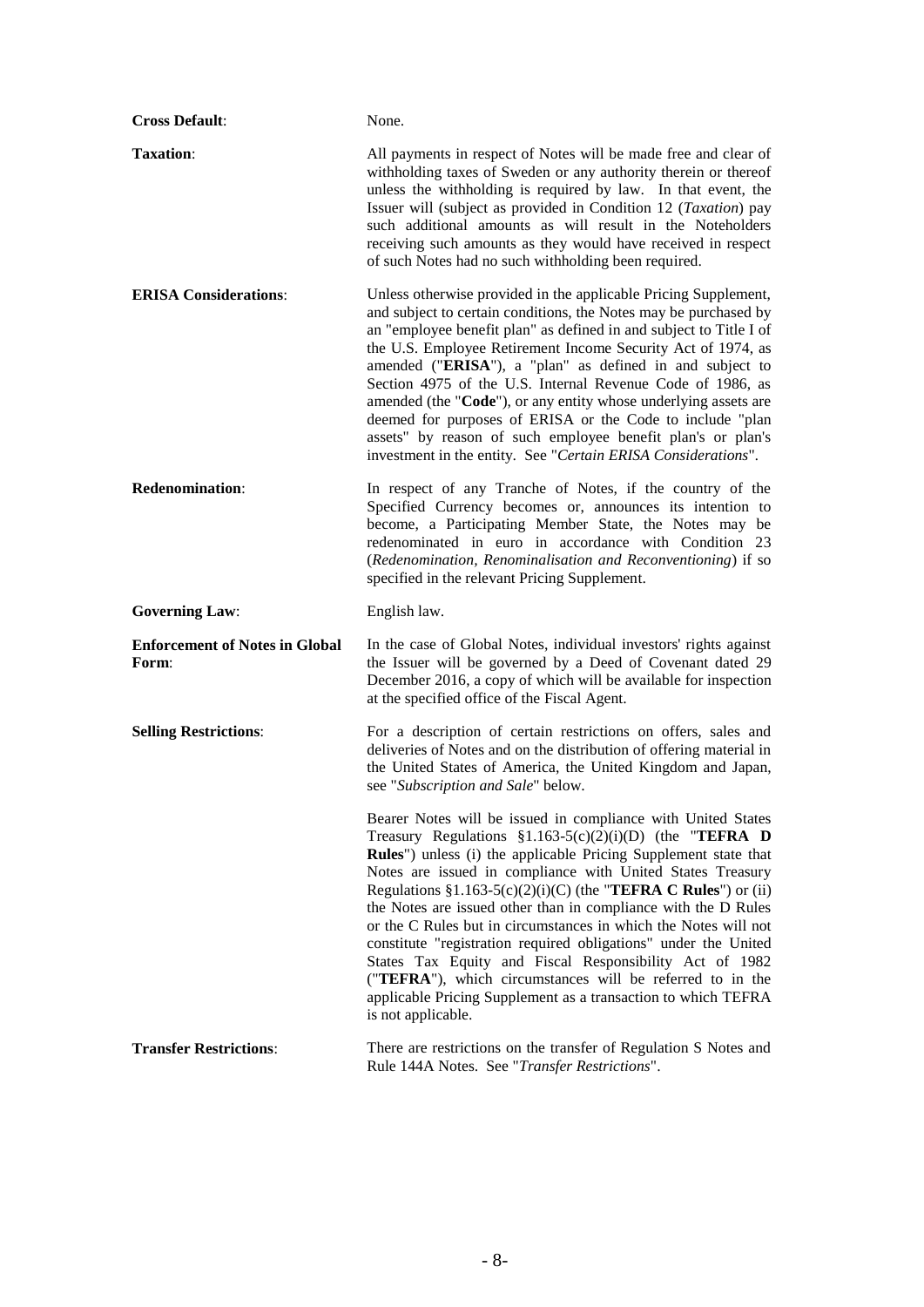### **FORMS OF THE NOTES**

The Notes will either be issued as Global Bearer Notes, without interest coupons attached, or Global Registered Notes, without interest coupons attached. Bearer Notes will be issued outside the United States in reliance on Regulation S and Registered Notes may be issued outside the United States in reliance on Regulation S and/or within the United States to QIBs in reliance on Rule 144A.

#### **Bearer Notes**

Each Tranche of Bearer Notes will initially be in the form of either a Temporary Global Note, without interest coupons, or a Permanent Global Note, without interest coupons, in each case as specified in the relevant Pricing Supplement. Each Temporary Global Note or, as the case may be, Permanent Global Note which is not intended to be issued in NGN form, as specified in the relevant Pricing Supplement, will be registered in the name of and deposited on or around the issue date of the relevant Tranche of the Notes with a depositary or a common depositary for Euroclear and/or Clearstream, Luxembourg and/or any other relevant clearing system and each Global Bearer Note which is intended to be issued in NGN form, as specified in the relevant Pricing Supplement, will be deposited on or around the issue date of the relevant Tranche of the Notes with a common safekeeper for Euroclear and/or Clearstream, Luxembourg.

On 13 June 2006 the European Central Bank (the "**ECB**") announced that Notes in NGN form are in compliance with the "Standards for the use of EU securities settlement systems in ESCB credit operations" of the central banking system for the euro (the "**Eurosystem**"), provided that certain other criteria are fulfilled. At the same time the ECB also announced that arrangements for Notes in NGN form will be offered by Euroclear and Clearstream, Luxembourg as of 30 June 2006 and that debt securities in global bearer form issued through Euroclear and Clearstream, Luxembourg after 31 December 2006 will only be eligible as collateral for Eurosystem operations if the NGN form is used.

In the case of each Tranche of Bearer Notes, the relevant Pricing Supplement will also specify whether the TEFRA C Rules or TEFRA D Rules are applicable in relation to the Notes or, if the Notes do not have a maturity of more than 1 year and in certain other cases, that neither the TEFRA C Rules nor the TEFRA D Rules are applicable.

#### *Temporary Global Notes exchangeable for Permanent Global Note*

If the relevant Pricing Supplement specifies the form of Bearer Notes as being "Temporary Global Note exchangeable for a Permanent Global Note", then the Bearer Notes will initially be in the form of a Temporary Global Note which will be exchangeable, in whole or in part, for interests in a Permanent Global Note, without interest coupons, not earlier than 40 days after the issue date of the relevant Tranche of the Bearer Notes upon certification as to non-U.S. beneficial ownership. No payments will be made under the Temporary Global Note unless exchange for interests in the Permanent Global Note is improperly withheld or refused. In addition, interest payments in respect of the Notes cannot be collected without such certification of non-U.S. beneficial ownership.

Whenever any interest in the Temporary Global Note is to be exchanged for an interest in a Permanent Global Note, the Issuer shall procure (in the case of first exchange) the prompt delivery (free of charge to the bearer) of such Permanent Global Note to the bearer of the Temporary Global Note or (in the case of any subsequent exchange) an increase in the principal amount of the Permanent Global Note in accordance with its terms against:

- (i) presentation and (in the case of final exchange) surrender of the Temporary Global Note to or to the order of the Fiscal Agent; and
- (ii) receipt by the Fiscal Agent of a certificate or certificates of non-U.S. beneficial ownership,

within 7 days of the bearer requesting such exchange.

The principal amount of the Permanent Global Note shall be equal to the aggregate of the principal amounts specified in the certificates of non-U.S. beneficial ownership; **provided, however, that** in no circumstances shall the principal amount of the Permanent Global Note exceed the initial principal amount of the Temporary Global Note.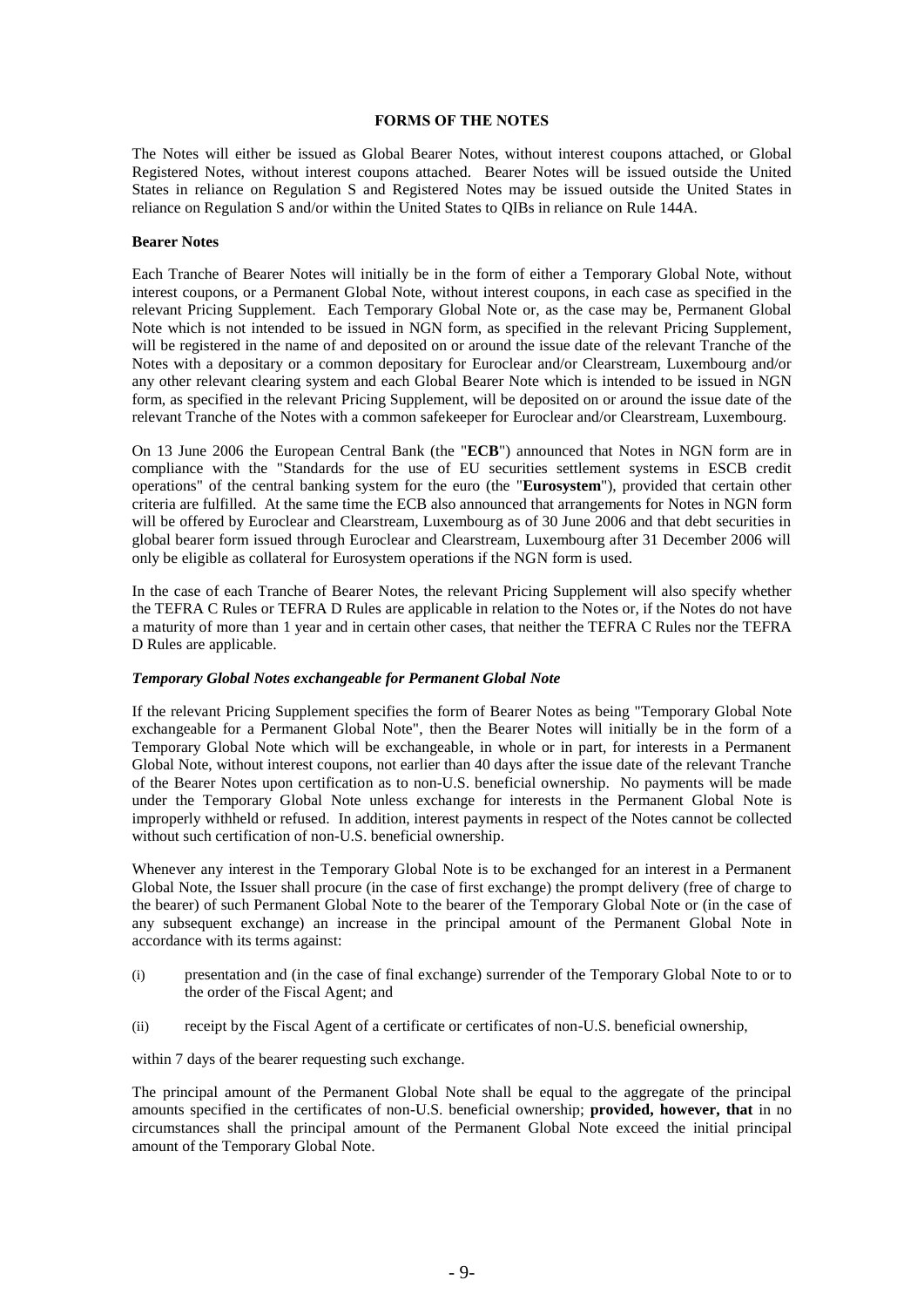The Permanent Global Note will be exchangeable in whole, but not in part, for Definitive Bearer Notes if (a) Euroclear or Clearstream, Luxembourg or any other relevant clearing system is closed for business for a continuous period of 14 days (other than by reason of legal holidays) or announces an intention permanently to cease business or (b) any of the circumstances described in Condition 13 (*Events of Default*) occurs.

Whenever the Permanent Global Note is to be exchanged for Definitive Bearer Notes, the Issuer shall procure the prompt delivery (free of charge to the bearer) of such Definitive Bearer Notes, duly authenticated and with Coupons and Talons attached (if so specified in the relevant Pricing Supplement), in an aggregate principal amount equal to the principal amount of the Permanent Global Note to the bearer of the Permanent Global Note against the surrender of the Permanent Global Note to or to the order of the Fiscal Agent within 30 days of the bearer requesting such exchange.

# *Temporary Global Notes exchangeable for Definitive Bearer Notes*

If the relevant Pricing Supplement specifies the form of Bearer Notes as being "Temporary Global Note exchangeable for Definitive Bearer Notes" and also specifies that the TEFRA D Rules are applicable, then the Bearer Notes will initially be in the form of a Temporary Global Note which will be exchangeable, in whole or in part, for Definitive Bearer Notes not earlier than 40 days after the issue date of the relevant Tranche of the Bearer Notes upon certification as to non-U.S. beneficial ownership. Interest payments in respect of the Bearer Notes cannot be collected without such certification of non-U.S. beneficial ownership.

Whenever the Temporary Global Note is to be exchanged for Definitive Bearer Notes, the Issuer shall procure the prompt delivery (free of charge to the bearer) of such Definitive Bearer Notes, duly authenticated and with Coupons and Talons attached (if so specified in the relevant Pricing Supplement), in an aggregate principal amount equal to the principal amount of the Temporary Global Note to the bearer of the Temporary Global Note against the surrender of the Temporary Global Note to or to the order of the Fiscal Agent within 30 days of the bearer requesting such exchange

#### *Permanent Global Notes exchangeable for Definitive Bearer Notes*

If the relevant Pricing Supplement specifies the form of Notes as being "Permanent Global Note exchangeable for Definitive Bearer Notes", then the Notes will initially be in the form of a Permanent Global Note which will be exchangeable in whole, but not in part, for Definitive Bearer Notes if (a) Euroclear or Clearstream, Luxembourg or any other relevant clearing system is closed for business for a continuous period of 14 days (other than by reason of legal holidays) or announces an intention permanently to cease business or (b) any of the circumstances described in Condition 13 (*Events of Default*) occurs.

Whenever the Permanent Global Note is to be exchanged for Definitive Bearer Notes, the Issuer shall procure the prompt delivery (free of charge to the bearer) of such Definitive Bearer Notes, duly authenticated and with Coupons and Talons attached (if so specified in the relevant Final Bearer Terms), in an aggregate principal amount equal to the principal amount of the Permanent Global Note to the bearer of the Permanent Global Note against the surrender of the Permanent Global Note to or to the order of the Fiscal Agent within 30 days of the bearer requesting such exchange.

### *Terms and Conditions applicable to the Bearer Notes*

The terms and conditions applicable to any Definitive Bearer Note will be endorsed on that Bearer Note and will consist of the terms and conditions set out under "*Terms and Conditions of the Notes*" and the provisions of the relevant Pricing Supplement which supplement, amend and/or replace those terms and conditions.

The terms and conditions applicable to any Bearer Note in global form will differ from those terms and conditions which would apply to the Bearer Note were it in definitive form to the extent described under "*Summary of Provisions Relating to the Notes while in Global Form*" below.

Notes which are represented by a Global Bearer Note will be transferable only in accordance with the rules and procedures for the time being of Euroclear and/or Clearstream, Luxembourg.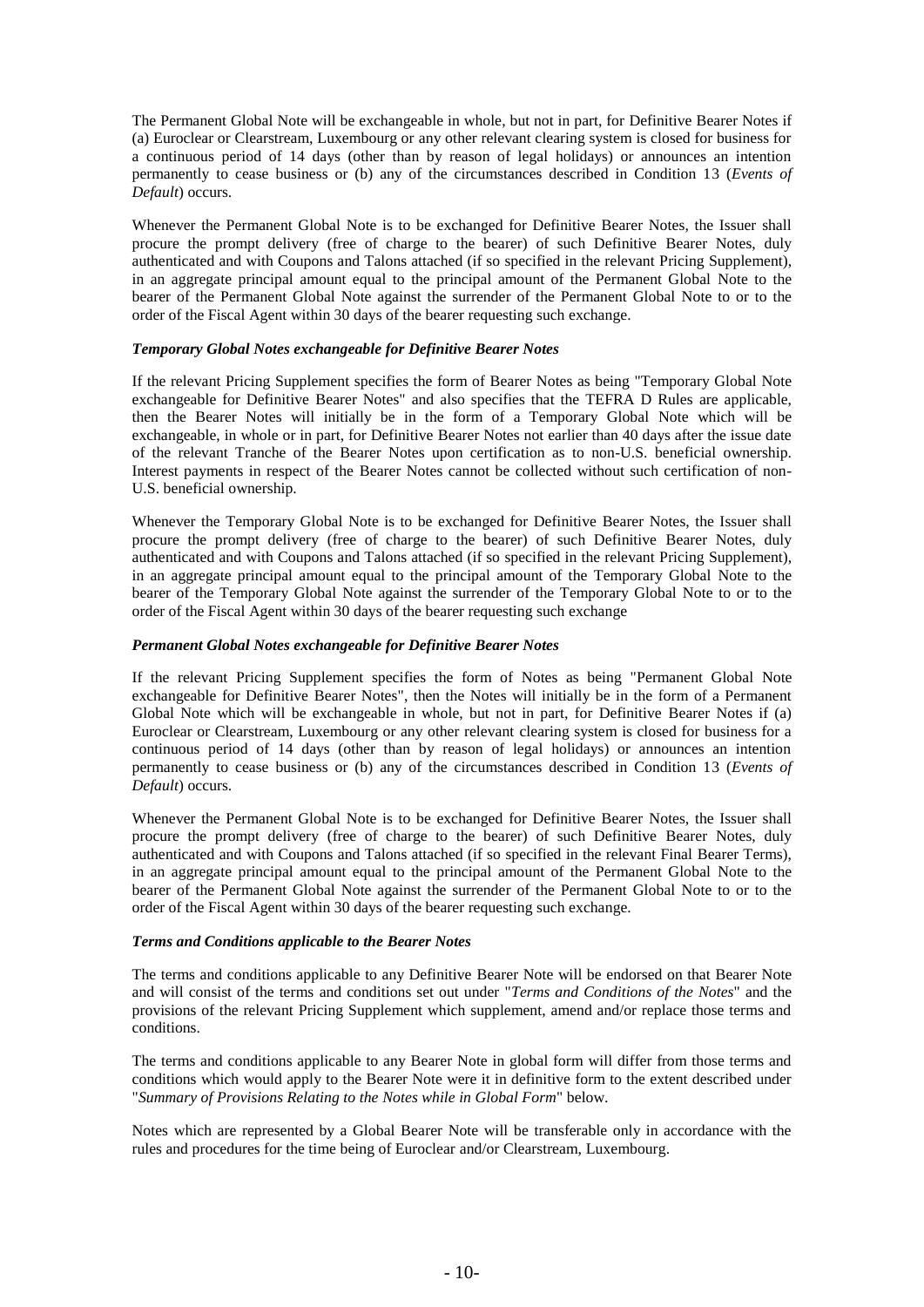# *Legend concerning United States persons*

In the case of any Tranche of Bearer Notes having a maturity of more than one year and where TEFRA C or TEFRA D is applicable, the Global Bearer Notes, the Definitive Bearer Notes and any Coupons and Talons appertaining thereto will bear a legend to the following effect:

"Any United States person who holds this obligation will be subject to limitations under the United States income tax laws, including the limitations provided in Sections 165(j) and 1287(a) of the Internal Revenue Code."

The sections referred to in such legend provide that a United States person who holds a Note, Coupon or Talon will generally not be allowed to deduct any loss realised on the sale, exchange or redemption of such Note, Coupon or Talon and any gain (which might otherwise be characterised as a capital gain) recognised on such sale, exchange or redemption will be treated as ordinary income.

# **Registered Notes**

The Registered Notes of each Tranche offered and sold outside the United States in reliance on Regulation S, will initially be represented by a Regulation S Global Registered Note, without interest coupons attached. The Registered Notes of each Tranche offered and sold to QIBs in the United States in reliance on Rule 144A will initially be represented by a Rule 144A Global Registered Note, without interest coupons attached.

Each Global Registered Note may be:

- (i) (a) in the case of a Certificate which is not to be held under the NSS be registered in the name of, and deposited with, a depositary or common depositary on behalf of Euroclear and Clearstream, Luxembourg and will be deposited on or about the issue date with the common depositary; or (b) in the case of a Certificate to be held under the NSS, be registered in the name of a common safekeeper (or its nominee) for Euroclear and/or Clearstream, Luxembourg only (and not DTC) and will be deposited on or about the issue date with the common safekeeper for Euroclear and/or Clearstream, Luxembourg; and/or
- (ii) registered in the name of Cede  $& Co.$  as nominee for, and deposited with a custodian for, DTC; and/or
- (iii) registered and deposited with any other relevant clearing system, as specified in the applicable Pricing Supplement.

Persons holding beneficial interests in Global Registered Notes will be entitled or required, as the case may be, under the circumstances described below, to receive physical delivery of Definitive Registered Notes.

Interests in a Global Registered Note which will be exchangeable in whole, but not in part, for Definitive Registered Notes:

- (i) in the case of any Global Registered Note held by or on behalf of Euroclear or Clearstream, Luxembourg, if Euroclear or Clearstream, Luxembourg or any other relevant clearing system is closed for business for a continuous period of 14 days (other than by reason of legal holidays) or announces an intention permanently to cease business; or
- (ii) in the case of any Global Registered Note held by or on behalf of DTC, if DTC notifies the Issuer that it is no longer willing or able to discharge properly its responsibilities as depositary with respect to the Global Registered Note or DTC ceases to be a "clearing agency" registered under the Exchange Act or if at any time DTC is no longer eligible to act as such, and the Issuer is unable to locate a qualified successor within 90 days of receiving notice or becoming aware of such ineligibility on the part of DTC; or
- (iii) any of the circumstances described in Condition 13 (*Events of Default*) occurs.

Whenever the Global Registered Note is to be exchanged for Definitive Registered Notes, the Issuer shall procure that Definitive Registered Notes will be issued in an aggregate principal amount equal to the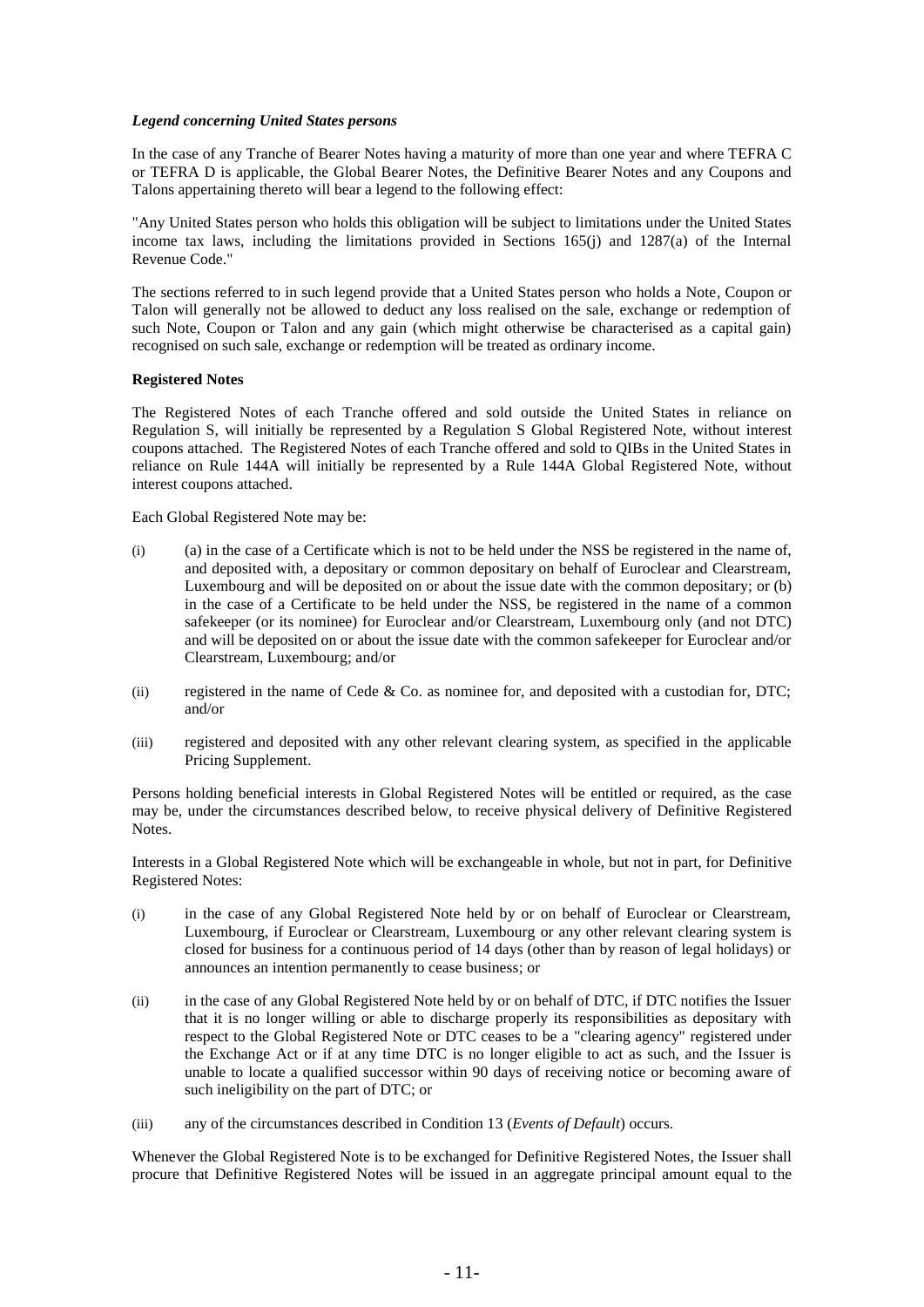principal amount of the Global Registered Note within five business days of the delivery, by or on behalf of the registered holder of the Global Registered Note to the Registrar of such information as is required to complete and deliver such Definitive Registered Notes (including, without limitation, the names and addresses of the persons in whose names the Definitive Registered Notes are to be registered and the principal amount of each such person's holding) against the surrender of the Global Registered Note at the specified office of the Registrar.

Such exchange will be effected in accordance with the provisions of the Agency Agreement and the regulations concerning the transfer and registration of Notes scheduled thereto and, in particular, shall be effected without charge to any holder, but against such indemnity as the Registrar may require in respect of any tax or other duty of whatsoever nature which may be levied or imposed in connection with such exchange.

# *Terms and Conditions applicable to the Registered Notes*

The terms and conditions applicable to any Definitive Registered Note will be endorsed on that Definitive Registered Note and will consist of the terms and conditions set out under "*Terms and Conditions of the Notes*" below and the provisions of the relevant Pricing Supplement which supplement, amend and/or replace those terms and conditions.

The terms and conditions applicable to any Global Registered Note will differ from those terms and conditions which would apply to the Note were it in definitive form to the extent described under "*Summary of Provisions Relating to the Notes while in Global Form*" below.

Interests in a Global Registered Note may, subject to compliance with all applicable restrictions, be transferred to a person who wishes to hold such interest in another Global Registered Note. No beneficial owner of an interest in a Global Registered Note will be able to transfer such interest, except in accordance with the applicable procedures of Euroclear, Clearstream, Luxembourg and/or DTC to the extent applicable. Registered Notes are also subject to the restrictions on transfer and will bear a legend regarding such restrictions. See "*Subscription and Sale*" and "*Transfer Restrictions*".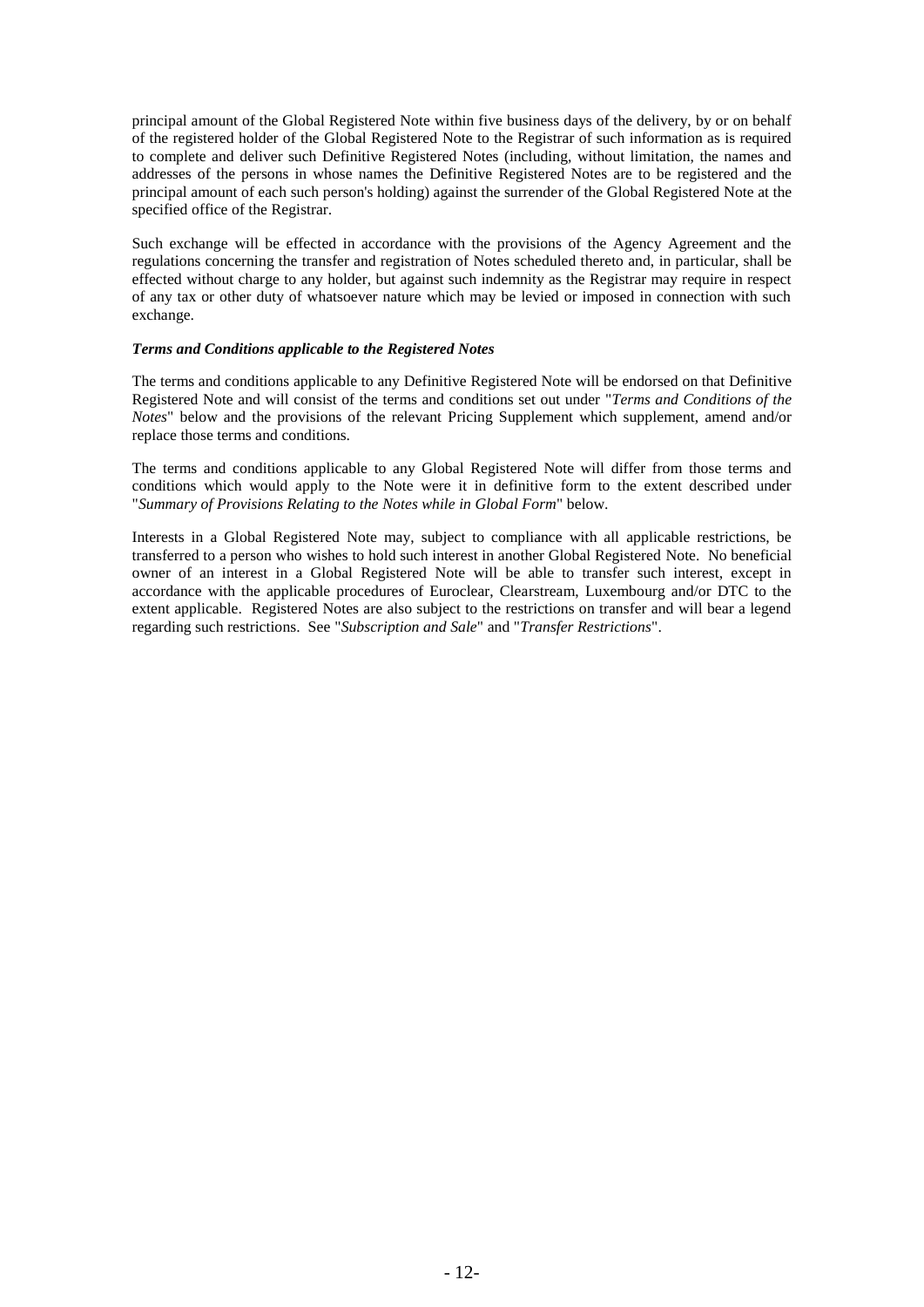# **TERMS AND CONDITIONS OF THE NOTES**

*The following is the text of the terms and conditions which, as supplemented, amended and/or replaced by the relevant Pricing Supplement, will be endorsed on each Note in definitive form issued under the Programme. The terms and conditions applicable to any Note in global form will differ from those terms and conditions which would apply to the Note were it in definitive form to the extent described under* "*Summary of Provisions Relating to the Notes while in Global Form*" *below.*

### 1. **Introduction**

- (a) *Programme*: The Kingdom of Sweden (the "**Issuer**" or "**Sweden**") has established a Euro Medium Term Note Programme (the "**Programme**") for the issuance of notes (the "**Notes**").
- (b) *Pricing Supplement*: Notes issued under the Programme are issued in series (each a "**Series**") and each Series may comprise one or more tranches (each a "**Tranche**") of Notes. Each Tranche is the subject of a pricing supplement (the "**Pricing Supplement**") which supplements these terms and conditions (the "**Conditions**"). The terms and conditions applicable to any particular Tranche of Notes are these Conditions as supplemented, amended and/or replaced by the relevant Pricing Supplement. In the event of any inconsistency between these Conditions and the relevant Pricing Supplement, the relevant Pricing Supplement shall prevail.
- (c) *Agency Agreement*: The Notes are the subject of an amended and restated fiscal agency agreement dated 29 December 2016 (as amended or supplemented from time to time, the "**Agency Agreement**") between the Issuer, Citibank, N.A., London Branch as fiscal agent (the "**Fiscal Agent**", which expression includes any successor fiscal agent appointed from time to time in connection with the Notes), Citigroup Global Markets Deutschland AG as non-U.S. registrar (the "**non-U.S. Registrar**", which expression includes any successor non-U.S. registrar appointed from time to time in connection with the Notes), Citigroup Global Markets Deutschland AG as U.S. registrar (the "**U.S. Registrar**", which expression includes any successor U.S. registrar appointed from time to time in connection with the Notes, and together with the non-U.S. Registrar, the "**Registrars**"), the paying agents named therein (together with the Fiscal Agent, the "**Paying Agents**", which expression includes any successor or additional paying agents appointed from time to time in connection with the Notes) and the transfer agent named therein (together with the Registrar, the "**Transfer Agent**", which expression includes any successor or additional transfer agents appointed from time to time in connection with the Notes). In these Conditions references to the "**Agents**" are to the Paying Agents and the Transfer Agent and any reference to an "**Agent**" is to any one of them.
- (d) *The Notes*: The Notes may be issued in bearer form ("**Bearer Notes**"), or in registered form ("**Registered Notes**"). All subsequent references in these Conditions to "**Notes**" are to the Notes which are the subject of the relevant Pricing Supplement. Copies of any Pricing Supplement relating to Notes which are admitted to listing, trading and/or quotation by any listing authority, stock exchange, regulated market and/or quotation system may be obtained during normal business hours from the Specified Office of the Fiscal Agent. In the case of any Notes which are not admitted to listing, trading and/or quotation by any listing authority, stock exchange, regulated market and/or quotation system, copies of the relevant Pricing Supplement will only be available for inspection during normal business hours at the Specified Office of the Fiscal Agent by the relevant Noteholders.
- (e) *Summaries*: Certain provisions of these Conditions are summaries of the Agency Agreement and are subject to their detailed provisions. The holders of the Notes (the "**Noteholders**") and the holders of the related interest coupons, if any, (the "**Couponholders**" and the "**Coupons**", respectively) are bound by, and are deemed to have notice of, all the provisions of the Agency Agreement applicable to them. Copies of the Agency Agreement are available for inspection by Noteholders during normal business hours at the Specified Offices of each of the Paying Agents, the initial Specified Offices of which are set out below.

#### 2. **Interpretation**

(a) *Definitions*: In these Conditions the following expressions have the following meanings:

"**Accrual Yield**" has the meaning given in the relevant Pricing Supplement;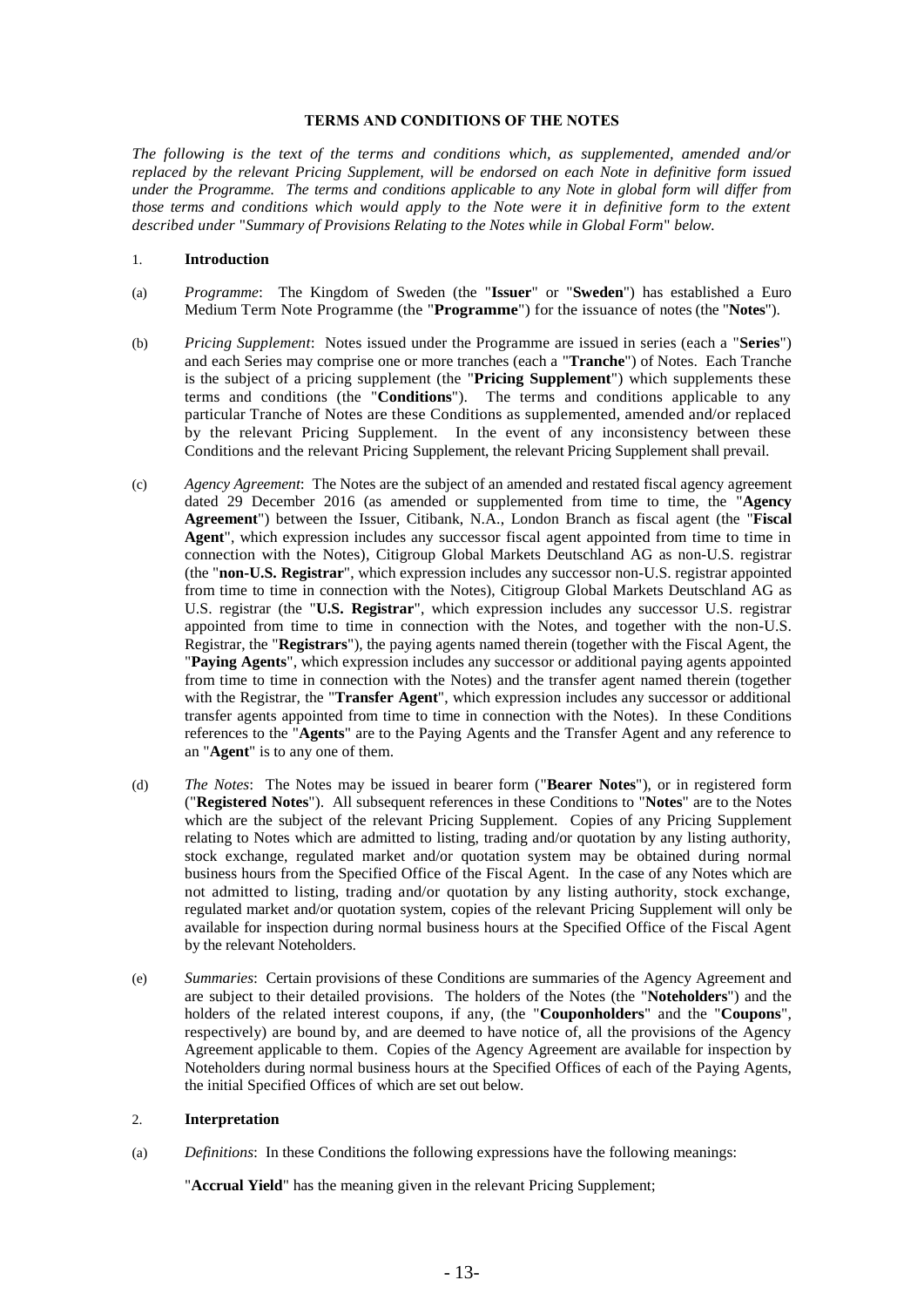"**Additional Business Centre(s)**" means the city or cities specified as such in the relevant Pricing Supplement;

"**Additional Financial Centre(s)**" means the city or cities specified as such in the relevant Pricing Supplement;

"**Business Day**" means:

- (i) in relation to any sum payable in euro, a TARGET Settlement Day and a day on which commercial banks and foreign exchange regulated markets settle payments generally in each (if any) Additional Business Centre; and
- (ii) in relation to any sum payable in a currency other than euro, a day on which commercial banks and foreign exchange regulated markets settle payments generally in London, in the Principal Financial Centre of the relevant currency and in each (if any) Additional Business Centre;

"**Business Day Convention**", in relation to any particular date, has the meaning given in the relevant Pricing Supplement and, if so specified in the relevant Pricing Supplement, may have different meanings in relation to different dates and, in this context, the following expressions shall have the following meanings:

- (i) "**Following Business Day Convention**" means that the relevant date shall be postponed to the first following day that is a Business Day;
- (ii) "**Modified Following Business Day Convention**" or "**Modified Business Day Convention**" means that the relevant date shall be postponed to the first following day that is a Business Day unless that day falls in the next calendar month in which case that date will be the first preceding day that is a Business Day;
- (iii) "**Preceding Business Day Convention**" means that the relevant date shall be brought forward to the first preceding day that is a Business Day;
- (iv) "**FRN Convention**", "**Floating Rate Convention**" or "**Eurodollar Convention**" means that each relevant date shall be the date which numerically corresponds to the preceding such date in the calendar month which is the number of months specified in the relevant Pricing Supplement as the Specified Period after the calendar month in which the preceding such date occurred **provided**, **however**, **that**:
	- (A) if there is no such numerically corresponding day in the calendar month in which any such date should occur, then such date will be the last day which is a Business Day in that calendar month;
	- (B) if any such date would otherwise fall on a day which is not a Business Day, then such date will be the first following day which is a Business Day unless that day falls in the next calendar month, in which case it will be the first preceding day which is a Business Day; and
	- (C) if the preceding such date occurred on the last day in a calendar month which was a Business Day, then all subsequent such dates will be the last day which is a Business Day in the calendar month which is the specified number of months after the calendar month in which the preceding such date occurred; and
- (v) "**No Adjustment**" means that the relevant date shall not be adjusted in accordance with any Business Day Convention;

"**Calculation Agent**" means the Fiscal Agent or such other Person specified in the relevant Pricing Supplement as the party responsible for calculating the Rate(s) of Interest and Interest Amount(s) and/or such other amount(s) as may be specified in the relevant Pricing Supplement;

"**Clearstream, Luxembourg**" means Clearstream Banking, société anonyme, or any successor thereto;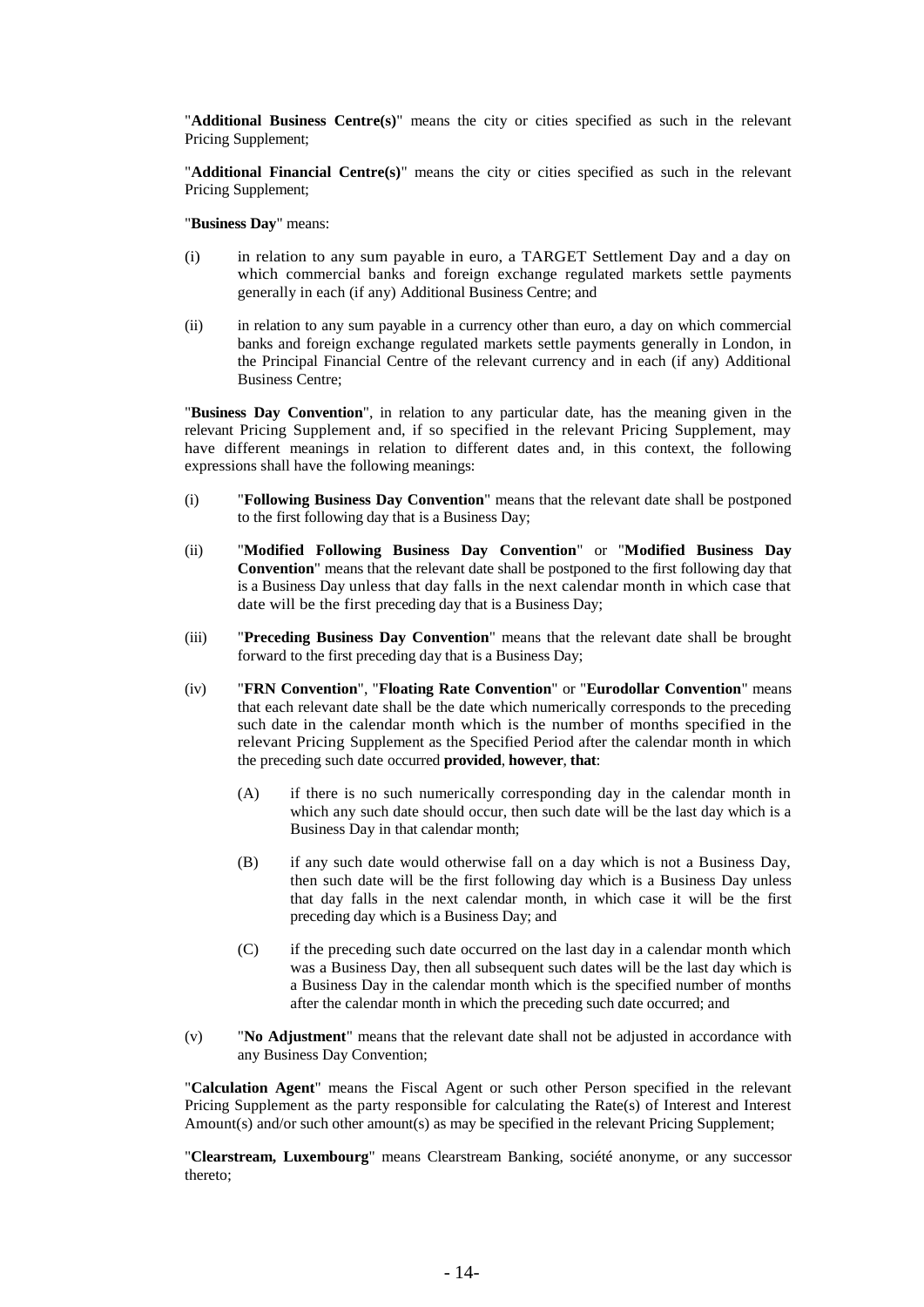"**Coupon Sheet**" means, in respect of a Note, a coupon sheet relating to the Note;

"**Day Count Fraction**" means, in respect of the calculation of an amount for any period of time (the "**Calculation Period**"), such day count fraction as may be specified in these Conditions or the relevant Pricing Supplement and:

- (i) if "**Actual/Actual (ICMA)**" is so specified, means:
	- (A) where the Calculation Period is equal to or shorter than the Regular Period during which it falls, the actual number of days in the Calculation Period divided by the product of (1) the actual number of days in such Regular Period and (2) the number of Regular Periods in any year; and
	- (B) where the Calculation Period is longer than one Regular Period, the sum of:
		- (1) the actual number of days in such Calculation Period falling in the Regular Period in which it begins divided by the product of (1) the actual number of days in such Regular Period and (2) the number of Regular Periods in any year; and
		- (2) the actual number of days in such Calculation Period falling in the next Regular Period divided by the product of (a) the actual number of days in such Regular Period and (2) the number of Regular Periods in any year;
- (ii) if "**Actual/365**" or "**Actual/Actual (ISDA)**" is so specified, means the actual number of days in the Calculation Period divided by 365 (or, if any portion of the Calculation Period falls in a leap year, the sum of (A) the actual number of days in that portion of the Calculation Period falling in a leap year divided by 366 and (B) the actual number of days in that portion of the Calculation Period falling in a non-leap year divided by 365);
- (iii) if "**Actual/365 (Fixed)**" is so specified, means the actual number of days in the Calculation Period divided by 365;
- (iv) if "**Actual/360**" is so specified, means the actual number of days in the Calculation Period divided by 360;
- (v) if "**30/360**" is so specified, means the number of days in the Calculation Period divided by 360 (the number of days to be calculated on the basis of a year of 360 days with 12 30 day months (unless (i) the last day of the Calculation Period is the 31st day of a month but the first day of the Calculation Period is a day other than the 30th or 31st day of a month, in which case the month that includes that last day shall not be considered to be shortened to a 30-day month, or (ii) the last day of the Calculation Period is the last day of the month of February, in which case the month of February shall not be considered to be lengthened to a 30-day month)); and
- (vi) if "**30E/360**" or "**Eurobond Basis**" is so specified means, the number of days in the Calculation Period divided by 360 (the number of days to be calculated on the basis of a year of 360 days with 12 30-day months, without regard to the date of the first day or last day of the Calculation Period unless, in the case of the final Calculation Period, the date of final maturity is the last day of the month of February, in which case the month of February shall not be considered to be lengthened to a 30-day month);

"**Early Redemption Amount (Tax)**" means, in respect of any Note, its principal amount or such other amount as may be specified in, or determined in accordance with, the relevant Pricing Supplement;

"**Early Termination Amount**" means, in respect of any Note, its principal amount or such other amount as may be specified in, or determined in accordance with, these Conditions or the relevant Pricing Supplement;

"**Euroclear**" means Euroclear Bank S.A./N.V., or any successor thereto;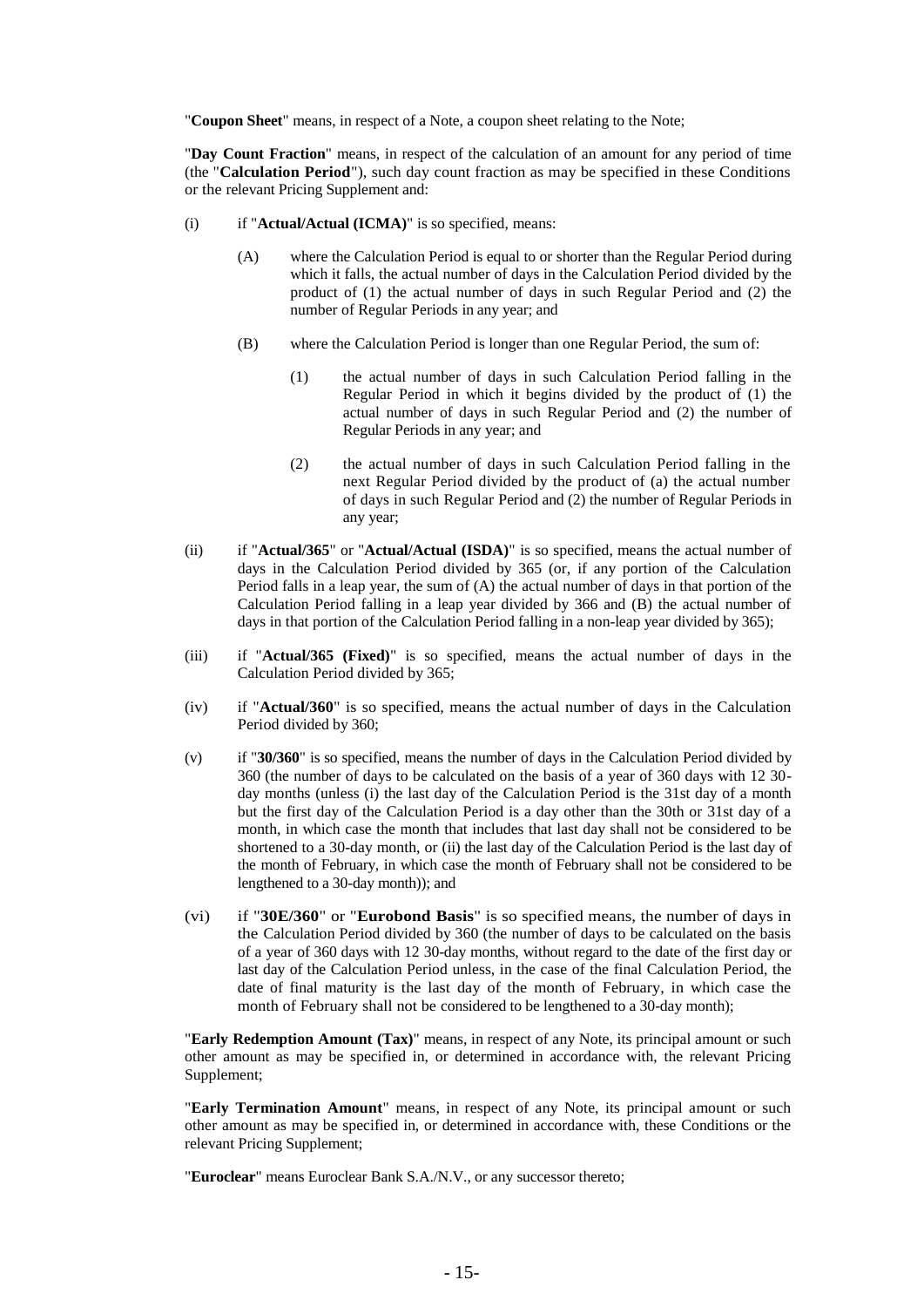"**External Indebtedness**" means any indebtedness (including contingent obligations) in respect of borrowed money which is in the form of, or represented by, any bond, note or other instrument which is, or is capable of being, listed, quoted or traded on any stock exchange or in any securities market, and which is payable (or, in accordance with its terms, may be paid) in a currency other than the lawful currency for the time being of Sweden;

"**FCA**" means the United Kingdom Financial Conduct Authority in its capacity as competent authority under the Financial Services and Markets Act 2000 (as amended);

"**Final Redemption Amount**" means, in respect of any Note, its principal amount or such other amount as may be specified in, or determined in accordance with, the relevant Pricing Supplement;

"**Fixed Coupon Amount**" has the meaning given in the relevant Pricing Supplement;

"**Holder**", in the case of Bearer Notes, has the meaning given in Condition 3(b) (*Form, Denomination, Title and Transfer - Title to Bearer Notes*) and, in the case of Registered Notes, has the meaning given in Condition 3(d) (*Form, Denomination, Title and Transfer - Title to Registered Notes*);

"**Interest Amount**" means, in relation to a Note and an Interest Period, the amount of interest payable in respect of that Note for that Interest Period;

"**Interest Commencement Date**" means the Issue Date of the Notes or such other date as may be specified as the Interest Commencement Date in the relevant Pricing Supplement;

"**Interest Determination Date**" has the meaning given in the relevant Pricing Supplement;

"**Interest Payment Date**" means the date or dates specified as such in, or determined in accordance with the provisions of, the relevant Pricing Supplement and, if a Business Day Convention is specified in the relevant Pricing Supplement:

- (i) as the same may be adjusted in accordance with the relevant Business Day Convention; or
- (ii) if the Business Day Convention is the FRN Convention, Floating Rate Convention or Eurodollar Convention and an interval of a number of calendar months is specified in the relevant Pricing Supplement as being the Specified Period, each of such dates as may occur in accordance with the FRN Convention, Floating Rate Convention or Eurodollar Convention at such Specified Period of calendar months following the Interest Commencement Date (in the case of the first Interest Payment Date) or the previous Interest Payment Date (in any other case);

"**Interest Period**" means each period beginning on (and including) the Interest Commencement Date or any Interest Payment Date and ending on (but excluding) the next Interest Payment Date;

"**ISDA Definitions**" means the 2000 ISDA Definitions (as amended and updated as at the date of issue of the first Tranche of the Notes of the relevant Series (as specified in the relevant Pricing Supplement) as published by the International Swaps and Derivatives Association, Inc.); or, if so specified in the relevant Pricing Supplement, the 2006 ISDA Definitions (as amended and updated as at the date of issue of the first Tranche of the Notes of the relevant Series (as specified in the relevant Pricing Supplement) as published by the International Swaps and Derivatives Association, Inc.);

"**Issue Date**" has the meaning given in the relevant Pricing Supplement;

"**Margin**" has the meaning given in the relevant Pricing Supplement;

"**Maturity Date**" has the meaning given in the relevant Pricing Supplement;

"**Maximum Redemption Amount**" has the meaning given in the relevant Pricing Supplement;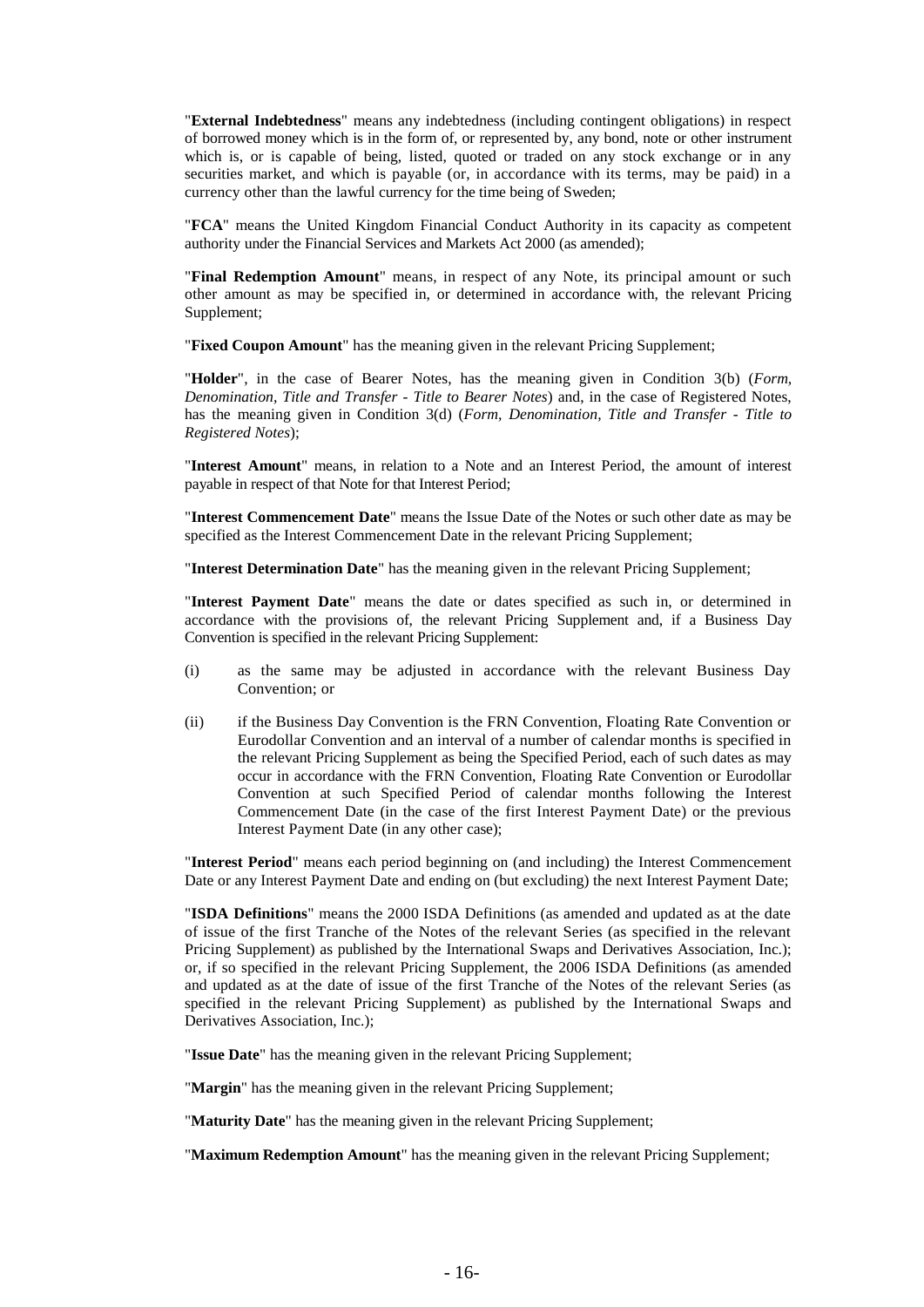"**Minimum Redemption Amount**" has the meaning given in the relevant Pricing Supplement;

"**Noteholder**", in the case of Bearer Notes, has the meaning given in Condition 3(b) (*Form, Denomination, Title and Transfer - Title to Bearer Notes*) and, in the case of Registered Notes, has the meaning given in Condition 3(d) (*Form, Denomination, Title and Transfer - Title to Registered Notes*);

"**Optional Redemption Amount (Call)**" means, in respect of any Note, its principal amount or such other amount as may be specified in, or determined in accordance with, the re levant Pricing Supplement;

"**Optional Redemption Amount (Put)**" means, in respect of any Note, its principal amount or such other amount as may be specified in, or determined in accordance with, the relevant Pricing Supplement;

"**Optional Redemption Date (Call)**" has the meaning given in the relevant Pricing Supplement;

"**Optional Redemption Date (Put)**" has the meaning given in the relevant Pricing Supplement;

"**Participating Member State**" means a Member State of the European Union which adopts the euro as its lawful currency in accordance with the Treaty;

"**Payment Business Day**" means:

- (i) if the currency of payment is euro any day which is a TARGET Settlement Day and a day on which dealings in foreign currencies may be carried on in each (if any) Additional Financial Centre; or
- (ii) if the currency of payment is not euro, any day which is a day on which dealings in foreign currencies may be carried on in the Principal Financial Centre of the currency of payment and in each (if any) Additional Financial Centre.

"**Person**" means any individual, company, corporation, firm, partnership, joint venture, association, organisation, state or agency of a state or other entity, whether or not having separate legal personality;

"**Principal Financial Centre**" means, in relation to any currency, the principal financial centre for that currency **provided**, **however**, **that**:

- (i) in relation to euro, it means the principal financial centre of such Member State of the European Union as is selected (in the case of a payment) by the payee or (in the case of a calculation) by the Calculation Agent; and
- (ii) in relation to New Zealand dollars, it means either Wellington or Auckland as is selected (in the case of a payment) by the payee or (in the case of a calculation) by the Calculation Agent;

"**Put Option Notice**" means a notice which must be delivered to a Paying Agent by any Noteholder wanting to exercise a right to redeem a Note at the option of the Noteholder;

"**Put Option Receipt**" means a receipt issued by a Paying Agent to a depositing Noteholder upon deposit of a Note with such Paying Agent by any Noteholder wanting to exercise a right to redeem a Note at the option of the Noteholder;

"**Rate of Interest**" means the rate or rates (expressed as a percentage per annum) of interest payable in respect of the Notes specified in the relevant Pricing Supplement or calculated or determined in accordance with the provisions of these Conditions and/or the relevant Pricing Supplement;

"**Redemption Amount**" means, as appropriate, the Final Redemption Amount, the Early Redemption Amount (Tax), the Optional Redemption Amount (Call), the Optional Redemption Amount (Put), the Early Termination Amount or such other amount in the nature of a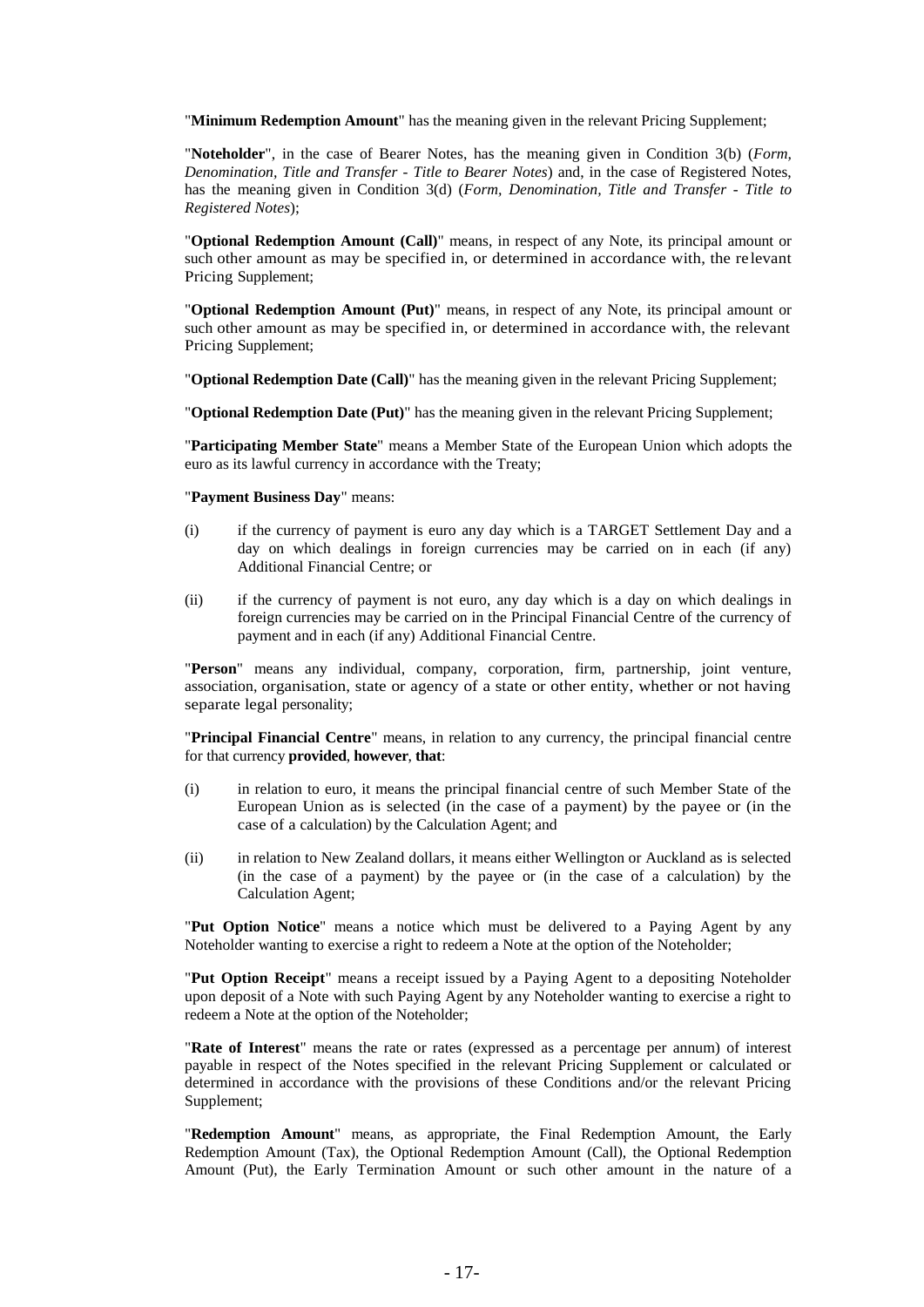redemption amount as may be specified in, or determined in accordance with the provisions of, the relevant Pricing Supplement;

"**Reference Banks**" has the meaning given in the relevant Pricing Supplement or, if none, four (or if the Principal Financial Centre is Helsinki, five) major banks selected by the Calculation Agent in the market that is most closely connected with the Reference Rate;

"**Reference Price**" has the meaning given in the relevant Pricing Supplement;

"**Reference Rate**" has the meaning given in the relevant Pricing Supplement;

"**Regular Period**" means:

- (i) in the case of Notes where interest is scheduled to be paid only by means of regular payments, each period from and including the Interest Commencement Date to but excluding the first Interest Payment Date and each successive period from and including one Interest Payment Date to but excluding the next Interest Payment Date;
- (ii) in the case of Notes where, apart from the first Interest Period, interest is scheduled to be paid only by means of regular payments, each period from and including a Regular Date falling in any year to but excluding the next Regular Date, where "**Regular Date**" means the day and month (but not the year) on which any Interest Payment Date falls; and
- (iii) in the case of Notes where, apart from one Interest Period other than the first Interest Period, interest is scheduled to be paid only by means of regular payments, each period from and including a Regular Date falling in any year to but excluding the next Regular Date, where "**Regular Date**" means the day and month (but not the year) on which any Interest Payment Date falls other than the Interest Payment Date falling at the end of the irregular Interest Period;

"**Relevant Date**" means, in relation to any payment, whichever is the later of (a) the date on which the payment in question first becomes due and (b) if the full amount payable has not been received in the Principal Financial Centre of the currency of payment by the Fiscal Agent on or prior to such due date, the date on which (the full amount having been so received) notice to that effect has been given to the Noteholders;

"**Relevant Financial Centre**" has the meaning given in the relevant Pricing Supplement;

"**Relevant Screen Page**" means the page, section or other part of a particular information service (including, without limitation, Reuters) specified as the Relevant Screen Page in the relevant Pricing Supplement, or such other page, section or other part as may replace it on that information service or such other information service, in each case, as may be nominated by the Person providing or sponsoring the information appearing there for the purpose of displaying rates or prices comparable to the Reference Rate;

"**Relevant Time**" has the meaning given in the relevant Pricing Supplement;

"**Specified Currency**" has the meaning given in the relevant Pricing Supplement;

"**Specified Denomination(s)**" has the meaning given in the relevant Pricing Supplement;

"**Specified Office**" has the meaning given in the Agency Agreement;

"**Specified Period**" has the meaning given in the relevant Pricing Supplement;

"**Talon**" means a talon for further Coupons;

"**TARGET2**" means the Trans-European Automated Real-Time Gross Settlement Express Transfer payment system which utilises a single shared platform and which was launched on 19 November 2007, or any successor thereto;

"**TARGET Settlement Day**" means any day on which TARGET2 is open for the settlement of payments in euro;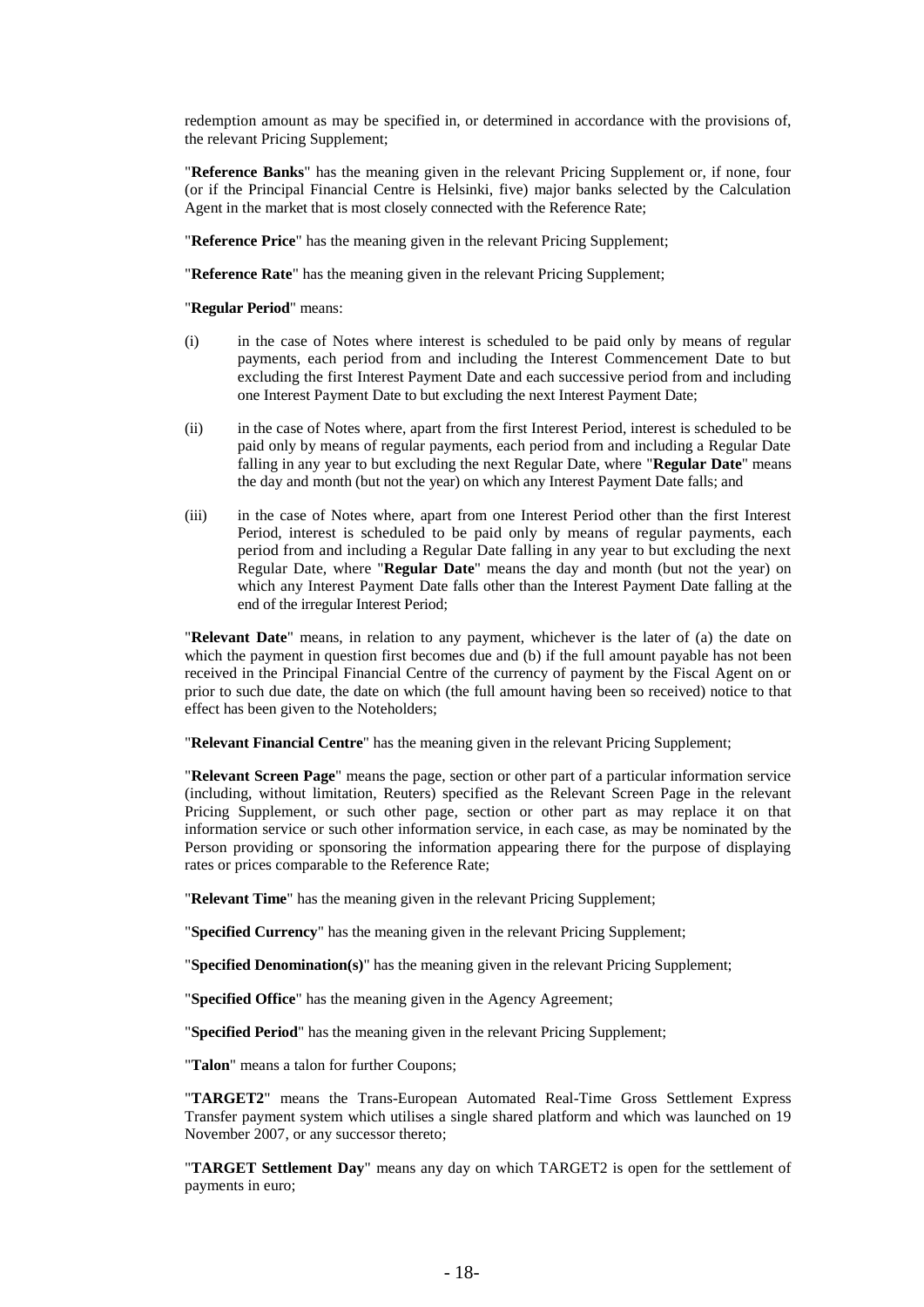"**Treaty**" means the Treaty on the functioning of the European Union, as amended; and

"**Zero Coupon Note**" means a Note specified as such in the relevant Pricing Supplement.

- (b) *Interpretation*: In these Conditions:
	- (i) if the Notes are Zero Coupon Notes, references to Coupons and Couponholders are not applicable;
	- (ii) if Talons are specified in the relevant Pricing Supplement as being attached to the Notes at the time of issue, references to Coupons shall be deemed to include references to Talons;
	- (iii) if Talons are not specified in the relevant Pricing Supplement as being attached to the Notes at the time of issue, references to Talons are not applicable;
	- (iv) any reference to principal shall be deemed to include the Redemption Amount, any additional amounts in respect of principal which may be payable under Condition 12 (*Taxation*), any premium payable in respect of a Note and any other amount in the nature of principal payable pursuant to these Conditions;
	- (v) any reference to interest shall be deemed to include any additional amounts in respect of interest which may be payable under Condition 12 (*Taxation*) and any other amount in the nature of interest payable pursuant to these Conditions;
	- (vi) references to Notes being "**outstanding**" shall be construed in accordance with the Agency Agreement;
	- (vii) if an expression is stated in Condition 2(a) to have the meaning given in the relevant Pricing Supplement, but the relevant Pricing Supplement gives no such meaning or specifies that such expression is "Not Applicable" then such expression is not applicable to the Notes; and
	- (viii) any reference to the Agency Agreement shall be construed as a reference to the Agency Agreement as amended and/or supplemented up to and including the Issue Date of the Notes.

#### 3. **Form, Denomination, Title and Transfer**

- (a) *Bearer Notes*: Bearer Notes are in the Specified Denomination(s) with Coupons and, if specified in the relevant Pricing Supplement, Talons attached at the time of issue. In the case of a Series of Bearer Notes with more than one Specified Denomination, Bearer Notes of one Specified Denomination will not be exchangeable for Bearer Notes of another Specified Denomination.
- (b) *Title to Bearer Notes*: Title to Bearer Notes and the Coupons will pass by delivery. In the case of Bearer Notes, "**Holder**" means the holder of such Bearer Note and "**Couponholder**" shall be construed accordingly.
- (c) *Registered Notes*: Registered Notes are in the Specified Denomination(s), which may include a minimum denomination specified in the relevant Pricing Supplement and higher integral multiples of a smaller amount specified in the relevant Pricing Supplement.
- (d) *Title to Registered Notes*: The Registrar will maintain the register in accordance with the provisions of the Agency Agreement. A certificate (each, a "**Certificate**") will be issued to each Holder of Registered Notes in respect of its registered holding. Each Certificate will be numbered serially with an identifying number which will be recorded in the relevant Register. In the case of Registered Notes, "**Holder**" means the person in whose name such Registered Note is for the time being registered in the relevant Register (or, in the case of a joint holding, the first named thereof).
- (e) *Ownership*: The Holder of any Note or Coupon shall (except as otherwise required by law) be treated as its absolute owner for all purposes (whether or not it is overdue and regardless of any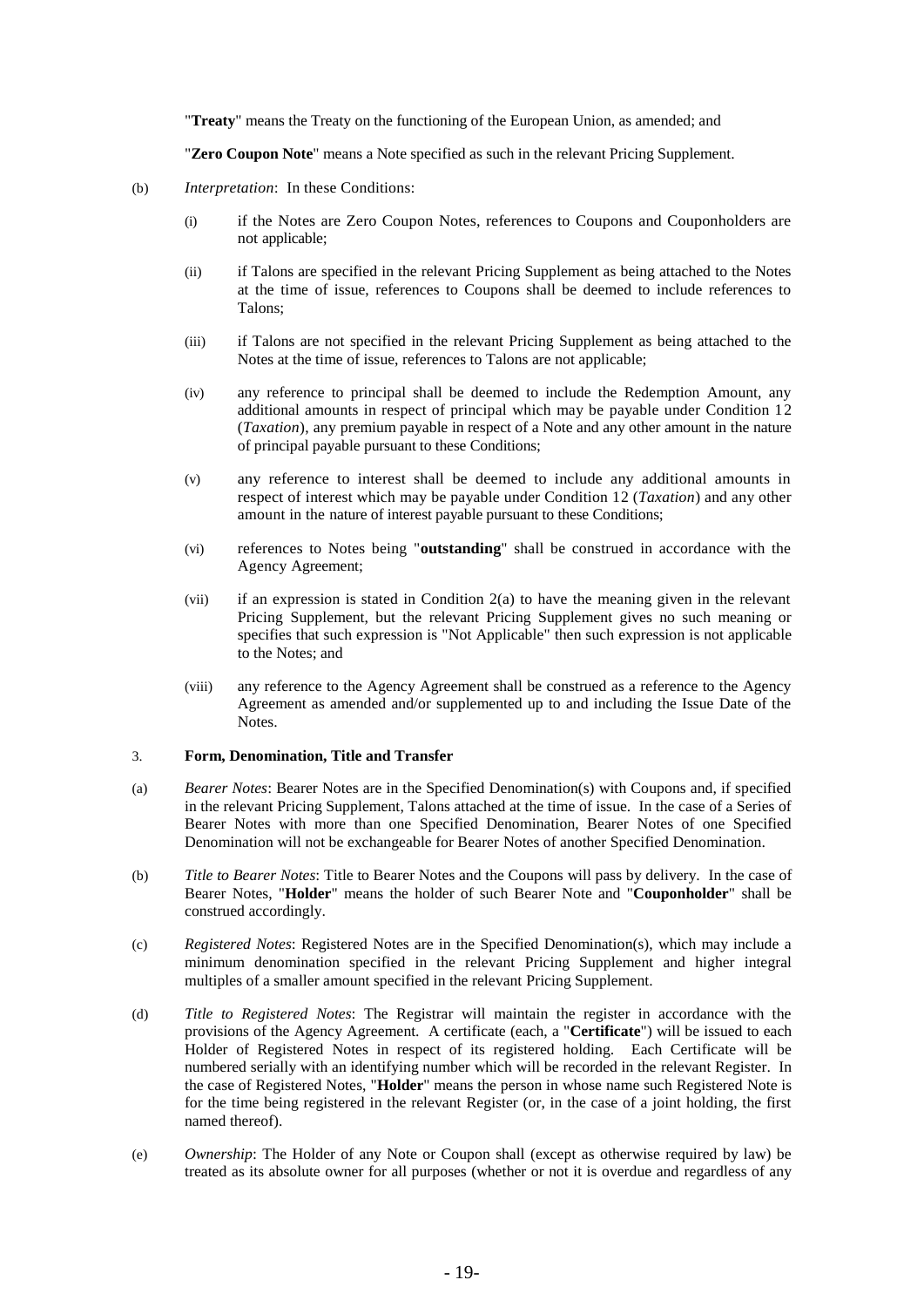notice of ownership, trust or any other interest therein, any writing thereon or, in the case of Registered Notes, on the Certificate relating thereto (other than the endorsed form of transfer) or any notice of any previous loss or theft thereof) and no Person shall be liable for so treating such Holder. No person shall have any right to enforce any term or condition of any Note under the Contracts (Rights of Third Parties) Act 1999.

- <span id="page-22-2"></span>(f) *Transfers of Registered Notes*: Subject to paragraphs [\(i\)](#page-22-0) (*Closed periods*) and [\(j\)](#page-22-1) (*Regulations concerning transfers and registration*) below, a Registered Note may be transferred upon surrender of the relevant certificate ("**Certificate**"), with the endorsed form of transfer duly completed, at the Specified Office of the relevant Registrar or the Transfer Agent, together with such evidence as the relevant Registrar or (as the case may be) the Transfer Agent may reasonably require to prove the title of the transferor and the authority of the individuals who have executed the form of transfer; **provided, however, that** a Registered Note may not be transferred unless the principal amount of Registered Notes transferred and (where not all of the Registered Notes held by a Holder are being transferred) the principal amount of the balance of Registered Notes not transferred are Specified Denominations. Where not all the Registered Notes represented by the surrendered Certificate are the subject of the transfer, a new Certificate in respect of the balance of the Registered Notes will be issued to the transferor.
- (g) *Registration and delivery of Certificates*: Within five business days of the surrender of a Certificate in accordance with paragraph [\(f\)](#page-22-2) (*Transfers of Registered Notes*) above, the relevant Registrar will register the transfer in question and deliver a new Certificate of a like principal amount to the Registered Notes transferred to each relevant Holder at its Specified Office or (as the case may be) the Specified Office of the Transfer Agent or (at the request and risk of any such relevant Holder) by uninsured first class mail (airmail if overseas) to the address specified for the purpose by such relevant Holder. In this paragraph, "**business day**" means a day on which commercial banks are open for general business (including dealings in foreign currencies) in the city where the relevant Registrar or (as the case may be) the Transfer Agent has its Specified Office.
- (h) *No charge*: The transfer of a Registered Note will be effected without charge by or on behalf of the Issuer or the relevant Registrar or the Transfer Agent but against such indemnity as the relevant Registrar or (as the case may be) the Transfer Agent may require in respect of any tax or other duty of whatsoever nature which may be levied or imposed in connection with such transfer.
- <span id="page-22-0"></span>(i) *Closed periods*: Holders may not require transfers to be registered during the period of 15 days ending on the due date for any payment of principal or interest in respect of the Registered Notes.
- <span id="page-22-1"></span>(j) *Regulations concerning transfers and registration*: All transfers of Registered Notes and entries on the relevant Register are subject to the detailed regulations concerning the transfer of Registered Notes scheduled to the Agency Agreement. The regulations may be changed by the Issuer with the prior written approval of the Registrars. A copy of the current regulations will be mailed (free of charge) by the relevant Registrar to any Holder who requests in writing a copy of such regulations.
- (k) *Legends*: Upon the transfer, exchange or replacement of Certificates of any Tranche bearing the Rule 144A legend (the "**Rule 144A Legend**") set forth in the form of Registered Note scheduled to the Agency Agreement, the relevant Registrar shall deliver only Certificates that also bear such legend unless either (i) such transfer, exchange or replacement occurs one or more years after the later of (1) the original issue date of Notes of such Tranche or (2) the last date on which the Issuer or any affiliates (as defined in paragraph (a)(1) of Rule 144 under the Securities Act of 1933, as amended (the "**Securities Act**")) of the Issuer as notified to the relevant Registrar by the Issuer as provided in the following sentence, was the beneficial owner of such Note (or any predecessor of such Note) or (ii) there is delivered to the relevant Registrar an opinion reasonably satisfactory to the Issuer of counsel experienced in giving opinions with respect to questions arising under the securities laws of the United States to the effect that neither such legend nor the restrictions on the transfer set forth therein are required in order to maintain compliance with the provisions of such laws. The Issuer covenants and agrees that it will not acquire any beneficial interest, and will cause its affiliates not to acquire any beneficial interest, in any Registered Note represented by any Certificate bearing the Rule 144A Legend unless it notifies the relevant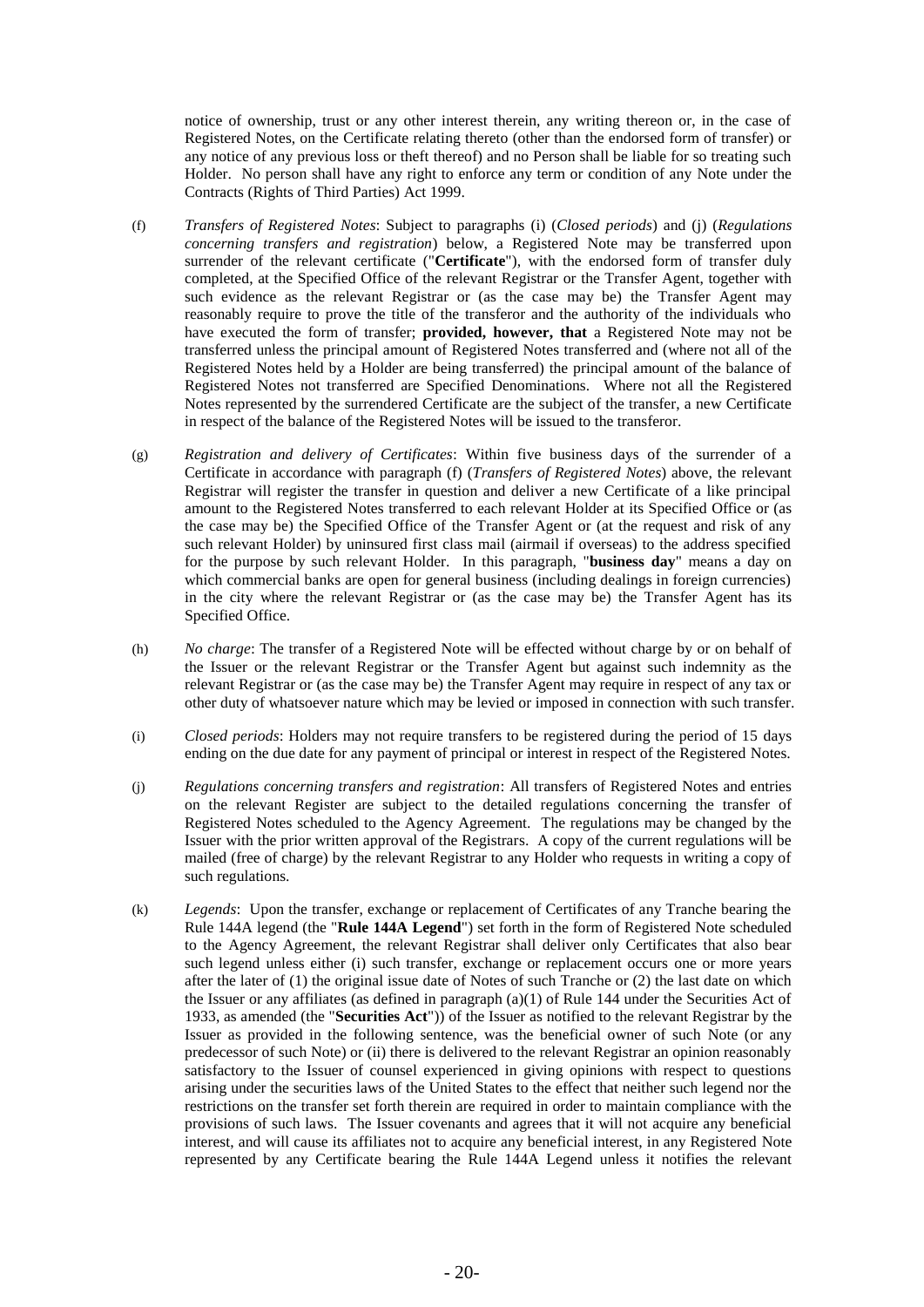Registrar of such acquisition. The relevant Registrar and all Holders of Notes shall be entitled to rely without further investigation on any such notification (or lack thereof).

(l) *Available Information*: For so long as any of the Registered Notes represented by any Certificate bearing the Rule 144A Legend remain outstanding and are "restricted securities" within the meaning of Rule 144(a)(3) under the Securities Act, the Issuer covenants and agrees that it shall, during any period in which it is not subject to Section 13 or 15(d) under the U.S. Securities Exchange Act of 1934, as amended, nor exempt from reporting pursuant to Rule 12g3-2(b) thereunder, make available to any Holder of such Notes in connection with any sale thereof and any prospective purchaser of such Notes from such Holder, in each case upon request, the information specified in, and meeting the requirements of, Rule  $144(d)(4)$  under the Securities Act.

# 4. **Status**

The Notes are the direct, unconditional and unsecured obligations of the Issuer and rank and will rank *pari passu*, without preference among themselves, with all other unsecured External Indebtedness of the Issuer, from time to time outstanding, **provided, further, that** the Issuer shall have no obligation to effect equal or rateable payment(s) at any time with respect to any such other External Indebtedness and, in particular, shall have no obligation to pay other External Indebtedness at the same time or as a condition of paying sums due on the Notes and vice versa.

# 5. **Fixed Rate Note Provisions**

- (a) *Application*: This Condition 5 (*Fixed Rate Note Provisions*) is applicable to the Notes only if the Fixed Rate Note Provisions are specified in the relevant Pricing Supplement as being applicable.
- (b) *Accrual of interest*: The Notes bear interest from the Interest Commencement Date at the Rate of Interest payable in arrear on each Interest Payment Date, subject as provided in Condition 10 (*Payments - Bearer Notes*) and Condition 11 (*Payments - Registered Notes*). Each Note will cease to bear interest from the due date for final redemption unless, upon due presentation, payment of the Redemption Amount is improperly withheld or refused, in which case it will continue to bear interest in accordance with this Condition 5 (as well after as before judgment) until whichever is the earlier of (i) the day on which all sums due in respect of such Note up to that day are received by or on behalf of the relevant Noteholder and (ii) the day which is seven days after the Fiscal Agent has notified the Noteholders that it has received all sums due in respect of the Notes up to such seventh day (except to the extent that there is any subsequent default in payment).
- (c) *Fixed Coupon Amount*: The amount of interest payable in respect of each Note for any Interest Period shall be the relevant Fixed Coupon Amount and, if the Notes are in more than one Specified Denomination, shall be the relevant Fixed Coupon Amount in respect of the relevant Specified Denomination.
- (d) *Calculation of interest amount*: The amount of interest payable in respect of each Note for any period for which a Fixed Coupon Amount is not specified shall be calculated by applying the Rate of Interest to the Calculation Amount, multiplying the product by the relevant Day Count Fraction and rounding the resulting figure to the nearest sub-unit of the Specified Currency (half a sub-unit being rounded upwards) and multiplying such rounded figure by a fraction equal to the Specified Denomination of such Note divided by the Calculation Amount. For this purpose a "**sub-unit**" means, in the case of any currency other than euro, the lowest amount of such currency that is available as legal tender in the country of such currency and, in the case of euro, means one cent.

# 6. **Floating Rate Note and Index-Linked Interest Note Provisions**

- (a) *Application*: This Condition 6 (*Floating Rate Note and Index-Linked Interest Note Provisions*) is applicable to the Notes only if the Floating Rate Note Provisions or the Index-Linked Interest Note Provisions are specified in the relevant Pricing Supplement as being applicable.
- (b) *Accrual of interest*: The Notes bear interest from the Interest Commencement Date at the Rate of Interest payable in arrear on each Interest Payment Date, subject as provided in Condition 10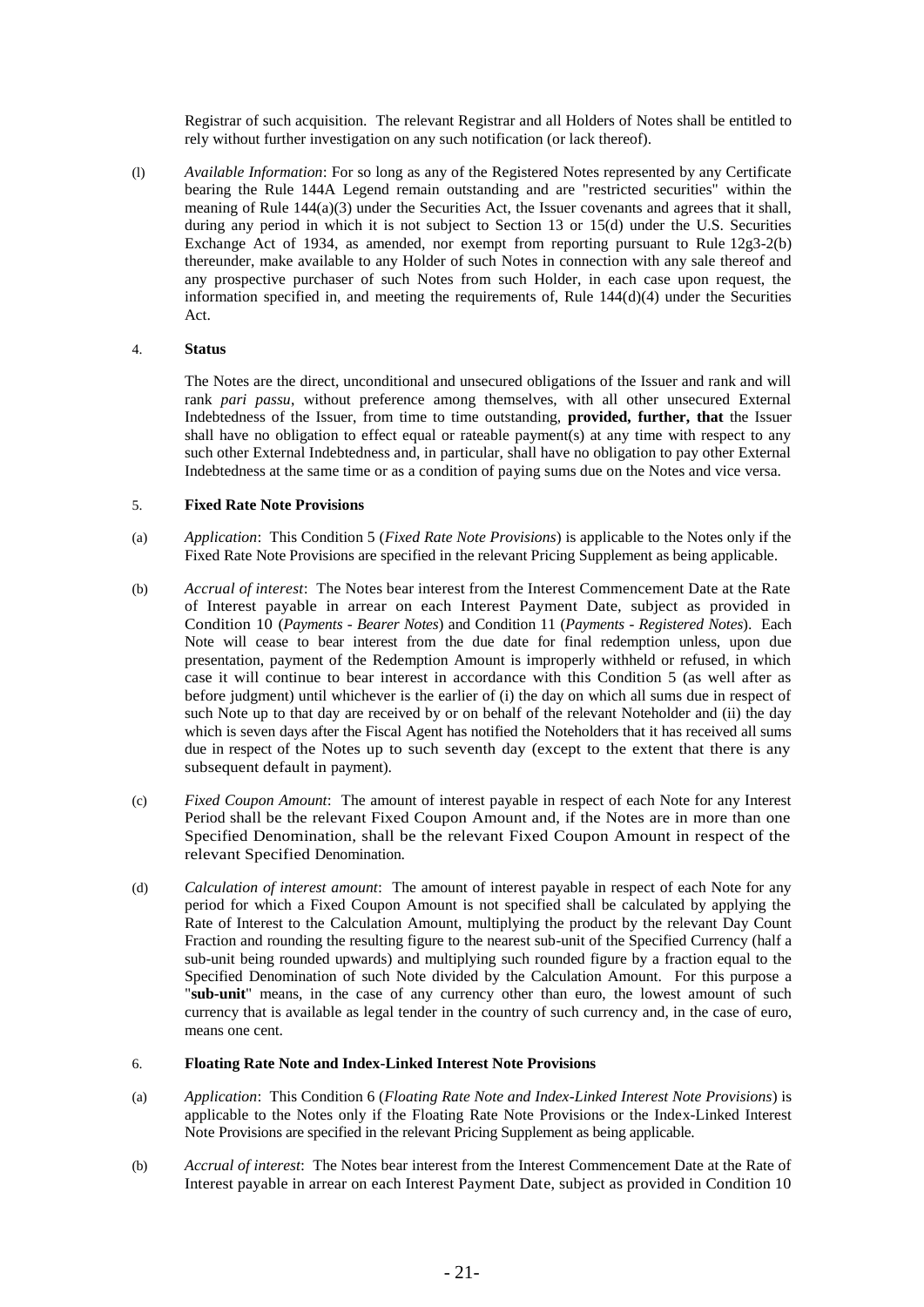(*Payments - Bearer Notes*) and Condition 11 (*Payments - Registered Notes*). Each Note will cease to bear interest from the due date for final redemption unless, upon due presentation, payment of the Redemption Amount is improperly withheld or refused, in which case it will continue to bear interest in accordance with this Condition (as well after as before judgment) until whichever is the earlier of (i) the day on which all sums due in respect of such Note up to that day are received by or on behalf of the relevant Noteholder and (ii) the day which is seven days after the Fiscal Agent has notified the Noteholders that it has received all sums due in respect of the Notes up to such seventh day (except to the extent that there is any subsequent default in payment).

- (c) *Screen Rate Determination*: If Screen Rate Determination is specified in the relevant Pricing Supplement as the manner in which the Rate(s) of Interest is/are to be determined, the Rate of Interest applicable to the Notes for each Interest Period will be determined by the Calculation Agent on the following basis:
	- (i) if the Reference Rate is a composite quotation or customarily supplied by one entity, the Calculation Agent will determine the Reference Rate which appears on the Relevant Screen Page as of the Relevant Time on the relevant Interest Determination Date;
	- (ii) if Linear Interpolation is specified as applicable in respect of an Interest Period in the applicable Pricing Supplement, the Rate of Interest for such Interest Period shall be calculated by the Calculation Agent by straight-line linear interpolation by reference to two rates which appear on the Relevant Screen Page as of the Relevant Time on the relevant Interest Determination Date, where:
		- (A) one rate shall be determined as if the relevant Interest Period were the period of time for which rates are available next shorter than the length of the relevant Interest Period; and
		- (B) the other rate shall be determined as if the relevant Interest Period were the period of time for which rates are available next longer than the length of the relevant Interest Period;

**provided, however, that** if no rate is available for a period of time next shorter or, as the case may be, next longer than the length of the relevant Interest Period, then the Calculation Agent shall determine such rate at such time and by reference to such sources as it determines appropriate;

- (iii) in any other case, the Calculation Agent will determine the arithmetic mean of the Reference Rates which appear on the Relevant Screen Page as of the Relevant Time on the relevant Interest Determination Date;
- (iv) if, in the case of (i) above, such rate does not appear on that page or, in the case of (iii) above, fewer than two such rates appear on that page or if, in either case, the Relevant Screen Page is unavailable, the Calculation Agent will:
	- (A) request the principal Relevant Financial Centre office of each of the Reference Banks to provide a quotation of the Reference Rate at approximately the Relevant Time on the Interest Determination Date to prime banks in the Relevant Financial Centre interbank market in an amount that is representative for a single transaction in that market at that time; and
	- (B) determine the arithmetic mean of such quotations; and
- (v) if fewer than two such quotations are provided as requested, the Calculation Agent will determine the arithmetic mean of the rates (being the nearest to the Reference Rate, as determined by the Calculation Agent) quoted by major banks in the Principal Financial Centre of the Specified Currency, selected by the Calculation Agent, at approximately 11.00 a.m. (local time in the Principal Financial Centre of the Specified Currency) on the first day of the relevant Interest Period for loans in the Specified Currency to leading European banks for a period equal to the relevant Interest Period and in an amount that is representative for a single transaction in that market at that time,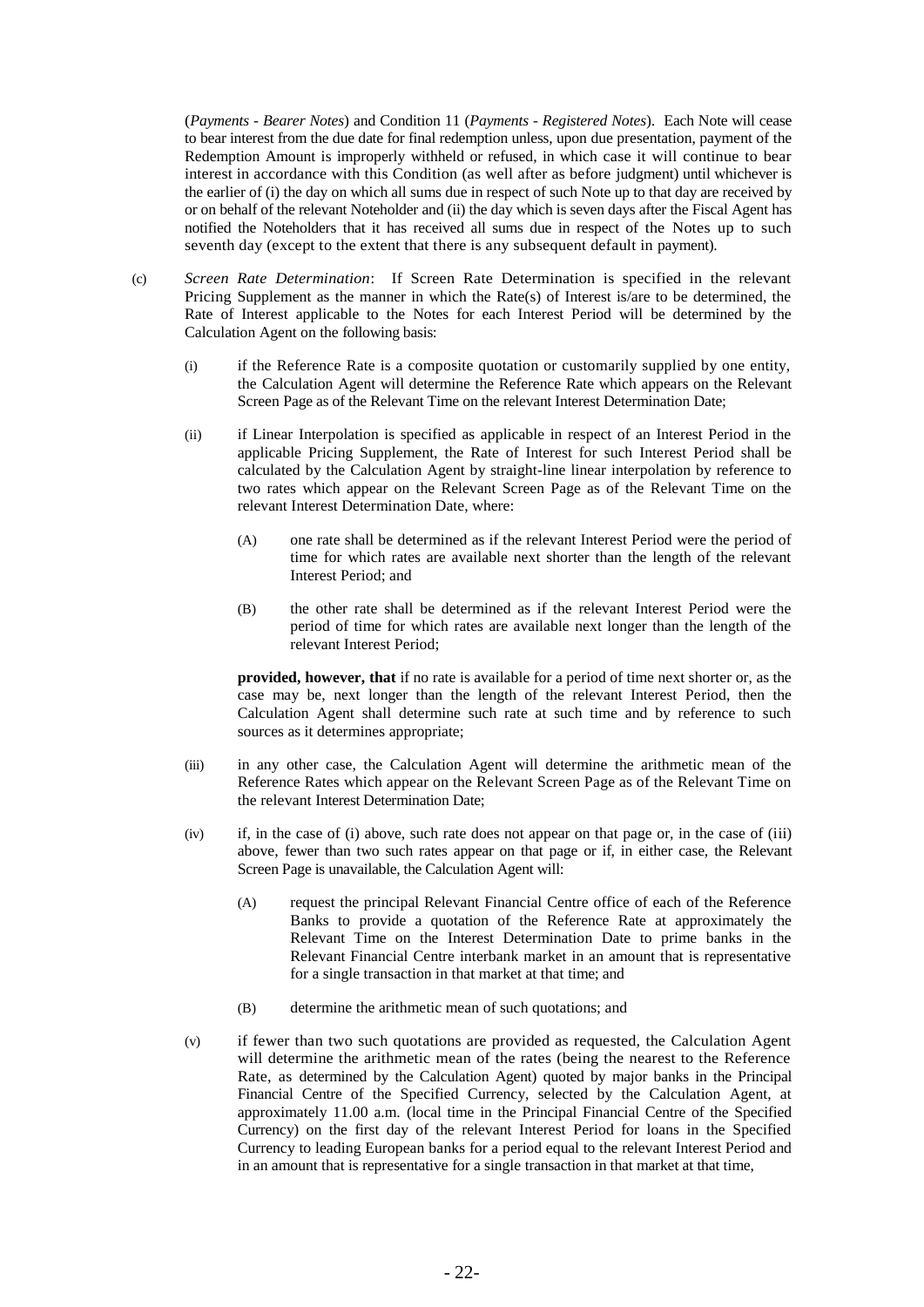and the Rate of Interest for such Interest Period shall be the sum of the Margin and the rate or (as the case may be) the arithmetic mean so determined; **provided**, **however**, **that** if the Calculation Agent is unable to determine a rate or (as the case may be) an arithmetic mean in accordance with the above provisions in relation to any Interest Period, the Rate of Interest applicable to the Notes during such Interest Period will be the sum of the Margin and the rate or (as the case may be) the arithmetic mean last determined in relation to the Notes in respect of a preceding Interest Period.

- (d) *ISDA Determination*: If ISDA Determination is specified in the relevant Pricing Supplement as the manner in which the Rate(s) of Interest is/are to be determined, the Rate of Interest applicable to the Notes for each Interest Period will be the sum of the Margin and the relevant ISDA Rate where "**ISDA Rate**" in relation to any Interest Period means a rate equal to the Floating Rate (as defined in the ISDA Definitions) that would be determined by the Calculation Agent under an interest rate swap transaction if the Calculation Agent were acting as Calculation Agent for that interest rate swap transaction under the terms of an agreement incorporating the ISDA Definitions and under which:
	- (i) the Floating Rate Option (as defined in the ISDA Definitions) is as specified in the relevant Pricing Supplement;
	- (ii) the Designated Maturity (as defined in the ISDA Definitions) is a period specified in the relevant Pricing Supplement; and
	- (iii) the relevant Reset Date (as defined in the ISDA Definitions) is either (A) if the relevant Floating Rate Option is based on the London inter-bank offered rate (LIBOR) for a currency, the first day of that Interest Period or (B) in any other case, as specified in the relevant Pricing Supplement.
- (e) *Index-Linked Interest*: If the Index-Linked Interest Note Provisions are specified in the relevant Pricing Supplement as being applicable, the Rate(s) of Interest applicable to the Notes for each Interest Period will be determined in the manner specified in the relevant Pricing Supplement.
- (f) *Maximum or Minimum Rate of Interest*: If any Maximum Rate of Interest or Minimum Rate of Interest is specified in the relevant Pricing Supplement, then the Rate of Interest shall in no event be greater than the maximum or be less than the minimum so specified.
- (g) *Calculation of Interest Amount*: The Calculation Agent will, as soon as practicable after the time at which the Rate of Interest is to be determined in relation to each Interest Period, calculate the Interest Amount payable in respect of each Note for such Interest Period. The Interest Amount will be calculated by applying the Rate of Interest for such Interest Period to the Calculation Amount, multiplying the product by the relevant Day Count Fraction, rounding the resulting figure to the nearest sub-unit of the Specified Currency (half a sub-unit being rounded upwards) and multiplying such rounded figure by a fraction equal to the Specified Denomination of the relevant Note divided by the Calculation Amount. For this purpose a "**sub-unit**" means, in the case of any currency other than euro, the lowest amount of such currency that is available as legal tender in the country of such currency and, in the case of euro, means one cent.
- (h) *Calculation of other amounts*: If the relevant Pricing Supplement specifies that any other amount is to be calculated by the Calculation Agent, the Calculation Agent will, as soon as practicable after the time or times at which any such amount is to be determined, calculate the relevant amount. The relevant amount will be calculated by the Calculation Agent in the manner specified in the relevant Pricing Supplement.
- (i) *Publication*: The Calculation Agent will cause each Rate of Interest and Interest Amount determined by it, together with the relevant Interest Payment Date, and any other amount(s) required to be determined by it together with any relevant payment date(s) to be notified to the Paying Agents and each listing authority, stock exchange, regulated market and/or quotation system (if any) by which the Notes have then been admitted to listing, trading and/or quotation as soon as practicable after such determination but (in the case of each Rate of Interest, Interest Amount and Interest Payment Date) in any event not later than the first day of the relevant Interest Period.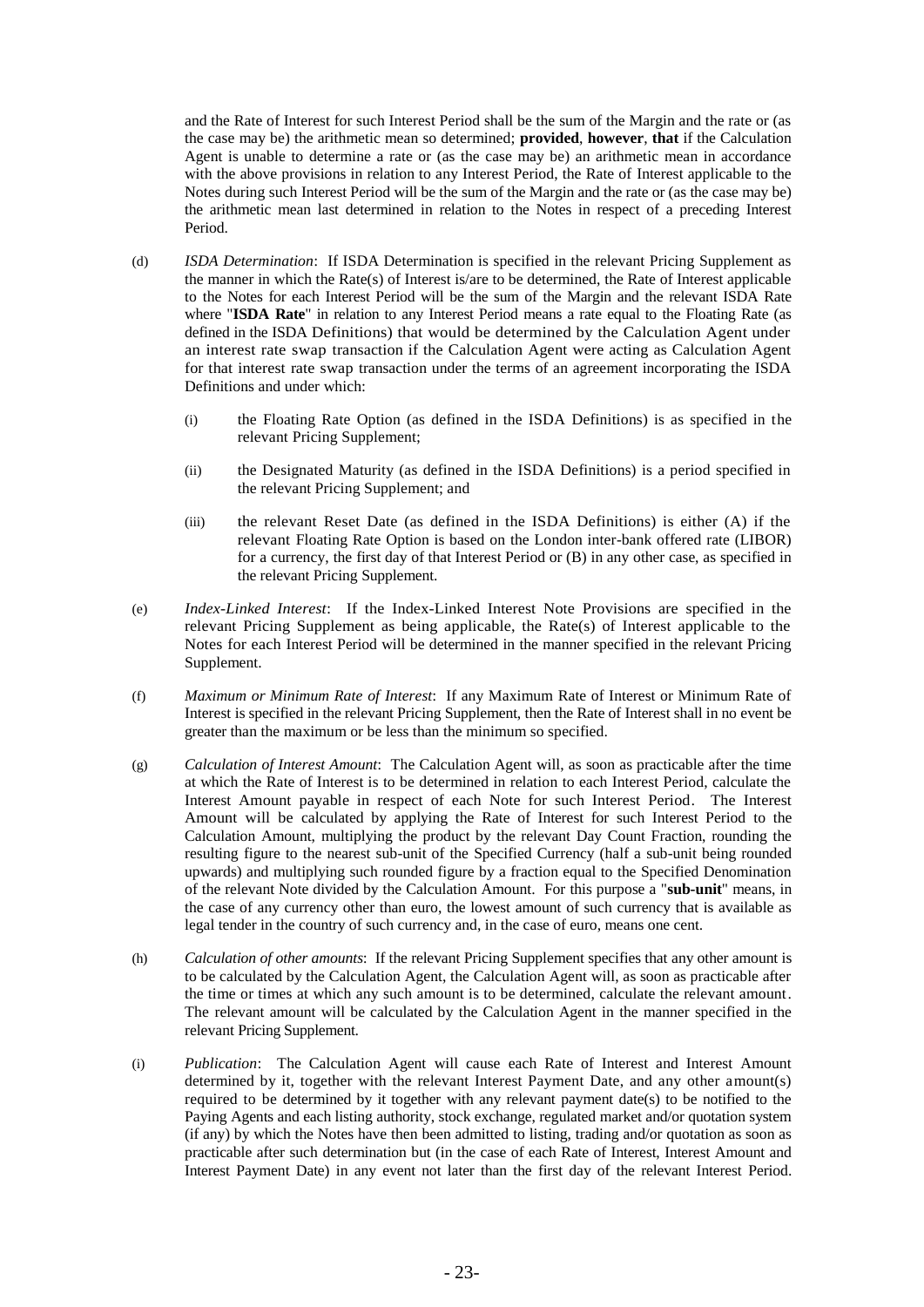Notice thereof shall also promptly be given to the Noteholders. The Calculation Agent will be entitled to recalculate any Interest Amount (on the basis of the foregoing provisions) without notice in the event of an extension or shortening of the relevant Interest Period. If the Calculation Amount is less than the minimum Specified Denomination the Calculation Agent shall not be obliged to publish each Interest Amount but instead may publish only the Calculation Amount and the Interest Amount in respect of a Note having the minimum Specified Denomination.

(j) *Notifications etc*: All notifications, opinions, determinations, certificates, calculations, quotations and decisions given, expressed, made or obtained for the purposes of this Condition by the Calculation Agent will (in the absence of manifest error) be binding on the Issuer, the Paying Agents, the Noteholders and the Couponholders and (subject as aforesaid) no liability to any such Person will attach to the Calculation Agent in connection with the exercise or nonexercise by it of its powers, duties and discretions for such purposes.

# 7. **Zero Coupon Note Provisions**

- (a) *Application*: This Condition 7 (*Zero Coupon Note Provisions*) is applicable to the Notes only if the Zero Coupon Note Provisions are specified in the relevant Pricing Supplement as being applicable.
- (b) *Late payment on Zero Coupon Notes*: If the Redemption Amount payable in respect of any Zero Coupon Note is improperly withheld or refused, the Redemption Amount shall thereafter be an amount equal to the sum of:
	- (i) the Reference Price; and
	- (ii) the product of the Accrual Yield (compounded annually) being applied to the Reference Price on the basis of the relevant Day Count Fraction from (and including) the Issue Date to (but excluding) whichever is the earlier of (i) the day on which all sums due in respect of such Note up to that day are received by or on behalf of the relevant Noteholder and (ii) the day which is seven days after the Fiscal Agent has notified the Noteholders that it has received all sums due in respect of the Notes up to such seventh day (except to the extent that there is any subsequent default in payment).

### 8. **Dual Currency Note Provisions**

- (a) *Application*: This Condition 8 (*Dual Currency Note Provisions*) is applicable to the Notes only if the Dual Currency Note Provisions are specified in the relevant Pricing Supplement as being applicable.
- (b) *Rate of Interest*: If the rate or amount of interest falls to be determined by reference to an exchange rate, the rate or amount of interest payable shall be determined in the manner specified in the relevant Pricing Supplement.

# 9. **Redemption and Purchase**

- (a) *Scheduled redemption*: Unless previously redeemed, or purchased and cancelled, the Notes will be redeemed at their Final Redemption Amount on the Maturity Date, subject as provided in Condition 10 (*Payments - Bearer Notes*) and Condition 11 (*Payments - Registered Notes*).
- (b) *Redemption for tax reasons*: The Notes may be redeemed at the option of the Issuer in whole, but not in part:
	- (i) at any time (if neither the Floating Rate Note Provisions or the Index-Linked Interest Note Provisions are specified in the relevant Pricing Supplement as being applicable); or
	- (ii) on any Interest Payment Date (if the Floating Rate Note Provisions or the Index-Linked Interest Note Provisions are specified in the relevant Pricing Supplement as being applicable),

on giving not less than 30 nor more than 60 days' notice to the Noteholders, or such other period(s) as may be specified in the relevant Pricing Supplement (which notice shall be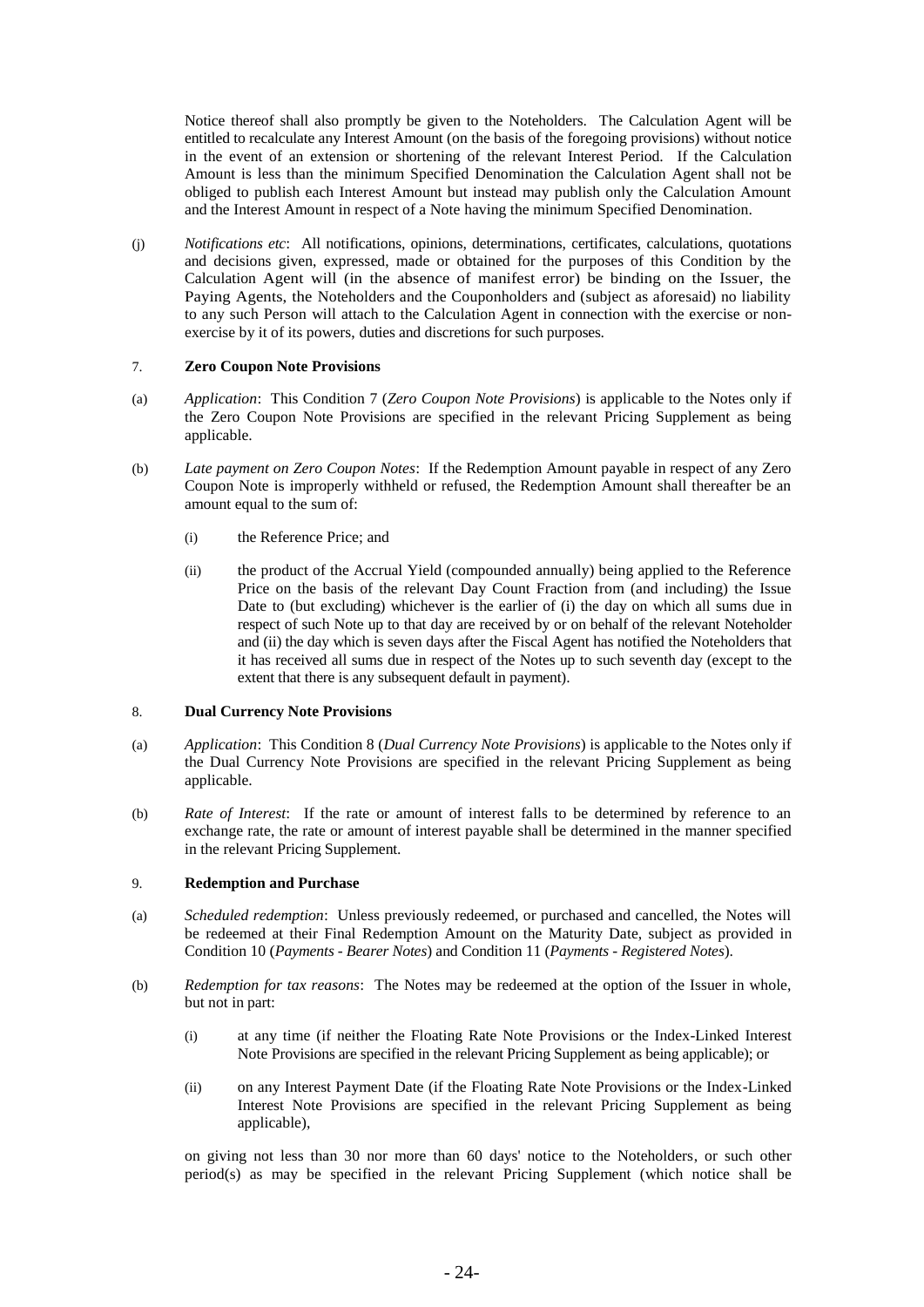irrevocable), at their Early Redemption Amount (Tax), together with interest accrued (if any) to the date fixed for redemption, if the Issuer has or will become obliged to pay additional amounts as provided or referred to in Condition 12 (*Taxation*) as a result of any change in, or amendment to, the laws or regulations of Sweden or any political subdivision or any authority thereof or therein having power to tax, or any change in the application or official interpretation of such laws or regulations (including a holding by a court of competent jurisdiction), which change or amendment becomes effective on or after the date of issue of the first Tranche of the Notes, **provided**, **however**, **that** no such notice of redemption shall be given earlier than:

- (1) where the Notes may be redeemed at any time, 90 days prior to the earliest date on which the Issuer would be obliged to pay such additional amounts if a payment in respect of the Notes were then due; or
- (2) where the Notes may be redeemed only on an Interest Payment Date, 60 days prior to the Interest Payment Date occurring immediately before the earliest date on which the Issuer would be obliged to pay such additional amounts if a payment in respect of the Notes were then due.

Prior to the publication of any notice of redemption pursuant to this paragraph, the Issuer shall deliver to the Fiscal Agent (A) a certificate signed by two duly authorised officers of the Issuer stating that the Issuer is entitled to effect such redemption and setting forth a statement of facts showing that the conditions precedent to the right of the Issuer so to redeem have occurred and (B) an opinion of independent legal advisers of recognised standing to the effect that the Issuer has or will become obliged to pay such additional amounts as a result of such change or amendment. Upon the expiry of any such notice as is referred to in this Condition 9(b), the Issuer shall be bound to redeem the Notes in accordance with this Condition 9(b).

- (c) *Redemption at the option of the Issuer*: If the Call Option is specified in the relevant Pricing Supplement as being applicable, the Notes may be redeemed at the option of the Issuer in whole or, if so specified in the relevant Pricing Supplement, in part on any Optional Redemption Date (Call) at the relevant Optional Redemption Amount (Call) on the Issuer's giving not less than 30 nor more than 45 days' notice to the Noteholders, or such other period(s) as may be specified in the relevant (which notice shall be irrevocable and shall oblige the Issuer to redeem the Notes or, as the case may be, the Notes specified in such notice on the relevant Optional Redemption Date (Call) at the Optional Redemption Amount (Call) plus accrued interest (if any) to such date).
- (d) *Partial redemption*: If the Notes are to be redeemed in part only on any date in accordance with Condition 9(c) (*Redemption at the option of the Issuer*), in the case of Bearer Notes, the Notes to be redeemed shall be selected by the drawing of lots in such place as the Fiscal Agent approves and in such manner as the Fiscal Agent considers appropriate, subject to compliance with applicable law and the requirement of Euroclear and Clearstream, Luxembourg (to be reflected in the record of Euroclear and Clearstream, Luxembourg as either a pool factor or a reduction in nominal amount, at their discretion), and the notice to Noteholders referred to in Condition 9(c) (*Redemption at the option of the Issuer*) shall specify the serial numbers of the Notes so to be redeemed and, in the case of Registered Notes, each Note shall be redeemed in part in the proportion which the aggregate principal amount of the outstanding Notes to be redeemed on the relevant Optional Redemption Date (Call) bears to the aggregate principal amount of outstanding Notes on such date. If any Maximum Redemption Amount or Minimum Redemption Amount is specified in the relevant Pricing Supplement, then the Optional Redemption Amount (Call) shall in no event be greater than the maximum or be less than the minimum so specified.
- (e) *Redemption at the option of Noteholders*: If the Put Option is specified in the relevant Pricing Supplement as being applicable, the Issuer shall, at the option of the holder of any Note redeem such Note on the Optional Redemption Date (Put) specified in the relevant Put Option Notice at the relevant Optional Redemption Amount (Put) together with interest (if any) accrued to such date. In order to exercise the option contained in this Condition 9(e), the holder of a Note must, not less than 45 nor more than 60 days before the relevant Optional Redemption Date (Put), or such other period(s) as may be specified in the relevant Pricing Supplement, deposit with any Paying Agent such Note together with all unmatured Coupons relating thereto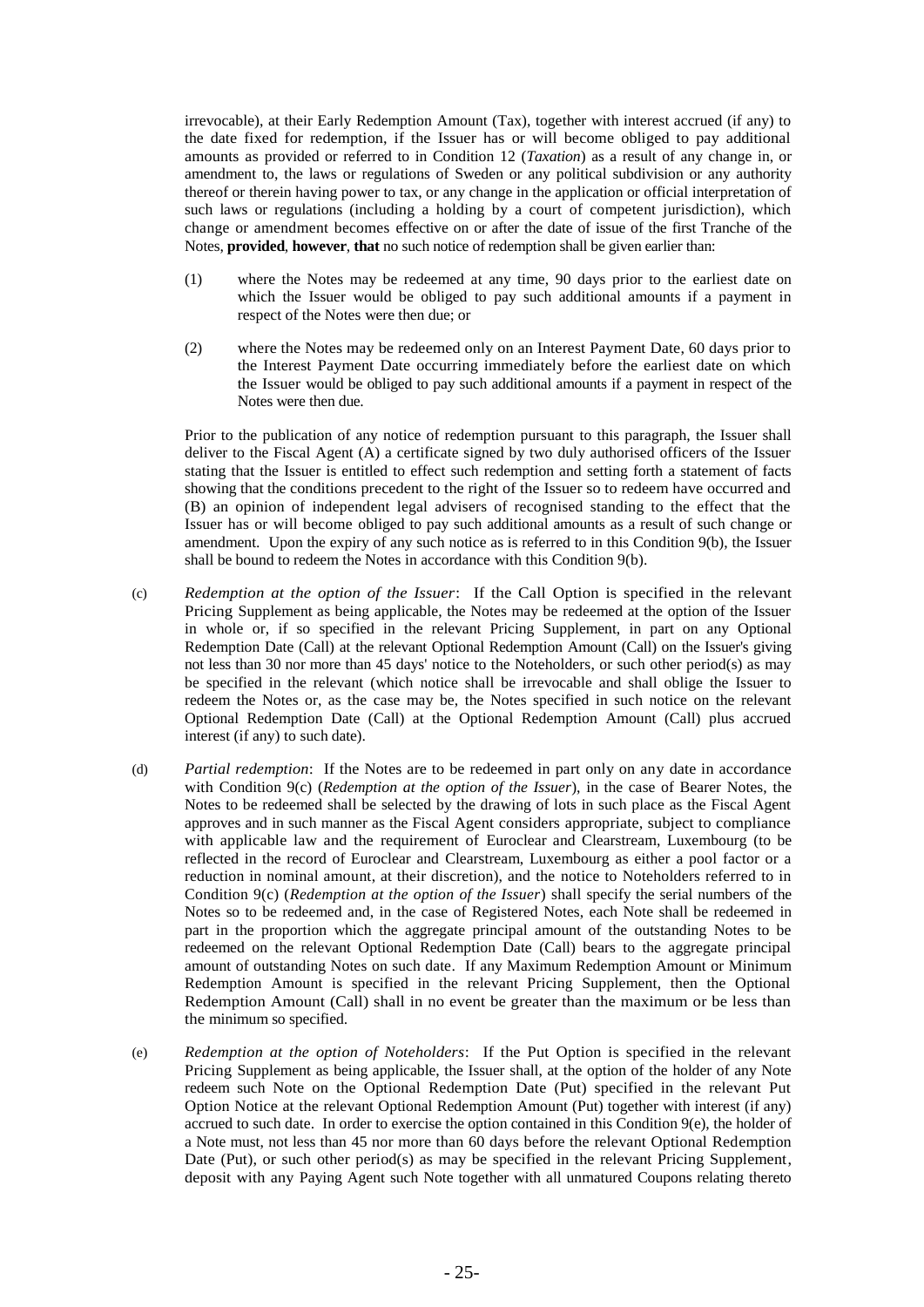and a duly completed Put Option Notice in the form obtainable from any Paying Agent. The Paying Agent with which a Note is so deposited shall deliver a duly completed Put Option Receipt to the depositing Noteholder. No Note, once deposited with a duly completed Put Option Notice in accordance with this Condition 9(e), may be withdrawn; **provided**, **however**, **that** if, prior to the relevant Optional Redemption Date (Put), any such Note becomes immediately due and payable or, upon due presentation of any such Note on the relevant Optional Redemption Date (Put), payment of the redemption moneys is improperly withheld or refused, the relevant Paying Agent shall mail notification thereof to the depositing Noteholder at such address as may have been given by such Noteholder in the relevant Put Option Notice and shall hold such Note at its Specified Office for collection by the depositing Noteholder against surrender of the relevant Put Option Receipt. For so long as any outstanding Note is held by a Paying Agent in accordance with this Condition 9(e), the depositor of such Note and not such Paying Agent shall be deemed to be the holder of such Note for all purposes.

- (f) *No other redemption*: The Issuer shall not be entitled to redeem the Notes otherwise than as provided in paragraphs (a) to (e) above.
- (g) *Early redemption of Zero Coupon Notes*: Unless otherwise specified in the relevant Pricing Supplement, the Redemption Amount payable on redemption of a Zero Coupon Note at any time before the Maturity Date shall be an amount equal to the sum of:
	- (i) the Reference Price; and
	- (ii) the product of the Accrual Yield (compounded annually) being applied to the Reference Price from (and including) the Issue Date to (but excluding) the date fixed for redemption or (as the case may be) the date upon which the Note becomes due and payable.

Where such calculation is to be made for a period which is not a whole number of years, the calculation in respect of the period of less than a full year shall be made on the basis of such Day Count Fraction as may be specified in the Pricing Supplement for the purposes of this Condition 9(g) or, if none is so specified, a Day Count Fraction of 30E/360.

- (h) *Purchase*: The Issuer may at any time purchase Notes in the open market or otherwise and at any price, **provided that** all unmatured Coupons are purchased therewith.
- (i) *Cancellation, reissue etc. of redeemed or purchased Notes*: All unmatured Notes and Coupons and unexchanged Talons redeemed or purchased by the Issuer in accordance with this Condition 9 may be cancelled, reissued or resold.

# 10. **Payments - Bearer Notes**

This Condition 10 is only applicable to Bearer Notes.

- (a) *Principal*: Payments of principal shall be made only against presentation and (**provided that** payment is made in full) surrender of Bearer Notes at the Specified Office of any Paying Agent outside the United States by cheque drawn in the currency in which the payment is due on, or by transfer to an account denominated in that currency (or, if that currency is euro, any other account to which euro may be credited or transferred) and maintained by the payee with, a bank in the Principal Financial Centre of that currency.
- (b) *Interest*: Payments of interest shall, subject to paragraph (h) below, be made only against presentation and (provided that payment is made in full) surrender of the appropriate Coupons at the Specified Office of any Paying Agent outside the United States in the manner described in paragraph (a) above.
- (c) *Payments in New York City*: Payments of principal or interest may be made at the Specified Office of a Paying Agent in New York City if (i) the Issuer has appointed Paying Agents outside the United States with the reasonable expectation that such Paying Agents will be able to make payment of the full amount of the interest on the Notes in the currency in which the payment is due when due, (ii) payment of the full amount of such interest at the offices of all such Paying Agents is illegal or effectively precluded by exchange controls or other similar restrictions and (iii) payment is permitted by applicable United States law.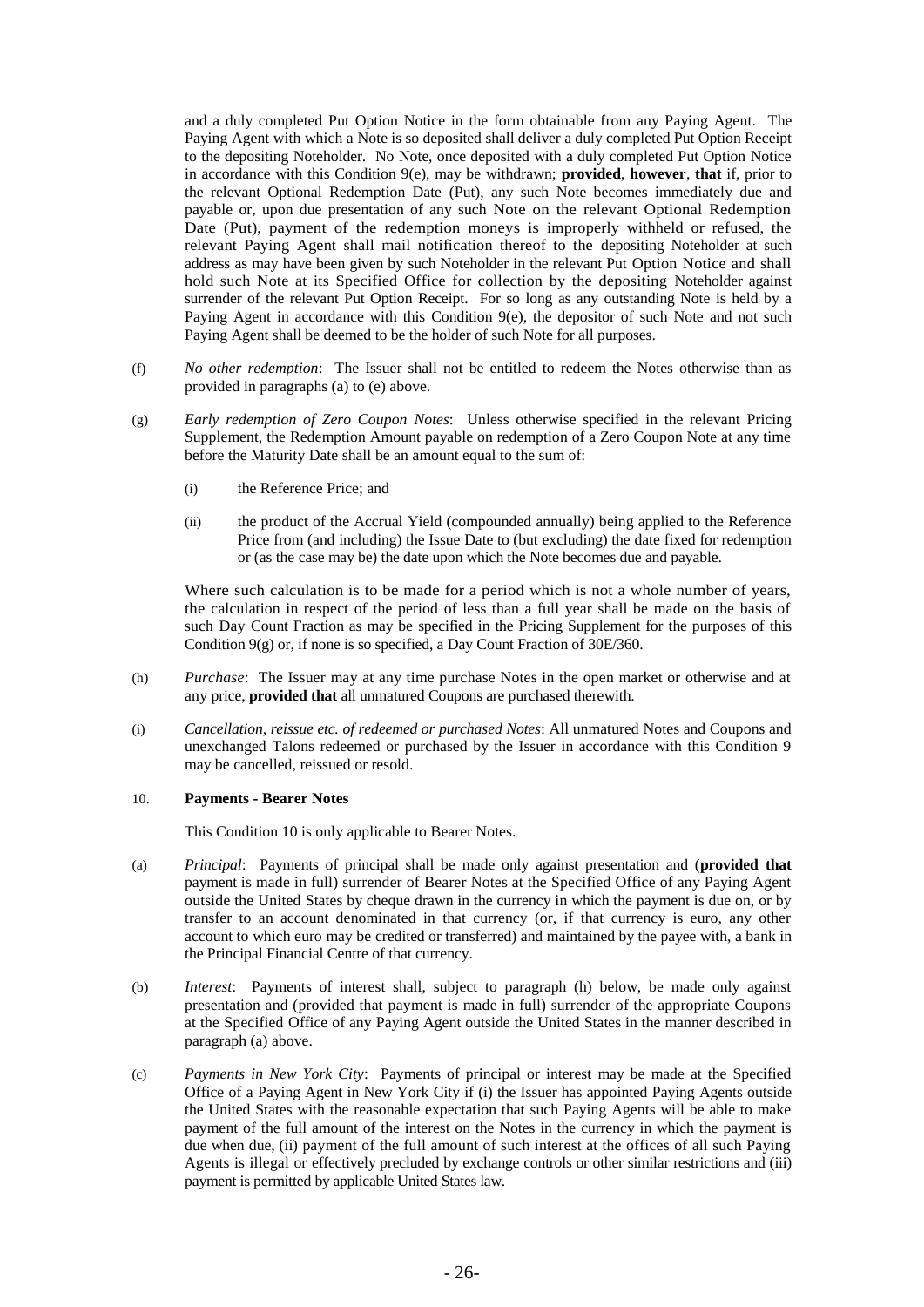- (d) *Payments subject to fiscal laws*: All payments in respect of the Notes are subject in all cases to any applicable fiscal or other laws and regulations in the place of payment, but without prejudice to the provisions of Condition 12 (*Taxation*). No commissions or expenses shall be charged to the Noteholders or Couponholders in respect of such payments.
- (e) *Deductions for unmatured Coupons*: If the relevant Pricing Supplement specifies that the Fixed Rate Note Provisions are applicable and a Note is presented without all unmatured Coupons relating thereto:
	- (i) if the aggregate amount of the missing Coupons is less than or equal to the amount of principal due for payment, a sum equal to the aggregate amount of the missing Coupons will be deducted from the amount of principal due for payment; **provided**, **however**, **that** if the gross amount available for payment is less than the amount of principal due for payment, the sum deducted will be that proportion of the aggregate amount of such missing Coupons which the gross amount actually available for payment bears to the amount of principal due for payment; or
	- (ii) if the aggregate amount of the missing Coupons is greater than the amount of principal due for payment:
		- (A) so many of such missing Coupons shall become void (in inverse order of maturity) as will result in the aggregate amount of the remainder of such missing Coupons (the "**Relevant Coupons**") being equal to the amount of principal due for payment; **provided**, **however**, **that** where this sub-paragraph would otherwise require a fraction of a missing Coupon to become void, such missing Coupon shall become void in its entirety; and
		- (B) a sum equal to the aggregate amount of the Relevant Coupons (or, if less, the amount of principal due for payment) will be deducted from the amount of principal due for payment; **provided**, **however**, **that**, if the gross amount available for payment is less than the amount of principal due for payment, the sum deducted will be that proportion of the aggregate amount of the Relevant Coupons (or, as the case may be, the amount of principal due for payment) which the gross amount actually available for payment bears to the amount of principal due for payment.

Each sum of principal so deducted shall be paid in the manner provided in paragraph (a) above against presentation and (**provided that** payment is made in full) surrender of the relevant missing Coupons.

- (f) *Unmatured Coupons void*: If the relevant Pricing Supplement specifies that this Condition 10(f) is applicable or that the Floating Rate Note Provisions or the Index-Linked Interest Note Provisions are applicable, on the due date for final redemption of any Note or early redemption of such Note pursuant to Condition 9(b) (*Redemption for tax reasons*), Condition 9(e) (*Redemption at the option of Noteholders*), Condition 9(c) (*Redemption at the option of the Issuer*) or Condition 13 (*Events of Default*), all unmatured Coupons relating thereto (whether or not still attached) shall become void and no payment will be made in respect thereof.
- (g) *Payments on business days*: If the due date for payment of any amount in respect of any Note or Coupon is not a Payment Business Day in the place of presentation, the holder shall not be entitled to payment in such place of the amount due until the next succeeding Payment Business Day in such place and shall not be entitled to any further interest or other payment in respect of any such delay.
- (h) *Payments other than in respect of matured Coupons*: Payments of interest other than in respect of matured Coupons shall be made only against presentation of the relevant Notes at the Specified Office of any Paying Agent outside the United States (or in New York City if permitted by paragraph (c) above).
- (i) *Partial payments*: If a Paying Agent makes a partial payment in respect of any Note or Coupon presented to it for payment, such Paying Agent will endorse thereon a statement indicating the amount and date of such payment.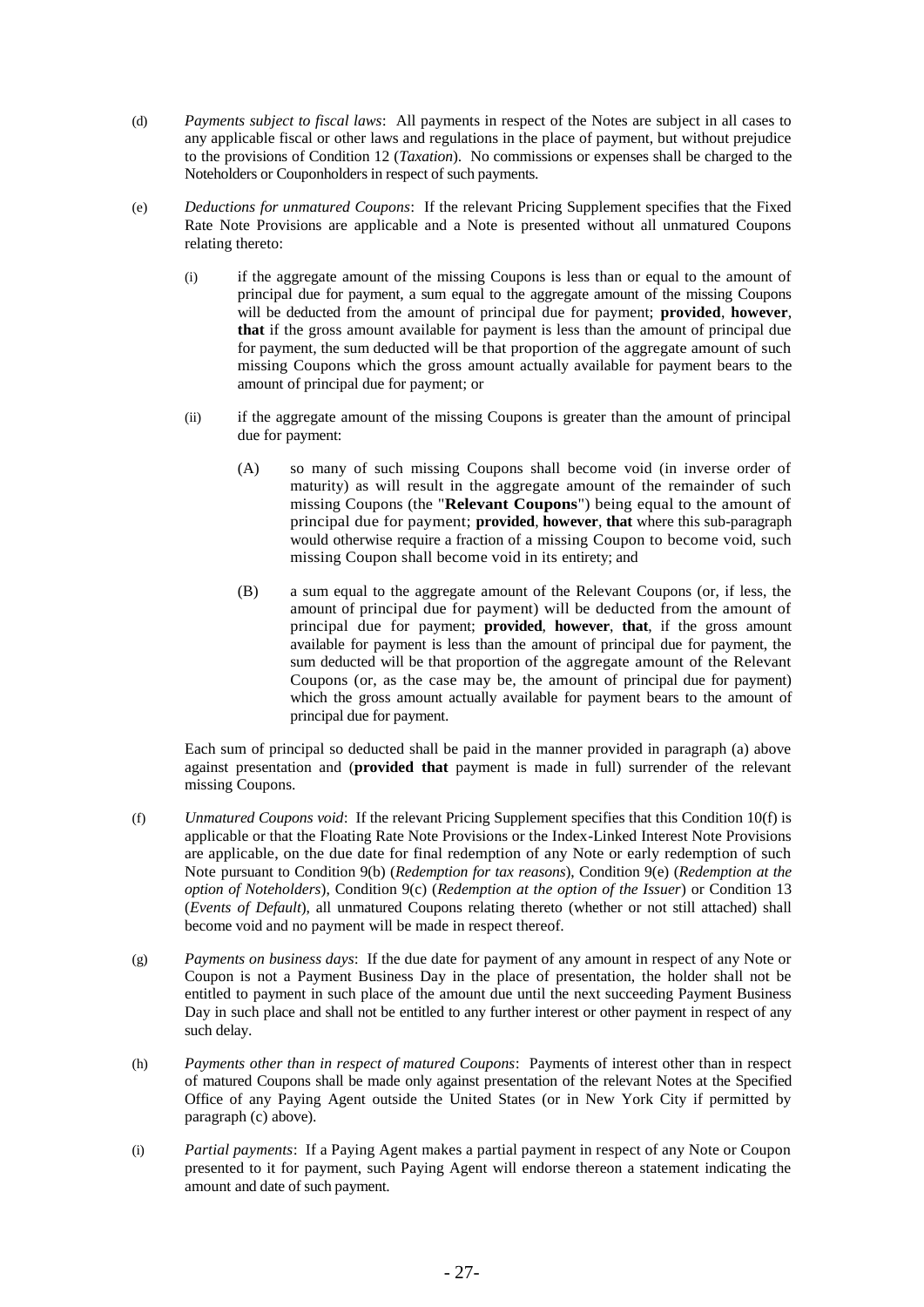(j) *Exchange of Talons*: On or after the maturity date of the final Coupon which is (or was at the time of issue) part of a Coupon Sheet relating to the Notes, the Talon forming part of such Coupon Sheet may be exchanged at the Specified Office of the Fiscal Agent for a further Coupon Sheet (including, if appropriate, a further Talon but excluding any Coupons in respect of which claims have already become void pursuant to Condition 14 (*Prescription*). Upon the due date for redemption of any Note, any unexchanged Talon relating to such Note shall become void and no Coupon will be delivered in respect of such Talon.

# <span id="page-30-0"></span>11. **Payments - Registered Notes**

This Condition [11](#page-30-0) is only applicable to Registered Notes.

- (a) *Principal*:Payments of principal shall be made by cheque drawn in the currency in which the payment is due drawn on, or, upon application by a Holder of a Registered Note to the Specified Office of the Principal Paying Agent not later than the fifteenth day before the due date for any such payment, by transfer to an account denominated in that currency (or, if that currency is euro, any other account to which euro may be credited or transferred) and maintained by the payee with, a bank in the Principal Financial Centre of that currency and (in the case of redemption) upon surrender (or, in the case of part payment only, endorsement) of the relevant Note Certificates at the Specified Office of any Paying Agent.
- (b) *Interest*: Payments of interest shall be made by cheque drawn in the currency in which the payment is due drawn on, or, upon application by a Holder of a Registered Note to the Specified Office of the Principal Paying Agent not later than the fifteenth day before the due date for any such payment, by transfer to an account denominated in that currency (or, if that currency is euro, any other account to which euro may be credited or transferred) and maintained by the payee with, a bank in the Principal Financial Centre of that currency and (in the case of interest payable on redemption) upon surrender (or, in the case of part payment only, endorsement) of the relevant Note Certificates at the Specified Office of any Paying Agent.
- (c) *Payments subject to fiscal laws*: All payments in respect of the Registered Notes are subject in all cases to any applicable fiscal or other laws and regulations in the place of payment, but without prejudice to the provisions of Condition 12 (*Taxation*). No commissions or expenses shall be charged to the Noteholders in respect of such payments.
- (d) *Payments on business days*:Where payment is to be made by transfer to an account, payment instructions (for value the due date, or, if the due date is not Payment Business Day, for value the next succeeding Payment Business Day) will be initiated and, where payment is to be made by cheque, the cheque will be mailed (i) (in the case of payments of principal and interest payable on redemption) on the later of the due date for payment and the day on which the relevant Note Certificate is surrendered (or, in the case of part payment only, endorsed) at the Specified Office of a Paying Agent and (ii) (in the case of payments of interest payable other than on redemption) on the due date for payment. A Holder of a Registered Note shall not be entitled to any interest or other payment in respect of any delay in payment resulting from (A) the due date for a payment not being a Payment Business Day or (B) a cheque mailed in accordance with this Condition 11 arriving after the due date for payment or being lost in the mail.
- (e) *Partial payments*: If a Paying Agent makes a partial payment in respect of any Registered Note, the Issuer shall procure that the amount and date of such payment are noted on the Register and, in the case of partial payment upon presentation of a Note Certificate, that a statement indicating the amount and the date of such payment is endorsed on the relevant Note Certificate.
- (f) *Record date*: Each payment in respect of a Registered Note will be made to the person shown as the Holder in the Register at the opening of business in the place of the Registrar's Specified Office on the fifteenth day before the due date for such payment (the "**Record Date**"). Where payment in respect of a Registered Note is to be made by cheque, the cheque will be mailed to the address shown as the address of the Holder in the Register at the opening of business on the relevant Record Date.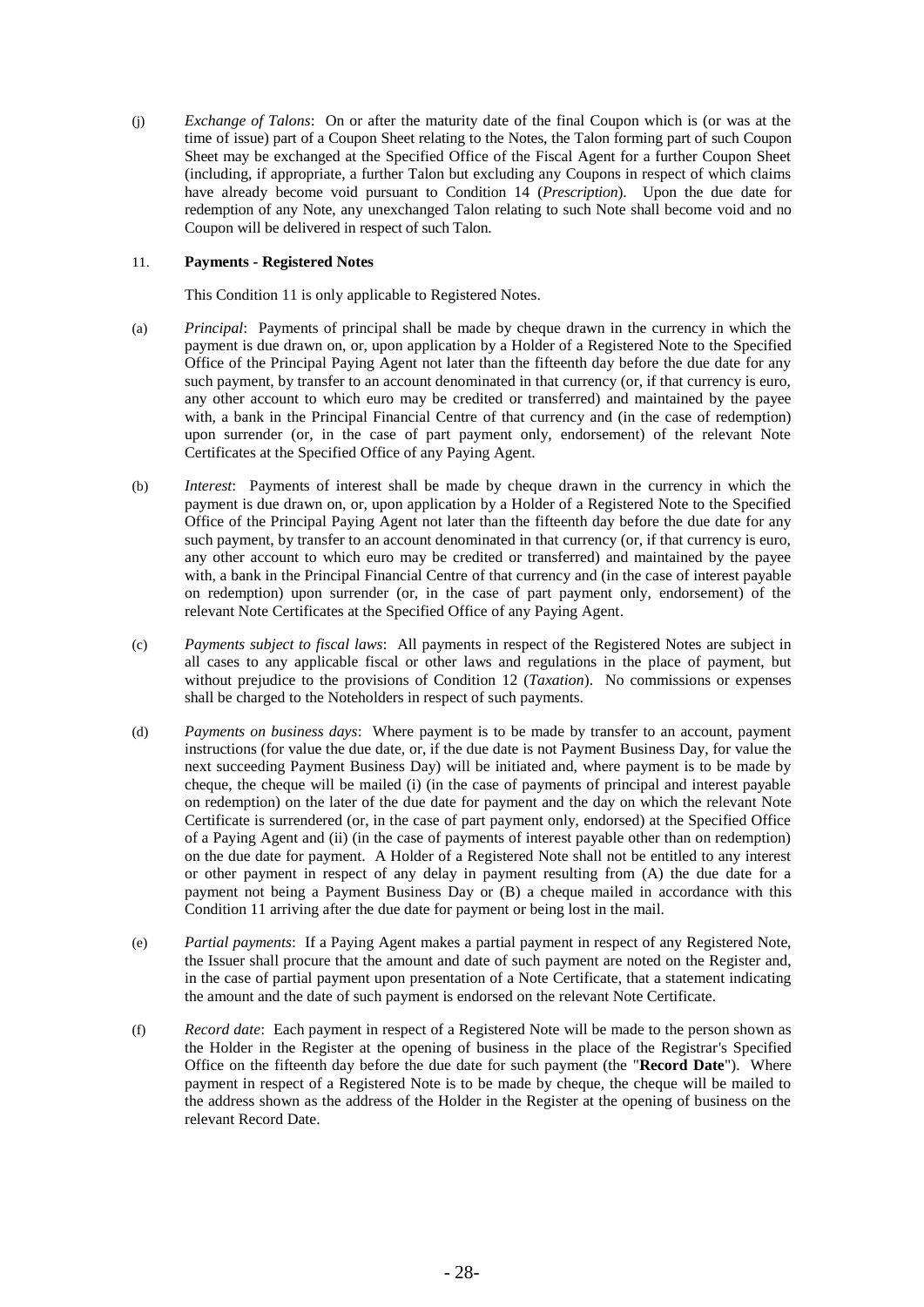# 12. **Taxation**

All payments of principal and interest in respect of the Notes and the Coupons by or on behalf of the Issuer shall be made free and clear of, and without withholding or deduction for or on account of, any present or future taxes, duties, assessments or governmental charges of whatever nature imposed, levied, collected, withheld or assessed by or on behalf of Sweden or any political subdivision therein or any authority therein or thereof having power to tax, unless the withholding or deduction of such taxes, duties, assessments, or governmental charges is required by law. In that event, the Issuer shall pay such additional amounts as will result in receipt by the Noteholders and the Couponholders after such withholding or deduction of such amounts as would have been received by them had no such withholding or deduction been required, except that no such additional amounts shall be payable in respect of any Note or Coupon:

- (i) to, or to a third party on behalf of, a holder which is liable to such taxes, duties, assessments or governmental charges in respect of such Note or Coupon by reason of its having some connection with Sweden other than the mere holding of the Note or Coupon; or
- (ii) presented for payment more than 30 days after the Relevant Date except to the extent that the holder of such Note or Coupon would have been entitled to such additional amounts on presenting such Note or Coupon for payment on the last day of such period of 30 days; or
- (iii) presented for payment in Sweden.

Notwithstanding anything to the contrary in these Terms and Conditions, the Issuer, a paying agent or any other person shall be permitted to withhold or deduct any amounts required by Sections 1471 to 1474 of the U.S. Internal Revenue Code of 1986, as amended ("**FATCA**"), any treaty, law, regulation or other official guidance implementing FATCA, or any agreement (or related guidance) between the Issuer, a paying agent or any other person and the United States, any other jurisdiction, or any authority of any of the foregoing implementing FATCA and none of the Issuer, any paying agent or any other person shall be required to pay any additional amounts with respect to any such withholding or deduction imposed on or with respect to any Note.

#### 13. **Events of Default**

- (a) *Declaration of Acceleration*: If any of the following events (each an "**Event of Default**") occurs and is continuing:
	- (i) *Non-payment*: the Issuer fails to pay any amount of principal in respect of the Notes within 30 days of the due date for payment thereof or fails to pay any amount of interest in respect of the Notes within 30 days of the due date for payment thereof; or
	- (ii) *Breach of other obligations*: the Issuer defaults in the performance or observance of any of its other obligations under or in respect of the Notes and such default remains unremedied for 90 days after written notice thereof, addressed to the Issuer by any Noteholder, has been delivered to the Issuer or to the Specified Office of the Fiscal Agent,

then the holders of at least 25 per cent. in aggregate principal amount of the outstanding Notes may, by notice in writing to the Issuer (with a copy to the Fiscal Agent), declare all the Notes to be immediately due and payable, whereupon they shall become immediately due and payable at their Early Termination Amount together with accrued interest without further action or formality. Notice of any such declaration shall promptly be given to all other Noteholders by the Issuer.

(b) *Withdrawal of Declaration of Acceleration*: If the Issuer receives notice in writing from holders of at least 50 per cent. in aggregate principal amount of the outstanding Notes to the effect that the Event of Default or Events of Default giving rise to any above mentioned declaration of acceleration is or are cured following any such declaration and that such holders wish the relevant declaration to be withdrawn, the Issuer shall, give notice thereof to the Noteholders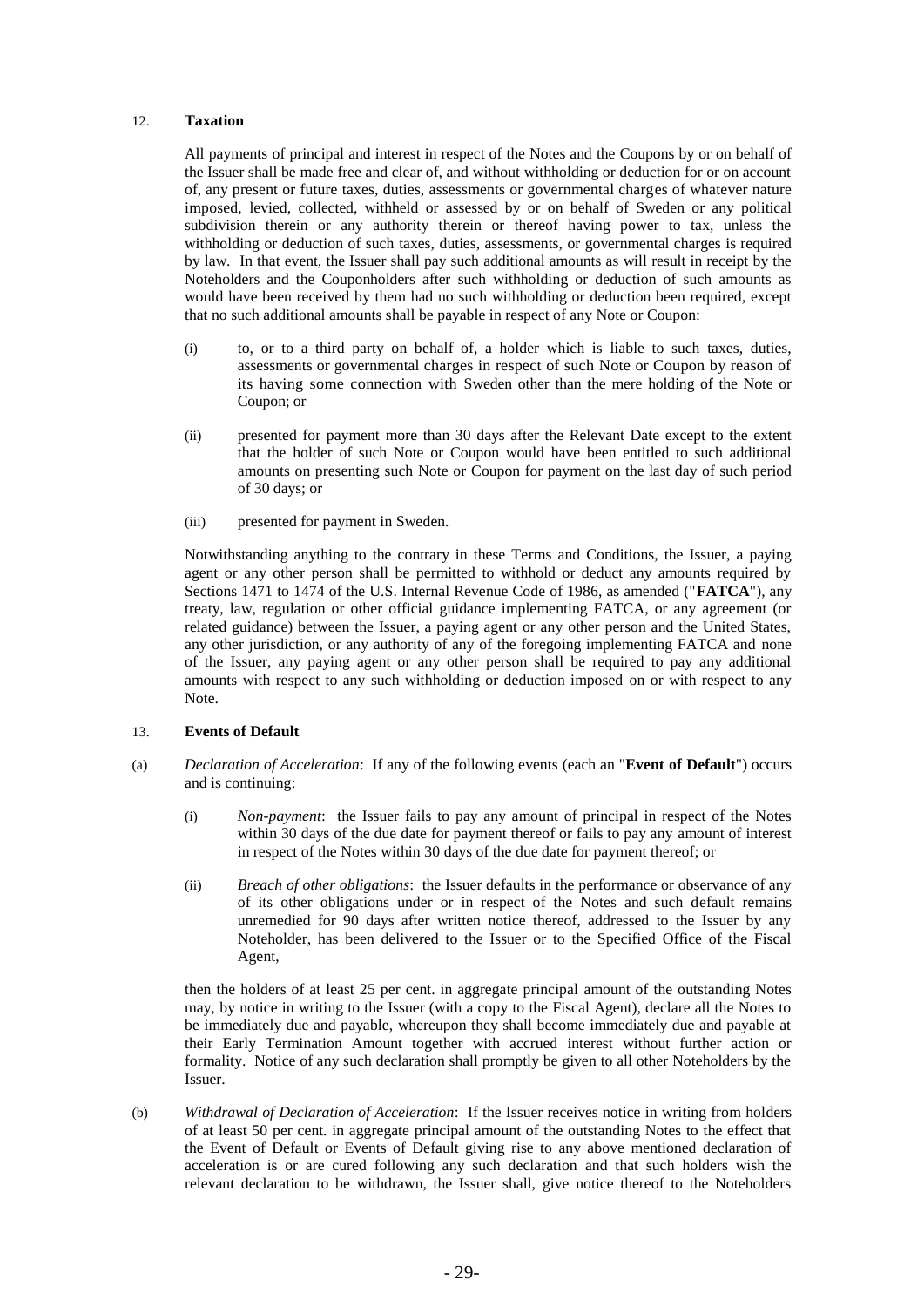(with a copy to the Fiscal Agent), whereupon the relevant declaration shall be withdrawn and shall have no further effect. No such withdrawal shall affect any other or any subsequent Event of Default or any right of any Noteholder in relation thereto.

# 14. **Prescription**

Claims for principal in respect of Bearer Notes shall become void unless the relevant Bearer Notes are presented for payment within ten years of the appropriate Relevant Date. Claims for interest in respect of Bearer Notes shall become void unless the relevant Coupons are presented for payment within five years of the appropriate Relevant Date. Claims for principal and interest on redemption in respect of Registered Notes shall become void unless the relevant Note Certificates are surrendered for payment within ten years of the appropriate Relevant Date.

# 15. **Replacement of Notes and Coupons**

If any Note or Coupon is lost, stolen, mutilated, defaced or destroyed, it may be replaced at the Specified Office of the Fiscal Agent, in the case of Bearer Notes, or the relevant Registrar, in the case of the Registered Notes (and, if the Notes are then admitted to listing, trading and/or quotation by any listing authority, stock exchange, regulated market and/or quotation system which requires the appointment of a Paying Agent in any particular place, the Paying Agent having its Specified Office in the place required by such listing authority, stock exchange, regulated market and/or quotation system), subject to all applicable laws and listing authority, stock exchange, regulated market and/or quotation system requirements, upon payment by the claimant of the expenses incurred in connection with such replacement and on such terms as to evidence, security, indemnity and otherwise as the Issuer may reasonably require. Mutilated or defaced Notes or Coupons must be surrendered before replacements will be issued.

# 16. **Agents**

In acting under the Agency Agreement and in connection with the Notes and the Coupons, the Paying Agents act solely as agents of the Issuer and do not assume any obligations towards or relationship of agency or trust for or with any of the Noteholders or Couponholders.

The initial Paying Agents and their initial Specified Offices are listed below. The initial Calculation Agent (if any) is specified in the relevant Pricing Supplement. The Issuer reserves the right at any time to vary or terminate the appointment of any Paying Agent and to appoint a successor fiscal agent or Calculation Agent and additional or successor paying agents; **provided**, **however**, **that**:

- (i) the Issuer shall at all times maintain a Fiscal Agent; and
- (ii) if a Calculation Agent is specified in the relevant Pricing Supplement, the Issuer shall at all times maintain a Calculation Agent; and
- (iii) if and for so long as the Notes are admitted to listing, trading and/or quotation by any listing authority, stock exchange, regulated market and/or quotation system which requires the appointment of a Paying Agent in any particular place, the Issuer shall maintain a Paying Agent having its Specified Office in the place required by the rules of such listing authority, stock exchange, regulated market and/or quotation system.

Notice of any change in any of the Paying Agents or in their Specified Offices shall promptly be given to the Noteholders.

# 17. **Meetings of Noteholders; Written Resolutions; Electronic Consents**

- (a) *Convening Meetings of Noteholders; Conduct of Meetings of Noteholders*:
	- (i) The Issuer may convene a meeting of the Noteholders at any time in respect of the Notes in accordance with the Agency Agreement. The Issuer will determine the time and place of the meeting. The Issuer will notify the Noteholders of the time, place and purpose of the meeting not less than 21 and not more than 45 days before the meeting.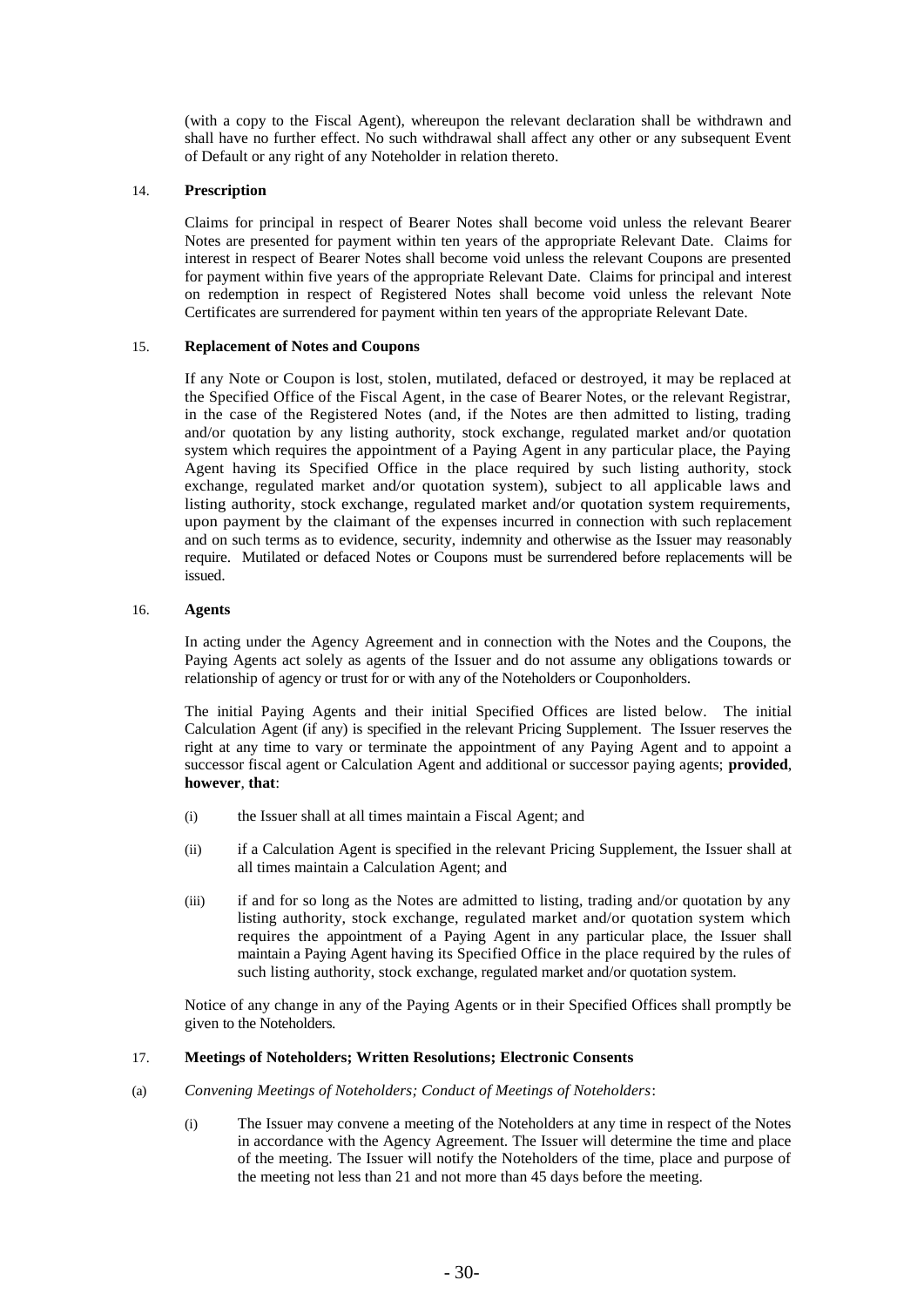- (ii) The Issuer or the Fiscal Agent will convene a meeting of Noteholders if the holders of at least 10 per cent. in principal amount of the outstanding Notes (as defined in the Agency Agreement and as described in paragraph (i) (*Notes controlled by the Issuer*)) have delivered a written request to the Issuer or the Fiscal Agent (with a copy to the Issuer) setting out the purpose of the meeting. The Fiscal Agent will agree the time and place of the meeting with the Issuer promptly. The Issuer or the Fiscal Agent, as the case may be, will notify the Noteholders within 10 days of receipt of such written request of the time and place of the meeting, which shall take place not less than 21 and not more than 45 days after the date on which such notification is given.
- (iii) The Issuer (with the agreement of the Fiscal Agent) will set the procedures governing the conduct of any meeting in accordance with the Agency Agreement. If the Agency Agreement does not include such procedures, or additional procedures are required, the Issuer and the Fiscal Agent will agree such procedures as are customary in the market and in such a manner as to facilitate any multiple series aggregation, if in relation to a Reserved Matter the Issuer proposes any modification to the terms and conditions of, or action with respect to, two or more series of debt securities issued by it.
- (iv) The notice convening any meeting will specify, amongst other things;
	- (A) the date, time and location of the meeting;
	- (B) the agenda and the text of any Extraordinary Resolution to be proposed for adoption at the meeting;
	- (C) the record date for the meeting, which shall be no more than five business days before the date of the meeting;
	- (D) the documentation required to be produced by a Noteholder in order to be entitled to participate at the meeting or to appoint a proxy to act on the Noteholder's behalf at the meeting;
	- (E) any time deadline and procedures required by any relevant international and/or domestic clearing systems or similar through which the Notes are traded and/or held by Noteholders;
	- (F) whether paragraph (b) (*Modification of this Series of Notes only*), or paragraph (c) (*Multiple Series Aggregation - Single limb voting*), or paragraph (d) (*Multiple Series Aggregation - Two limb voting*) shall apply and, if relevant, in relation to which other series of debt securities it applies;
	- (G) if the proposed modification or action relates to two or more series of debt securities issued by it and contemplates such series of debt securities being aggregated in more than one group of debt securities, a description of the proposed treatment of each such group of debt securities;
	- (H) such information that is required to be provided by the Issuer in accordance with paragraph (f) (*Information*);
	- (I) the identity of the Aggregation Agent (as defined in these Conditions) and the Calculation Agent, if any, for any proposed modification or action to be voted on at the meeting, and the details of any applicable methodology referred to in paragraph (g) (*Claims Valuation*); and
	- (J) any additional procedures which may be necessary and, if applicable, the conditions under which a multiple series aggregation will be deemed to have been satisfied if it is approved as to some but not all of the affected series of debt securities.

All information to be provided pursuant to this paragraph  $(a)(iv)$  shall also be provided, *mutatis mutandis*, in respect of Written Resolutions.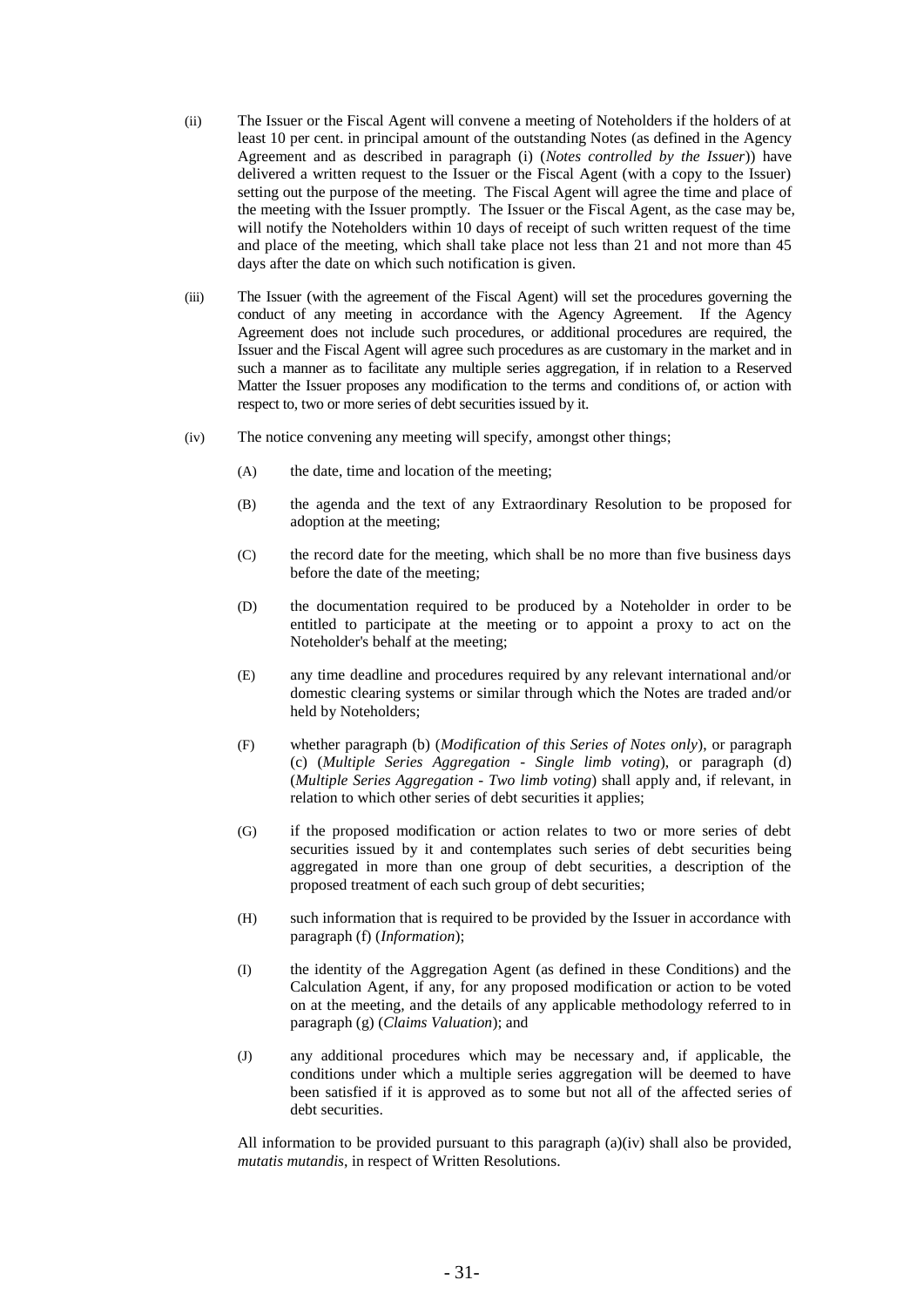- (v) A "**record date**" in relation to any proposed modification or action means the date fixed by the Issuer for determining the Noteholders and, in the case of a multiple series aggregation, the holders of debt securities of each other affected series that are entitled to vote on a Multiple Series Single Limb Extraordinary Resolution or a Multiple Series Two Limb Extraordinary Resolution, or to sign a Multiple Series Single Limb Written Resolution or a Multiple Series Two Limb Written Resolution.
- (vi) An "**Extraordinary Resolution**" means any of a Single Series Extraordinary Resolution, a Multiple Series Single Limb Extraordinary Resolution and/or a Multiple Series Two Limb Extraordinary Resolution, as the case may be.
- (vii) A "**Written Resolution**" means any of a Single Series Written Resolution, a Multiple Series Single Limb Written Resolution and/or a Multiple Series Two Limb Written Resolution, as the case may be.
- (viii) Any reference to "**debt securities**" means any notes (including the Notes), bonds, debentures or other debt securities issued by the Issuer in one or more series with an original stated maturity of more than one year.
- (ix) "**Debt Securities Capable of Aggregation**" means those debt securities which include or incorporate by reference this Condition 17 (*Meetings of Noteholders; Written Resolutions; Electronic Consents*) and Condition 17A (*Aggregation Agent; Aggregation Procedures*) or provisions substantially in these terms which provide for the debt securities which include such provisions to be capable of being aggregated for voting purposes with other series of debt securities.
- (b) *Modification of this Series of Notes only*:
	- (i) Any modification of any provision of, or any action in respect of, these Conditions or the Agency Agreement in respect of the Notes may be made or taken if approved by a Single Series Extraordinary Resolution or a Single Series Written Resolution as set out below.
	- (ii) A "**Single Series Extraordinary Resolution**" means a resolution passed at a meeting of Noteholders duly convened and held in accordance with the procedures prescribed by the Issuer and the Fiscal Agent pursuant to paragraph (a) (Convening Meetings of Noteholders; Conduct of Meetings of Noteholders) by a majority of:
		- (A) in the case of a Reserved Matter, at least 75 per cent. of the aggregate principal amount of the outstanding Notes; or
		- (B) in the case of a matter other than a Reserved Matter, more than 50 per cent. of the aggregate principal amount of the outstanding Notes.
	- (iii) A "**Single Series Written Resolution**" means a resolution in writing signed or confirmed in writing by or on behalf of the holders of:
		- (A) in the case of a Reserved Matter, at least 75 per cent. of the aggregate principal amount of the outstanding Notes; or
		- (B) in the case of a matter other than a Reserved Matter more than 50 per cent. of the aggregate principal amount of the outstanding Notes.

Any Single Series Written Resolution may be contained in one document or several documents in the same form, each signed or confirmed in writing by or on behalf of one or more Noteholders.

(iv) Any Single Series Extraordinary Resolution duly passed or Single Series Written Resolution approved shall be binding on all Noteholders, whether or not they attended any meeting, whether or not they voted in favour thereof and whether or not they signed or confirmed in writing any such Single Series Written Resolution, as the case may be, and on all Couponholders.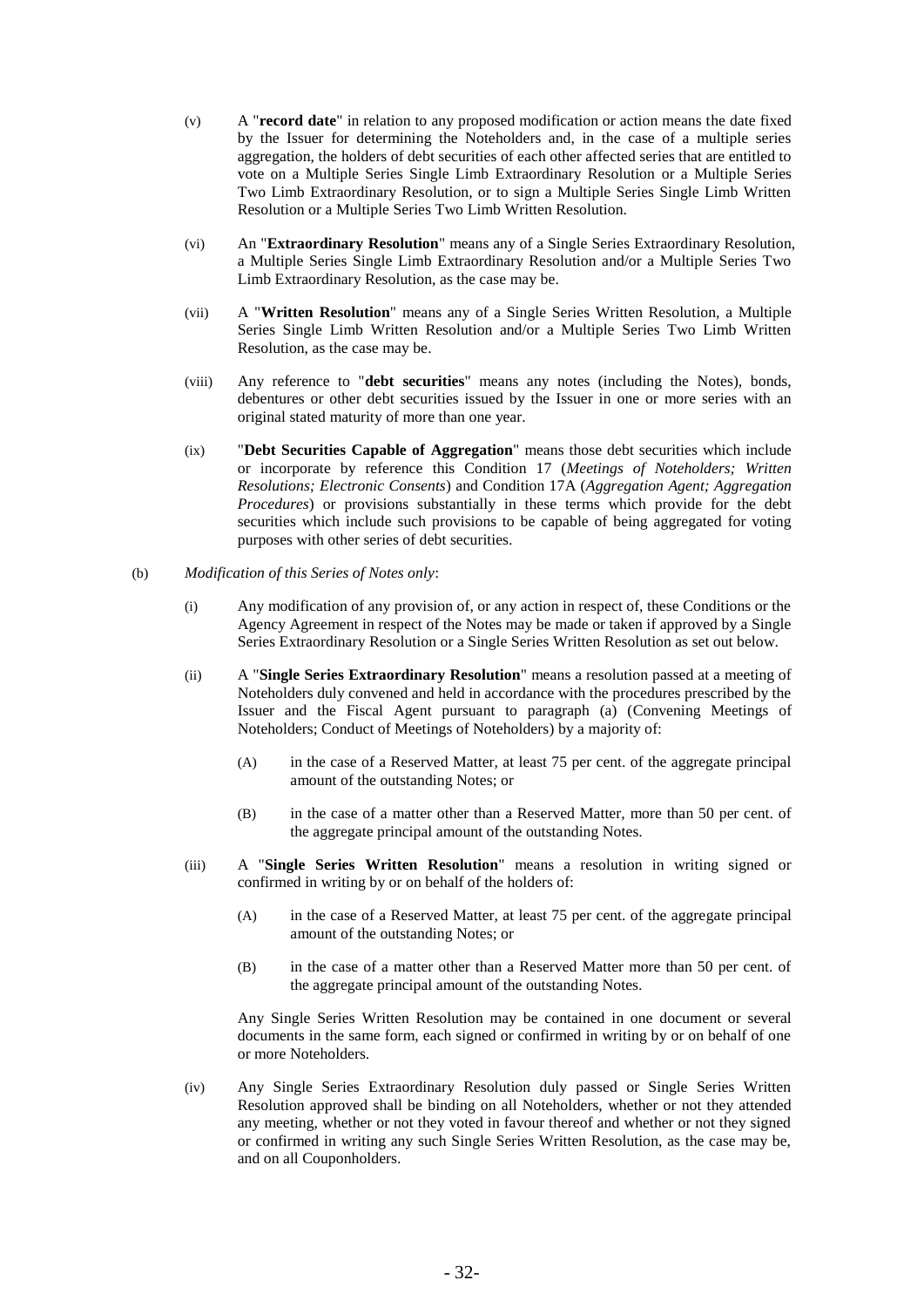#### (c) *Multiple Series Aggregation - Single limb voting*:

- (i) In relation to a proposal that includes a Reserved Matter, any modification to the terms and conditions of, or any action with respect to, two or more series of Debt Securities Capable of Aggregation may be made or taken if approved by a Multiple Series Single Limb Extraordinary Resolution or by a Multiple Series Single Limb Written Resolution as set out below, provided that the Uniformly Applicable condition is satisfied.
- (ii) A "**Multiple Series Single Limb Extraordinary Resolution**" means a resolution considered at separate meetings of the holders of each affected series of Debt Securities Capable of Aggregation, duly convened and held in accordance with the procedures prescribed by the Issuer and the Fiscal Agent pursuant to paragraph (a) (*Convening Meetings of Noteholders; Conduct of Meetings of Noteholders*), as supplemented if necessary, which is passed by a majority of at least 75 per cent. of the aggregate principal amount of the outstanding debt securities of all affected series of Debt Securities Capable of Aggregation (taken in aggregate).
- (iii) A "**Multiple Series Single Limb Written Resolution**" means each resolution in writing (with a separate resolution in writing or multiple separate resolutions in writing distributed to the holders of each affected series of Debt Securities Capable of Aggregation, in accordance with the applicable bond documentation) which, when taken together, has been signed or confirmed in writing by or on behalf of the holders of at least 75 per cent. of the aggregate principal amount of the outstanding debt securities of all affected series of Debt Securities Capable of Aggregation (taken in aggregate). Any Multiple Series Single Limb Written Resolution may be contained in one document or several documents in substantially the same form, each signed or confirmed in writing by or on behalf of one or more Noteholders or one or more holders of each affected series of debt securities.
- (iv) Any Multiple Series Single Limb Extraordinary Resolution duly passed or Multiple Series Single Limb Written Resolution approved shall be binding on all Noteholders and holders of each other affected series of Debt Securities Capable of Aggregation, whether or not they attended any meeting, whether or not they voted in favour thereof, whether or not any other holder or holders of the same series voted in favour thereof and whether or not they signed or confirmed in writing any such Multiple Series Single Limb Written Resolution, as the case may be, and on all Couponholders and couponholders of each other affected series of Debt Securities Capable of Aggregation.
- (v) The "**Uniformly Applicable**" condition will be satisfied if:
	- (A) the holders of all affected series of Debt Securities Capable of Aggregation are invited to exchange, convert, or substitute their debt securities, on the same terms, for (i) the same new instrument or other consideration or (ii) a new instrument, new instruments or other consideration from an identical menu of instruments or other consideration; or
	- (B) the amendments proposed to the terms and conditions of each affected series of Debt Securities Capable of Aggregation would, following implementation of such amendments, result in the amended instruments having identical provisions (other than provisions which are necessarily different, having regard to different currency of issuance).
- (vi) It is understood that a proposal under paragraph (c)(i) above will not be considered to satisfy the Uniformly Applicable condition if each exchanging, converting, substituting or amending holder of each affected series of Debt Securities Capable of Aggregation is not offered the same amount of consideration per amount of principal, the same amount of consideration per amount of interest accrued but unpaid and the same amount of consideration per amount of past due interest, respectively, as that offered to each other exchanging, converting, substituting or amending holder of each affected series of Debt Securities Capable of Aggregation (or, where a menu of instruments or other consideration is offered, each exchanging, converting, substituting or amending holder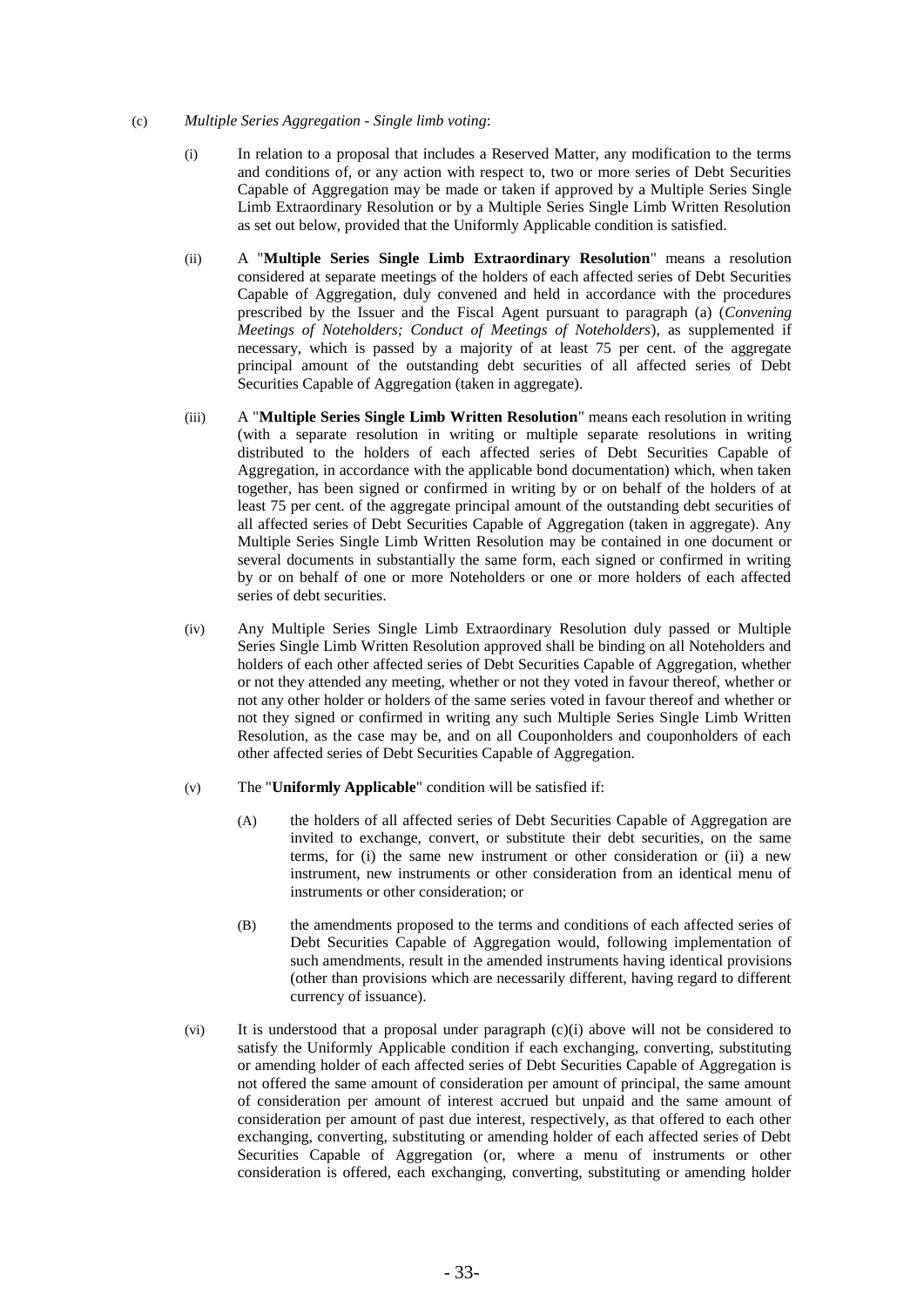of each affected series of Debt Securities Capable of Aggregation is not offered the same amount of consideration per amount of principal, the same amount of consideration per amount of interest accrued but unpaid and the same amount of consideration per amount of past due interest, respectively, as that offered offered to each other exchanging, converting, substituting or amending holder of each affected series of Debt Securities Capable of Aggregation electing the same option from such menu of instruments).

(vii) Any modification or action proposed under paragraph (c)(i) may be made in respect of some series only of the Debt Securities Capable of Aggregation and, for the avoidance of doubt, the provisions described in this paragraph (c) may be used for different groups of two or more series of Debt Securities Capable of Aggregation simultaneously.

#### (d) *Multiple Series Aggregation - Two limb voting*:

- (i) In relation to a proposal that includes a Reserved Matter, any modification to the terms and conditions of, or any action with respect to, two or more series of Debt Securities Capable of Aggregation may be made or taken if approved by a Multiple Series Two Limb Extraordinary Resolution or by a Multiple Series Two Limb Written Resolution as set out below.
- (ii) A "**Multiple Series Two Limb Extraordinary Resolution**" means a resolution considered at separate meetings of the holders of each affected series of Debt Securities Capable of Aggregation, duly convened and held in accordance with the procedures prescribed by the Issuer and the Fiscal Agent pursuant to paragraph (a) (*Convening Meetings of Noteholders; Conduct of Meetings of Noteholders*), as supplemented if necessary, which is passed by a majority of:
	- (A) at least 66⅔ per cent. of the aggregate principal amount of the outstanding debt securities of affected series of Debt Securities Capable of Aggregation (taken in aggregate); and
	- (B) more than 50 per cent. of the aggregate principal amount of the outstanding debt securities in each affected series of Debt Securities Capable of Aggregation (taken individually).
- (iii) A "**Multiple Series Two Limb Written Resolution**" means each resolution in writing (with a separate resolution in writing or multiple separate resolutions in writing distributed to the holders of each affected series of Debt Securities Capable of Aggregation, in accordance with the applicable bond documentation) which, when taken together, has been signed or confirmed in writing by or on behalf of the holders of:
	- (A) at least 66⅔ per cent. of the aggregate principal amount of the outstanding debt securities of all the affected series of Debt Securities Capable of Aggregation (taken in aggregate); and
	- (B) more than 50 per cent. of the aggregate principal amount of the outstanding debt securities in each affected series of Debt Securities Capable of Aggregation (taken individually).

Any Multiple Series Two Limb Written Resolution may be contained in one document or several documents in substantially the same form, each signed or confirmed in writing by or on behalf of one or more Noteholders or one or more holders of each affected series of Debt Securities Capable of Aggregation.

(iv) Any Multiple Series Two Limb Extraordinary Resolution duly passed or Multiple Series Two Limb Written Resolution approved shall be binding on all Noteholders and holders of each other affected series of Debt Securities Capable of Aggregation, whether or not they attended any meeting, whether or not they voted in favour thereof, whether or not any other holder or holders of the same series voted in favour thereof and whether or not they signed or confirmed in writing any such Multiple Series Two Limb Written Resolution, as the case may be, and on all Couponholders and couponholders of each other affected series of Debt Securities Capable of Aggregation.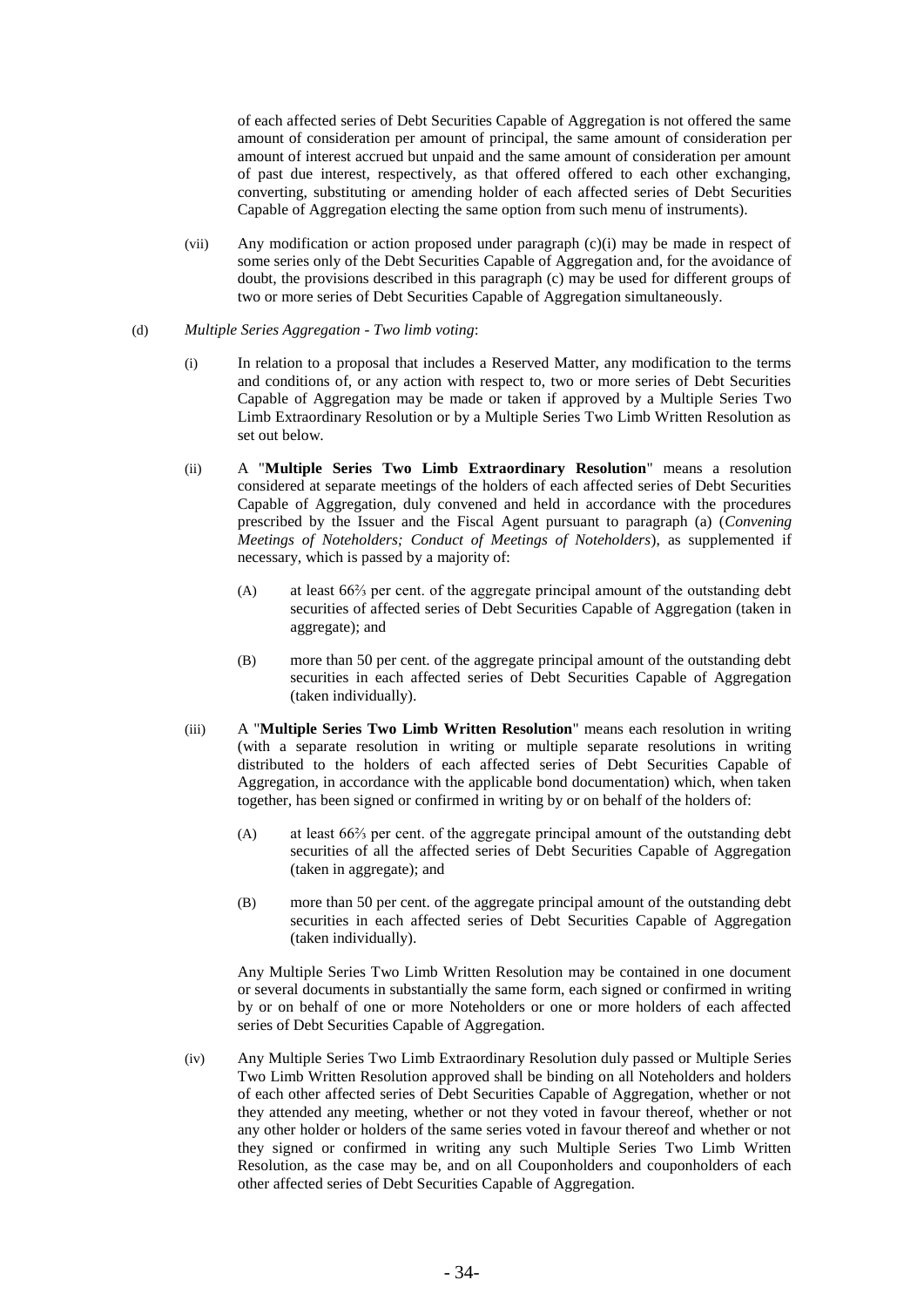- (v) Any modification or action proposed under paragraph (d)(i) may be made in respect of some series only of the Debt Securities Capable of Aggregation and, for the avoidance of doubt, the provisions described in this paragraph (d) may be used for different groups of two or more series of Debt Securities Capable of Aggregation simultaneously.
- (e) *Reserved Matters*: In these Conditions, "**Reserved Matter**" means any proposal:
	- (i) to change the date, or the method of determining the date, for payment of principal, interest or any other amount in respect of the Notes, to reduce or cancel the amount of principal, interest or any other amount payable on any date in respect of the Notes or to change the method of calculating the amount of principal, interest or any other amount payable in respect of the Notes on any date;
	- (ii) to change the currency in which any amount due in respect of the Notes is payable or the place in which any payment is to be made;
	- (iii) to change the majority required to pass an Extraordinary Resolution, a Written Resolution or any other resolution of Noteholders or the number or percentage of votes required to be cast, or the number or percentage of Notes required to be held, in connection with the taking of any decision or action by or on behalf of the Noteholders or any of them;
	- (iv) to change this definition, or the definition of "Extraordinary Resolution", "Single Series Extraordinary Resolution", "Multiple Series Single Limb Extraordinary Resolution", "Multiple Series Two Limb Extraordinary Resolution", "Written Resolution", "Single Series Written Resolution", "Multiple Series Single Limb Written Resolution" or "Multiple Series Two Limb Written Resolution";
	- (v) to change the definition of "debt securities" or "Debt Securities Capable of Aggregation";
	- (vi) to change the definition of "Uniformly Applicable";
	- (vii) to change the definition of "outstanding" or to modify the provisions of paragraph (i) (*Notes controlled by the Issuer*);
	- (viii) to change the legal ranking of the Notes;
	- (ix) to change any provision of the Notes describing circumstances in which Notes may be declared due and payable prior to their scheduled maturity date, set out in Condition 13 (*Events of Default*) if any;
	- (x) to change the law governing the Notes, the courts to the jurisdiction of which the Issuer has submitted in the Notes, any of the arrangements specified in the Notes to enable proceedings to be taken or the Issuer's waiver of immunity, in respect of actions or proceedings brought by any Noteholder, set out in Condition 24 (*Governing Law and Jurisdiction*);
	- (xi) to impose any condition on or otherwise change the Issuer's obligation to make payments of principal, interest or any other amount in respect of the Notes, including by way of the addition of a call option;
	- (xii) to modify the provisions of this paragraph (e);
	- (xiii) except as permitted by any related guarantee or security agreement, to release any agreement guaranteeing or securing payments under the Notes or to change the terms of any such guarantee or security;
	- (xiv) to exchange or substitute all the Notes for, or convert all the Notes into, other obligations or securities of the Issuer or any other person, or to modify any provision of these Conditions in connection with any exchange or substitution of the Notes for, or the conversion of the Notes into, any other obligations or securities of the Issuer or any other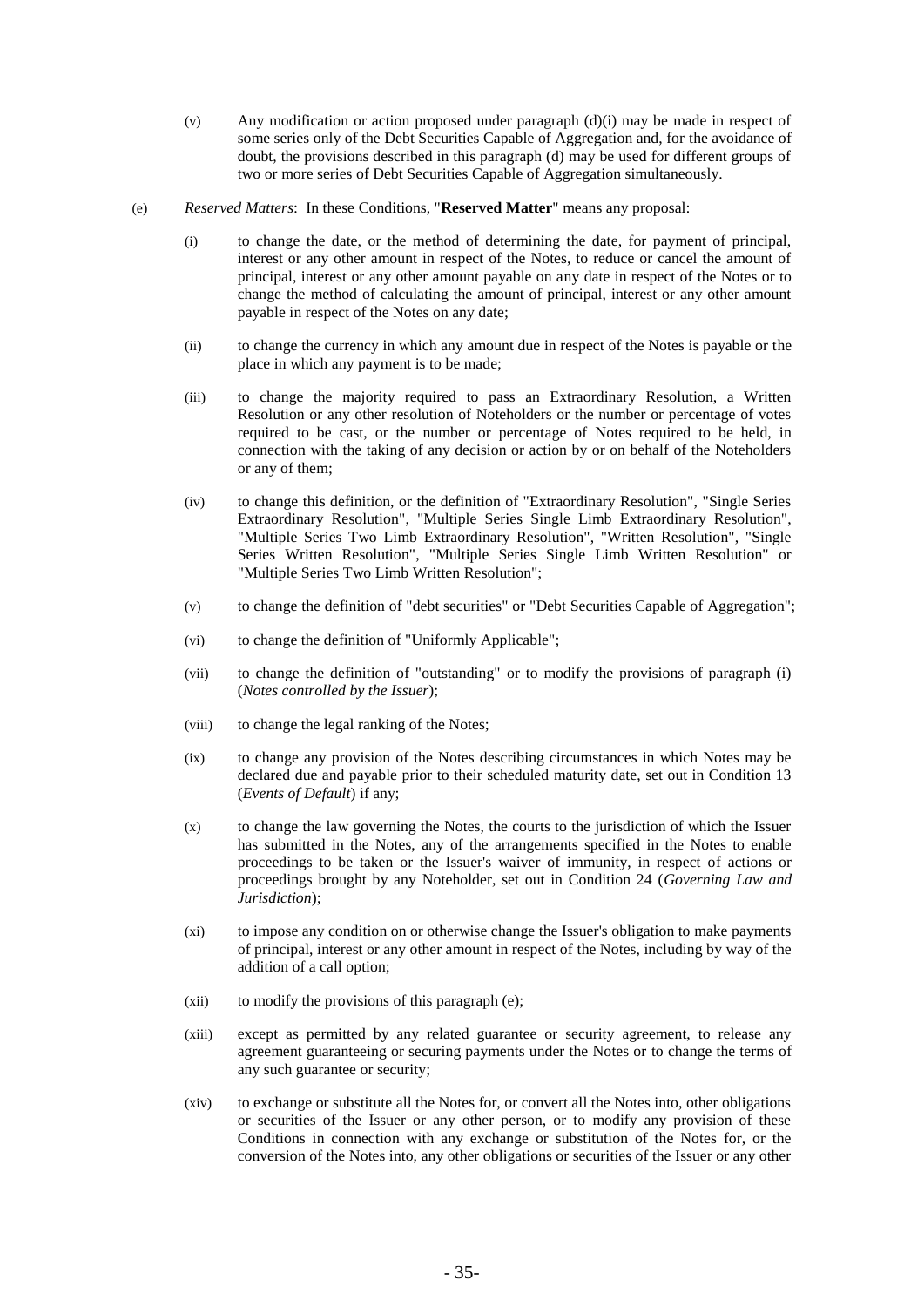person, which would result in the Conditions as so modified being less favourable to the Noteholders which are subject to the Conditions as so modified than:

- (A) the provisions of the other obligations or debt securities of the Issuer or any other person resulting from the relevant exchange or substitution or conversion; or
- (B) if more than one series of other obligations or debt securities results from the relevant exchange or substitution or conversion, the provisions of the resulting series of debt securities having the largest aggregate principal amount.
- (f) *Information*: Prior to or on the date that the Issuer proposes any Extraordinary Resolution or Written Resolution pursuant to paragraph (b) (*Modification of this Series of Notes only*), paragraph (c) (*Multiple Series Aggregation - Single limb voting*) or paragraph (d) (*Multiple Series Aggregation - Two limb voting*), the Issuer shall publish in accordance with Condition 17A (*Aggregation Agent; Aggregation Procedures*), and provide the Fiscal Agent with the following information:
	- (i) a description of the Issuer's economic and financial circumstances which are, in the Issuer's opinion, relevant to the request for any potential modification or action, a description of the Issuer's existing debts and a description of its broad policy reform programme and provisional macroeconomic outlook;
	- (ii) if the Issuer shall at the time have entered into an arrangement for financial assistance with multilateral and/or other major creditors or creditor groups and/or an agreement with any such creditors regarding debt relief, a description of any such arrangement or agreement. Where permitted under the information disclosure policies of the multilateral or such other creditors, as applicable, copies of the arrangement or agreement shall be provided;
	- (iii) a description of the Issuer's proposed treatment of external debt securities that fall outside the scope of any multiple series aggregation and its intentions with respect to any other debt securities and its other major creditor groups; and
	- (iv) if any proposed modification or action contemplates debt securities being aggregated in more than one group of debt securities, a description of the proposed treatment of each such group, as required for a notice convening a meeting of the Noteholders in paragraph (a)(iv)(G) (*Convening Meetings of Noteholders; Conduct of Meetings of Noteholders*).
- (g) *Claims Valuation*: For the purpose of calculating the par value of the Notes and any affected series of debt securities which are to be aggregated with the Notes in accordance with paragraph (c) (*Multiple Series Aggregation - Single limb voting*) and paragraph (d) (*Multiple Series Aggregation - Two limb voting*), the Issuer may appoint a Calculation Agent. The Issuer shall, with the approval of the Aggregation Agent and any appointed Calculation Agent, promulgate the methodology in accordance with which the par value of the Notes and such affected series of debt securities will be calculated. In any such case where a Calculation Agent is appointed, the same person will be appointed as the Calculation Agent for the Notes and each other affected series of debt securities for these purposes, and the same methodology will be promulgated for each affected series of debt securities.
- (h) *Manifest error, modification etc.*: The Notes, these Conditions and the provisions of the Agency Agreement may be amended without the consent of the Noteholders or the Couponholders to correct a manifest error. In addition, the parties to the Agency Agreement may agree to modify any provision thereof, but the Issuer shall not agree, without the consent of the Noteholders, to any such modification unless it is of a formal, minor or technical nature, is to comply with mandatory provisions of the laws of the Kingdom of Sweden or it is not materially prejudicial to the interests of the Noteholders.
- (i) *Notes controlled by the Issuer*: For the purposes of (i) determining the right to attend and vote at any meeting of Noteholders, or the right to sign or confirm in writing, or authorise the signature of, any Written Resolution, (ii) this Condition 17 (*Meetings of Noteholders; Written Resolutions; Electronic Consents*) and (iii) Condition 13 (*Events of Default*), any Notes which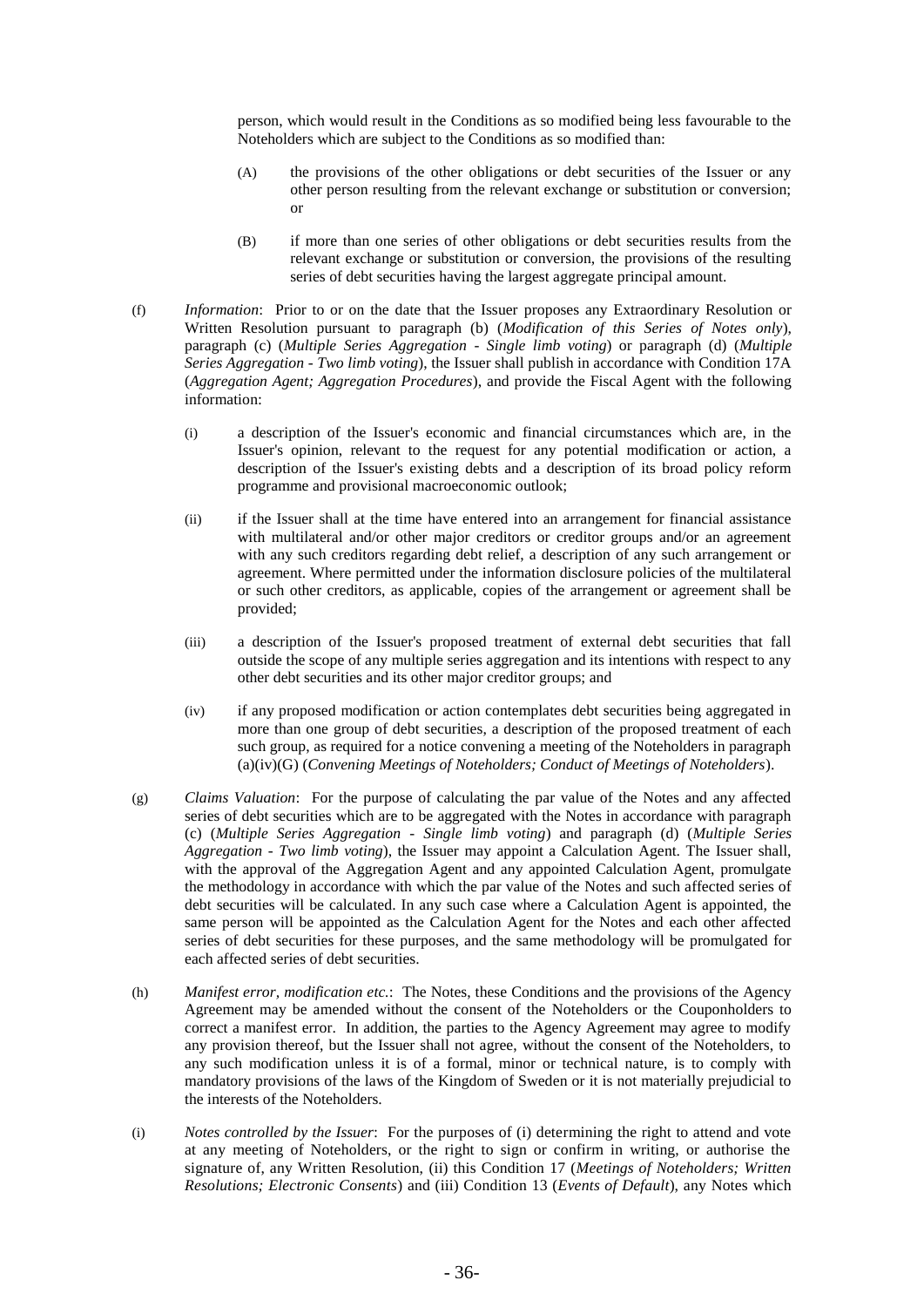are for the time being held by or on behalf of the Issuer or by or on behalf of any person which is owned or controlled directly or indirectly by the Issuer or by any public sector instrumentality of the Issuer shall be disregarded and be deemed not to remain outstanding, where:

- (i) "**public sector instrumentality**" means Sveriges Riksbank, any department, ministry or agency of the Kingdom of Sweden or any corporation, trust, financial institution or other entity owned or controlled by the Kingdom of Sweden or any of the foregoing; and
- (ii) "**control**" means the power, directly or indirectly, through the ownership of voting securities or other ownership interests or through contractual control or otherwise, to direct the management of or elect or appoint a majority of the board of directors or other persons performing similar functions in lieu of, or in addition to, the board of directors of a corporation, trust, financial institution or other entity.

A Note will also be deemed to be not outstanding if the Note has previously been cancelled or delivered for cancellation or held for reissuance but not reissued, or, where relevant, the Note has previously been called for redemption in accordance with its terms or previously become due and payable at maturity or otherwise and the Issuer has previously satisfied its obligations to make all payments due in respect of the Note in accordance with its terms.

In advance of any meeting of Noteholders, or in connection with any Written Resolution, the Issuer shall provide to the Fiscal Agent a copy of the certificate prepared pursuant to paragraph (d) (*Certificate*) of Condition 17A (*Aggregation Agent; Aggregation Procedures*), which includes information on the total number of Notes which are for the time being held by or on behalf of the Issuer or by or on behalf of any person which is owned or controlled directly or indirectly by the Issuer or by any public sector instrumentality of the Issuer and, as such, such Notes shall be disregarded and deemed not to remain outstanding for the purposes of ascertaining the right to attend and vote at any meeting of Noteholders or the right to sign, or authorise the signature of, any Written Resolution in respect of any such meeting. The Fiscal Agent shall make any such certificate available for inspection during normal business hours at its Specified Office and, upon reasonable request, will allow copies of such certificate to be taken.

- (j) *Publication*: The Issuer shall publish all Extraordinary Resolutions and Written Resolutions which have been determined by the Aggregation Agent to have been duly passed in accordance with paragraph (g) (*Manner of publication*) of Condition 17A (*Aggregation Agent; Aggregation Procedures*).
- (k) *Exchange and Conversion*: Any Extraordinary Resolutions or Written Resolutions which have been duly passed and which modify any provision of, or action in respect of, the Conditions may be implemented at the Issuer's option by way of a mandatory exchange or conversion of the Notes and each other affected series of debt securities, as the case may be, into new debt securities containing the modified terms and conditions if the proposed mandatory exchange or conversion of the Notes is notified to Noteholders at the time notification is given to the Noteholders as to the proposed modification or action. Any such exchange or conversion shall be binding on all Noteholders and Couponholders.
- (l) *Written Resolutions and Electronic Consents*: A Written Resolution may be contained in one document or in several documents in like form, each signed by or on behalf of one or more of the Noteholders.

For so long as any Notes are in the form of a global Note held on behalf of one or more of Euroclear, Clearstream, Luxembourg or any other clearing system (the "**relevant clearing system(s)**"), then:

(i) Approval of a resolution proposed by the Issuer given by way of electronic consent communicated through the electronic communications systems of the relevant clearing system(s) in accordance with their operating rules and procedures (i) by or on behalf of all Noteholders who for the time being are entitled to receive notice of a meeting of Noteholders or (ii) (where such holders have been given at least 21 days' notice of such resolution) by or on behalf of: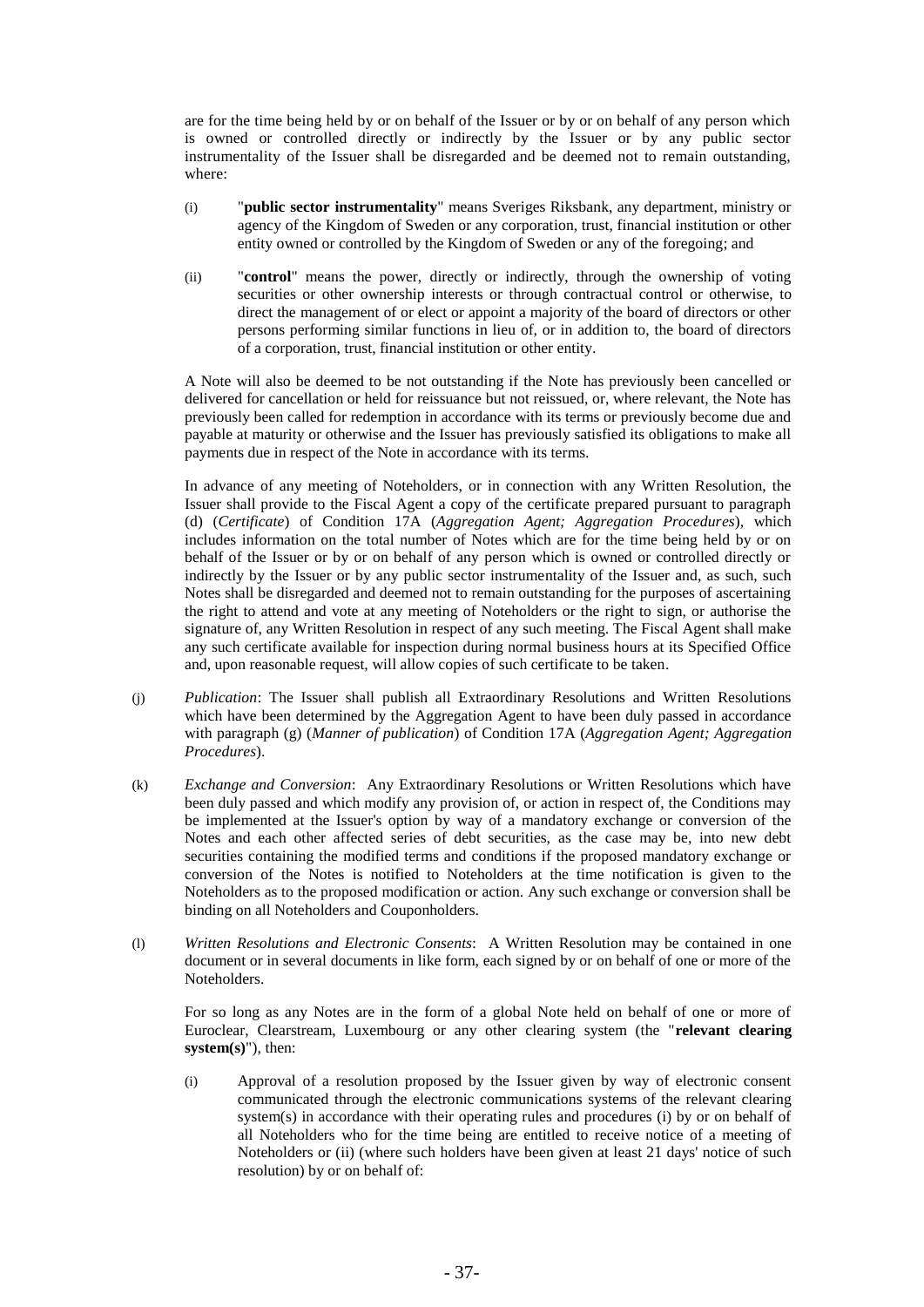- (A) in respect of a proposal that falls within paragraphs (ii) and (iii) of Condition 17(b) (*Meetings of Noteholders; Written Resolutions; Electronic Consents— Modification of this Series of Notes only*), the persons holding at least 75 per cent. of the aggregate principal amount of the outstanding Notes in the case of a Reserved Matter or more than 50 per cent. of the aggregate principal amount of the outstanding Notes, in the case of a matter other than a Reserved Matter;
- (B) in respect of a proposal that falls within paragraphs (ii) and (iii) of Condition 17(c) (*Meetings of Noteholders; Written Resolutions; Electronic Consents— Multiple Series Aggregation - Single limb voting*), the persons holding at least 75 per cent. of the aggregate principal amount of the outstanding debt securities of all affected series of Debt Securities Capable of Aggregation (taken in aggregate);
- (C) in respect of a proposal that falls within paragraphs (ii) and (iii) of Condition 17(d) (*Meetings of Noteholders; Written Resolutions; Electronic Consents— Multiple Series Aggregation - Two limb voting*), (x) the persons holding at least 66⅔ per cent. of the aggregate principal amount of the outstanding debt securities of all affected series of Debt Securities Capable of Aggregation (taken in aggregate); and (y) the persons holding more than 50 per cent. of the aggregate principal amount of the outstanding debt securities in each affected series of Debt Securities Capable of Aggregation (taken individually),

(in the case of (A) and (B), each an "**Electronic Consent**") shall, for all purposes (including Reserved Matters) take effect as (i) a Single Series Extraordinary Resolution (in the case of (A) above), (ii) a Multiple Series Single Limb Extraordinary Resolution (in the case of (B) above) or (iii) a Multiple Series Two Limb Extraordinary Resolution  $(in the case of (C) above)$ , as applicable.

The notice given to Noteholders shall specify, in sufficient detail to enable Noteholders to give their consents in relation to the proposed resolution, the method by which their consents may be given (including, where applicable, blocking of their accounts in the relevant clearing system(s)) and the time and date (the "**Relevant Date**") by which they must be received in order for such consents to be validly given, in each case subject to and in accordance with the operating rules and procedures of the relevant clearing system(s).

If, on the Relevant Date on which the consents in respect of an Electronic Consent are first counted, such consents do not represent the required proportion for approval, the resolution shall, if the party proposing such resolution (the "**Proposer**") so determines, be deemed to be defeated. Alternatively, the Proposer may give a further notice to Noteholders that the resolution will be proposed again on such date and for such period as shall be agreed with the Issuer (unless the Issuer is the Proposer). Such notice must inform Noteholders that insufficient consents were received in relation to the original resolution and the information specified in the previous paragraph. For the purpose of such further notice, references to "**Relevant Date**" shall be construed accordingly.

For the avoidance of doubt, an Electronic Consent may only be used in relation to a resolution proposed by the Issuer which is not then the subject of a meeting that has been validly convened above, unless that meeting is or shall be cancelled or dissolved.

(ii) Where Electronic Consent has not been sought, for the purposes of determining whether a Written Resolution has been validly passed, the Issuer shall be entitled to rely on consent or instructions given in writing directly to the Issuer (a) by accountholders in the relevant clearing system(s) with entitlements to any global Note and/or (b) where the accountholders hold any such entitlement on behalf of another person, on written consent from or written instruction by the person identified by that accountholder as the person for whom such entitlement is held. For the purpose of establishing the entitlement to give any such consent or instruction, the Issuer shall be entitled to rely on any certificate or other document issued by, in the case of (a) above, the relevant clearing system(s) and, in the case of  $(b)$  above, the relevant clearing system(s) and the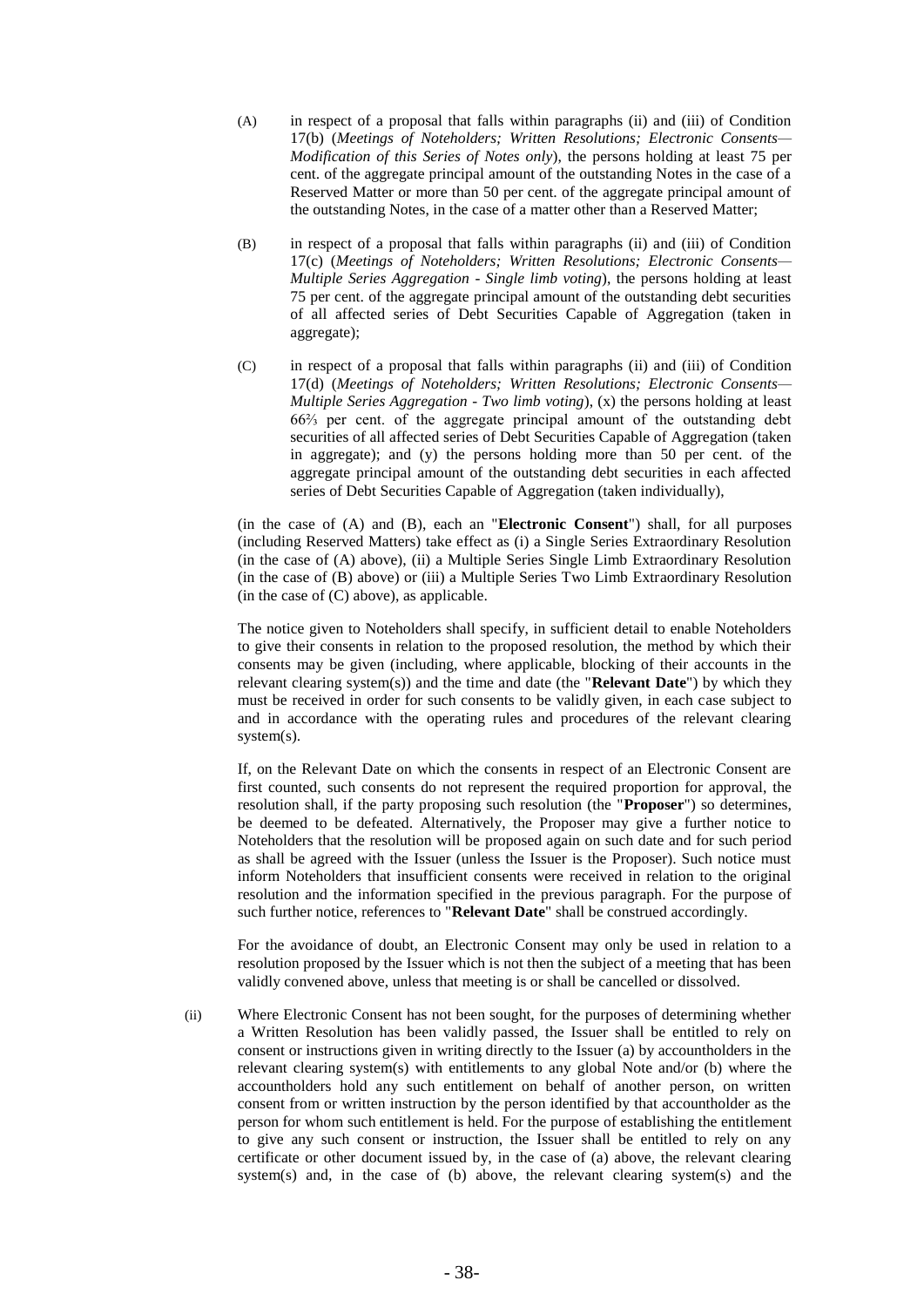accountholder identified by the relevant clearing system(s). Any such certificate or other document (i) shall be conclusive and binding for all purposes and (ii) may comprise any form of statement or print out of electronic records provided by the relevant clearing system (including Euroclear's EUCLID or Clearstream, Luxembourg's CreationOnline system) in accordance with its usual procedures and in which the accountholder of a particular principal or nominal amount of the Notes is clearly identified together with the amount of such holding. The Issuer shall not be liable to any person by reason of having accepted as valid or not having rejected any certificate or other document to such effect purporting to be issued by any such person and subsequently found to be forged or not authentic.

All information to be provided pursuant to paragraph (iv) of Condition 17(a) (*Convening Meetings of Noteholders; Conduct of Meetings of Noteholders*) shall also be provided, mutatis mutandis, in respect of Written Resolutions and Electronic Consents.

A Written Resolution and/or Electronic Consent (i) shall take effect as an Extraordinary Resolution and (ii) will be binding on all Noteholders and holders of Coupons, whether or not they participated in such Written Resolution and/or Electronic Consent, even if the relevant consent or instruction proves to be defective.

# 17A. **Aggregation Agent; Aggregation Procedures**

- (a) *Appointment*: The Issuer will appoint an aggregation agent (the "**Aggregation Agent**") to calculate whether a proposed modification or action has been approved by the required principal amount outstanding of Notes, and, in the case of a multiple series aggregation, by the required principal amount of outstanding debt securities of each affected series of debt securities. In the case of a multiple series aggregation, the same person will be appointed as the Aggregation Agent for the proposed modification of any provision of, or any action in respect of, these Conditions or the Agency Agreement in respect of the Notes and in respect of the terms and conditions or bond documentation in respect of each other affected series of debt securities. The Aggregation Agent shall be independent of the Issuer.
- (b) *Extraordinary Resolutions*: If an Extraordinary Resolution has been proposed at a duly convened meeting of Noteholders to modify any provision of, or action in respect of, these Conditions and other affected series of debt securities, as the case may be, the Aggregation Agent will, as soon as practicable after the time the vote is cast, calculate whether holders of a sufficient portion of the aggregate principal amount of the outstanding Notes and, where relevant, each other affected series of debt securities, have voted in favour of the Extraordinary Resolution such that the Extraordinary Resolution is passed. If so, the Aggregation Agent will determine that the Extraordinary Resolution has been duly passed.
- (c) *Written Resolutions*: If a Written Resolution has been proposed under the terms of these Conditions to modify any provision of, or action in respect of, these Conditions and the terms and conditions of other affected series of debt securities, as the case may be, the Aggregation Agent will, as soon as reasonably practicable after the relevant Written Resolution has been signed or confirmed in writing, calculate whether holders of a sufficient portion of the aggregate principal amount of the outstanding Notes and, where relevant, each other affected series of debt securities, have signed or confirmed in writing in favour of the Written Resolution such that the Written Resolution is passed. If so, the Aggregation Agent will determine that the Written Resolution has been duly passed.
- (d) *Certificate*: For the purposes of paragraph (b) (*Extraordinary Resolutions*) and paragraph (c) (Written Resolutions), the Issuer will provide a certificate to the Aggregation Agent up to three days prior to, and in any case no later than, with respect to an Extraordinary Resolution, the date of the meeting referred to in paragraph (b) (*Modification of this Series of Notes only*), paragraph (c) (*Multiple Series Aggregation - Single limb voting*) or paragraph (d) (*Multiple Series Aggregation - Two limb voting*) of Condition 17 (*Meetings of Noteholders; Written Resolutions; Electronic Consents*), as applicable, and, with respect to a Written Resolution, the date arranged for the signing of the Written Resolution.

The certificate shall: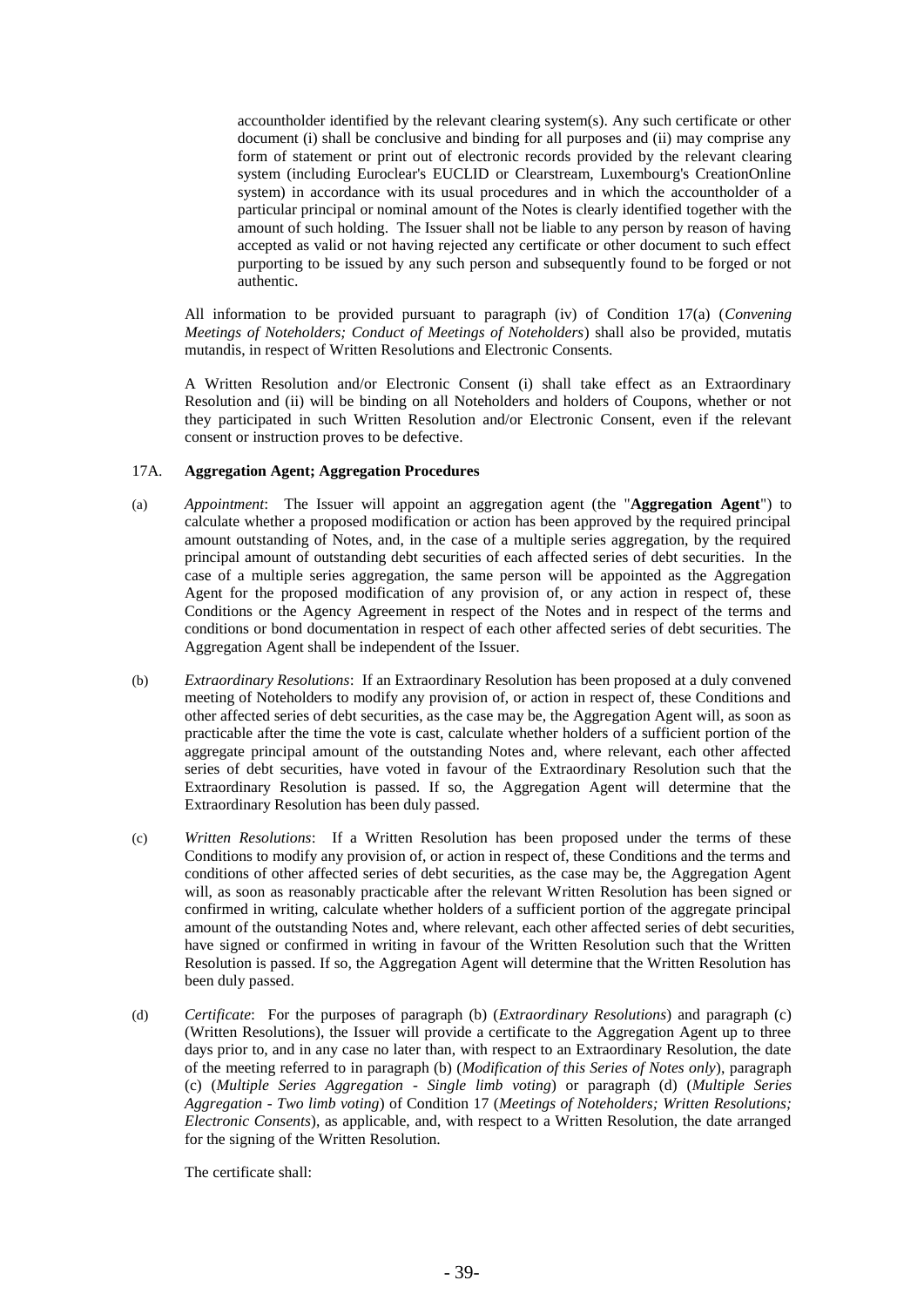- (i) list the total principal amount of Notes and, in the case of a multiple series aggregation, the total principal amount of each other affected series of debt securities outstanding on the record date; and
- (ii) clearly indicate the Notes and, in the case of a multiple series aggregation, debt securities of each other affected series of debt securities which shall be disregarded and deemed not to remain outstanding as a consequence of paragraph (i) (*Notes controlled by the Issuer*) of Condition 17 (*Meetings of Noteholders; Written Resolutions; Electronic Consents*) on the record date identifying the holders of the Notes and, in the case of a multiple series aggregation, debt securities of each other affected series of debt securities.

The Aggregation Agent may rely upon the terms of any certificate, notice, communication or other document believed by it to be genuine.

- (e) *Notification*: The Aggregation Agent will cause each determination made by it for the purposes of this Condition 17A (*Aggregation Agent; Aggregation Procedures*) to be notified to the Fiscal Agent and the Issuer as soon as practicable after such determination. Notice thereof shall also promptly be given to the Noteholders.
- (f) *Binding nature of determinations; no liability*: All notifications, opinions, determinations, certificates, calculations, quotations and decisions given, expressed, made or obtained for the purposes of this Condition 17A (*Aggregation Agent; Aggregation Procedures*) by the Aggregation Agent and any appointed Calculation Agent will (in the absence of manifest error) be binding on the Issuer, the Fiscal Agent, the Noteholders and the Couponholders and (subject as aforesaid) no liability to any such person will attach to the Aggregation Agent or the Calculation Agent in connection with the exercise or non-exercise by it of its powers, duties and discretions for such purposes.

## 18. **Noteholders' Committee**

- (a) *Appointment*:
	- (i) Holders of at least 25 per cent. of the aggregate principal amount of the outstanding debt securities of all series of affected debt securities (taken in aggregate) may, by notice in writing to the Issuer (with a copy to the Fiscal Agent), appoint any person or persons as a committee to represent the interests of such holders (as well as the interests of any holders of outstanding debt securities who wish to be represented by such a committee) if any of the following events has occurred:
		- (A) an Event of Default under Condition 13 (*Events of Default*);
		- (B) any event or circumstance which could, with the giving of notice, lapse of time, the issuing of a certificate and/or fulfilment of any other requirement provided for in Condition 13 (*Events of Default*) become an Event of Default;
		- (C) any public announcement by the Issuer, to the effect that the Issuer is seeking or intends to seek a rescheduling or restructuring of the Notes or any other affected series of debt securities (whether by amendment, exchange offer or otherwise); or
		- (D) with the agreement of the Issuer, at a time when the Issuer has reasonably reached the conclusion that its debt may no longer be sustainable whilst the Notes or any other affected series of debt securities are outstanding.
	- (ii) Upon receipt of a written notice that a committee has been appointed in accordance with paragraph (a)(i), and a certificate delivered pursuant to paragraph (d) (*Certification*), the Issuer shall give notice of the appointment of such a committee to:
		- (A) all Noteholders in accordance with Condition 20 (*Notices*); and
		- (B) the holders of each affected series of debt securities in accordance with the terms and conditions of such affected series of debt securities,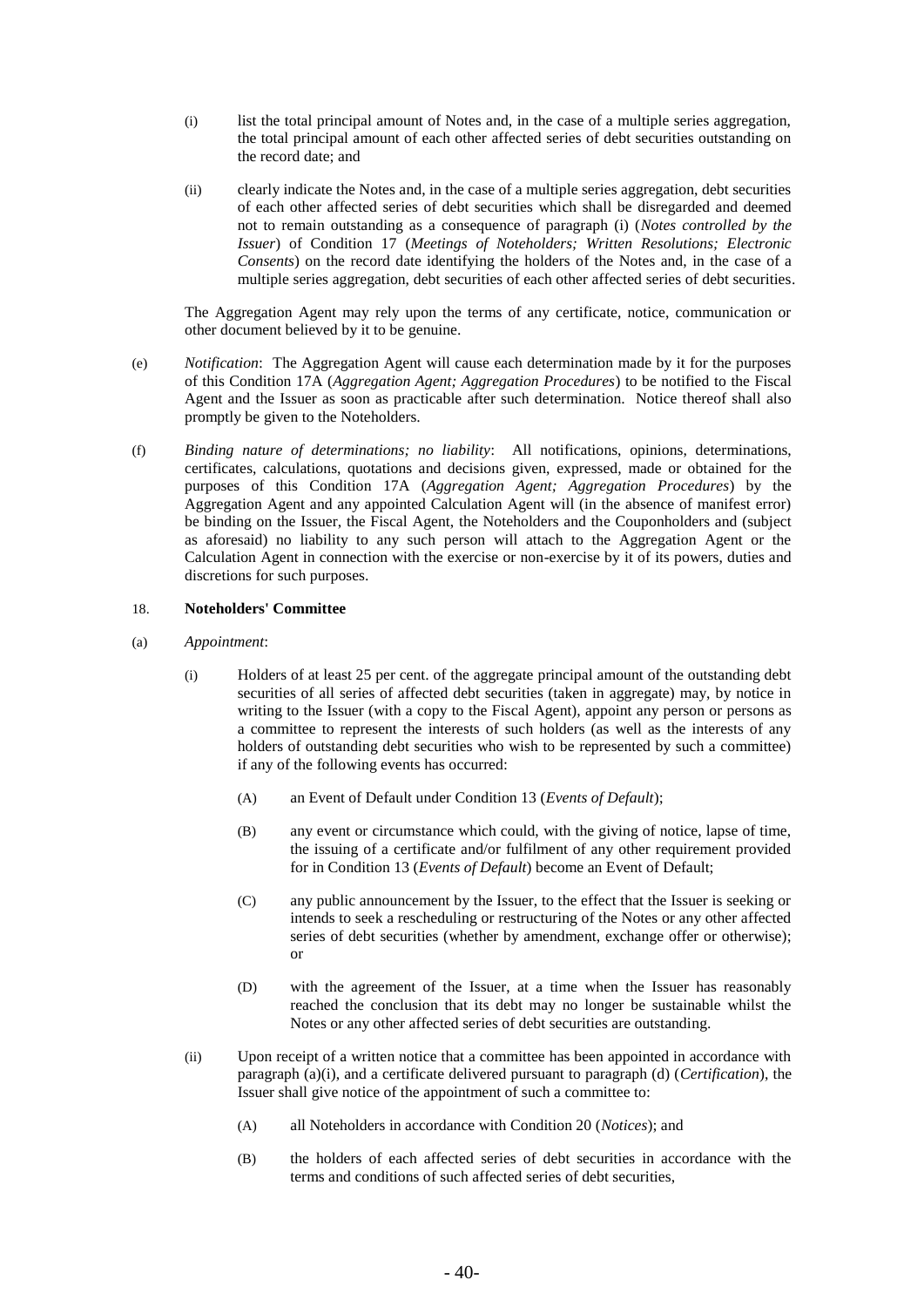as soon as practicable after such written notice and such certificate are delivered to the Issuer.

- (b) *Powers*: Such committee in its discretion may, among other things:
	- (i) engage legal advisers and financial advisers to assist it in representing the interests of the Noteholders;
	- (ii) adopt such rules as it considers appropriate regarding its proceedings;
	- (iii) enter into discussions with the Issuer and/or other creditors of the Issuer; and
	- (iv) designate one or more members of the committee to act as the main point(s) of contact with the Issuer and provide all relevant contact details to the Issuer.

Except to the extent provided in this paragraph (b), such committee shall not have the ability to exercise any powers or discretions which the Noteholders could themselves exercise.

- (c) *Engagement with the committee and provision of information*:
	- (i) The Issuer shall:
		- (A) subject to paragraph (c)(ii), engage with the committee in good faith;
		- (B) provide the committee with information equivalent to that required under paragraph (f) (Information) of Condition 17 (*Meetings of Noteholders; Written Resolutions; Electronic Consents*) and related proposals, if any, in each case as the same become available, subject to any applicable information disclosure policies, rules and regulations; and
		- (C) pay any reasonable fees and expenses of any such committee as may be agreed with it (including without limitation, the reasonable and documented fees and expenses of the committee's legal and financial advisers, if any) following receipt of reasonably detailed invoices and supporting documentation.
	- (ii) If more than one committee has been appointed by holders of affected series of debt securities in accordance with the provisions of this Condition 18 (*Noteholders' Committee)* and/or equivalent provisions set out in the terms and conditions of any affected series of debt securities, the Issuer shall not be obliged to engage with such committees separately. Such committees may appoint a single steering group (to be comprised of representatives from such committees), whereupon the Issuer shall engage with such steering group.
- (d) *Certification*: Upon the appointment of a committee, the person or persons constituting such a committee (the "**Members**") will provide a certificate to the Issuer and to the Fiscal Agent signed by the authorised representatives of the Members, and the Issuer and the Fiscal Agent may rely upon the terms of such certificate.

The certificate shall certify:

- (i) that the committee has been appointed;
- (ii) the identity of the initial Members; and
- (iii) that such appointment complies with the terms and conditions of the relevant bond documentation.

Promptly after any change in the identity of the Members, a new certificate which each of the Issuer and the Fiscal Agent may rely on conclusively, will be delivered to the Issuer and the Fiscal Agent identifying the new Members. Each of the Issuer and the Fiscal Agent will assume that the membership of the committee has not changed unless and until it has received a new certificate.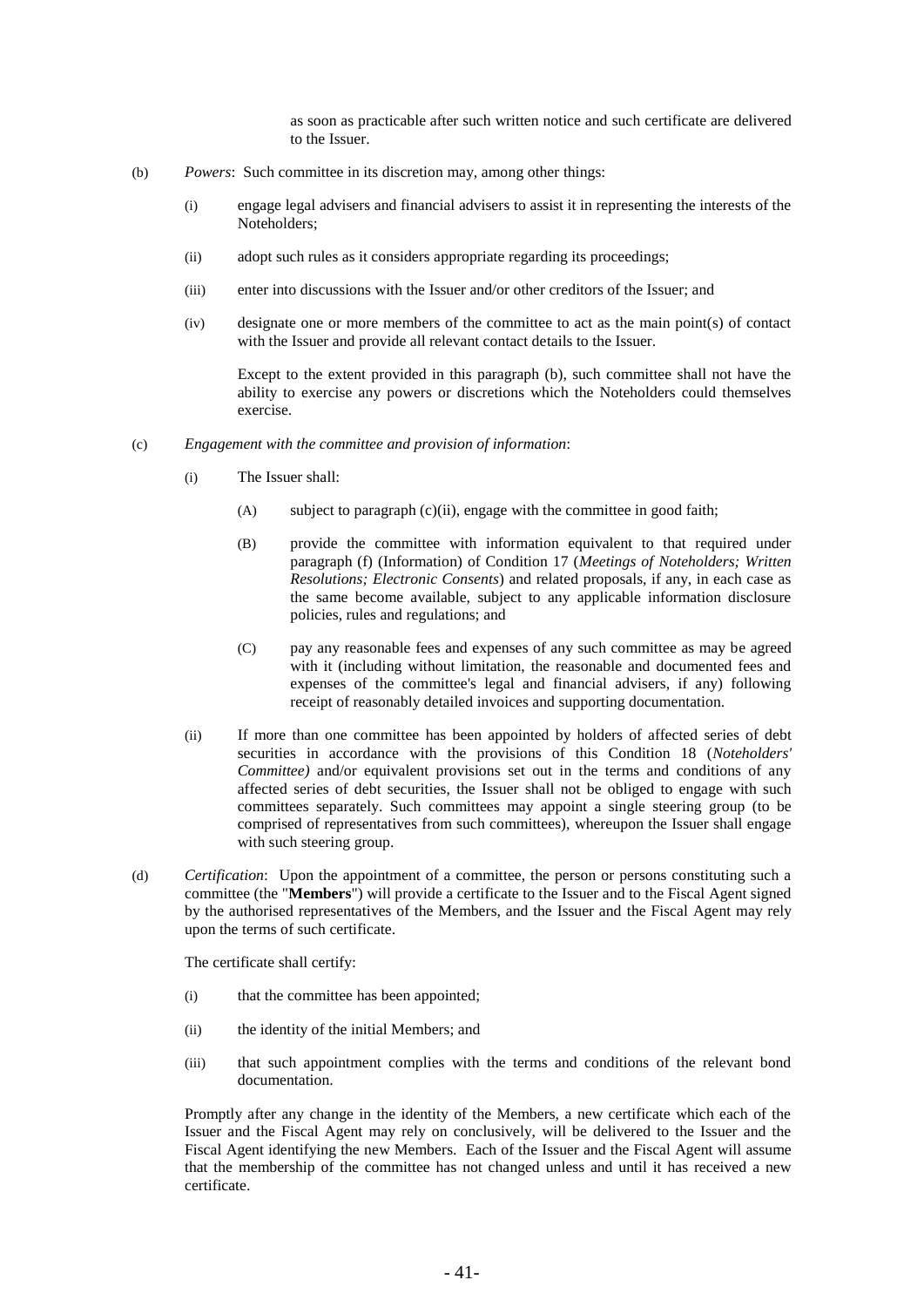The provisions of this paragraph (d) shall apply, *mutatis mutandis*, to any steering group appointed in accordance with paragraph (c)(ii) (*Engagement with the committee and provision of information*).

In appointing a person or persons as a committee to represent the interests of the Noteholders, the Noteholders may instruct a representative or representatives of the committee to form a separate committee or to join a steering group with any person or persons appointed for similar purposes by other affected series of debt securities.

## 19. **Further Issues**

The Issuer may from time to time, without the consent of the Noteholders or the Couponholders, create and issue further notes having the same terms and conditions as the Notes in all respects (or in all respects except for the first payment of interest) so as to form a single series with the Notes even if further notes have original issue discount for U.S. federal income tax purposes and even if doing so may adversely affect the value of the original Notes.

## 20. **Notices**

- (a) *Bearer Notes*:Notices to the Holders of Bearer Notes shall be valid if published in a leading English language daily newspaper published in London (which is expected to be the *Financial Times*) or, if such publication is not so required or is not practicable, in a leading English language daily newspaper having general circulation in Europe. Any such notice shall be deemed to have been given on the date of first publication (or if required to be published in more than one newspaper, on the first date on which publication shall have been made in all the required newspapers). Couponholders shall be deemed for all purposes to have notice of the contents of any notice given to the Holders of Bearer Notes.
- (b) *Registered Notes*:Notices to the Holders of Registered Notes shall be sent to them by first class mail (or its equivalent) or (if posted to an overseas address) by airmail at their respective addresses on the Register or, if such publication is not practicable, in a leading English language daily newspaper having general circulation in Europe. Any such notice shall be deemed to have been given on the fourth day after the date of mailing.

# 21. **Currency Indemnity**

If any sum due from the Issuer in respect of the Notes or the Coupons or any order or judgment given or made in relation thereto has to be converted from the currency (the "**first currency**") in which the same is payable under these Conditions or such order or judgment into another currency (the "**second currency**") for the purpose of (a) making or filing a claim or proof against the Issuer, (b) obtaining an order or judgment in any court or other tribunal or (c) enforcing any order or judgment given or made in relation to the Notes, the Issuer shall indemnify each Noteholder, on the written demand of such Noteholder addressed to the Issuer and delivered to the Issuer or to the Specified Office of the Fiscal Agent, against any loss suffered as a result of any discrepancy between (i) the rate of exchange used for such purpose to convert the sum in question from the first currency into the second currency and (ii) the rate or rates of exchange at which such Noteholder may in the ordinary course of business purchase the first currency with the second currency upon receipt of a sum paid to it in satisfaction, in whole or in part, of any such order, judgment, claim or proof. This indemnity constitutes a separate and independent obligation of the Issuer and shall give rise to a separate and independent cause of action.

# 22. **Rounding**

For the purposes of any calculations referred to in these Conditions (unless otherwise specified in these Conditions or the relevant Pricing Supplement), (a) all percentages resulting from such calculations will be rounded, if necessary, to the nearest one hundred-thousandth of a percentage point (with 0.000005 per cent. being rounded up to 0.00001 per cent.), (b) all United States dollar amounts used in or resulting from such calculations will be rounded to the nearest cent (with one half cent being rounded up), (c) all Japanese Yen amounts used in or resulting from such calculations will be rounded downwards to the next lower whole Japanese Yen amount, and (d) all amounts denominated in any other currency used in or resulting from such calculations will be rounded to the nearest two decimal places in such currency, with 0.005 being rounded upwards.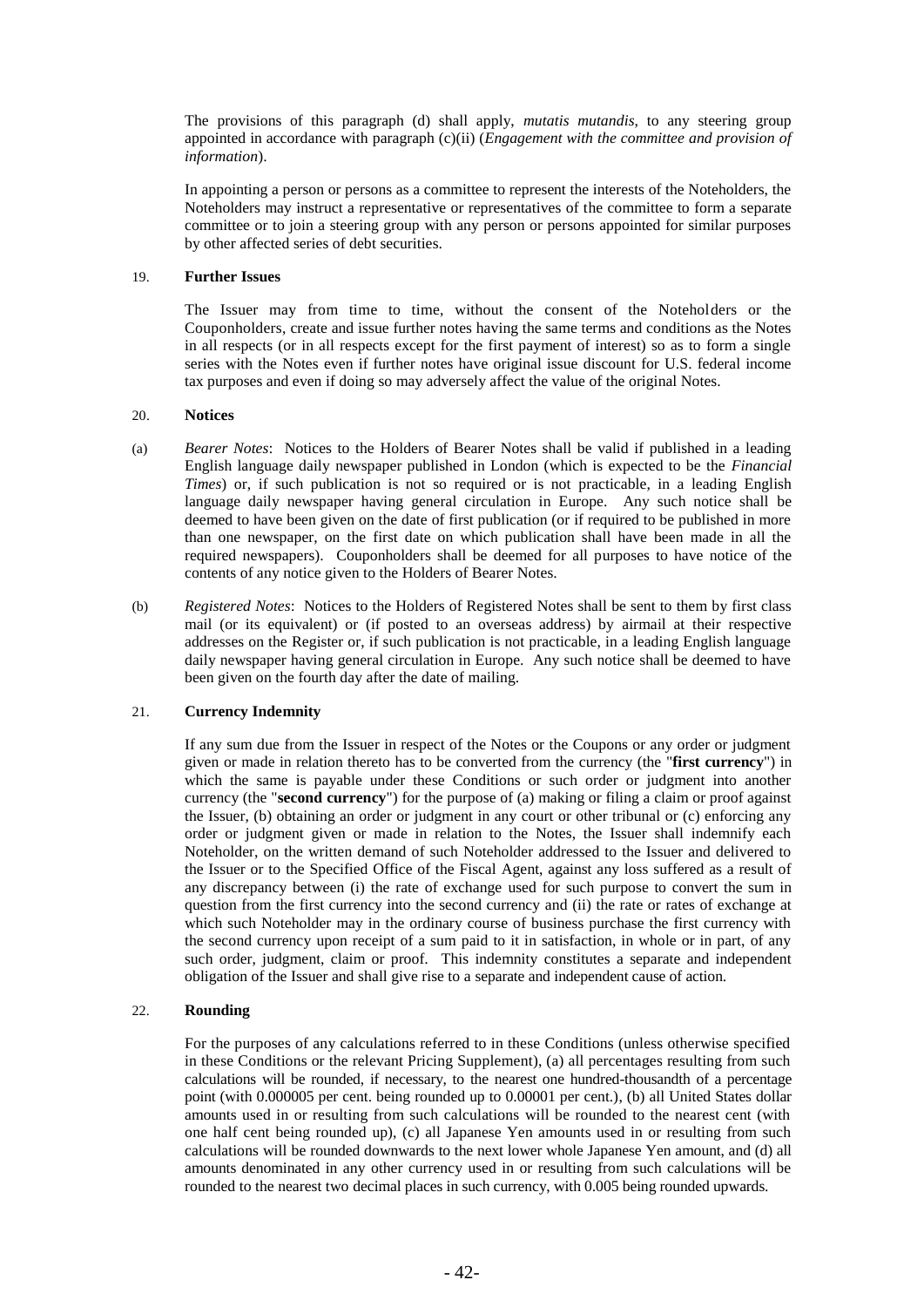## 23. **Redenomination, Renominalisation and Reconventioning**

- (a) *Application*: This Condition 23 (*Redenomination, Renominalisation and Reconventioning*) is applicable to the Notes only if it is specified in the relevant Pricing Supplement as being applicable.
- (b) *Notice of redenomination*: If the country of the Specified Currency becomes or, announces its intention to become, a Participating Member State, the Issuer may, without the consent of the Noteholders and Couponholders, on giving at least 30 days' prior notice to the Noteholders and the Paying Agents, designate a date (the "**Redenomination Date**"), being an Interest Payment Date under the Notes falling on or after the date on which such country becomes a Participating Member State.
- (c) *Redenomination*: Notwithstanding the other provisions of these Conditions, with effect from the Redenomination Date:
	- (i) the Notes shall be deemed to be redenominated into euro in the denomination of euro 0.01 with a principal amount for each Note equal to the principal amount of that Note in the Specified Currency, converted into euro at the rate for conversion of such currency into euro established by the Council of the European Union pursuant to the Treaty (including compliance with rules relating to rounding in accordance with European Union regulations); **provided**, **however**, **that**, if the Issuer determines, with the agreement of the Fiscal Agent, then market practice in respect of the redenomination into euro 0.01 of internationally offered securities is different from that specified above, such provisions shall be deemed to be amended so as to comply with such market practice and the Issuer shall promptly notify the Noteholders and Couponholders, each listing authority, stock exchange, regulated market and/or quotation system (if any) by which the Notes have then been admitted to listing, trading and/or quotation and the Paying Agents of such deemed amendments;
	- (ii) if Notes have been issued in definitive form:
		- (A) all unmatured Coupons denominated in the Specified Currency (whether or not attached to the Notes) will become void with effect from the date (the "**Euro Exchange Date**") on which the Issuer gives notice (the "**Euro Exchange Notice**") to the Noteholders that replacement Notes and Coupons denominated in euro are available for exchange (**provided that** such Notes and Coupons are available) and no payments will be made in respect thereof;
		- (B) the payment obligations contained in all Notes denominated in the Specified Currency will become void on the Euro Exchange Date but all other obligations of the Issuer thereunder (including the obligation to exchange such Notes in accordance with this Condition 23) shall remain in full force and effect; and
		- (C) new Notes and Coupons denominated in euro will be issued in exchange for Notes and Coupons denominated in the Specified Currency in such manner as the Fiscal Agent may specify and as shall be notified to the Noteholders in the Euro Exchange Notice; and
	- (iii) all payments in respect of the Notes (other than, unless the Redenomination Date is on or after such date as the Specified Currency ceases to be a sub-division of the euro, payments of interest in respect of periods commencing before the Redenomination Date) will be made solely in euro by cheque drawn on, or by credit or transfer to a euro account (or any other account to which euro may be credited or transferred) maintained by the payee with, a bank in the principal financial centre of any Member State of the European Union.
- (d) *Interest*: Following redenomination of the Notes pursuant to this Condition 23, where Notes have been issued in definitive form, the amount of interest due in respect of the Notes will be calculated by reference to the aggregate principal amount of the Notes presented (or, as the case may be, in respect of which Coupons are presented) for payment by the relevant holder.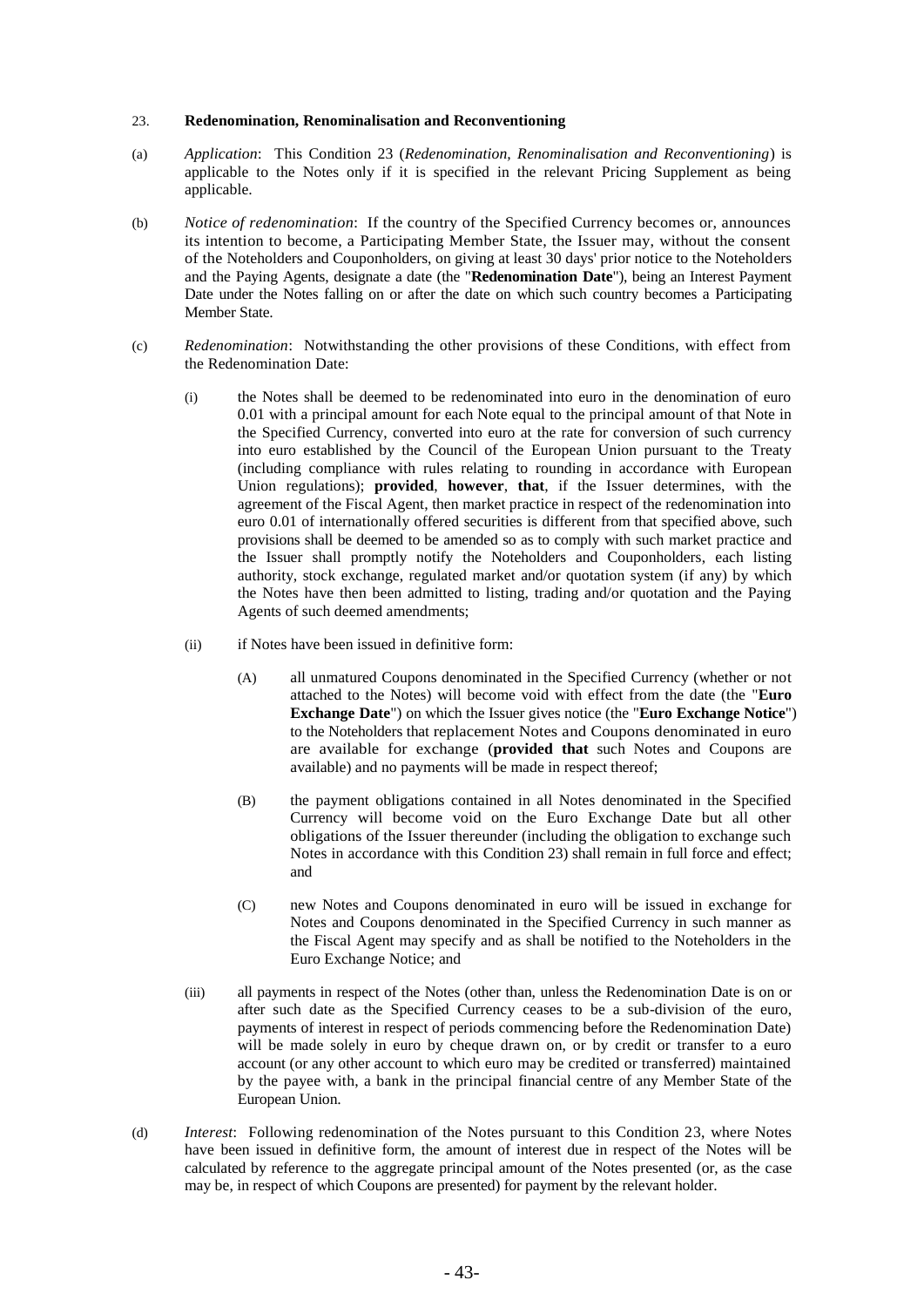(e) *Interest Determination Date*: If the Floating Rate Note Provisions are specified in the relevant Pricing Supplement as being applicable and Screen Rate Determination is specified in the relevant Pricing Supplement as the manner in which the Rate(s) of Interest is/are to be determined, with effect from the Redenomination Date the Interest Determination date shall be deemed to be the second TARGET Settlement Day before the first day of the relevant Interest Period.

# 24. **Governing Law and Jurisdiction**

- (a) *Governing law*: The Notes and any non-contractual obligations arising out of or in connection with the Notes are governed by English law.
- (b) *Waiver of immunity*: The Issuer agrees that (subject as provided in this Condition 24(b) (*Waiver of immunity*)) should any Holder of any Note or any Coupon bring any legal action or proceeding against it in respect of the Notes in the Courts specified in Condition 24(c) (*Jurisdiction and process agent*) below, no immunity from jurisdiction (but not execution or attachment or process in the nature thereof) shall be claimed before such Courts by or on behalf of the Issuer and the Issuer hereby irrevocably waives any such right of immunity which it now has or may hereinafter acquire. For the avoidance of doubt, Sveriges Riksbank is and shall be treated as being separate from the Issuer for all purposes in connection with the Notes and shall not be responsible for the obligations of the Issuer arising under the Notes and no proceedings shall be capable of being brought against Sveriges Riksbank or its assets in connection with the Notes.
- (c) *Jurisdiction and process agent*: The Courts of England and the Courts of Sweden shall have exclusive jurisdiction to determine any dispute or other matter arising out of or in connection with the Notes. The Issuer irrevocably designates His Excellency the Ambassador of Sweden at the Court of St. James's as its authorised agent for receipt of service of process in the Courts of England.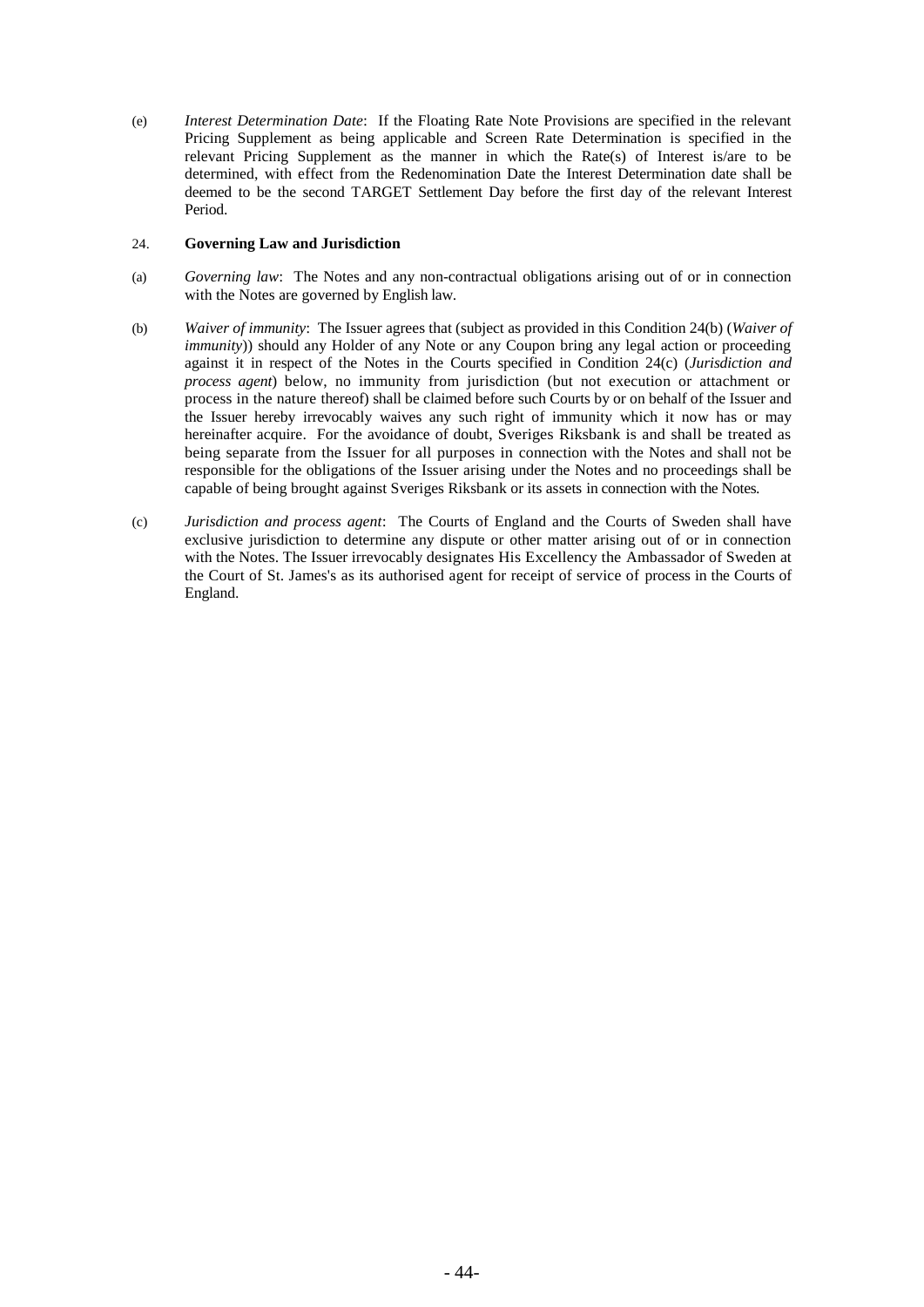## **FORM OF PRICING SUPPLEMENT**

*The Pricing Supplement in respect of each Tranche of Notes will be substantially in the following form, duly supplemented (if necessary), amended (if necessary) and completed to reflect the particular terms of the relevant Notes and their issue. Text in this section appearing in italics does not form part of the form of the Pricing Supplement but denotes directions for completing the Pricing Supplement.*

Pricing Supplement dated [•]

#### **THE KINGDOM OF SWEDEN**

## Issue of [Aggregate Nominal Amount of Tranche] [Title of Notes] under the U.S.\$50,000,000,000 **Euro Medium Term Note Programme**

This document constitutes the Pricing Supplement relating to the issue of Notes described herein. Terms used herein shall be deemed to be defined as such for the purposes of the Conditions set forth in the Offering Circular dated 29 December 2016. This Pricing Supplement contains the final terms of the Notes and must be read in conjunction with such Offering Circular.

[*Regulation S Notes only*: The Notes have not been and will not be registered under the U.S. Securities Act of 1933, as amended (the "**Securities Act**"), or with any securities regulatory authority of any state or other jurisdiction of the United States, and may not be offered, sold or delivered within the United States, except pursuant to an exemption from, or in a transaction not subject to, the registration requirements of the Securities Act.] / [*Rule 144A and Regulation S Notes*: The Notes have not been and will not be registered under the U.S. Securities Act of 1933, as amended (the "**Securities Act**"), or with any securities regulatory authority of any state or other jurisdiction of the United States, and may not be offered, sold or delivered within the United States, except pursuant to an exemption from, or in a transaction not subject to, the registration requirements of the Securities Act. Accordingly, the Notes are being offered and sold only (i) outside the United States in reliance on Regulation S ("**Regulation S**") under the Securities Act and (ii) within the United States to "qualified institutional buyers" (each, a "**QIB**") within the meaning of Rule 144A ("**Rule 144A**") under the Securities Act, in each case acting for their own account or for the account of one of more QIBs in reliance on Rule 144A. Prospective purchasers are hereby notified that sellers of the Notes may be relying on the exemption from the provisions of Section 5 of the Securities Act provided by Rule 144A. See "*Subscription and Sale*" and "*Transfer Restrictions*" in the Offering Circular for information about eligible offerees and transfer restrictions.]

## [*The following alternative language applies if the first tranche of an issue which is being increased was issued under an Offering Circular with an earlier date.*

Terms used herein shall be deemed to be defined as such for the purposes of the Conditions (the "**Conditions**") set forth in the Offering Circular dated [original date]. This Pricing Supplement contains the final terms of the Notes and must be read in conjunction with the Offering Circular dated [current date] [and the supplemental Offering Circular dated 29 December, save in respect of the Conditions which are extracted from the Offering Circular dated [original date] and are attached hereto.]

*[Include whichever of the following apply or specify as* "*Not Applicable*" *(N/A). Note that the numbering should remain as set out below, even if* "*Not Applicable*" *is indicated for individual paragraphs or subparagraphs. Italics denote directions for completing the Pricing Supplement.]*

|                        | Issuer:          |                                                                                                                                                          | Kingdom of Sweden |
|------------------------|------------------|----------------------------------------------------------------------------------------------------------------------------------------------------------|-------------------|
| $\mathcal{D}_{\alpha}$ | $\left(1\right)$ | [Series Number:                                                                                                                                          |                   |
|                        | (i)              | Tranche Number:<br><i>(If fungible with an existing Series,</i><br>details of that Series, including the<br>date on which the Notes become<br>fungible). |                   |
|                        |                  | Specified Currency or Currencies:                                                                                                                        |                   |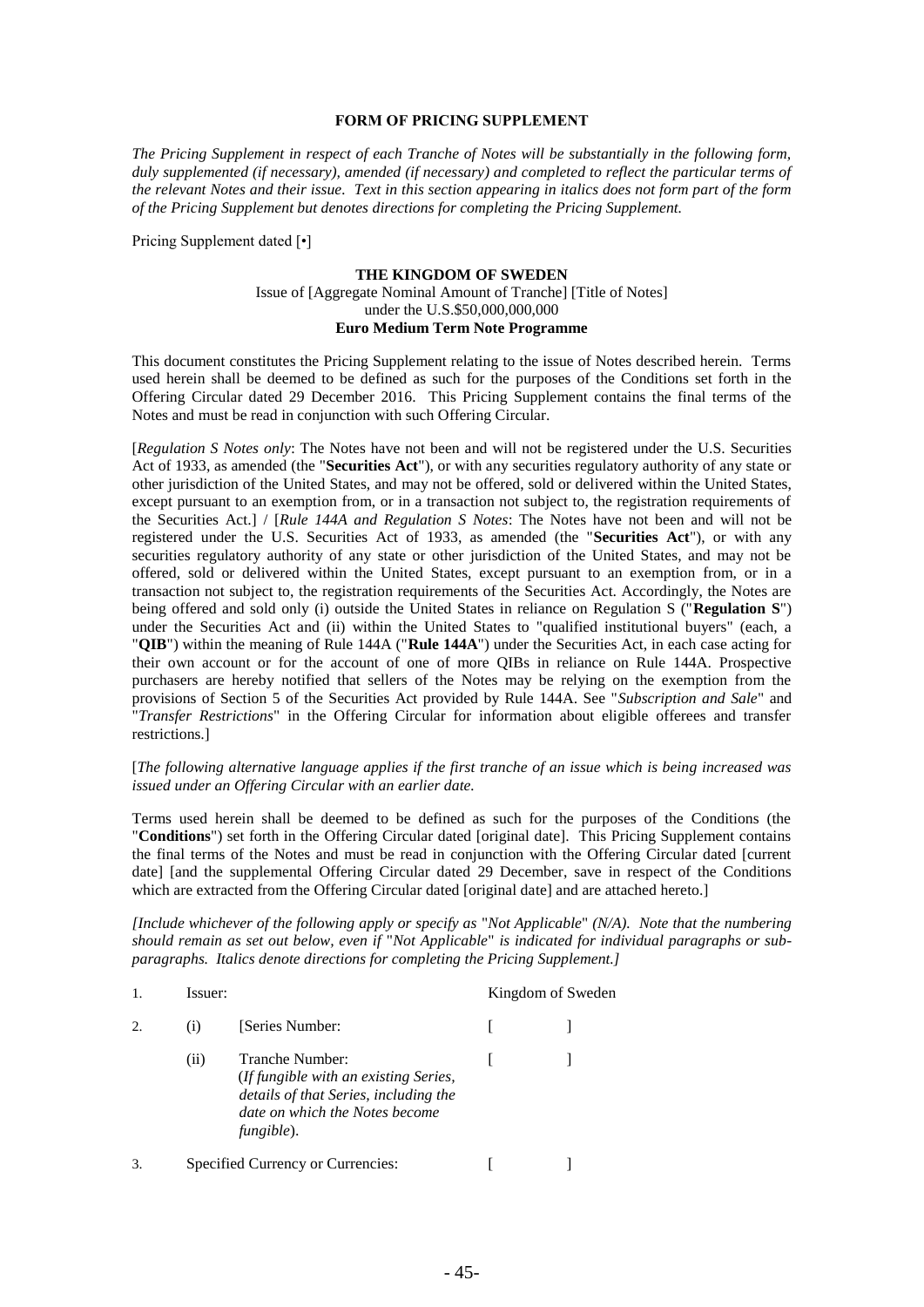| 4.  |        | <b>Aggregate Nominal Amount:</b>         |                                                                                              |                                                                                                                                                                                                                                                                                                                                                                                                                                                                                                                                                                   |
|-----|--------|------------------------------------------|----------------------------------------------------------------------------------------------|-------------------------------------------------------------------------------------------------------------------------------------------------------------------------------------------------------------------------------------------------------------------------------------------------------------------------------------------------------------------------------------------------------------------------------------------------------------------------------------------------------------------------------------------------------------------|
|     | (i)    | Series:                                  | L                                                                                            | 1                                                                                                                                                                                                                                                                                                                                                                                                                                                                                                                                                                 |
|     | (ii)   | Tranche:                                 | L                                                                                            | $]]% \centering \includegraphics[width=1\textwidth]{Figures/PQ1.png} \caption{The 3D (blue) and 4D (blue) are shown in Fig.~\ref{fig:10}. The 3D (blue) is shown in Fig.~\ref{fig:10}. The 3D (blue) is shown in Fig.~\ref{fig:10}.} \label{fig:11}$                                                                                                                                                                                                                                                                                                              |
| 5.  | [(i)]  | <b>Issue Price:</b>                      | only, if applicable)]                                                                        | ] per cent. of the Aggregate<br>Nominal Amount [plus accrued interest from<br>[insert date] (in the case of fungible issues                                                                                                                                                                                                                                                                                                                                                                                                                                       |
|     | [(ii)] | Net proceeds:                            | <sub>[</sub>                                                                                 | [(Required only for listed issues)]                                                                                                                                                                                                                                                                                                                                                                                                                                                                                                                               |
| 6.  | (i)    | <b>Specified Denominations:</b>          | L                                                                                            | ]                                                                                                                                                                                                                                                                                                                                                                                                                                                                                                                                                                 |
|     | (ii)   | <b>Calculation Amount:</b>               | L                                                                                            | 1                                                                                                                                                                                                                                                                                                                                                                                                                                                                                                                                                                 |
| 7.  | (i)    | Issue Date:                              | ſ                                                                                            | 1                                                                                                                                                                                                                                                                                                                                                                                                                                                                                                                                                                 |
|     | (ii)   | Interest Commencement Date:              |                                                                                              | [Issue Date/other date/Not Applicable]                                                                                                                                                                                                                                                                                                                                                                                                                                                                                                                            |
| 8.  |        | <b>Maturity Date:</b>                    |                                                                                              | [specify date or (for Floating Rate Notes)<br>Interest Payment Date falling in or nearest to<br>the relevant month and year]                                                                                                                                                                                                                                                                                                                                                                                                                                      |
|     |        |                                          |                                                                                              | [If the Maturity Date is less than one year from<br>the Issue Date and either $(a)$ the issue proceeds<br>are received by the Issuer in the United<br>Kingdom, or (b) the activity of issuing the<br>Notes is carried on from an establishment<br>maintained by the Issuer in the United<br>Kingdom, (i) the Notes must have a minimum<br>redemption value of $£100,000$ (or<br>its<br>equivalent in other currencies) and be sold<br>only to "professional investors" or (ii) another<br>applicable exemption from section 19 of the<br>FSMA must be available.] |
| 9.  |        | Interest Basis:                          | [[]% Fixed Rate]<br>Rate]<br>[Zero Coupon]<br>[Other (specify)]                              | [[specify reference rate] $+/-$ [ ]% Floating<br>[Index-Linked Interest]<br>(further particulars specified below)                                                                                                                                                                                                                                                                                                                                                                                                                                                 |
| 10. |        | Redemption/Payment Basis:                | [Redemption at par]<br>[Dual Currency]<br>[Partly Paid]<br>[Instalment]<br>[Other (specify)] | [Index-Linked Redemption]                                                                                                                                                                                                                                                                                                                                                                                                                                                                                                                                         |
| 11. | Basis: | Change of Interest or Redemption/Payment |                                                                                              | [Not Applicable / Specify details of any<br>provision for convertibility of Notes into<br>another interest or redemption/payment basis]                                                                                                                                                                                                                                                                                                                                                                                                                           |
| 12. |        | Put/Call Options:                        | [Investor Put]<br>[Issuer Call]                                                              |                                                                                                                                                                                                                                                                                                                                                                                                                                                                                                                                                                   |

[(further particulars specified below)]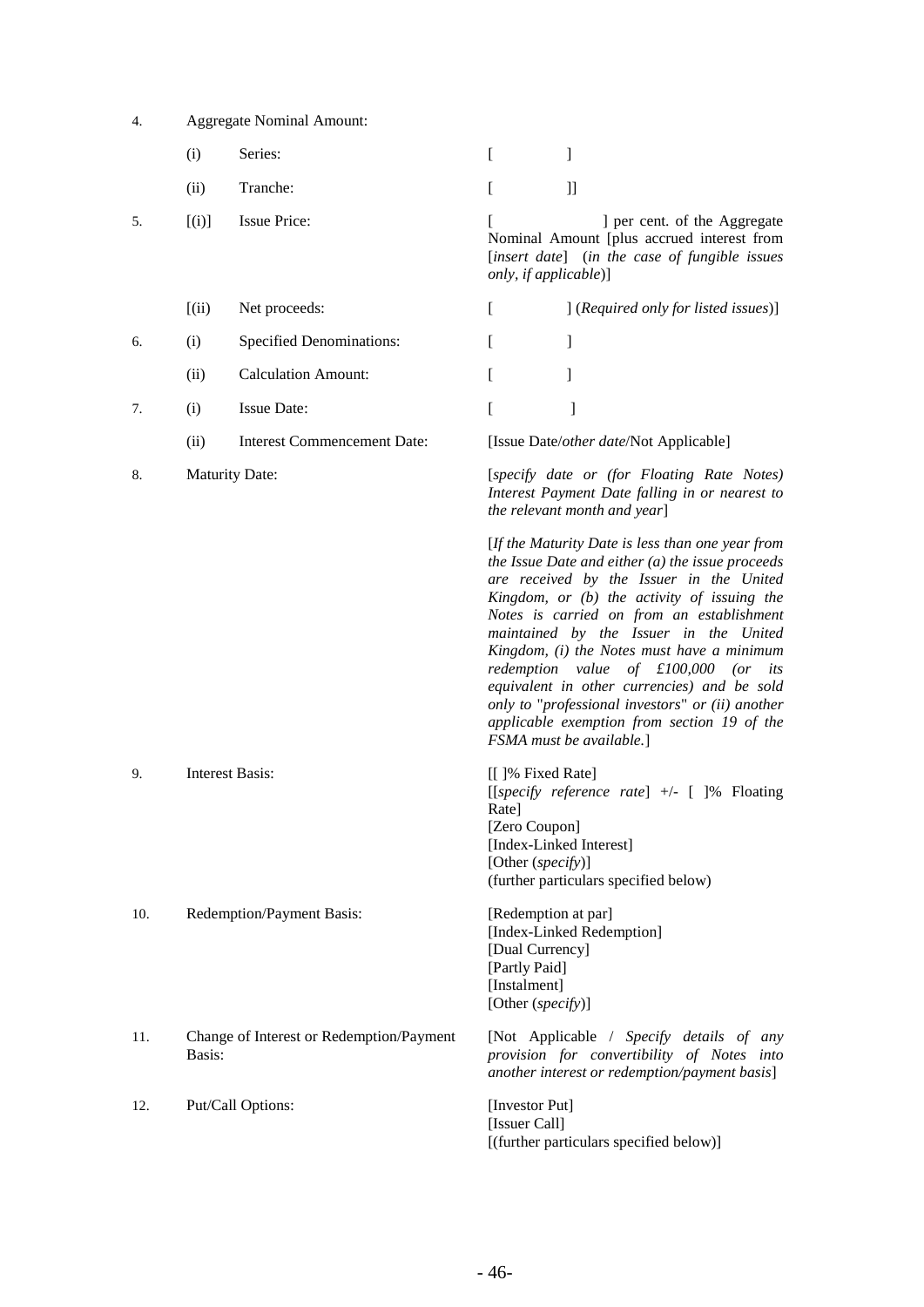| 13. | Status of the Notes:    |                                                                                        | Senior and Unsecured                                                                                                                                                                            |  |
|-----|-------------------------|----------------------------------------------------------------------------------------|-------------------------------------------------------------------------------------------------------------------------------------------------------------------------------------------------|--|
| 14. | Method of distribution: |                                                                                        | [Syndicated/Non-syndicated]                                                                                                                                                                     |  |
|     |                         | PROVISIONS RELATING TO INTEREST (IF ANY) PAYABLE                                       |                                                                                                                                                                                                 |  |
| 15. |                         | <b>Fixed Rate Note Provisions</b>                                                      | [Applicable/Not Applicable]<br>(If not applicable, delete the remaining sub-<br>paragraphs of this paragraph)                                                                                   |  |
|     | (i)                     | $Rate[(s)]$ of Interest:                                                               | ] per cent. per annum [payable<br>[annually/semi-annually/quarterly/monthly] in<br>arrear]                                                                                                      |  |
|     | (ii)                    | Interest Payment Date(s):                                                              | $\Gamma$<br>] in each year [adjusted in<br>accordance with [specify Business Day<br>Convention and any applicable Business<br>Centre(s) for the definition of "Business"<br>Day"]/not adjusted] |  |
|     |                         |                                                                                        | [If any Interest Payment Date is not a Payment<br>Business Day, the provisions of [Condition 11<br>(Payments - Registered Notes) / Condition 10<br>(Payments - Bearer Notes)] shall apply]      |  |
|     | (iii)                   | Fixed Coupon Amount[(s)]:                                                              | ] per Calculation Amount<br>$\mathbf{I}$                                                                                                                                                        |  |
|     | (iv)                    | Day Count Fraction:                                                                    | [30/360]/[Actual/Actual<br>(ICMA)/(ISDA)]/[If<br>neither of these options applies, give details]                                                                                                |  |
|     | (v)                     | Broken Amount(s):                                                                      | [Insert particulars of any initial or final broken]<br>interest amounts which do not correspond with<br>the Fixed Coupon Amount $[(s)]$                                                         |  |
|     | (vi)                    | Other terms relating to the method of<br>calculating interest for Fixed Rate<br>Notes: | [Not Applicable/give details]                                                                                                                                                                   |  |
|     | (vii)                   | <b>ISDA</b> Definitions:                                                               | [2000 ISDA Definitions (as amended and<br>updated)/2006 ISDA Definitions (as amended<br>and updated)]                                                                                           |  |
| 16. |                         | <b>Floating Rate Note Provisions</b>                                                   | [Applicable/Not Applicable]<br>(If not applicable, delete the remaining sub-<br>paragraphs of this paragraph.                                                                                   |  |
|     | (i)                     | Interest Period(s):                                                                    | I<br>$\mathbf{I}$                                                                                                                                                                               |  |
|     | (ii)                    | Specified Interest Payment Dates:                                                      | 1<br>ſ                                                                                                                                                                                          |  |
|     | (iii)                   | <b>Business Day Convention:</b>                                                        | [Floating Rate Convention/Following Business<br>Day Convention/Modified Following Business<br>Convention/Preceding<br><b>Business</b><br>Day<br>Convention/other (give details)]                |  |
|     | (iv)                    | Business Centre(s):                                                                    | [Not Applicable/give details]                                                                                                                                                                   |  |
|     | (v)                     | Manner in which the Rate $(s)$ of<br>Interest is/are to be determined:                 | Determination/ISDA<br>[Screen]<br>Rate<br>Determination/other (give details)]                                                                                                                   |  |
|     | (vi)                    | Party responsible for calculating the<br>Rate(s) of Interest and Interest              | [[Name] shall be the Calculation Agent (no<br>need to specify if the Fiscal Agent is to perform                                                                                                 |  |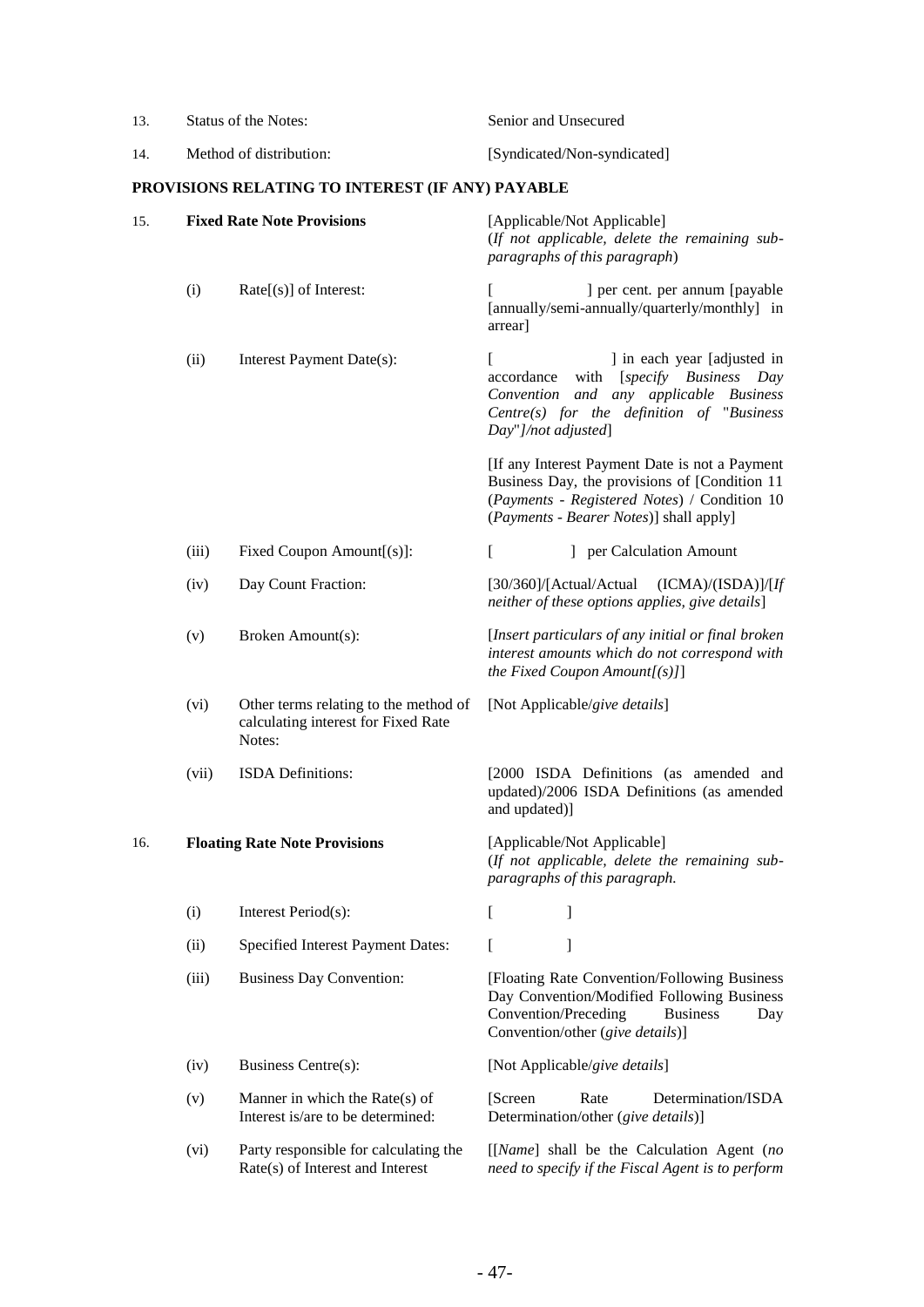|     | (vii)                         |               | Screen Rate Determination:                                                                                                                                                                                          |                                                                                                               |                                 |                                                                                                                                        |      |        |
|-----|-------------------------------|---------------|---------------------------------------------------------------------------------------------------------------------------------------------------------------------------------------------------------------------|---------------------------------------------------------------------------------------------------------------|---------------------------------|----------------------------------------------------------------------------------------------------------------------------------------|------|--------|
|     |                               |               | Reference Rate:                                                                                                                                                                                                     |                                                                                                               |                                 | [For example, LIBOR or EURIBOR]                                                                                                        |      |        |
|     |                               |               | Relevant Screen Page:                                                                                                                                                                                               |                                                                                                               |                                 | [For example, Telerate page 3750/248]                                                                                                  |      |        |
|     |                               |               | <b>Interest Determination</b><br>Date(s):                                                                                                                                                                           | ſ                                                                                                             | 1                               |                                                                                                                                        |      |        |
|     |                               |               | <b>Relevant Time:</b>                                                                                                                                                                                               | [For                                                                                                          | example,<br>time/Brussels time] | 11.00                                                                                                                                  | a.m. | London |
|     |                               |               | <b>Relevant Financial Centre:</b>                                                                                                                                                                                   |                                                                                                               |                                 | [For example, London/Euro-zone (where Euro-<br>zone means the region comprised of the<br>countries whose lawful currency is the euro)] |      |        |
|     | (viii)                        |               | ISDA Determination:                                                                                                                                                                                                 |                                                                                                               |                                 |                                                                                                                                        |      |        |
|     |                               |               | Floating Rate Option:                                                                                                                                                                                               | L                                                                                                             | 1                               |                                                                                                                                        |      |        |
|     |                               |               | Designated Maturity:                                                                                                                                                                                                | ſ                                                                                                             | 1                               |                                                                                                                                        |      |        |
|     |                               |               | <b>Reset Date:</b>                                                                                                                                                                                                  | ſ                                                                                                             | 1                               |                                                                                                                                        |      |        |
|     | Linear Interpolation:<br>(ix) |               | [Not Applicable / Applicable – the Rate of<br>Interest for the [long/short] [first/last] Interest<br>Period shall be calculated using Linear<br>Interpolation (specify for each short or long<br>interest period)]  |                                                                                                               |                                 |                                                                                                                                        |      |        |
|     | (x)                           | $Margin(s)$ : |                                                                                                                                                                                                                     | $[+/$ ][                                                                                                      |                                 | ] per cent. per annum                                                                                                                  |      |        |
|     | $(x_i)$                       |               | Minimum Rate of Interest:                                                                                                                                                                                           | ſ                                                                                                             |                                 | ] per cent. per annum                                                                                                                  |      |        |
|     | (xii)                         |               | Maximum Rate of Interest:                                                                                                                                                                                           | L                                                                                                             |                                 | ] per cent. per annum                                                                                                                  |      |        |
|     | (xiii)                        |               | Day Count Fraction:                                                                                                                                                                                                 | L                                                                                                             | 1                               |                                                                                                                                        |      |        |
|     | (xiv)                         |               | Fall back provisions, rounding<br>provisions, denominator and any<br>other terms relating to the method of<br>calculating interest on Floating Rate<br>Notes, if different from those set out<br>in the Conditions: | I                                                                                                             | 1                               |                                                                                                                                        |      |        |
|     | $\left( xy\right)$            |               | ISDA Definitions:                                                                                                                                                                                                   | and updated)]                                                                                                 |                                 | [2000 ISDA Definitions (as amended and<br>updated)/2006 ISDA Definitions (as amended                                                   |      |        |
| 17. |                               |               | <b>Zero Coupon Note Provisions</b>                                                                                                                                                                                  | [Applicable/Not Applicable]<br>(If not applicable, delete the remaining sub-<br>paragraphs of this paragraph) |                                 |                                                                                                                                        |      |        |
|     | (i)                           |               | Accrual Yield:                                                                                                                                                                                                      | L                                                                                                             |                                 | ] per cent. per annum                                                                                                                  |      |        |
|     | (ii)                          |               | Reference Price:                                                                                                                                                                                                    | L                                                                                                             | 1                               |                                                                                                                                        |      |        |
|     | (iii)                         |               | Any other formula/basis of<br>determining amount payable:                                                                                                                                                           |                                                                                                               | Condition $9(g)$ ]              | [Consider whether it is necessary to specify a<br>Day Count Fraction for the purposes of                                               |      |        |

Amount(s) (if not the Fiscal Agent): *this function*)]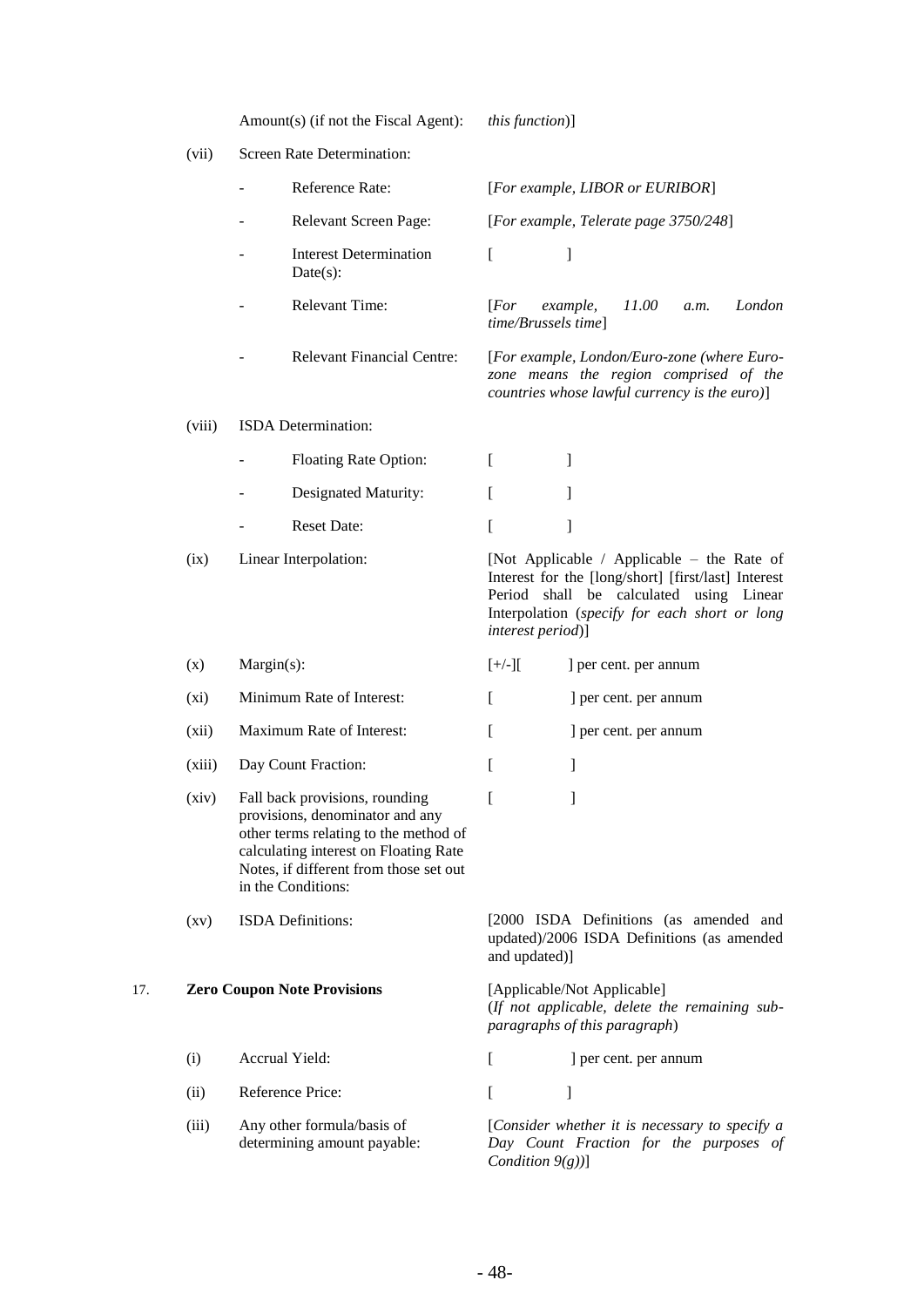| 18. | <b>Index-Linked Interest Note Provisions</b> | [Applicable/Not Applicable] |
|-----|----------------------------------------------|-----------------------------|
|     |                                              |                             |

(*If not applicable, delete the remaining subparagraphs of this paragraph*)

|     | (i)                | Index/Formula:                                                                                                                    |                | [Give or annex details]                                                                                                                                                          |
|-----|--------------------|-----------------------------------------------------------------------------------------------------------------------------------|----------------|----------------------------------------------------------------------------------------------------------------------------------------------------------------------------------|
|     | (ii)               | Calculation Agent responsible for<br>calculating the interest due:                                                                | L              | 1                                                                                                                                                                                |
|     | (iii)              | Provisions for determining Coupon<br>where calculation by reference to<br>Index and/or Formula is impossible<br>or impracticable: | L              | 1                                                                                                                                                                                |
|     | (iv)               | Interest Period(s):                                                                                                               | L              | 1                                                                                                                                                                                |
|     | (v)                | Specified Interest Payment Dates:                                                                                                 | L              | 1                                                                                                                                                                                |
|     | (vi)               | <b>Business Day Convention:</b>                                                                                                   |                | [Floating Rate Convention/Following Business<br>Day Convention/Modified Following Business<br>Convention/Preceding<br><b>Business</b><br>Day<br>Convention/other (give details)] |
|     | (vii)              | Business Centre(s):                                                                                                               | $\Gamma$       | 1                                                                                                                                                                                |
|     | (viii)             | Minimum Rate of Interest:                                                                                                         | L              | ] per cent. per annum                                                                                                                                                            |
|     | (ix)               | Maximum Rate of Interest:                                                                                                         | L              | ] per cent. per annum                                                                                                                                                            |
|     | (x)                | Day Count Fraction:                                                                                                               | L              | 1                                                                                                                                                                                |
|     | (xi)               | <b>ISDA</b> Definitions:                                                                                                          | and updated)]  | [2000 ISDA Definitions (as amended and<br>updated)/2006 ISDA Definitions (as amended                                                                                             |
| 19. |                    | <b>Dual Currency Note Provisions</b>                                                                                              |                | [Applicable/Not Applicable]<br>(If not applicable, delete the remaining sub-<br>paragraphs of this paragraph)                                                                    |
|     | (i)                | Rate of Exchange/method of<br>calculating Rate of Exchange:                                                                       | [Give details] |                                                                                                                                                                                  |
|     | (ii)               | Calculation Agent, if any,<br>responsible for calculating the<br>principal and/or interest due:                                   | t              | J                                                                                                                                                                                |
|     | (iii)              | Provisions applicable where<br>calculation by reference to Rate of<br>Exchange impossible or<br>impracticable:                    | L              | 1                                                                                                                                                                                |
|     | (iv)               | Person at whose option Specified<br>Currency(ies) is/are payable:                                                                 | L              | $\mathbf{I}$                                                                                                                                                                     |
|     |                    | PROVISIONS RELATING TO REDEMPTION                                                                                                 |                |                                                                                                                                                                                  |
| 20. | <b>Call Option</b> |                                                                                                                                   |                | [Applicable/Not Applicable]<br>(If not applicable, delete the remaining sub-<br>paragraphs of this paragraph)                                                                    |

(i) Optional Redemption Date(s) (Call): [ ]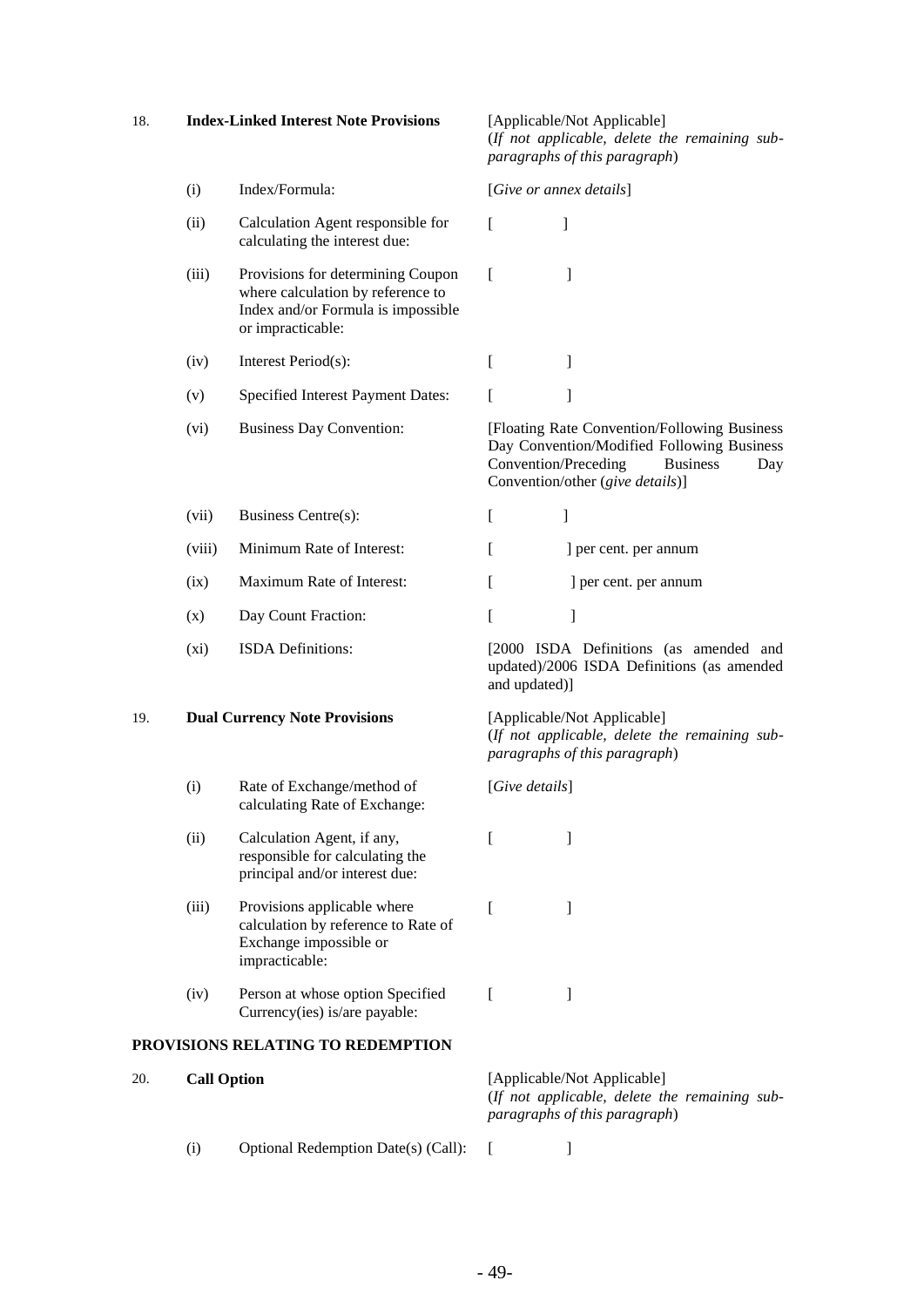<span id="page-52-0"></span>

|     | (ii)  |                   | Optional Redemption Amount(s) of<br>each Note (Call) and method, if any,<br>of calculation of such amount(s):                            | $\Gamma$     |                         | ] per Calculation Amount                                                                                                                  |  |  |  |
|-----|-------|-------------------|------------------------------------------------------------------------------------------------------------------------------------------|--------------|-------------------------|-------------------------------------------------------------------------------------------------------------------------------------------|--|--|--|
|     | (iii) |                   | If redeemable in part:                                                                                                                   |              |                         |                                                                                                                                           |  |  |  |
|     |       | (a)               | Minimum Redemption<br>Amount:                                                                                                            | I            | 1                       |                                                                                                                                           |  |  |  |
|     |       | (b)               | Maximum Redemption<br>Amount:                                                                                                            | L            | 1                       |                                                                                                                                           |  |  |  |
|     | (iv)  |                   | Notice period <sup>1</sup> (if other than as set<br>out in the Conditions):                                                              | L            | $\overline{1}$          |                                                                                                                                           |  |  |  |
| 21. |       | <b>Put Option</b> |                                                                                                                                          |              |                         | [Applicable/Not Applicable]<br>(If not applicable, delete the remaining sub-<br>paragraphs of this paragraph)<br>] per Calculation Amount |  |  |  |
|     | (i)   |                   | Optional Redemption Date(s):                                                                                                             | $\mathbf{I}$ | 1                       |                                                                                                                                           |  |  |  |
|     | (ii)  |                   | Optional Redemption Amount(s) of<br>each Note and method, if any, of<br>calculation of such amount(s):                                   | ſ            | 1                       |                                                                                                                                           |  |  |  |
|     | (iii) |                   | Notice period <sup>1</sup> (if other than as set<br>out in the Conditions):                                                              | L            | 1                       |                                                                                                                                           |  |  |  |
| 22. |       |                   | <b>Final Redemption Amount of each Note</b>                                                                                              | f            |                         |                                                                                                                                           |  |  |  |
|     |       |                   | In cases where the Final Redemption Amount<br>is Index-Linked or other variable-linked:                                                  |              |                         |                                                                                                                                           |  |  |  |
|     | (i)   |                   | Index/Formula/variable:                                                                                                                  |              | [give or annex details] |                                                                                                                                           |  |  |  |
|     | (ii)  | Amount:           | Calculation Agent responsible for<br>calculating the Final Redemption                                                                    | L            | 1                       |                                                                                                                                           |  |  |  |
|     | (iii) | variable:         | Provisions for determining Final<br>Redemption Amount where<br>calculated by reference to Index<br>and/or Formula and/or other           | T            | I                       |                                                                                                                                           |  |  |  |
|     | (iv)  | variable:         | Date for determining Final<br>Redemption Amount where<br>calculation by reference to Index<br>and/or Formula and/or other                | $\mathbf{I}$ | I                       |                                                                                                                                           |  |  |  |
|     | (v)   |                   | Provisions for determining Final<br>Redemption Amount where<br>calculation by reference to Index<br>and/or Formula and/or other variable | f            | $\mathbf{I}$            |                                                                                                                                           |  |  |  |
|     |       |                   |                                                                                                                                          |              |                         |                                                                                                                                           |  |  |  |

 $\overline{a}$ 

<sup>1</sup> *If setting notice periods which are different to those provided in the terms and conditions, issuers are advised to consider the practicalities of distribution of information through intermediaries, for example, clearing systems and custodians, as well as any other notice requirements which may apply, for example, as between the issuer and its fiscal agent.*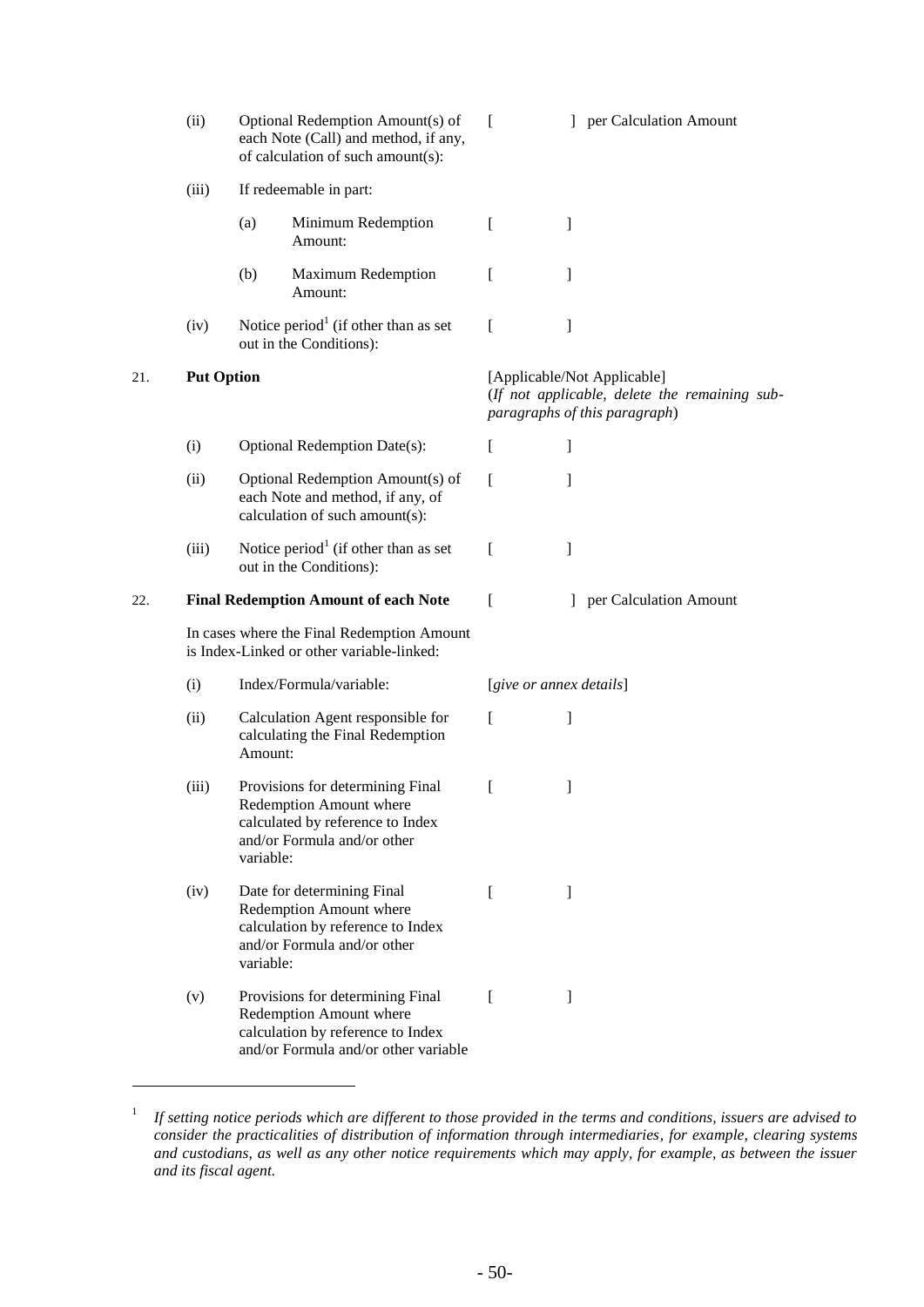is impossible or impracticable or otherwise disrupted:

(vi) [Payment Date]: [ ] (vii) Minimum Final Redemption Amount: [ ] per Calculation Amount (viii) Maximum Final Redemption Amount: [ ] per Calculation Amount

#### 23. **Early Redemption Amount of each Note**

Early Redemption Amount(s) payable on redemption for taxation reasons or on event of default and/or the method of calculating the same (if required or if different from that set out in the Conditions):

[Not Applicable (*if both the Early Redemption Amount (Tax) and the Early Termination Amount are the principal amount of the Notes/specify the Early Redemption Amount (Tax) and/or the Early Termination Amount if different from the principal amount of the Notes*)]

## **GENERAL PROVISIONS APPLICABLE TO THE NOTES**

24. Form of Notes: **Bearer Notes**:

[Temporary Global Note exchangeable for a Permanent Global Note which is exchangeable for Definitive Notes in the limited circumstances specified in the Permanent Global Note]

[Permanent Global Note exchangeable for Definitive Notes in the limited circumstances specified in the Permanent Global Note]

## **Registered Notes**:

[Regulation S Global Registered Note registered in the name of a nominee for [DTC/a common depositary for Euroclear and Clearstream, Luxembourg/a common safekeeper for Euroclear and Clearstream, Luxembourg]

[Rule 144A Global Registered Note registered in the name of a nominee for [DTC/a common depositary for Euroclear and Clearstream, Luxembourg/a common safekeeper for Euroclear and Clearstream, Luxembourg]

[Yes [(but only in respect of the Notes represented by the Regulation S Global Registered Note)] / No / Not Applicable – *if Notes are in bearer form*] (*Note that any Registered Notes settled through DTC cannot be eligible as ECB collateral and will therefore not be held under NSS)*

26. Financial Centre(s) or other special [Not Applicable/*give details. Note that this item relates to the place of payment, and not* 

## 25. New Global Note Form: Yes / No / Not Applicable

Notes to be held under New Safekeeping Structure: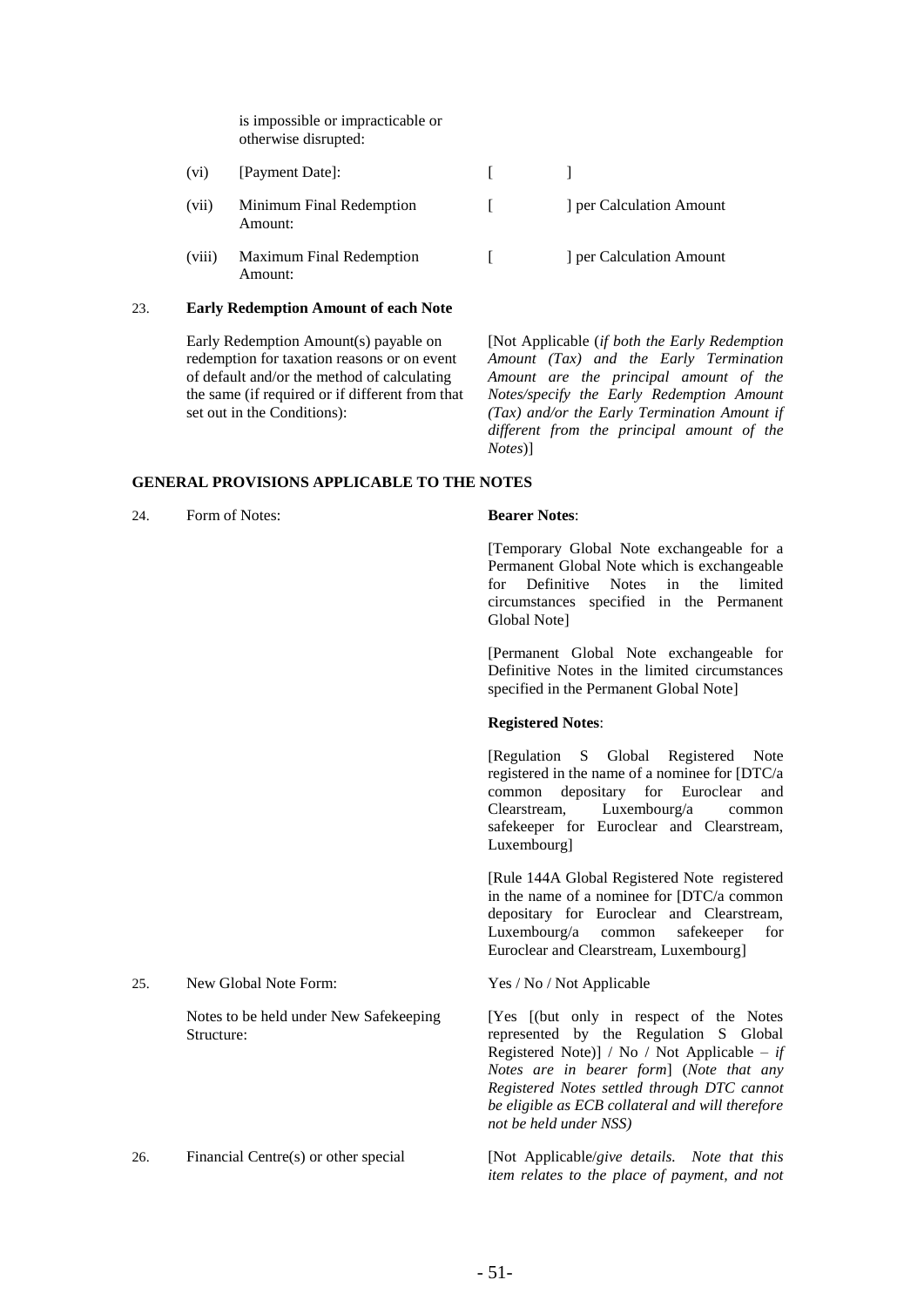|     | provisions relating to Payment Dates:                                                                                                                                                                                                                                                         |                                                                                                             | interest period end dates, to which items 17(ii),<br>$18(iv)$ and $20(vii)$ relate]                                                                                                                                   |  |  |
|-----|-----------------------------------------------------------------------------------------------------------------------------------------------------------------------------------------------------------------------------------------------------------------------------------------------|-------------------------------------------------------------------------------------------------------------|-----------------------------------------------------------------------------------------------------------------------------------------------------------------------------------------------------------------------|--|--|
|     |                                                                                                                                                                                                                                                                                               |                                                                                                             | [The provisions of [Condition 11 (Payments -<br>Registered Notes) / Condition 10 (Payments -<br>Bearer Notes)] apply. For the definition of<br>Payment Business Day, [<br>will be<br>the Additional Financial Centre] |  |  |
| 27. |                                                                                                                                                                                                                                                                                               | Talons for future Coupons to be attached to<br>Definitive Notes (and dates on which such<br>Talons mature): | [Yes/No. If yes, give details]                                                                                                                                                                                        |  |  |
| 28. | Details relating to Partly Paid Notes: amount<br>of each payment comprising the Issue Price<br>and date on which each payment is to be<br>made and consequences (if any) of failure to<br>pay, including any right of the Issuer to<br>forfeit the Notes and interest due on late<br>payment: |                                                                                                             | [Not Applicable/give details]                                                                                                                                                                                         |  |  |
| 29. | Details relating to Instalment Notes: amount<br>of each instalment, date on which each<br>payment is to be made:                                                                                                                                                                              |                                                                                                             | [Not Applicable/give details]                                                                                                                                                                                         |  |  |
| 30. |                                                                                                                                                                                                                                                                                               | Redenomination, renominalisation and<br>reconventioning provisions:                                         | [Not Applicable/The provisions [in Condition]<br>23 (Redenomination, Renominalisation and<br>Reconventioning)/annexed<br>Pricing<br>to<br>this<br>Supplement] apply]                                                  |  |  |
| 31. | Consolidation provisions:                                                                                                                                                                                                                                                                     |                                                                                                             | [Not Applicable/The provisions [in Condition<br>19 (Further Issues)/annexed to this Pricing<br>Supplement] apply]                                                                                                     |  |  |
| 32. |                                                                                                                                                                                                                                                                                               | Other terms or special conditions:                                                                          | [Not Applicable/give details]                                                                                                                                                                                         |  |  |
|     | <b>DISTRIBUTION</b>                                                                                                                                                                                                                                                                           |                                                                                                             |                                                                                                                                                                                                                       |  |  |
| 33. | (i)                                                                                                                                                                                                                                                                                           | If syndicated, names of Managers:                                                                           | [Not Applicable/give names]                                                                                                                                                                                           |  |  |
|     | (ii)                                                                                                                                                                                                                                                                                          | Stabilising Manager (if any):                                                                               | [Not Applicable/give name]                                                                                                                                                                                            |  |  |
| 34. |                                                                                                                                                                                                                                                                                               | If non-syndicated, name of Purchaser:                                                                       | [Not Applicable/give name]                                                                                                                                                                                            |  |  |
| 35. | U.S. Selling Restrictions:                                                                                                                                                                                                                                                                    |                                                                                                             | [Regulation S Compliance Category<br>1V<br>[Rule 144A]; (In the case of Bearer Notes) -<br>[TEFRA C/TEFRA D/TEFRA not applicable]                                                                                     |  |  |
| 36. | ERISA:                                                                                                                                                                                                                                                                                        |                                                                                                             | [Employee benefit plans can buy [YES/NO]]                                                                                                                                                                             |  |  |
| 37. | Additional selling restrictions:                                                                                                                                                                                                                                                              |                                                                                                             | [Not Applicable/give details]                                                                                                                                                                                         |  |  |
|     |                                                                                                                                                                                                                                                                                               | <b>OPERATIONAL INFORMATION</b>                                                                              |                                                                                                                                                                                                                       |  |  |
| 38. | ISIN Code:                                                                                                                                                                                                                                                                                    |                                                                                                             | L<br>1                                                                                                                                                                                                                |  |  |
| 39. |                                                                                                                                                                                                                                                                                               | Common Code:                                                                                                | L<br>]                                                                                                                                                                                                                |  |  |
| 40. | <b>CUSIP:</b>                                                                                                                                                                                                                                                                                 |                                                                                                             | 1<br>L                                                                                                                                                                                                                |  |  |
| 41. |                                                                                                                                                                                                                                                                                               | Intended to be held in a manner which would<br>allow Eurosystem eligibility:                                | [Not Applicable] /                                                                                                                                                                                                    |  |  |

[Yes. Note that the designation "yes" simply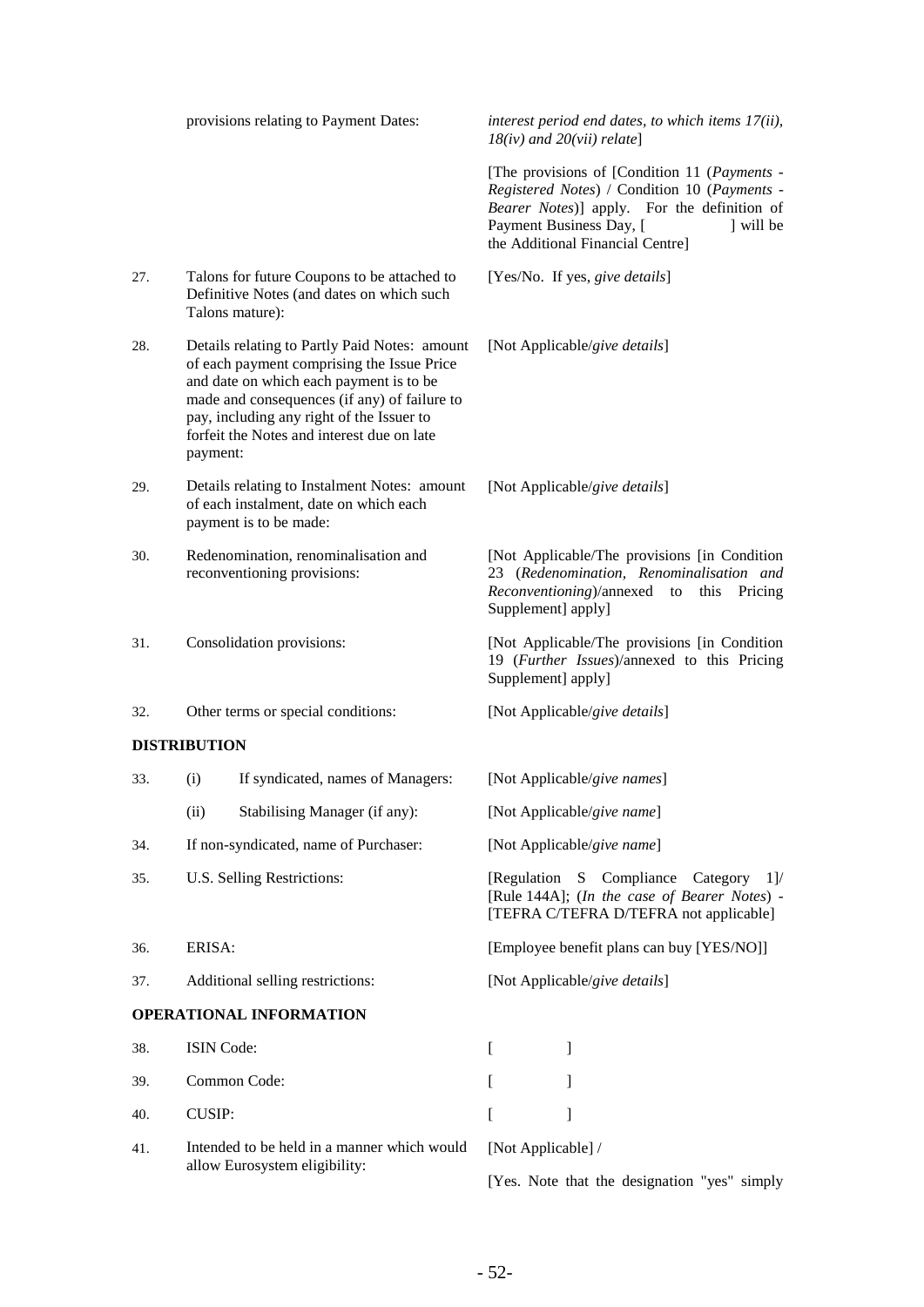- 42. Any clearing system(s) other than Euroclear Bank S.A./N.V., Clearstream Banking, société anonyme and The Depository Trust Company and the relevant identification number(s):
- 
- 44. Additional Paying Agent(s) (if any): [

# **LISTING**

| 45. | (i) | Listing: |
|-----|-----|----------|
|-----|-----|----------|

means that the Notes [(in respect of the Notes represented by the Regulation S Global Registered Note only)] are intended upon issue to be deposited with one of the ICSDs as common safekeeper [(and registered in the name of a nominee of one of the ICSDs acting as common safekeeper,][*include this text for Registered Notes*] and does not necessarily mean that the Notes will be recognised as eligible collateral for Eurosystem monetary policy and intra day credit operations by the Eurosystem either upon issue or at any or all times during their life. Such recognition will depend upon the European Central Bank being satisfied that Eurosystem eligibility criteria have been met] /

[No. Whilst the designation is specified as "no" at the date of this Pricing Supplement, should the Eurosystem eligibility criteria be amended in the future such that the Notes are capable of meeting them the Notes may then be deposited with one of the ICSDs as common safekeeper [(and registered in the name of a nominee of one of the ICSDs acting as common safekeeper,][*include this text for Registered Notes*]. Note that this does not necessarily mean that the Notes will then be recognised as eligible collateral for Eurosystem monetary policy and intra day credit operations by the Eurosystem at any time during their life. Such recognition will depend upon the European Central Bank being satisfied that Eurosystem eligibility criteria have been met]

[Not Applicable/*give name(s) and number(s)*]

43. Delivery: Delivery [against/free of] payment

# [London /Other(*specify*)/None]

(ii) Admission to trading: [Application is has been made by the Issuer (or on its behalf) for the Notes to be admitted to trading on [*specify relevant regulated market*]] with effect from [the Issue Date/[ ]].] [Application is expected to be made by the Issuer (or on its behalf) for the Notes to be admitted to trading on [the regulated market of the London Stock Exchange / *specify relevant regulated market*] with effect from [on or about] [the Issue Date/[ ]].] Not Applicable.]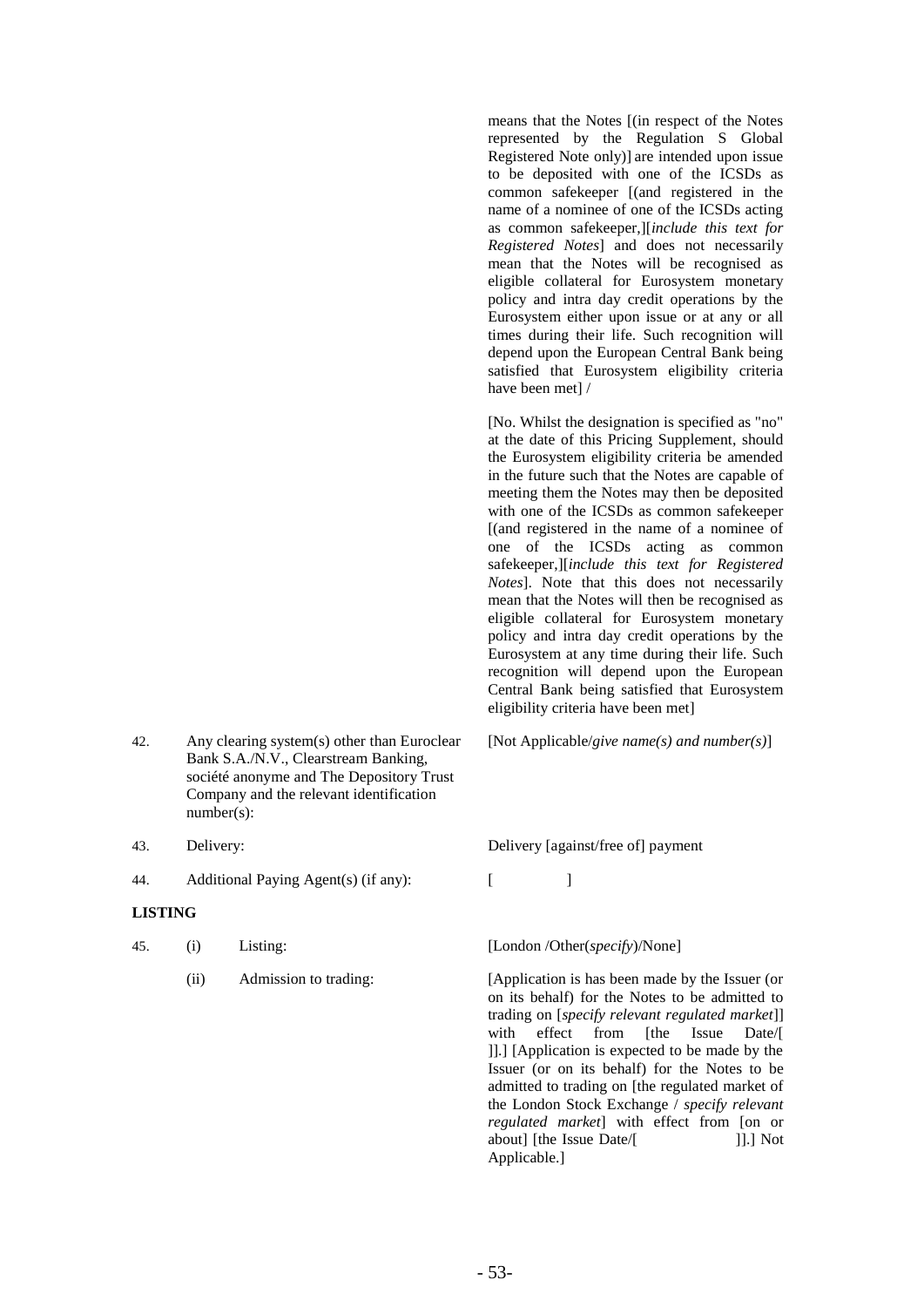(*Where documenting a fungible issue need to indicate that original Notes are already admitted to trading.*)

# **[ADMISSION TO TRADING**

This pricing supplement comprises the final terms required for the Notes described herein to be admitted to trading on the [regulated market of the London Stock Exchange] pursuant to the U.S.\$50,000,000,000 Euro Medium Term Note Programme of the Issuer.]

## **RESPONSIBILITY**

The Issuer accepts responsibility for the information contained in this Pricing Supplement.

Signed on behalf of the Issuer, represented by Riksgäldskontoret:

By: ...........................................................................

Duly authorised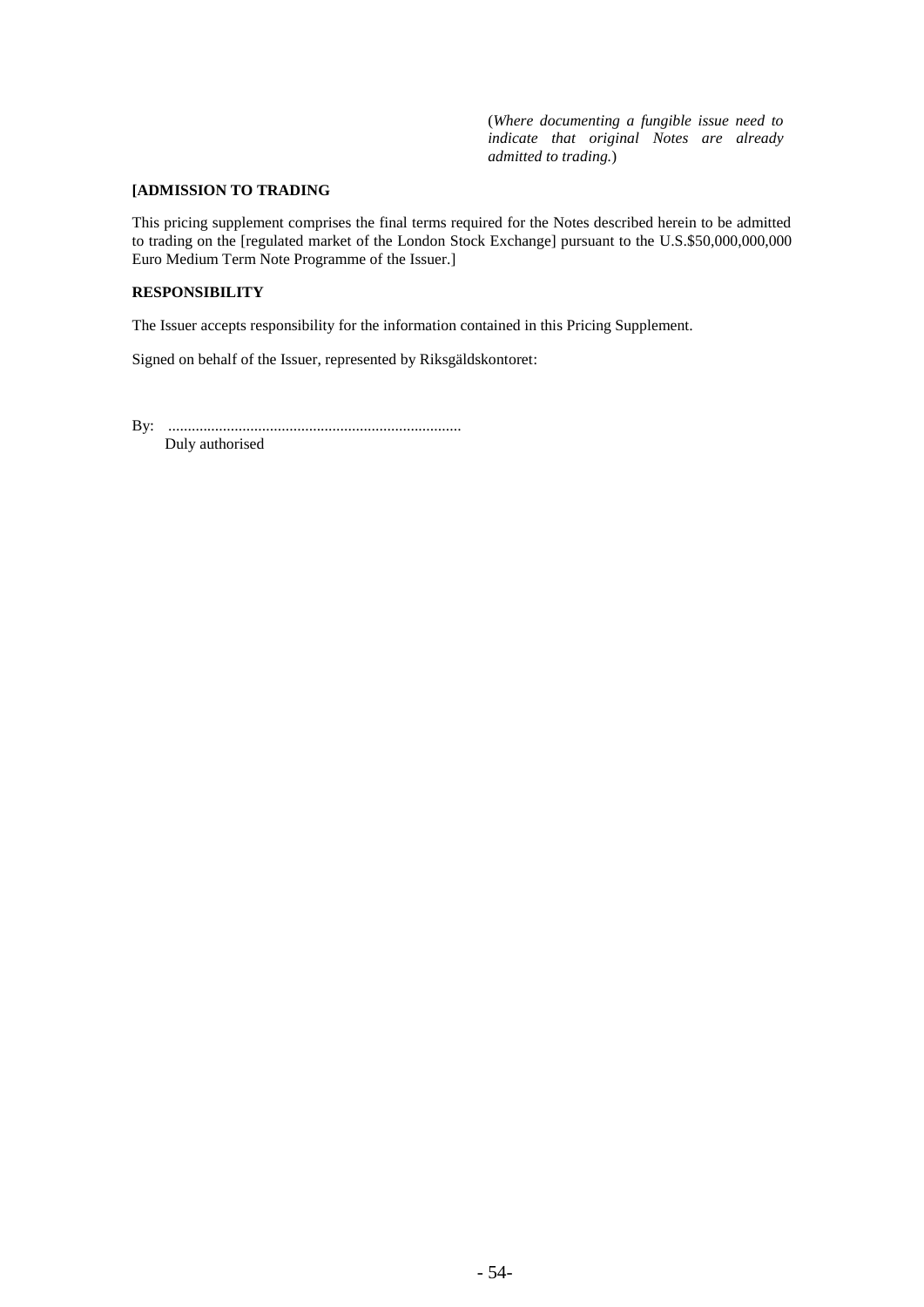# **SUMMARY OF PROVISIONS RELATING TO THE NOTES WHILE IN GLOBAL FORM**

## **Clearing System Accountholders**

In relation to any Tranche of Notes represented by a Global Bearer Note, references in the Terms and Conditions of the Notes to "Holder" are references to the bearer of the relevant Global Note which, for so long as the Global Note is held by a depositary or a common depositary, in the case of a CGN, or a common safekeeper, in the case of an NGN for Euroclear and/or Clearstream, Luxembourg and/or any other relevant clearing system, will be that depositary or common depositary or, as the case may be, common safekeeper.

In relation to any Tranche of Notes represented by a Global Registered Note, references in the Terms and Conditions of the Notes to "Holder" are references to the person in whose name such Global Registered Note is for the time being registered in the relevant Register which, (i) for so long as the Global Registered Note is held by or on behalf of DTC will be Cede & Co. (or such other entity as is specified in the applicable Pricing Supplement) as nominee for DTC; and (b) for so long as the Global Registered Note is held by or on behalf of a depositary or a common depositary or a common safekeeper for Euroclear and/or Clearstream, Luxembourg only (and not DTC), will be that depositary or common depositary or common safekeeper or a nominee for that depositary or common depositary or common safekeeper.

Each of the persons shown in the records of Euroclear and/or Clearstream, Luxembourg, DTC and/or any other relevant clearing system as being entitled to an interest in a Global Bearer Note or a Global Registered Note (each an "**Accountholder**") must look solely to Euroclear and/or Clearstream, Luxembourg, DTC and/or such other relevant clearing system (as the case may be) for such Accountholder's share of each payment made by the Issuer to the holder of such Global Bearer Note or Global Registered Note and in relation to all other rights arising under such Global Bearer Note or Global Registered Note. The extent to which, and the manner in which, Accountholders may exercise any rights arising under the Global Bearer Note or Global Registered Note will be determined by the respective rules and procedures of Euroclear and Clearstream, Luxembourg, DTC and any other relevant clearing system from time to time. For so long as the relevant Notes are represented by a Global Bearer Note or Global Registered Note, Accountholders shall have no claim directly against the Issuer in respect of payments due under the Notes and such obligations of the Issuer will be discharged by payment to the holder of such Global Bearer Note or Global Registered Note.

## **Exchange of Temporary Global Notes**

Whenever any interest in a Temporary Global Note is to be exchanged for an interest in a Permanent Global Note, the Issuer shall procure:

- (a) in the case of first exchange, the prompt delivery (free of charge to the bearer) of such Permanent Global Note, duly authenticated and, in the case of an NGN, effectuated, to the bearer of the Temporary Global Note; or
- (b) in the case of any subsequent exchange, an increase in the principal amount of such Permanent Global Note in accordance with its terms,

in each case in an aggregate principal amount equal to the aggregate of the principal amounts specified in the certificates issued by Euroclear and/or Clearstream, Luxembourg and/or any other relevant clearing system and received by the Fiscal Agent against presentation and (in the case of final exchange) surrender of the Temporary Global Note to or to the order of the Fiscal Agent within 7 days of the bearer requesting such exchange.

Whenever a Temporary Global Note is to be exchanged for Definitive Bearer Notes, the Issuer shall procure the prompt delivery (free of charge to the bearer) of such Definitive Bearer Notes, duly authenticated and with Coupons and Talons attached (if so specified in the relevant Pricing Supplement), in an aggregate principal amount equal to the principal amount of the Temporary Global Note to the bearer of the Temporary Global Note against the surrender of the Temporary Global Note to or to the order of the Fiscal Agent within 30 days of the bearer requesting such exchange.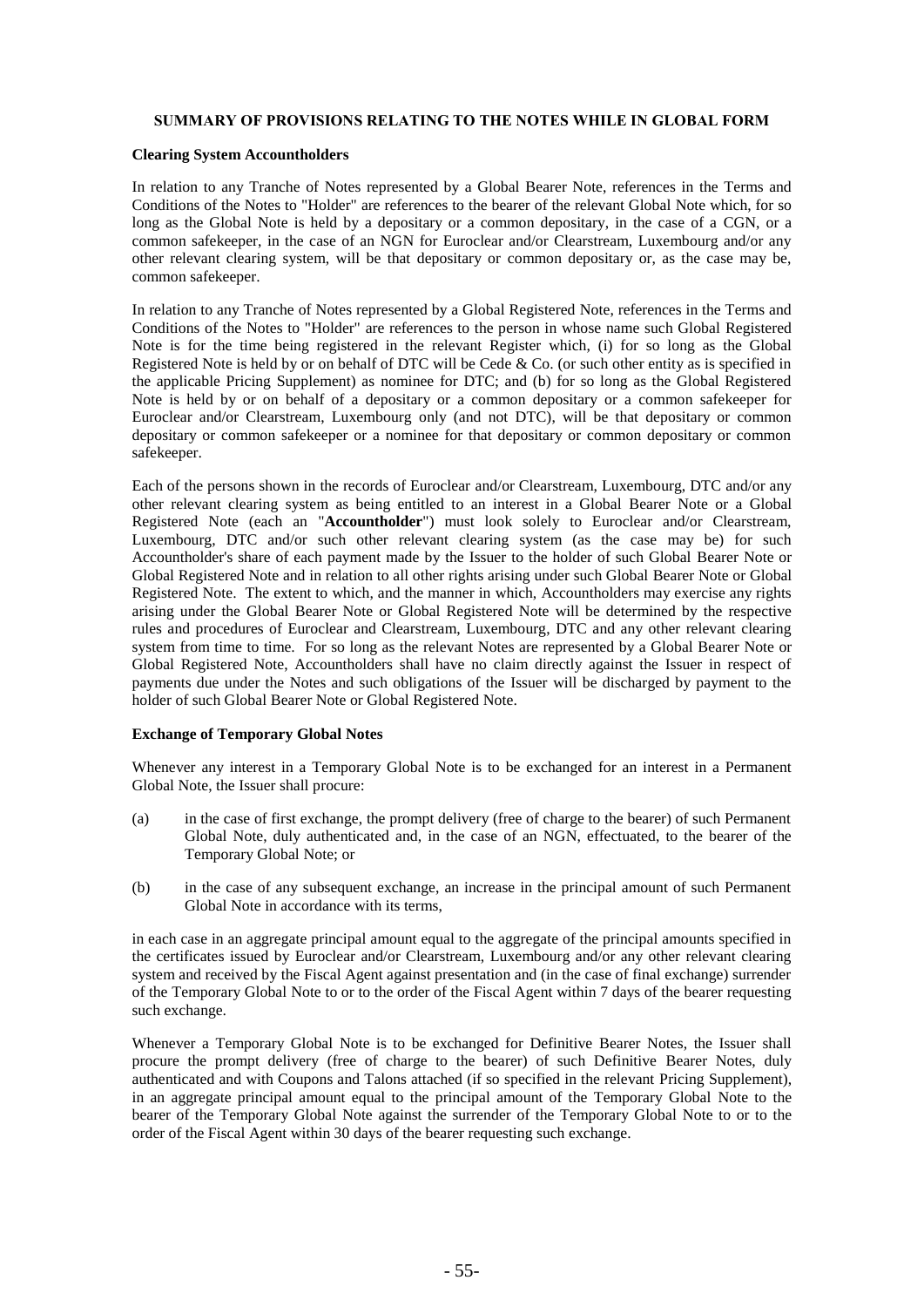- If:
- (a) a Permanent Global Note has not been delivered or the principal amount thereof increased by 5.00 p.m. (London time) on the seventh day after the bearer of a Temporary Global Note has requested exchange of an interest in the Temporary Global Note for an interest in a Permanent Global Note; or
- (b) Definitive Bearer Notes have not been delivered by 5.00 p.m. (London time) on the thirtieth day after the bearer of a Temporary Global Note has requested exchange of the Temporary Global Note for Definitive Bearer Notes; or
- (c) a Temporary Global Note (or any part thereof) has become due and payable in accordance with the Terms and Conditions of the Notes or the date for final redemption of a Temporary Global Note has occurred and, in either case, payment in full of the amount of principal falling due with all accrued interest thereon has not been made to the bearer of the Temporary Global Note in accordance with the terms of the Temporary Global Note on the due date for payment,

then the Temporary Global Note (including the obligation to deliver a Permanent Global Note or increase the principal amount thereof or deliver Definitive Bearer Notes, as the case may be) will become void at 5.00 p.m. (London time) on such seventh day (in the case of (a) above) or at 5.00 p.m. (London time) on such thirtieth day (in the case of (b) above) or at 5.00 p.m. (London time) on such due date (in the case of (c) above) and the bearer of the Temporary Global Note will have no further rights thereunder (but without prejudice to the rights which the bearer of the Temporary Global Note or others may have under the Deed of Covenant.) Under the Deed of Covenant, persons shown in the records of Euroclear and/or Clearstream, Luxembourg and/or any other relevant clearing system as being entitled to an interest in a Temporary Global Note will acquire directly against the Issuer all those rights to which they would have been entitled if, immediately before the Temporary Global Note became void, they had been the holders of Definitive Bearer Notes in an aggregate principal amount equal to the principal amount of Notes they were shown as holding in the records of Euroclear and/or Clearstream, Luxembourg and/or any other relevant clearing system.

# **Exchange of Permanent Global Notes**

Whenever a Permanent Global Note is to be exchanged for Definitive Bearer Notes, the Issuer shall procure the prompt delivery (free of charge to the bearer) of such Definitive Bearer Notes, duly authenticated and with Coupons and Talons attached (if so specified in the relevant Pricing Supplement), in an aggregate principal amount equal to the principal amount of the Permanent Global Note to the bearer of the Permanent Global Note against the surrender of the Permanent Global Note to or to the order of the Fiscal Agent within 30 days of the bearer requesting such exchange.

If:

- (a) Definitive Bearer Notes have not been delivered by 5.00 p.m. (London time) on the thirtieth day after the bearer of a Permanent Global Note has duly requested exchange of the Permanent Global Note for Definitive Bearer Notes; or
- (b) a Permanent Global Note (or any part of it) has become due and payable in accordance with the Terms and Conditions of the Notes or the date for final redemption of the Notes has occurred and, in either case, payment in full of the amount of principal falling due with all accrued interest thereon has not been made to the bearer of the Permanent Global Note on the due date for payment in accordance with the terms of the Permanent Global Note,

then the Permanent Global Note (including the obligation to deliver Definitive Bearer Notes) will become void at 5.00 p.m. (London time) on such thirtieth day (in the case of (a) above) or at 5.00 p.m. (London time) on such due date (in the case of (b) above) and the bearer of the Permanent Global Note will have no further rights thereunder (but without prejudice to the rights which the bearer of the Permanent Global Note or others may have under the Deed of Covenant). Under the Deed of Covenant, persons shown in the records of Euroclear and/or Clearstream, Luxembourg and/or any other relevant clearing system as being entitled to an interest in a Permanent Global Note will acquire directly against the Issuer all those rights to which they would have been entitled if, immediately before the Permanent Global Note became void, they had been the holders of Definitive Bearer Notes in an aggregate principal amount equal to the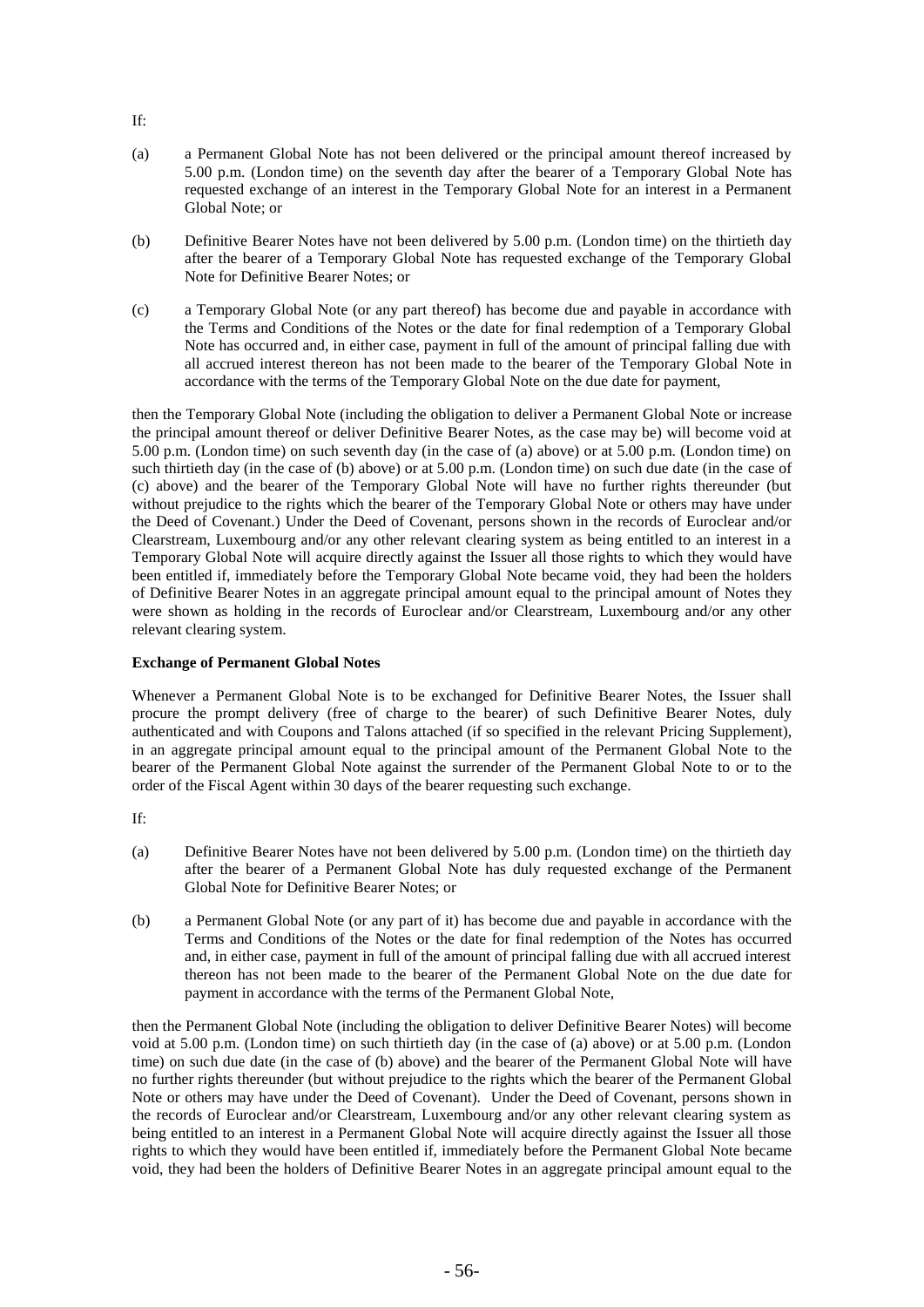principal amount of Notes they were shown as holding in the records of Euroclear and/or Clearstream, Luxembourg and/or any other relevant clearing system.

# **Exchange of Global Registered Notes**

Whenever a Global Registered Note is to be exchanged for Definitive Registered Notes, the Issuer shall procure that Definitive Registered Notes will be issued in an aggregate principal amount equal to the principal amount of the Global Registered Note within five business days of the delivery, by or on behalf of the holder of the Global Registered Note to the relevant Registrar of such information as is required to complete and deliver such Definitive Registered Notes (including, without limitation, the names and addresses of the persons in whose names the Definitive Registered Notes are to be registered and the principal amount of each such person's holding) against the surrender of the Global Registered Note at the specified office of the relevant Registrar. In addition, whenever a Rule 144A Global Registered Note is to be exchanged for Definitive Registered Notes, each person having an interest in the Rule 144A Global Registered Note must provide the relevant Registrar (through the relevant clearing system) with a certificate given by or on behalf of the holder of each beneficial interest in the Rule 144A Global Registered Note stating either (i) that such holder is not transferring its interest at the time of such exchange or (ii) that the transfer or exchange of such interest has been made in compliance with the transfer restrictions applicable to the Notes and that the person transferring such interest reasonably believes that the person acquiring such interest is a QIB and is obtaining such beneficial interest in a transaction meeting the requirements of Rule 144A. Definitive Registered Notes issued in exchange for interests in the Rule 144A Global Registered Note will bear the legends and be subject to the transfer restrictions set out under "*Transfer Restrictions*"*.*

Such exchange will be effected in accordance with the provisions of the Agency Agreement and the regulations concerning the transfer and registration of Notes scheduled thereto and, in particular, shall be effected without charge to any holder, but against such indemnity as the Registrar may require in respect of any tax or other duty of whatsoever nature which may be levied or imposed in connection with such exchange.

If:

- (a) Definitive Registered Notes have not been delivered by 5.00 p.m. (London time) on the thirtieth day after they are due to be issued and delivered in accordance with the terms of the Global Registered Note; or
- (b) any of the Notes represented by a Global Registered Note (or any part of it) has become due and payable in accordance with the Terms and Conditions of the Notes or the date for final redemption of the Notes has occurred and, in either case, payment in full of the amount of principal falling due with all accrued interest thereon has not been made to the holder of the Global Registered Note on the due date for payment in accordance with the terms of the Global Registered Note,

then the Global Registered Note (including the obligation to deliver Definitive Registered Notes) will become void at 5.00 p.m. (London time) on such thirtieth day (in the case of (a) above) or at 5.00 p.m. (London time) on such due date (in the case of (b) above) and the holder of the Global Registered Note will have no further rights thereunder (but without prejudice to the rights which the holder of the Global Registered Note or others may have under the Deed of Covenant. Under the Deed of Covenant, persons shown in the records of Euroclear and/or Clearstream, Luxembourg, DTC and/or any other relevant clearing system as being entitled to an interest in a Global Registered Note will acquire directly against the Issuer all those rights to which they would have been entitled if, immediately before the Global Registered Note became void, they had been the holders of Definitive Registered Notes in an aggregate principal amount equal to the principal amount of Notes they were shown as holding in the records of Euroclear and/or Clearstream, Luxembourg, DTC and/or any other relevant clearing system.

# **Transfers of Interests in Global Notes**

Transfers of interests in Global Notes within Euroclear and/or Clearstream, Luxembourg, DTC and/or any other relevant clearing system will be in accordance with their respective rules and operating procedures. None of the Issuer, the relevant Registrar, the affected Managers or, as the case may be, the Purchaser or the Fiscal or Paying Agents will have any responsibility or liability for any aspect of the records of any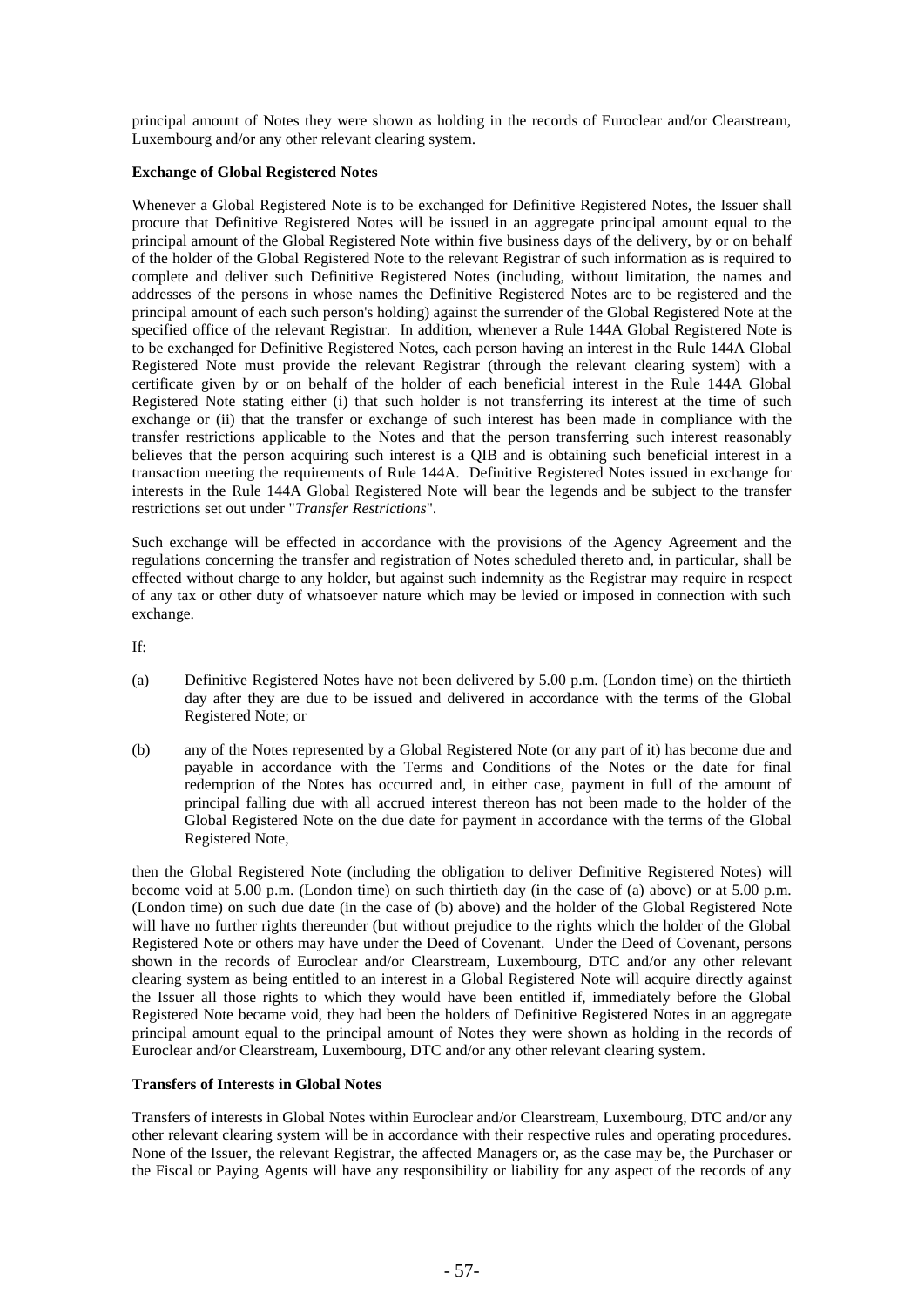Euroclear and/or Clearstream, Luxembourg, DTC and/or any other relevant clearing system or any of their respective participants relating to payments made on account of beneficial ownership interests in a Global Note or for maintaining, supervising or reviewing any of the records of Euroclear and/or Clearstream, Luxembourg, DTC and/or any other relevant clearing system or the records of their respective participants relating to such beneficial ownership interests.

The laws of some states of the United States require that certain persons receive definitive certificates in respect of their holdings of Notes. Consequently, the ability to transfer interests in a Global Registered Note to such persons will be limited. Because clearing systems only act on behalf of participants, who in turn act on behalf of indirect participants, the ability of a person having an interest in a Global Registered Note to pledge such interest to persons or entities which do not participate in the relevant clearing systems, or otherwise take actions in respect of such interest, may be affected by the lack of a Definitive Registered Note representing such interest.

Cross-market transactions will require delivery of instructions to Euroclear or Clearstream, Luxembourg by the counterparty in such system in accordance with its rules and procedures and within its established deadlines. Euroclear or Clearstream, Luxembourg will, if the transaction meets its settlement requirements, deliver instructions to its respective depositary to take action to effect final settlement on its behalf by delivering or receiving beneficial interests in the relevant Global Registered Note in DTC, and making or receiving payment in accordance with normal procedures for same day funds settlement applicable to DTC. Euroclear account holders and Clearstream, Luxembourg account holders may not deliver instructions directly to the depositaries for Euroclear or Clearstream, Luxembourg.

Because of time zone differences and subject to compliance with the transfer restrictions set out in "*Transfer Restrictions*"*,* credits of Notes received in Euroclear or Clearstream, Luxembourg as a result of a transaction with a DTC participant will be made during the securities settlement processing day following the DTC settlement date and such credits of any transactions in such securities settled during such processing will be reported to the relevant Euroclear or Clearstream, Luxembourg account holder on such business day. Cash received in Euroclear or Clearstream, Luxembourg as a result of sales of Notes by or through a Clearstream, Luxembourg account holder or a Euroclear account holder to a DTC participant will be received for value on the DTC settlement date but will be available in the relevant Euroclear or Clearstream, Luxembourg cash account only as of the business day following settlement in DTC. Settlement between Euroclear or Clearstream, Luxembourg account holders and DTC participants cannot be made on a delivery versus payment basis. The arrangements for transfer of payments must be established separately from the arrangements for transfer of Notes, the latter being effected on a free delivery basis. The customary arrangements for delivery versus payment between Euroclear and Clearstream, Luxembourg account holders or between DTC participants are not affected.

For a further description of restrictions on the transfer of Notes, see "*Plan of Distribution*" and "*Transfer Restrictions*"*.*

Upon the issue of a Global Registered Note to be held by or on behalf of DTC, DTC or the custodian for DTC will credit the respective nominal amounts of the individual beneficial interests represented by such Global Registered Note to the account of DTC participants. Ownership of beneficial interests in such Global Registered Note will be held through participants of DTC, including the respective depositaries of Euroclear and Clearstream, Luxembourg in the case of any Regulation S Global Registered Note. Ownership of beneficial interests in such Global Registered Note will be shown on, and the transfer of such ownership will be effected only through, records maintained by DTC or its nominee. DTC has advised the Issuer that it will take any action permitted to be taken by a holder of registered Notes represented by a Global Registered Note held by or on behalf of DTC (including, without limitation, the presentation of such Global Registered Notes for exchange as described above) only at the direction of one or more participants in whose account with DTC interests in such Global Registered Note are credited, and only in respect of such portion of the aggregate nominal amount of such Global Registered Note as to which such participant or participants has or have given such direction. However, in certain circumstances, DTC will exchange the relevant Global Registered Note for Definitive Registered Notes (which will bear the relevant legends set out in "*Transfer Restrictions*").

Although Euroclear, Clearstream, Luxembourg and DTC have agreed to the foregoing procedures in order to facilitate transfers of interests in the Global Notes among participants and account holders of Euroclear, Clearstream, Luxembourg and DTC they are under no obligation to perform or continue to perform such procedures, and such procedures may be discontinued at any time. None of the Issuer, the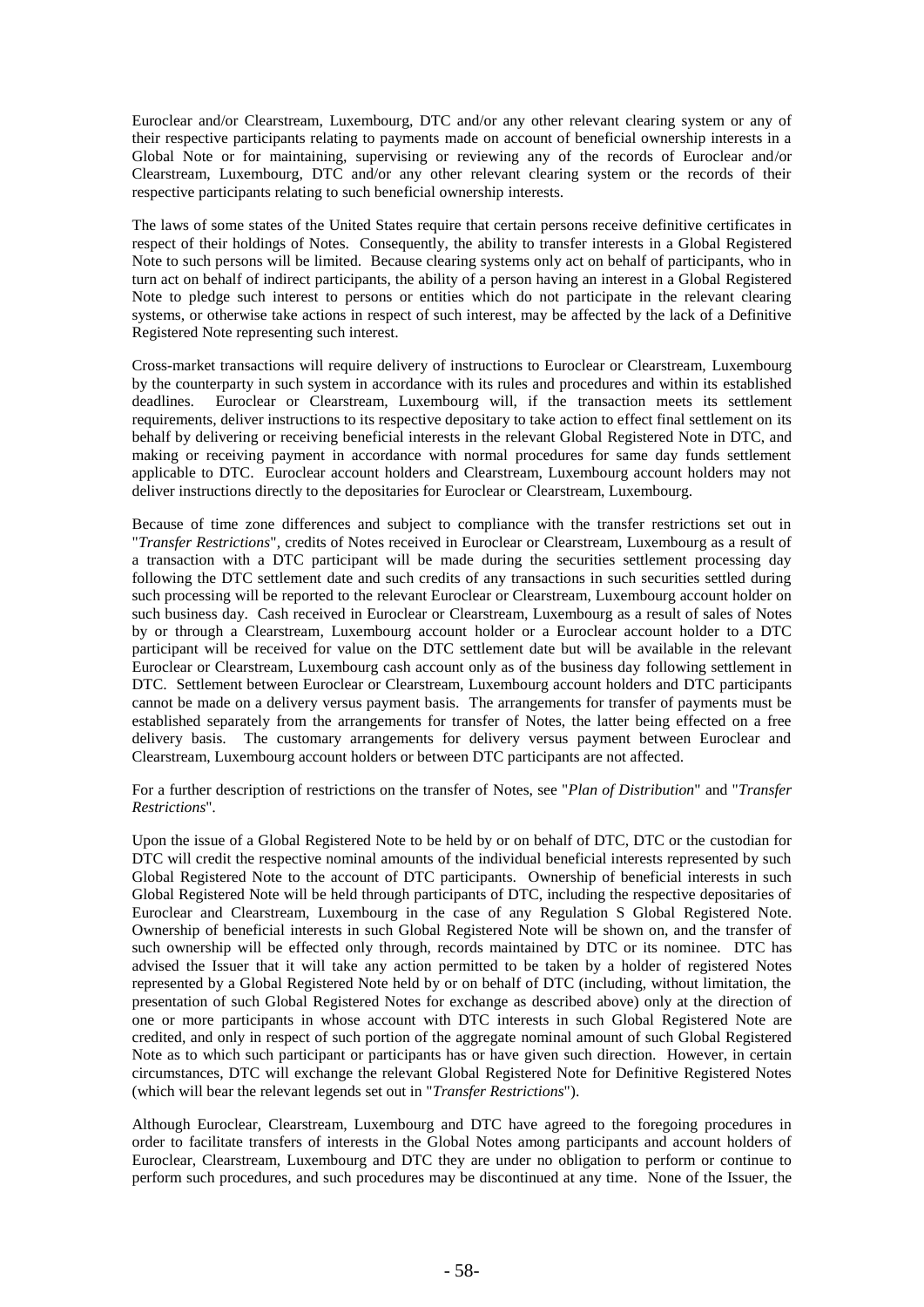relevant Registrar, the Managers or, as the case may be, the Purchaser or the Paying Agents will have any responsibility for the performance by Euroclear, Clearstream, Luxembourg, DTC or their respective direct or indirect participants or account holders of their respective obligations under the rules and procedures governing their respective operations.

While a Global Note is lodged with Euroclear or Clearstream, Luxembourg, DTC or any relevant clearing system, Definitive Registered Notes for the relevant Series of Notes will not be eligible for clearing and settlement through such clearing systems.

## **Conditions applicable to Global Notes**

Each Global Bearer Note and Global Registered Note will contain provisions which modify the Terms and Conditions of the Notes as they apply to the Global Bearer Note or Global Registered Note. The following is a summary of certain of those provisions:

*Payments*: All payments in respect of the Global Bearer Note or Global Registered Note which, according to the Terms and Conditions of the Notes, require presentation and/or surrender of a Note, Certificate or Coupon will be made against presentation and (in the case of payment of principal in full with all interest accrued thereon) surrender of the Global Bearer Note or Global Registered Note to or to the order of any Paying Agent and will be effective to satisfy and discharge the corresponding liabilities of the Issuer in respect of the Notes. On each occasion on which a payment of principal or interest is made in respect of the Global Bearer Note, the Issuer shall procure that in respect of a CGN the payment is noted in a schedule thereto and in respect of an NGN the payment is entered pro rata in the records of Euroclear and Clearstream, Luxembourg.

*Exercise of put option*: In order to exercise the option contained in Condition 9(e) (*Redemption at the option of Noteholders*) the bearer of the Permanent Global Note or the holder of a Global Registered Note must, within the period specified in the Conditions for the deposit of the relevant Note and put notice, give written notice of such exercise to the Fiscal Agent specifying the principal amount of Notes in respect of which such option is being exercised. Any such notice will be irrevocable and may not be withdrawn.

*Partial exercise of call option*: In connection with an exercise of the option contained in Condition 9(c) (*Redemption at the option of the Issuer*) in relation to some only of the Notes, the Permanent Global Note or Global Registered Note may be redeemed in part in the principal amount specified by the Issuer in accordance with the Conditions and the Notes to be redeemed will not be selected as provided in the Conditions but in accordance with the rules and procedures of Euroclear and Clearstream, Luxembourg (to be reflected in the records of Euroclear and Clearstream, Luxembourg as either a pool factor or a reduction in principal amount, at their discretion).

*Notices*: Notwithstanding Condition 20 (*Notices*), while all the Notes are represented by a Permanent Global Note (or by a Permanent Global Note and/or a Temporary Global Note) or a Global Registered Note and the Permanent Global Note is (or the Permanent Global Note and/or the Temporary Global Note are), or the Global Registered Note is, deposited with a depositary or a common depositary for Euroclear and/or Clearstream, Luxembourg and/or any other relevant clearing system or a common safekeeper and/or registered in the name of DTC's nominee, notices to Holders may be given by delivery of the relevant notice to Euroclear and/or Clearstream, Luxembourg, DTC and/or any other relevant clearing system and, in any case, such notices shall be deemed to have been given to the Holders in accordance with Condition 20 (*Notices*) on the date of delivery to Euroclear and/or Clearstream, Luxembourg, DTC and/or any other relevant clearing system.

*Payment Record Date*: Each payment in respect of a Global Registered Note will be made to the person shown as the Holder in the relevant Register at the close of business (in the relevant clearing system) on the Clearing System Business Day before the due date for such payment where "**Clearing System Business Day**" means a day on which each clearing system for which the Global Registered Note is being held is open for business.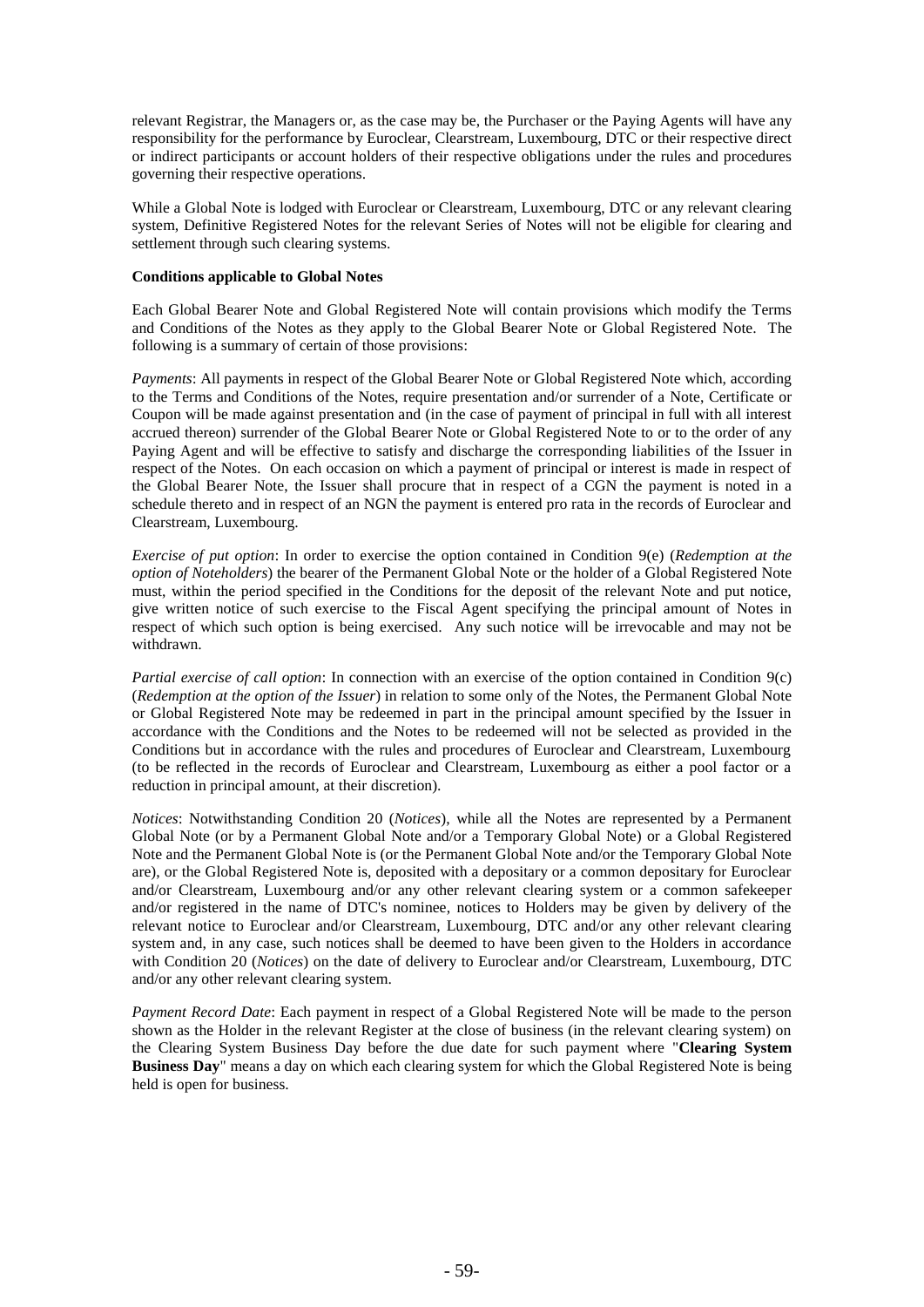*Redenomination*: If the Notes are redenominated pursuant to Condition 23 (*Redenomination, Renominalisation and Reconventioning*), then following redenomination:

- (a) if Definitive Notes are required to be issued, they shall be issued at the expense of the Issuer in the denominations of euro 0.01, euro 1,000, euro 10,000, euro 100,000 and such other denominations as the Fiscal Agent shall determine and notify to the Noteholders; and
- (b) the amount of interest due in respect of Notes represented by a Permanent Global Note and/or a Temporary Global Note will be calculated by reference to the aggregate principal amount of such Notes and the amount of such payment shall be rounded down to the nearest euro 0.01.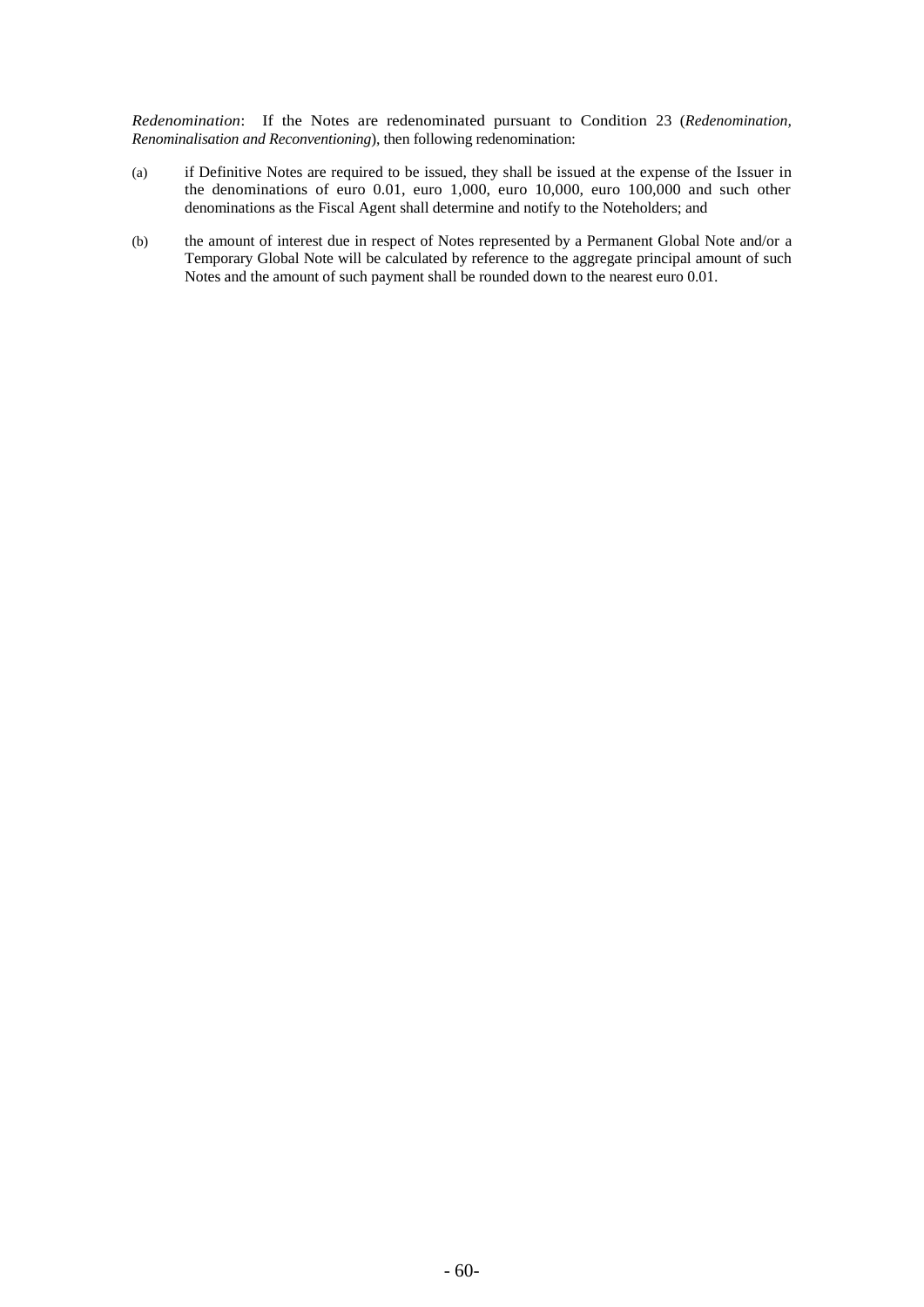# **TAXATION**

The following summary discusses the principal U.S. federal income tax consequences of the acquisition, ownership and disposition of the Notes. Except as specifically noted below, this discussion applies only to:

- Notes purchased on original issuance at their issue price (as defined below);
- Notes held as capital assets;
- U.S. Noteholders (as defined below); and
- Notes with an original maturity of 30 years or less.

This discussion does not describe all of the tax consequences that may be relevant in light of a Noteholder's particular circumstances or to Noteholders subject to special rules, such as:

- financial institutions;
- insurance companies;
- dealers in securities or foreign currencies;
- persons holding Notes as part of a hedging transaction, straddle, conversion transaction or other integrated transaction;
- U.S. Noteholders whose functional currency is not the U.S. dollar;
- partnerships or other entities classified as partnerships for U.S. federal income tax purposes; or
- former citizens and residents of the United States.

This summary is based on the Internal Revenue Code of 1986, as amended (the "**Code**"), administrative pronouncements, judicial decisions and final, temporary and proposed U.S. Treasury Regulations all as of the date of this Offering Circular and any of which may at any time be repealed, revised or subject to differing interpretation, possibly retroactively so as to result in U.S. federal income tax consequences different from those described below. Persons considering the purchase of the Notes should consult the relevant Pricing Supplement for any additional discussion regarding U.S. federal income taxation and should consult their tax advisors with regard to the application of the U.S. federal income tax laws to their particular situations as well as any tax consequences arising under the laws of any state, local or non-U.S. taxing jurisdiction.

This summary does not discuss Notes that by their terms may be retired for an amount less than their principal amount and Notes subject to special rules. The tax treatment of certain Notes such as, for example, Dual Currency Notes, may be specified in the relevant Pricing Supplement. Moreover, this summary does not discuss Bearer Notes. In general, U.S. federal income tax law imposes significant limitations on U.S. Noteholders of Bearer Notes which are not being marketed to U.S. persons. U.S. Noteholders should consult their tax advisors regarding the tax consequences with respect to the acquisition, ownership and disposition of Notes.

As used herein, the term "**U.S. Noteholder**" means a beneficial owner of a Note that is for U.S. federal income tax purposes:

- an individual that is a citizen or resident of the United States;
- a corporation created or organised in or under the laws of the United States or of any state thereof or the District of Columbia;
- an estate the income of which is subject to U.S. federal income taxation regardless of its source; or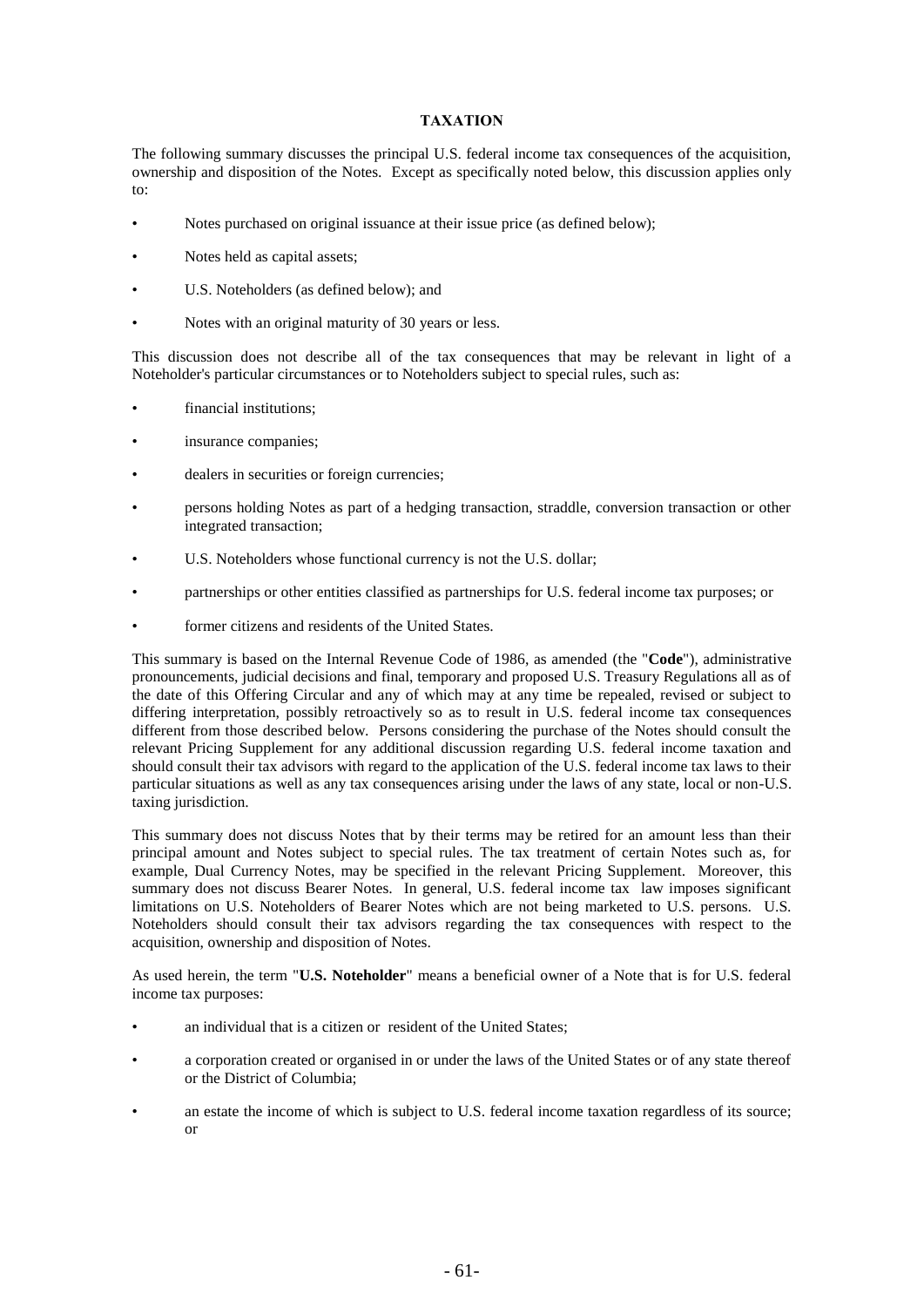• a trust if a court within the United States is able to exercise primary supervision over the administration of the trust and one or more U.S. persons have the authority to control all substantial decisions of the trust.

If an entity that is classified as a partnership for U.S. federal income tax purposes holds Notes, the U.S. federal income tax treatment of a partner will generally depend on the status of the partner and upon the activities of the partnership. Partners of partnerships holding Notes should consult with their tax advisors regarding the U.S. federal tax consequences of an investment in the Notes.

# **Payments of Stated Interest**

Interest paid on a Note will be taxable to a U.S. Noteholder as ordinary interest income at the time it accrues or is received in accordance with the Noteholder's method of accounting for U.S. federal income tax purposes, provided that the interest is "qualified stated interest" (as defined below). Interest income earned by a U.S. Noteholder with respect to a Note will constitute foreign source income for U.S. federal income tax purposes, which may be relevant in calculating the Noteholder's foreign tax credit limitation. The rules regarding foreign tax credits are complex and prospective investors should consult their tax advisors about the application of such rules to them in their particular circumstances. Special rules governing the treatment of interest paid with respect to original issue discount Notes and foreign currency Notes are described under "*—Original Issue Discount*," "*—Contingent Payment Notes*," and "*—Foreign Currency Notes*."

# **Original Issue Discount**

A Note that has an "issue price" that is less than its "stated redemption price at maturity" will be considered to have been issued at an original discount for U.S. federal income tax purposes (and will be referred to as an "original issue discount Note") unless the Note satisfies a *de minimis* threshold (as described below) or is a short-term Note (as defined below). The "issue price" of a Note generally will be the first price at which a substantial amount of the Notes are sold to the public (which does not include sales to bond houses, brokers or similar persons or organisations acting in the capacity of underwriters, placement agents or wholesalers). The "stated redemption price at maturity" of a Note generally will equal the sum of all payments required to be made under the Note other than payments of "qualified stated interest." "Qualified stated interest" is stated interest unconditionally payable (other than in Notes of the Issuer) at least annually during the entire term of the Note at a single fixed rate of interest, at a single qualified floating rate of interest or at a rate that is determined at a single fixed formula that is based on objective financial or economic information. A rate is a qualified floating rate if variations in the rate can reasonably be expected to measure contemporaneous fluctuations in the cost of newly borrowed funds in the currency in which the Note is denominated.

If the difference between a Note's stated redemption price at maturity and its issue price is less than a *de minimis* amount, i.e.,  $\frac{1}{4}$  of 1 per cent. of the stated redemption price at maturity multiplied by the number of complete years to maturity, the Note will not be considered to have original issue discount. U.S. Noteholders of the Notes with a *de minimis* amount of original issue discount will include this original issue discount in income, as capital gain, on a pro rata basis as principal payments are made on the Note.

U.S. Noteholders of original issue discount Notes that mature more than one year from their date of issuance will be required to include original issue discount in income for U.S. federal tax purposes as it accrues in accordance with a constant yield method based on a compounding of interest, regardless of whether cash attributable to this income is received. Under these rules, U.S. Noteholders generally will have to include in taxable income increasingly greater amounts of original issue discount in successive accrual periods.

A U.S. Noteholder may make an election to include in gross income all interest that accrues on any particular Note (including stated interest, acquisition discount, original issue discount, *de minimis* original issue discount, market discount, *de minimis* market discount and unstated interest, as adjusted by any amortisable bond premium or acquisition premium) in accordance with a constant yield method based on the compounding of interest, and generally may revoke such election (a "**constant yield election"**) only with the permission of the U.S. Internal Revenue Service ("**IRS**"). If a U.S. Noteholder makes a constant yield election with respect to a Note with market discount (discussed below), the U.S. Noteholder will be treated as having made an election to include market discount in income currently over the life of all debt instruments with market discount acquired by the electing U.S. Noteholder on or after the first day of the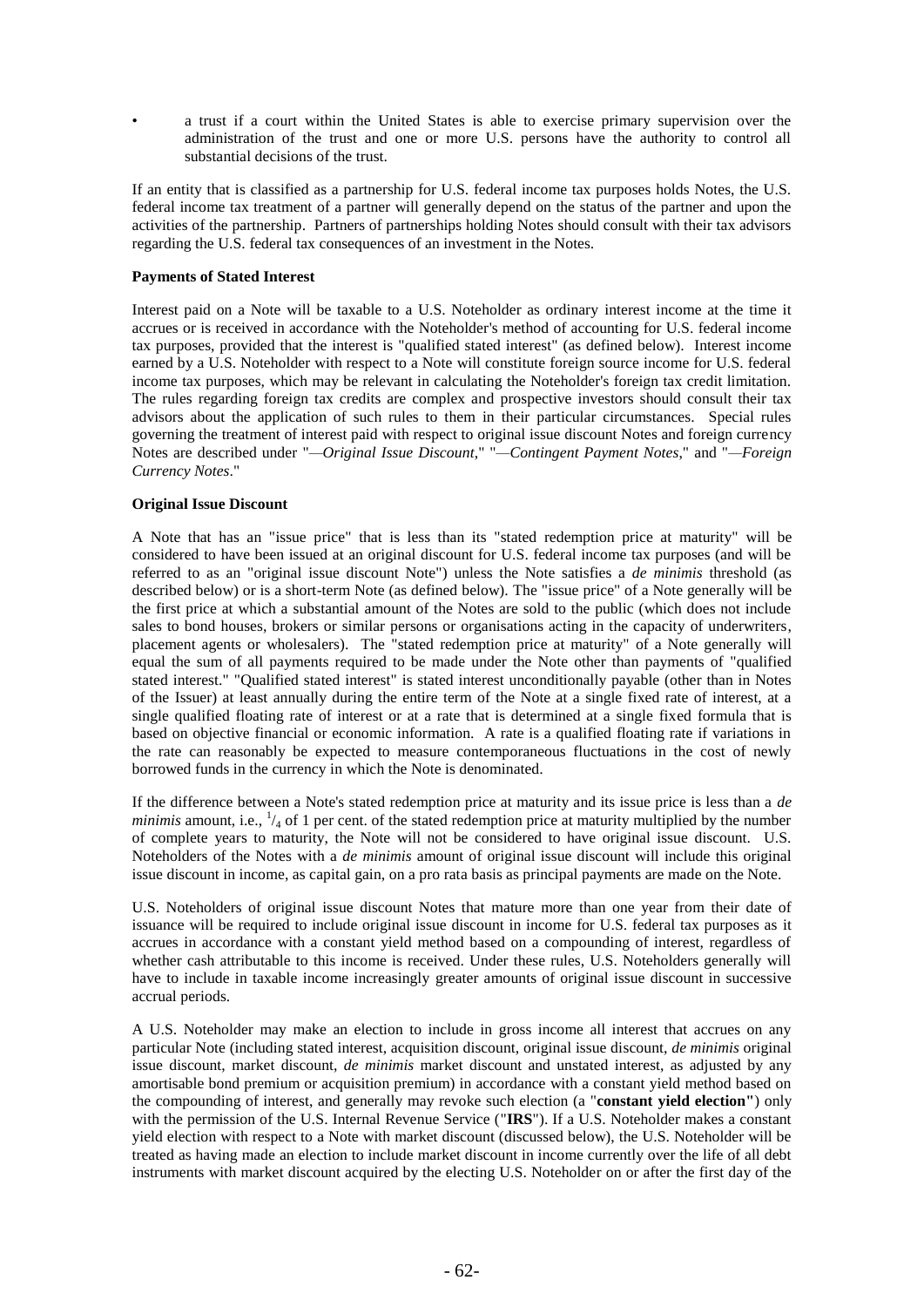first taxable year to which such election applies. U.S. Noteholders should consult their tax advisors about making this election in light of their particular circumstances.

A Note that matures one year or less from its date of issuance (a "**short-term Note**") will be treated as being issued at a discount and none of the interest paid on the Note will be treated as qualified stated interest, regardless of the issue price. In general, a cash method U.S. Noteholder of a short-term Note is not required to accrue the discount for U.S. federal income tax purposes unless it elects to do so. Noteholders who so elect and certain other holders, including those who report income on the accrual method of accounting for U.S. federal income tax purposes, are required to include the discount in income as it accrues on a straight-line basis, unless another election is made to accrue the discount according to a constant yield method based on daily compounding. In the case of a U.S. Noteholder who is not required and who does not elect to include the discount in income currently, any gain realised on the sale, exchange, or retirement of the short-term Note will be ordinary income to the extent of the discount accrued on a straight-line basis (or, if elected, according to a constant yield method based on daily compounding) through the date of sale, exchange or retirement. In addition, those U.S. Noteholders will be required to defer deductions for any interest paid on indebtedness incurred to purchase or carry shortterm Notes in an amount not exceeding the accrued discount until the accrued discount is included in income.

The Issuer may have an unconditional option to redeem, or U.S. Noteholders may have an unconditional option to require the Issuer to redeem, a Note prior to its stated maturity date. Under applicable regulations, if the Issuer has an unconditional option to redeem a Note prior to its stated maturity date, this option will be presumed to be exercised if, by utilising any date on which the Note may be redeemed as the maturity date and the amount payable on that date in accordance with the terms of the Note as the stated redemption price at maturity, the yield on the Note would be lower than its yield to maturity. If the U.S. Noteholders have an unconditional option to require the Issuer to redeem a Note prior to its stated maturity date, this option will be presumed to be exercised if making the same assumptions as those set forth in the previous sentence, the yield on the Note would be higher than its yield to maturity. If this option is not in fact exercised, the Note would be treated solely for the purposes of calculating original issue discount as if it were redeemed, and a new Note were issued, on the presumed exercise date for an amount equal to the Note's adjusted issue price on that date. The adjusted issue price of an original issue discount Note is defined as the sum of the issue price of the Note and the aggregate amount of previously accrued original issue discount, less any prior payments other than payments of qualified stated interest.

# **Market Discount**

If a U.S. Noteholder purchases a Note (other than a short-term Note) for an amount that is less than its stated redemption price at maturity or, in the case of an original issue discount Note, its adjusted issue price, the amount of the difference will be treated as market discount for U.S. federal income tax purposes, unless this difference is less than a specified *de minimis* amount.

A U.S. Noteholder will be required to treat any principal payment (or, in the case of an original issue discount Note, any payment that does not constitute qualified stated interest) on, or any gain on the sale, exchange, retirement or other disposition of a Note, including disposition in certain non-recognition transactions, as ordinary income to the extent of the market discount accrued on the Note at the time of the payment or disposition unless this market discount has been previously included in income by the U.S. Noteholder pursuant to an election by the Noteholder to include market discount in income as it accrues. An election to include market discount in income as it accrues applies to all debt instruments with market discount acquired by the electing U.S. Noteholder on or after the first day of the first taxable year to which such election applies and may not be revoked without the consent of the IRS. In addition, a U.S. Noteholder that does not elect to include market discount in income currently may be required to defer, until the maturity of the Note or its earlier disposition (including certain non-taxable transactions), the deduction of all or a portion of the interest expense on any indebtedness incurred or maintained to purchase or carry such Note.

Market discount will accrue on a straight line basis unless a U.S. Noteholder makes an election on a Note to accrue on the basis of a constant interest rate. This election is irrevocable once made.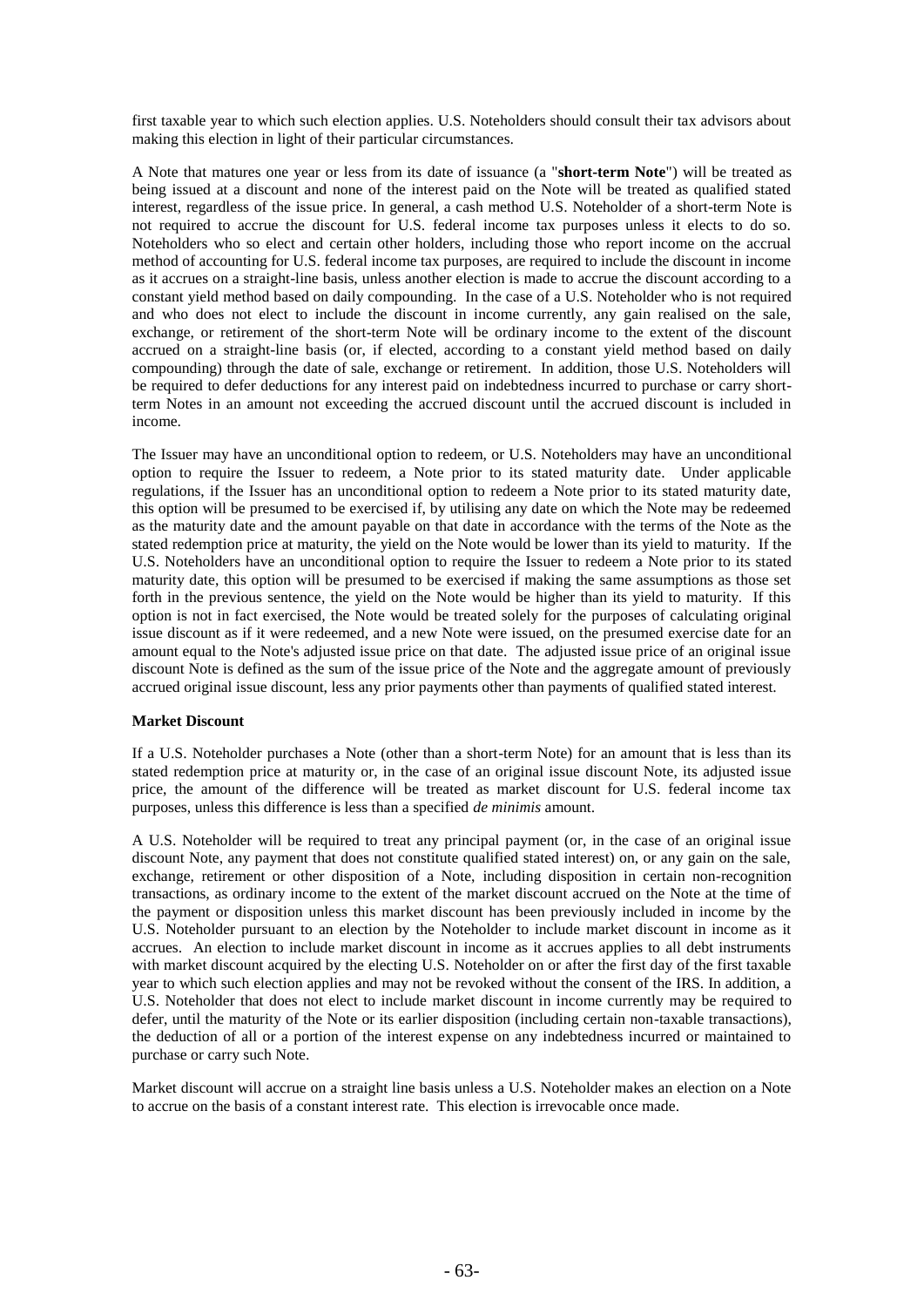## **Acquisition Premium and Amortisable Bond Premium**

A U.S. Noteholder who purchases a Note for an amount that is greater than the Note's adjusted issue price but less than or equal to the stated redemption price at maturity will be considered to have purchased the Note at an acquisition premium. Under the acquisition premium rules, the amount of original issue discount that the U.S. Noteholder must include in its gross income with respect to the Note for any taxable year will be reduced by the portion of acquisition premium properly allocable to that year.

If a U.S. Noteholder purchases a Note for an amount that is greater than the stated redemption price at maturity, the Noteholder will be considered to have purchased the Note with amortisable bond premium equal in amount to the excess of the purchase price over the amount payable at maturity. The Noteholder may elect to amortise this premium, using a constant yield method, over the remaining term of the Note. A Noteholder who elects to amortise bond premium must reduce its tax basis in the Note by the amount of the premium amortised in any year. An election to amortise bond premium applies to all taxable debt obligations then owned and thereafter acquired by the Noteholder and may be revoked only with the consent of the IRS.

If a U.S. Noteholder makes a constant yield election (as described under "*—Original Issue Discount*") for a Note with amortisable bond premium, such election will result in a deemed election to amortise bond premium for all of the Noteholder's Notes with amortisable bond premium.

## **Sale, Exchange or Retirement of the Notes**

Upon the sale, exchange or retirement of a Note, a U.S. Noteholder will recognise taxable gain or loss equal to the difference between the amount realised on the sale, exchange or retirement and the Noteholder's adjusted tax basis in the Note. A U.S. Noteholder's adjusted tax basis in a Note generally will equal the acquisition cost of the Note increased by the amount of original issue discount and market discount included in the U.S. Noteholder's gross income and decreased by any bond premium or acquisition premium previously amortised and by the amount of any payment received from the Issuer other than a payment of qualified stated interest. Gain or loss, if any, will generally be U.S. source income for the purposes of computing a U.S. Noteholder's foreign tax credit limitation. For these purposes, the amount realised does not include any amount attributable to accrued but unpaid interest on the Note. Amounts attributable to accrued but unpaid interest are treated as payments of interest as described under "*—Payments of Stated Interest*".

Except as described below, gain or loss realised on the sale, exchange or retirement of a Note will generally be capital gain or loss and will be long-term capital gain or loss if at the time of sale, exchange or retirement the U.S. Noteholder has held the Note for more than one year. Exceptions to this general rule apply to the extent of any accrued market discount or, in the case of a short-term Note, to the extent of any accrued discount not previously included in the Noteholder's taxable income. See "*—Original Issue Discount*" and "*—Market Discount*." In addition, other exceptions to this general rule apply in the case of foreign currency Notes, and contingent payment Notes. See "*—Foreign Currency Notes*" and "*— Contingent Payment Notes*." The deductibility of capital losses is subject to limitations.

## **Contingent Payment Notes**

If the terms of the Notes provide for certain contingencies that affect the timing and amount of payments (including Notes with a variable rate or rates that do not qualify as "variable rate debt instruments" for purposes of the original issue discount rules) they generally will be "contingent payment debt instruments" for U.S. federal income tax purposes. Under the rules that govern the treatment of contingent payment debt instruments, no payment on such Notes qualifies as qualified stated interest. Rather, a U.S. Noteholder must account for interest for U.S. federal income tax purposes based on a "comparable yield" and the differences between actual payments on the Note and the Note's "projected payment schedule" as described below. The comparable yield is determined by the Issuer at the time of issuance of the Notes. The comparable yield may be greater than or less than the stated interest, if any, with respect to the Notes. Solely for the purpose of determining the amount of interest income that a U.S. Noteholder will be required to accrue on a contingent payment debt instrument, the Issuer will be required to construct a "projected payment schedule" that represents a series of payments the amount and timing of which would produce a yield to maturity on the contingent payment debt instrument equal to the comparable yield.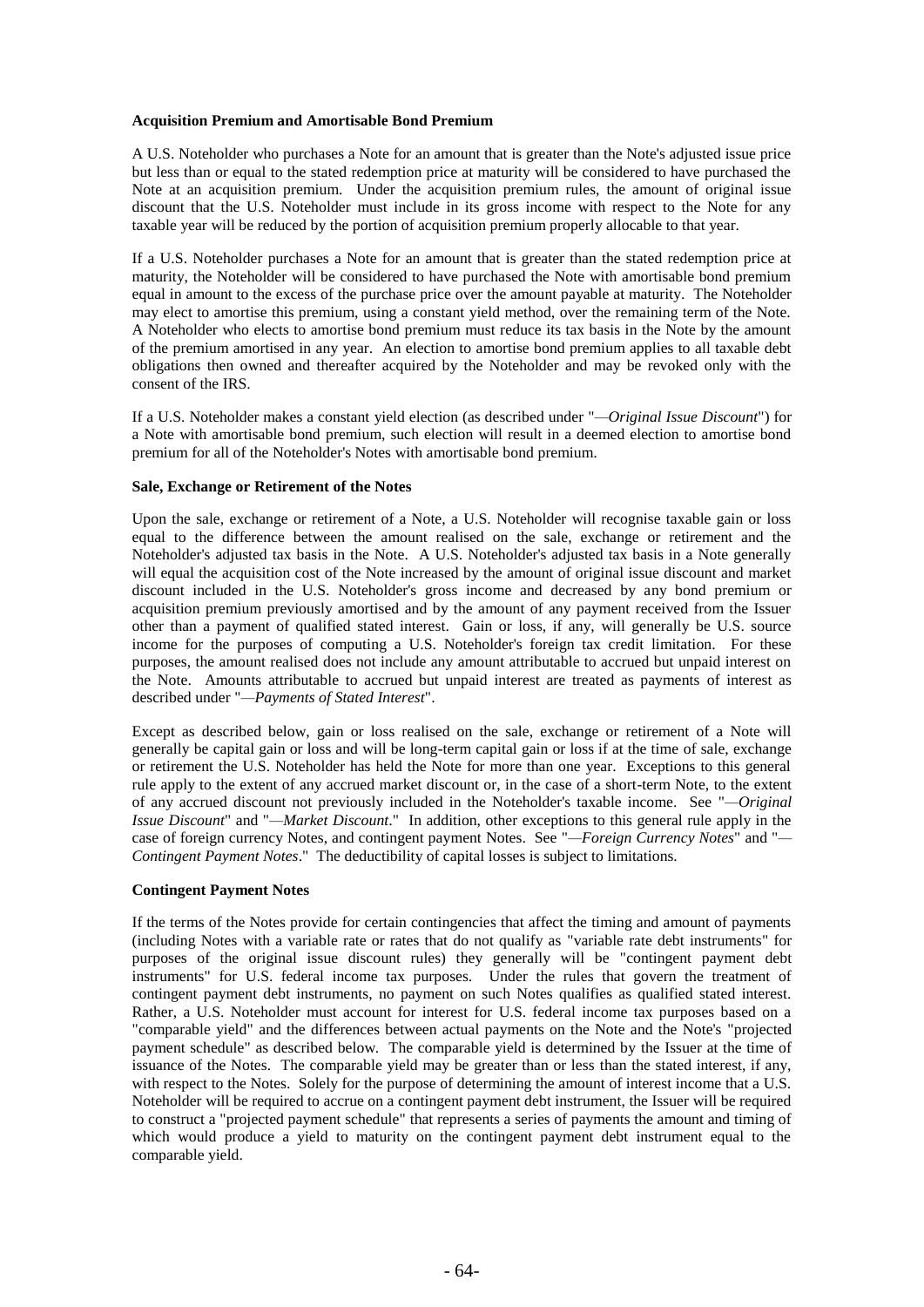# **Neither the comparable yield nor the projected payment schedule constitutes a representation by the Issuer regarding the actual amount, if any, that the contingent payment debt instrument will pay.**

For U.S. federal income tax purposes, a U.S. Noteholder will be required to use the comparable yield and the projected payment schedule established by the Issuer in determining interest accruals and adjustments, unless the Noteholder timely discloses and justifies the use of a different comparable yield and projected payment schedule to the IRS.

A U.S. Noteholder, regardless of the Noteholder's method of accounting for U.S. federal income tax purposes, will be required to accrue interest income on a contingent payment debt instrument at the comparable yield, adjusted upward or downward to reflect the difference, if any, between the actual and the projected amount of any contingent payments on the contingent payment instrument (as set forth below).

A U.S. Noteholder will be required to recognise interest income equal to the amount of any net positive adjustment, i.e., the excess of actual payments over projected payments, in respect of a contingent payment debt instrument for a taxable year. A net negative adjustment, i.e., the excess of projected payments over actual payments, in respect of a contingent payment debt instrument for a taxable year:

- will first reduce the amount of interest in respect of the contingent payment debt instrument that a Noteholder would otherwise be required to include in income in the taxable year; and
- to the extent of any excess, will give rise to an ordinary loss equal to so much of this excess as does not exceed the excess of:
	- the amount of all previous interest inclusions under the contingent payment debt instrument over
	- the total amount of the U.S. Noteholder's net negative adjustments treated as ordinary loss on the contingent payment debt instrument in prior taxable years.

A net negative adjustment is not subject to the two per cent. floor limitation imposed on miscellaneous deductions. Any net negative adjustment in excess of the amounts described above will be carried forward to offset future interest income in respect of the contingent payment debt instrument or to reduce the amount realised on a sale, exchange or retirement of the contingent payment debt instrument. Where a U.S. Noteholder purchases a contingent payment debt instrument for a price other than its adjusted issue price, the difference between the purchase price and the adjusted issue price must be reasonably allocated to the daily portions of interest or projected payments with respect to the contingent payment debt instrument over its remaining term and treated as a positive or negative adjustment, as the case may be, with respect to each period to which it is allocated.

Upon a sale, exchange or retirement of a contingent payment debt instrument, a U.S. Noteholder generally will recognise taxable gain or loss equal to the difference between the amount realised on the sale, exchange or retirement and the Noteholder's adjusted basis in the contingent payment debt instrument. A U.S. Noteholder's adjusted basis in a Note that is a contingent payment debt instrument generally will be the acquisition cost of the Note, increased by the interest previously accrued by the U.S. Noteholder on the Note under these rules, disregarding any net positive and net negative adjustments, and decreased by the amount of any noncontingent payments and the projected amount of any contingent payments previously made on the Note. A U.S. Noteholder generally will treat any gain as interest income, and any loss as ordinary loss to the extent of the excess of previous interest inclusions in excess of the total net negative adjustments previously taken into account as ordinary losses, and the balance as capital loss. The deductibility of capital losses is subject to limitations. In addition, if a Noteholder recognises loss above certain thresholds, the Noteholder may be required to file a disclosure statement with the IRS (as described under "*—Reportable Transactions*").

A U.S. Noteholder will have a tax basis in any property, other than cash, received upon the retirement of a contingent payment debt instrument equal to the fair market value of the property, determined at the time of retirement. The Noteholder's holding period for the property will commence on the day immediately following its receipt. Special rules apply to contingent payment debt instruments that are denominated, or provide for payments, in a currency other than the U.S. dollar ("**Foreign Currency Contingent Payment Notes**"). Very generally, these Notes are accounted for like a contingent payment debt instrument, as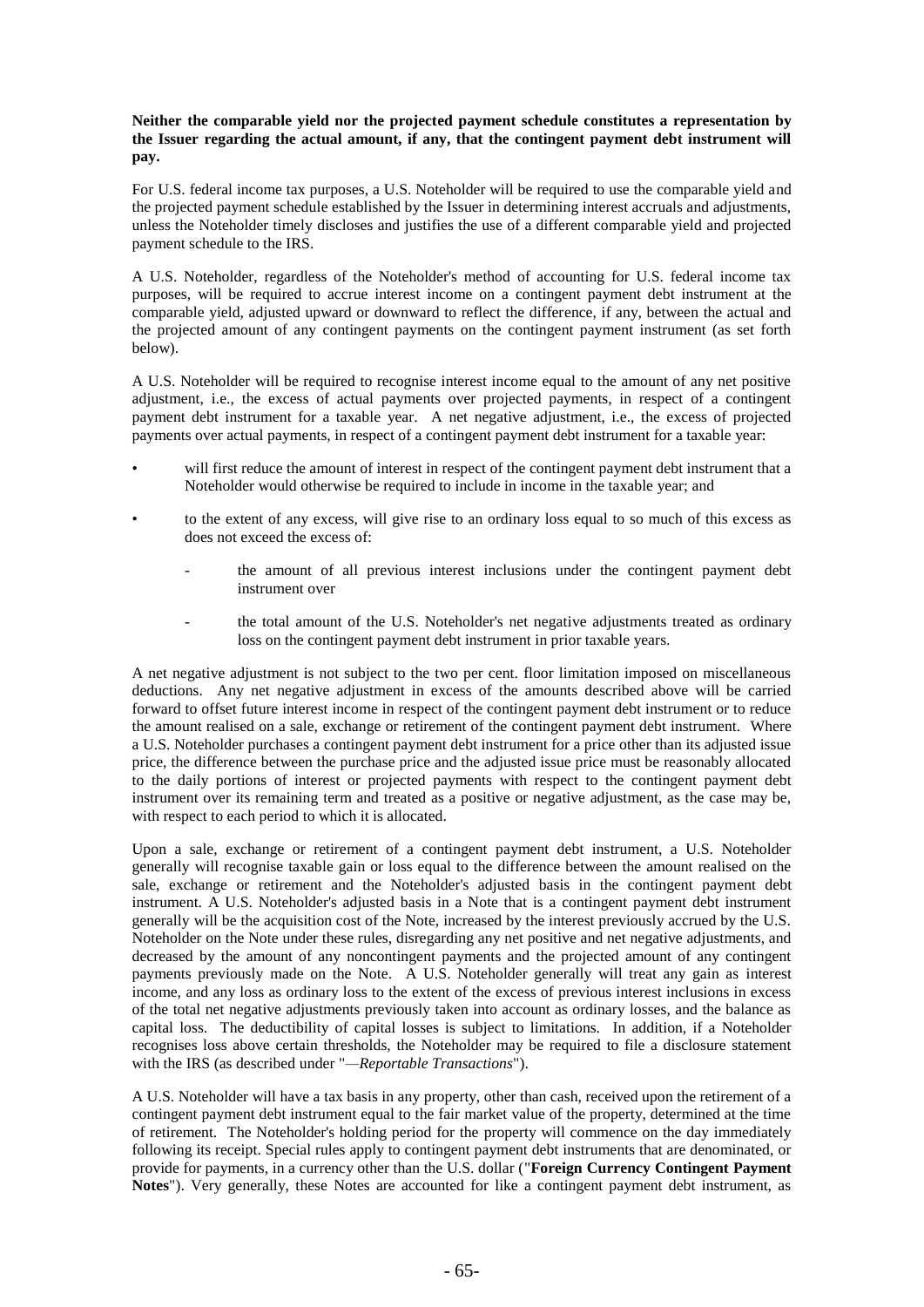described above, but in the currency of the Foreign Currency Contingent Payment Notes. The relevant amounts must then be translated into U.S. dollars. The rules applicable to Foreign Currency Contingent Payment Notes are complex and U.S. Noteholders are urged to consult their own tax advisors regarding the U.S. federal income tax consequences of the acquisition, ownership and disposition of such Notes.

## **Foreign Currency Notes**

The following discussion summarises the principal U.S. federal income tax consequences to a U.S. Noteholder of the ownership and disposition of the Notes that are denominated in a specified currency other than the U.S. dollar or the payments of interest or principal on which are payable in a currency other than the U.S. dollar ("**foreign currency Notes**").

The rules applicable to foreign currency Notes could require some or all gain or loss on the sale, exchange or other disposition of a foreign currency Note to be recharacterised as ordinary income or loss. The rules applicable to foreign currency Notes are complex and may depend on the Noteholder's particular U.S. federal income tax situation. For example, various elections are available under these rules, and whether a Noteholder should make any of these elections may depend on the Noteholder's particular U.S. federal income tax situation. U.S. Noteholders are urged to consult their tax advisors regarding the U.S. federal income tax consequences of the ownership and disposition of foreign currency Notes.

Original issue discount, market discount, acquisition premium and amortisable bond premium on a foreign currency Note are to be determined in the relevant foreign currency.

## *Interest*

A U.S. Noteholder who uses the cash method of accounting and who receives a payment of qualified stated interest in a foreign currency with respect to a foreign currency Note will be required to include in income the U.S. dollar value of the foreign currency payment (determined on the date the payment is received) regardless of whether the payment is in fact converted to U.S. dollars at the time, and this U.S. dollar value will be the U.S. Noteholder's tax basis in the foreign currency.

An accrual method U.S. Noteholder will be required to include in income the U.S. dollar value of the amount of interest income (including original issue discount or market discount, but reduced by acquisition premium and amortisable bond premium, to the extent applicable) that has accrued and is otherwise required to be taken into account with respect to a foreign currency Note during an accrual period. The U.S. dollar value of the accrued income will be determined by translating the income at the average rate of exchange for the accrual period or, with respect to an accrual period that spans two taxable years, at the average rate for the partial period within the taxable year. The U.S. Noteholder will recognise ordinary income or loss with respect to accrued interest income on the date the income is actually received. The amount of ordinary income or loss recognised will equal the difference between the U.S. dollar value of the foreign currency payment received (determined on the date the payment is received) in respect of the accrual period and the U.S. dollar value of interest income that has accrued during the accrual period (as determined above). Rules similar to these rules apply in the case of a cash method taxpayer required to currently accrue original issue discount or market discount.

## *Original Issue Discount*

An accrual method U.S. Noteholder or cash method U.S. Noteholder accruing original issue discount may elect to translate interest income (including original issue discount) into U.S. dollars at the spot rate on the last day in the interest accrual period (or, in the case of a partial accrual period, the spot rate on the last day of the partial accrual period in the taxable year) or, if the date of receipt is within five business days of the last day of the interest accrual period, the spot rate on the date of receipt. A U.S. Noteholder that makes this election must apply it consistently to all Notes from year to year and cannot change the election without the consent of the IRS.

## *Market Discount*

Where the taxpayer elects to include market discount in income currently, the amount of market discount will be determined for any accrual period in the relevant foreign currency and then translated into U.S. dollars on the basis of the average rate in effect during the accrual period. Exchange gain or loss realised with respect to such accrued market discount shall be determined in accordance with the rules relating to accrued interest described above. Accrued market discount (other than market discount currently included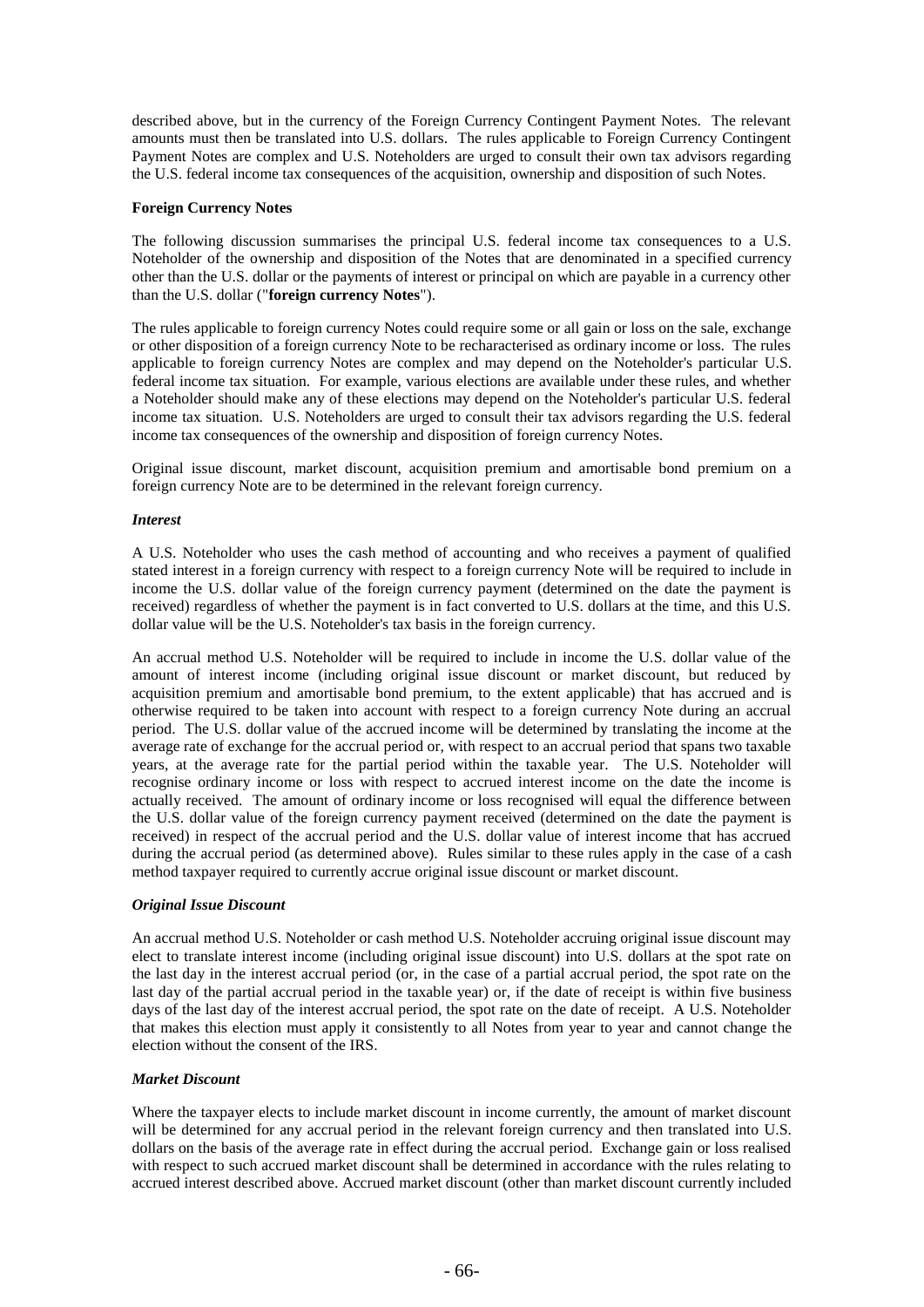in income) taken into account upon the receipt of any partial principal payment or upon the sale, retirement or other disposition of a Note is translated into U.S. dollars at the spot rate on such payment or disposition date.

## *Bond Premium*

If an election to amortise bond premium is made, amortisable bond premium taken into account on a current basis shall reduce interest income in units of the relevant foreign currency. Exchange gain or loss is realised on amortised bond premium with respect to any period by treating the bond premium amortised in the period in the same manner as on the sale, exchange or retirement of the foreign currency Note. Any exchange gain or loss will be ordinary income or loss as described below. If the election is not made, any loss realised on the sale, exchange or retirement of a foreign currency Note with amortisable bond premium by a U.S. Noteholder who has not elected to amortise the premium will be a capital loss to the extent of the bond premium.

## *Purchase, Sale and Retirement of Notes*

A U.S. Noteholder's tax basis in a foreign currency Note, and the amount of any subsequent adjustment to the Noteholder's tax basis, will be the U.S. dollar value amount of the foreign currency amount paid for such foreign currency Note, or of the foreign currency amount of the adjustment, determined on the date of the purchase or adjustment. A U.S. Noteholder who purchases a foreign currency Note with previously owned foreign currency will recognise ordinary income or loss in an amount equal to the difference, if any, between such U.S. Noteholder's tax basis in the foreign currency and the U.S. dollar fair market value of the foreign currency Note on the date of purchase.

Gain or loss realised upon the sale, exchange or retirement of a foreign currency Note that is attributable to fluctuation in currency exchange rates will be ordinary income or loss which will not be treated as interest income or expense. Gain or loss attributable to fluctuations in exchange rates will equal the difference between (i) the U.S. dollar value of the foreign currency principal amount of the Note, determined on the date the payment is received or the Note is disposed of, and (ii) the U.S. dollar value of the foreign currency principal amount of the Note, determined on the date the U.S. Noteholder acquired the Note. Payments received attributable to accrued interest will be treated in accordance with the rules applicable to payments of interest on foreign currency Notes described above. The foreign currency gain or loss will be recognised only to the extent of the total gain or loss realised by the Noteholder on the sale, exchange or retirement of the foreign currency Note. The source of the foreign currency gain or loss will be determined by reference to the residence of the Noteholder on whose books the Note is properly reflected. Any gain or loss realised by these Noteholders in excess of the foreign currency gain or loss will be capital gain or loss except to the extent of any accrued market discount or, in the case of shortterm Note, to the extent of any discount not previously included in the Noteholder's income provided that the Note is not a Foreign Currency Contingent Payment Note. Noteholders should consult their tax advisors with respect to the tax consequences of receiving payments in a currency different from the currency in which payments with respect to such Note accrue.

# *Disposition of Foreign Currency*

A U.S. Noteholder will have a tax basis in any foreign currency received on the sale, exchange or retirement of a foreign currency Note equal to the U.S. dollar value of the foreign currency, determined at the time the foreign currency is received. A cash method taxpayer who buys or sells a foreign currency Note that is traded on an established securities market is required to translate units of foreign currency paid or received into U.S. dollars at the spot rate on the settlement date of the purchase or sale. Accordingly, no exchange gain or loss will result from currency fluctuations between the trade date and the settlement date of the purchase or sale. An accrual method taxpayer may elect the same treatment for all purchases and sales of foreign currency obligations traded on an established securities market. This election cannot be changed without the consent of the IRS. If either (i) the Note is not traded on an established securities market or (ii) it is and the Noteholder is an accrual method taxpayer that does not make the election described above with respect to such Note, exchange gain or loss may result from currency fluctuations between the trade date and the settlement date of the purchase or sale. Any gain or loss realised by a U.S. Noteholder on a sale or other disposition of foreign currency (including its exchange for U.S. dollars or its use to purchase foreign currency Notes) will be ordinary income or loss.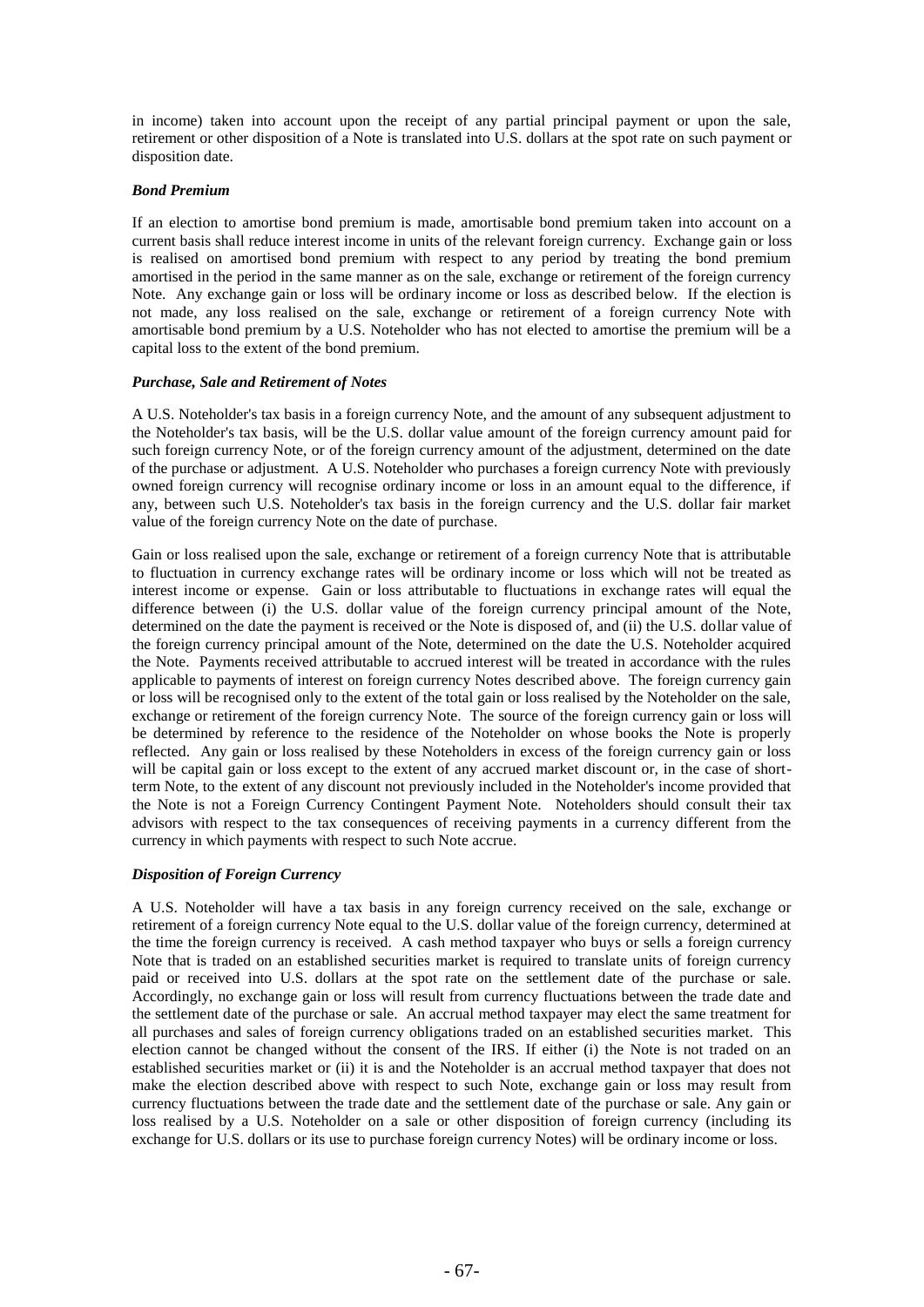## **Backup Withholding and Information Reporting**

Information returns may be filed with the IRS in connection with payments on the Notes and the proceeds from a sale or other disposition of the Notes. A U.S. Noteholder may be subject to U.S. backup withholding on these payments if it fails to provide its tax identification number to the paying agent and comply with certain certification procedures or otherwise establish an exemption from backup withholding. The amount of any backup withholding from a payment to a U.S. Noteholder will be allowed as a credit against the Noteholder's U.S. federal income tax liability and may entitle them to a refund, provided that the required information is timely furnished to the IRS.

## **Reporting and Filing Requirements**

U.S. Noteholders should consult their tax advisors regarding the application of these rules as well as any additional filing or reporting obligations that may apply to the acquisition, ownership or disposition of the Notes. Failure to comply with certain reporting obligations could result in the imposition of substantial penalties.

**The U.S. federal income tax discussion set forth above is included for general information only and may not be applicable depending upon a Noteholder's particular situation. Noteholders should consult their tax advisors with respect to the tax consequences to them of the ownership and disposition of the Notes, including the tax consequences under state, local, foreign and other tax laws and the possible effects of changes in U.S. federal or other tax laws.**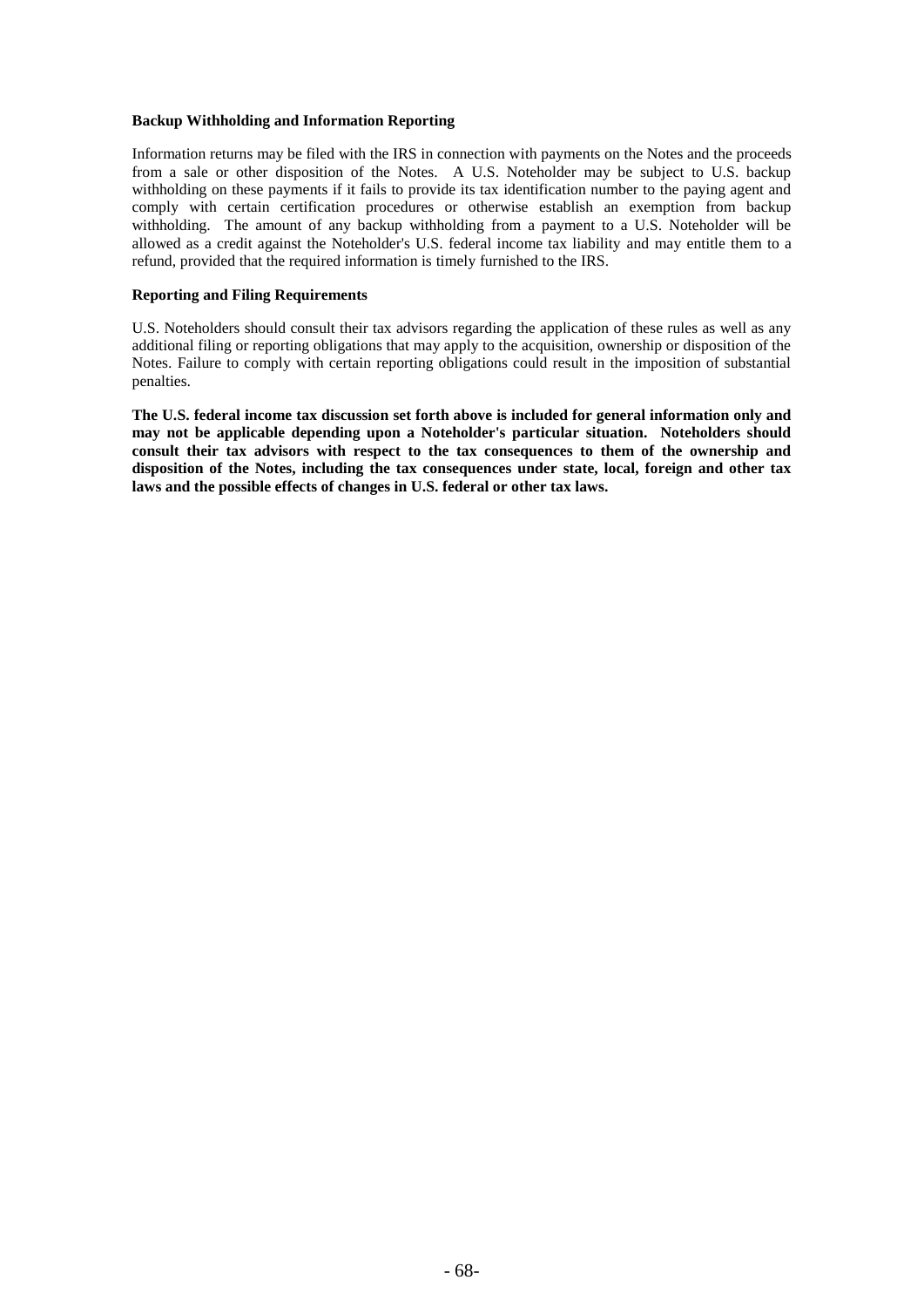#### **CERTAIN FATCA CONSIDERATIONS**

Pursuant to certain provisions of the U.S. Internal Revenue Code of 1986, commonly known as FATCA, a "foreign financial institution" may be required to withhold on certain payments it makes ("**foreign passthru payments**") to persons that fail to meet certain certification, reporting, or related requirements. A number of jurisdictions (including Sweden) have entered into, or have agreed in substance to, intergovernmental agreements with the United States to implement FATCA ("**IGAs**"), which modify the way in which FATCA applies in their jurisdictions. Under the provisions of IGAs as currently in effect, a foreign financial institution in an IGA jurisdiction would generally not be required to withhold under FATCA or an IGA from payments that it makes. Certain aspects of the application of the FATCA provisions and IGAs to instruments such as the Notes, including whether withholding would ever be required pursuant to FATCA or an IGA with respect to payments on instruments such as the Notes, are uncertain and may be subject to change. Even if withholding would be required pursuant to FATCA or an IGA with respect to payments on instruments such as the Notes, such withholding would not apply prior to 1 January 2019 and Notes treated as debt for U.S. federal income tax purposes issued on or prior to the date that is six months after the date on which final regulations defining "foreign passthru payments" are filed with the U.S. Federal Register generally would be "grandfathered" for purposes of FATCA withholding unless materially modified after such date. However, if additional notes (as described under "*Terms and Conditions—Further Issues*") that are not distinguishable from previously issued Notes are issued after the expiration of the grandfathering period and are subject to withholding under FATCA, then withholding agents may treat all Notes, including the Notes offered prior to the expiration of the grandfathering period, as subject to withholding under FATCA. Noteholders should consult their own tax advisors regarding how these rules may apply to their investment in the Notes. In the event any withholding would be required pursuant to FATCA or an IGA with respect to payments on the Notes, no person will be required to pay additional amounts as a result of the withholding.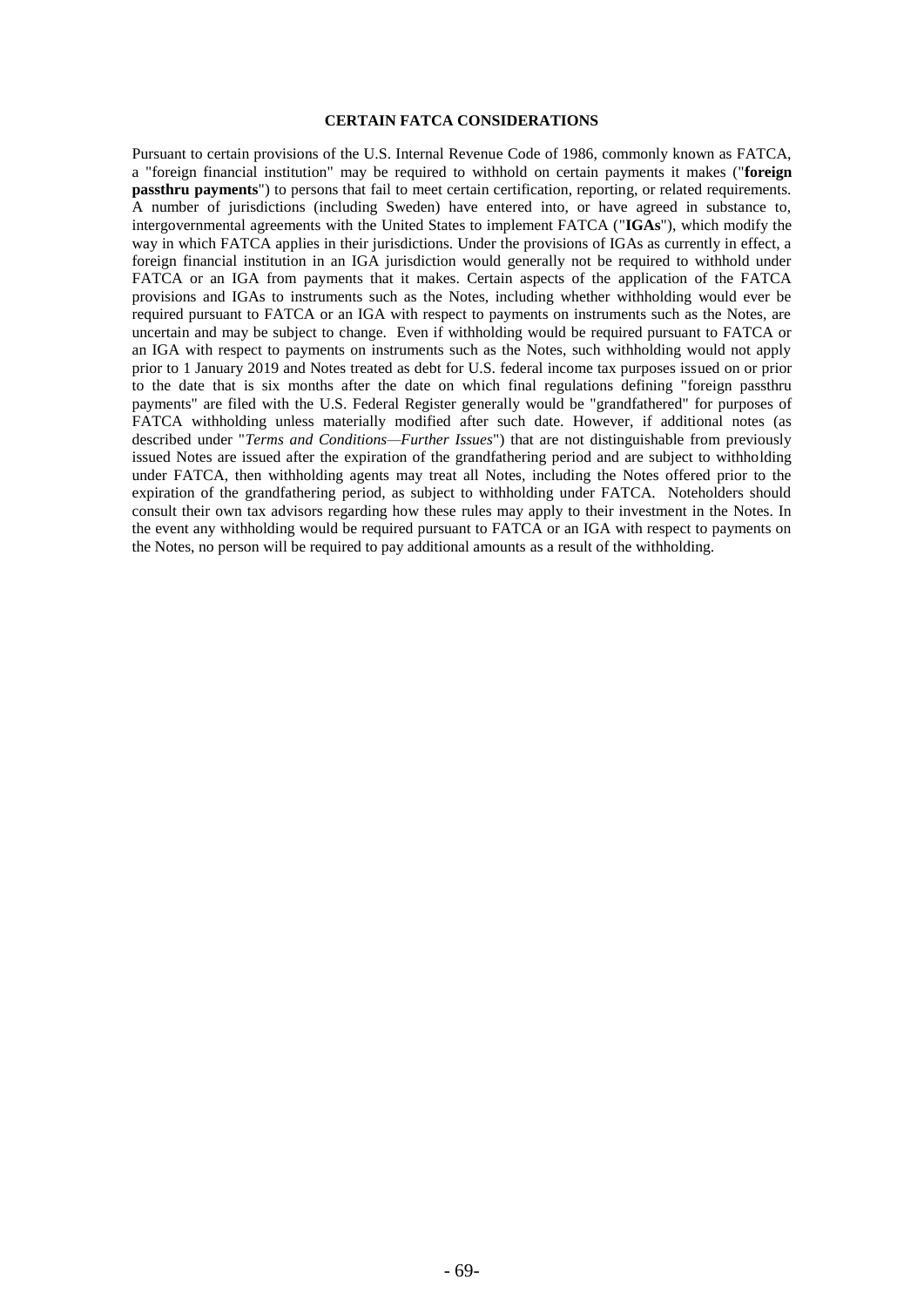#### **CERTAIN ERISA CONSIDERATIONS**

The U.S. Employee Retirement Income Security Act of 1974, as amended ("**ERISA**") imposes certain requirements on "employee benefit plans" (as defined in ERISA) subject to Title I of ERISA, including entities such as collective investment funds and separate accounts whose underlying assets include the assets of such plans (collectively, "**ERISA Plans**") and on those persons who are fiduciaries with respect to ERISA Plans.

Section 406 of ERISA and Section 4975 of the U.S. Internal Revenue Code of 1986 (the "**Code")** prohibit certain transactions involving the assets of an ERISA Plan (Section 4975 of the Code also imposes prohibitions for certain plans that are not subject to Title I of ERISA but which are subject to Section 4975 of the Code, such as individual retirement accounts (together with ERISA Plans, "**Plans"**)) and certain persons (referred to as "parties in interest" or "disqualified persons") having certain relationships to such Plans, unless a statutory or administrative exemption is applicable to the transaction. A party in interest or disqualified person who engages in a prohibited transaction may be subject to excise taxes and other penalties and liabilities under ERISA and Section 4975 of the Code.

The U.S. Department of Labor (the "**DOL**") regulations and Section 3(42) of ERISA describe what constitutes the assets of a Plan with respect to the Plan's investment in an entity for purposes of ERISA's fiduciary provisions and Section 4975 of the Code (the "**Plan Asset Regulation"**). Under the Plan Asset Regulation, subject to certain exceptions, if a Plan invests in an "equity interest" of an entity, then the Plan's assets include both the equity interest and an undivided interest in each of the entity's underlying assets, unless it is established that equity participation in the entity by "Benefit Plan Investors" (as defined below) is not "significant" (as described below). If the underlying assets of the entity are deemed to be "plan assets," the obligations and other responsibilities of Plan sponsors, Plan fiduciaries and Plan administrators, and of "parties in interest" and "disqualified persons" (as defined under ERISA and the Code), under Parts 1 and 4 of Subtitle B of Title I of ERISA and Section 4975 of the Code, as applicable, may be expanded, and there may be an increase in their liability under these and other provisions of ERISA and the Code (except to the extent (if any) that a favorable statutory or administrative exemption or exception applies); in addition, various providers of fiduciary or other services to the entity, and any other parties with authority or control with respect to the entity, could be deemed to be Plan fiduciaries or otherwise parties in interest or disqualified persons by virtue of their provision of such services (and there could be an improper delegation of authority to such providers).

Generally, equity participation by Benefit Plan Investors in an entity is "significant" under the Plan Asset Regulation if, immediately after the most recent acquisition of any equity interest in the entity, 25% or more of the value of any class of equity interests in the entity is held by Benefit Plan Investors. For purposes of the Plan Asset Regulation, an equity interest includes any interest in an entity other than an instrument that is treated as indebtedness under applicable local law and which has no substantial equity features. For purposes of the Plan Asset Regulation, as modified by Section 3(42) of ERISA, a "Benefit Plan Investor" is (i) an "employee benefit plan" as defined in ERISA and subject to Part 4 of Subtitle B of Title I of ERISA, (ii) a "plan" as defined in and subject to Section 4975 of the Code, or (iii) any entity whose underlying assets are deemed for purposes of ERISA or the Code to include "plan assets" by reason of such employee benefit plan's or plan's investment in the entity.

Subject to the requirements discussed herein, and unless otherwise stated in the applicable Pricing Supplement, the Notes (or any interests therein) may be purchased and held by Benefit Plan Investors. Accordingly, unless otherwise stated in the applicable Pricing Supplement, each original purchaser or transferee of a Note will be deemed to have represented and agreed that either (i) it is not (and for so long as it holds a Note or interest therein will not be), and is not acting on behalf of (and for so long as it holds any Note or interest therein will not be acting on behalf of), (A) an "employee benefit plan" as defined in Section 3(3) of ERISA that is subject to Title I of ERISA, (B) a "plan" as defined in and subject to Section 4975 of the Code, (C) any entity whose underlying assets are deemed for purposes of Section 406 of ERISA or Section 4975 of the Code to include "plan assets" by reason of such employee benefit plan's or plan's investment in the entity, or (D) any governmental or other employee benefit plan subject to any U.S. federal, state, local or non-U.S. law that is substantially similar to the provisions of Section 406 of ERISA or Section 4975 of the Code ("**Similar Law**"), or (ii) its purchase, holding and disposition of such Note (or any interest therein) does not and will not constitute or result in a non-exempt prohibited transaction under ERISA or Section 4975 of the Code (or, in the case of another employee benefit plan subject to Similar Law, is not in violation of any Similar Law).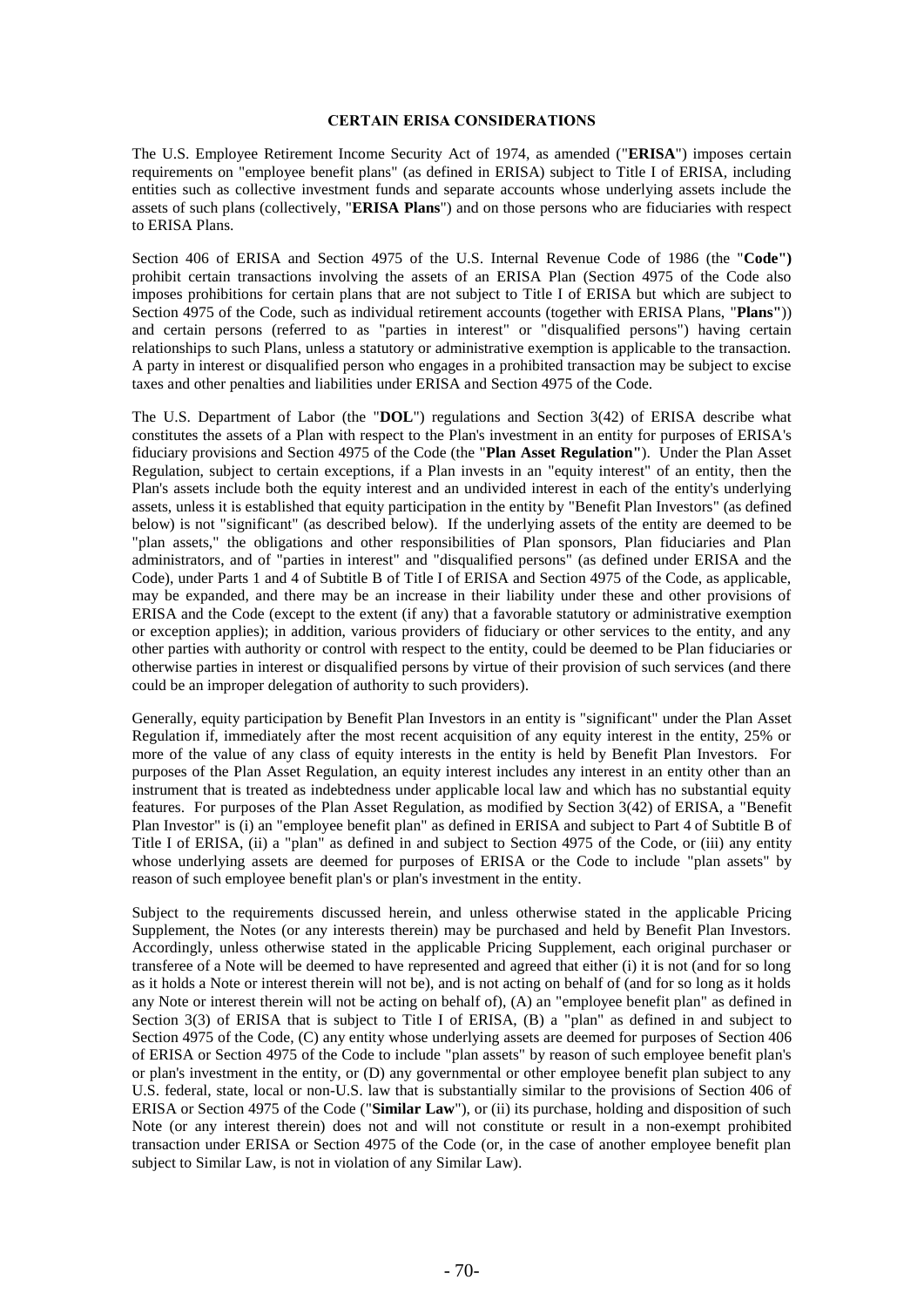THE PRECEDING DISCUSSION IS ONLY A SUMMARY OF CERTAIN ERISA AND OTHER U.S. IMPLICATIONS OF AN INVESTMENT IN THE NOTES AND DOES NOT PURPORT TO BE COMPLETE. PROSPECTIVE INVESTORS SHOULD CONSULT WITH THEIR OWN LEGAL, TAX, FINANCIAL AND OTHER ADVISORS PRIOR TO INVESTING TO REVIEW THESE IMPLICATIONS IN LIGHT OF SUCH INVESTOR'S PARTICULAR CIRCUMSTANCES. THIS OFFERING CIRCULAR IS NOT DIRECTED TO ANY PARTICULAR INVESTOR, NOR DOES IT ADDRESS THE NEEDS OF ANY PARTICULAR INVESTOR. NONE OF THE ISSUER, THE PAYING AGENTS OR ANY OF THEIR AFFILIATES SHALL PROVIDE ANY ADVICE OR RECOMMENDATION WITH RESPECT TO THE MANAGEMENT OF ANY PURCHASE OF NOTES OR THE ADVISABILITY OF ACQUIRING, HOLDING, DISPOSING OR EXCHANGING OF ANY NOTES.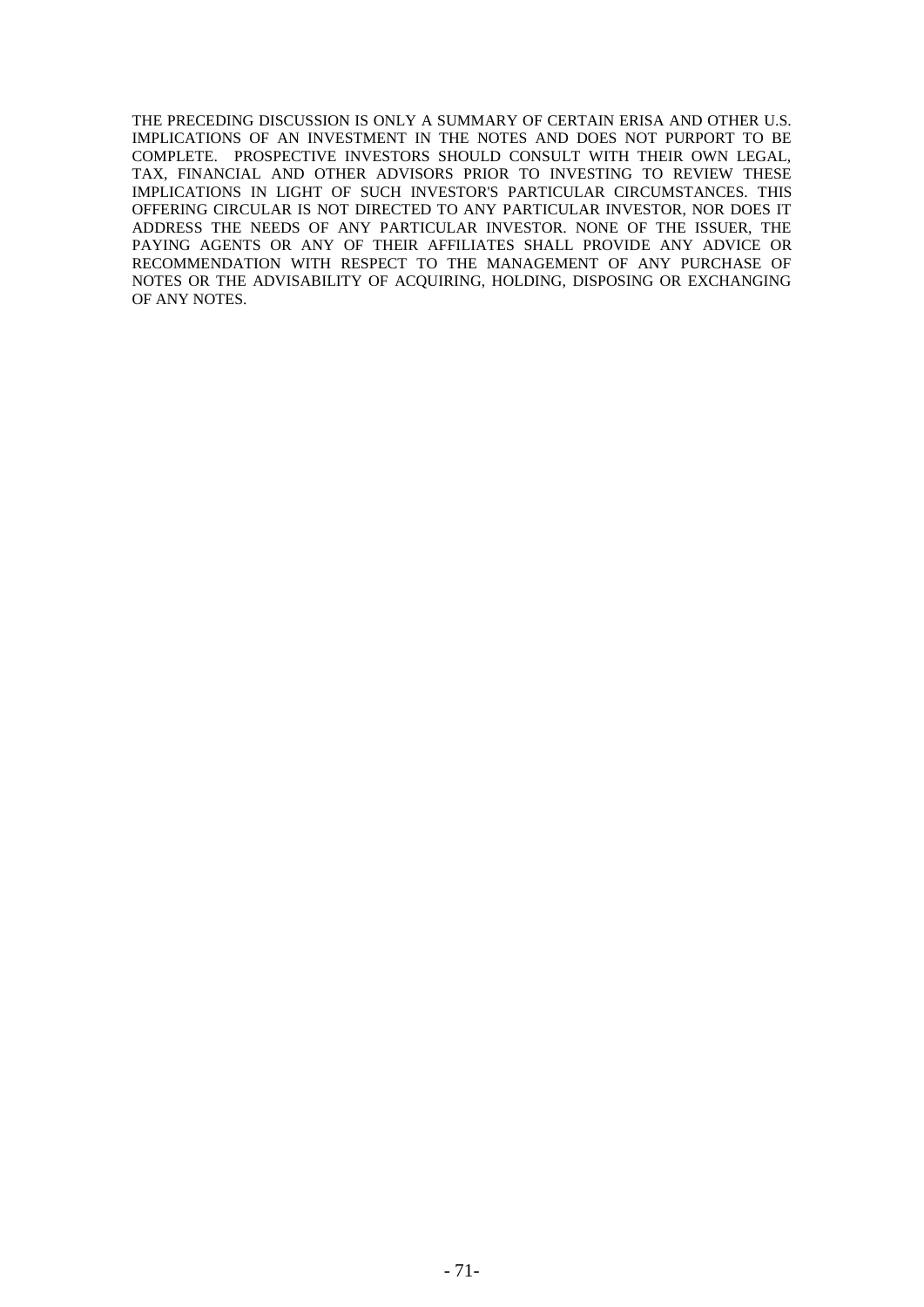#### **SUBSCRIPTION AND SALE**

The arrangements under which Notes may from time to time be agreed to be sold by the Issuer to, and purchased by, a purchaser (the "**Purchaser**") or as the case may be, the managers (the "**Managers**") are set out in the pro forma subscription arrangements dated 29 December 2016 (the "**Subscription Arrangements**") which have been signed by the Issuer for the purposes of identification. Any such arrangement will, *inter alia*, make provision for the form and terms and conditions of the relevant Notes, the price at which such Notes will be purchased by the Managers or, as the case may be, the Purchaser and the commissions or other agreed deductibles (if any) payable or allowable by the Issuer in respect of such purchase.

**United States of America**: *Regulation S Category 1; TEFRA D or TEFRA C as specified in the relevant Pricing Supplement or neither if TEFRA is specified as not applicable in the relevant Pricing Supplement Rule 144A if so specified in the Pricing Supplement.*

The Notes have not been and will not be registered under the Securities Act or with any securities regulatory authority of any state or other jurisdiction of the United States, and may not be offered, sold or, in the case of Bearer Notes, delivered within the United States, except pursuant to an exemption from, or in a transaction not subject to, the registration requirements of the Securities Act. Terms used in this paragraph have the meanings given to them by Regulation S.

In addition, until 40 days after the commencement of the offering of Notes comprising any Tranche, any offer or sale of Notes within the United States by any dealer (whether or not participating in the offering) may violate the registration requirements of the Securities Act if such offer or sale is made otherwise than in accordance with Rule 144A or another exemption from registration under the Securities Act.

The Subscription Arrangements provide that the Managers or, as the case may be, the Purchaser may directly (if a U.S. registered broker dealer) or through their respective U.S. broker dealer affiliates arrange for the offer and resale of Registered Notes within the United States only to QIBs in reliance on Rule 144A.

The relevant Purchaser or, as the case may be, each relevant Manager has agreed and each further Manager or, as the case may be, each Purchaser appointed under the Programme will be required to agree that it will offer, sell or deliver such Notes only in compliance with such U.S. selling restrictions.

#### **United Kingdom**

The relevant Subscription Arrangements will require the relevant Purchaser or, as the case may be, each relevant Manager to represent and agree that:

- (a) *No deposit-taking*: in relation to any Notes having a maturity of less than one year:
	- (i) it is a person whose ordinary activities involve it in acquiring, holding, managing or disposing of investments (as principal or agent) for the purposes of its business; and
	- (ii) it has not offered or sold and will not offer or sell any Notes other than to persons:
		- (A) whose ordinary activities involve them in acquiring, holding, managing or disposing of investments (as principal or agent) for the purposes of their businesses; or
		- (B) who it is reasonable to expect will acquire, hold, manage or dispose of investments (as principal or agent) for the purposes of their businesses,

where the issue of the Notes would otherwise constitute a contravention of section 19 of the FSMA by the Issuer;

(b) *Financial promotion*: it has only communicated or caused to be communicated and will only communicate or cause to be communicated any invitation or inducement to engage in investment activity (within the meaning of section 21 of the FSMA) received by it in connection with the issue or sale of any Notes in circumstances in which section 21(1) of the FSMA does not apply to the Issuer; and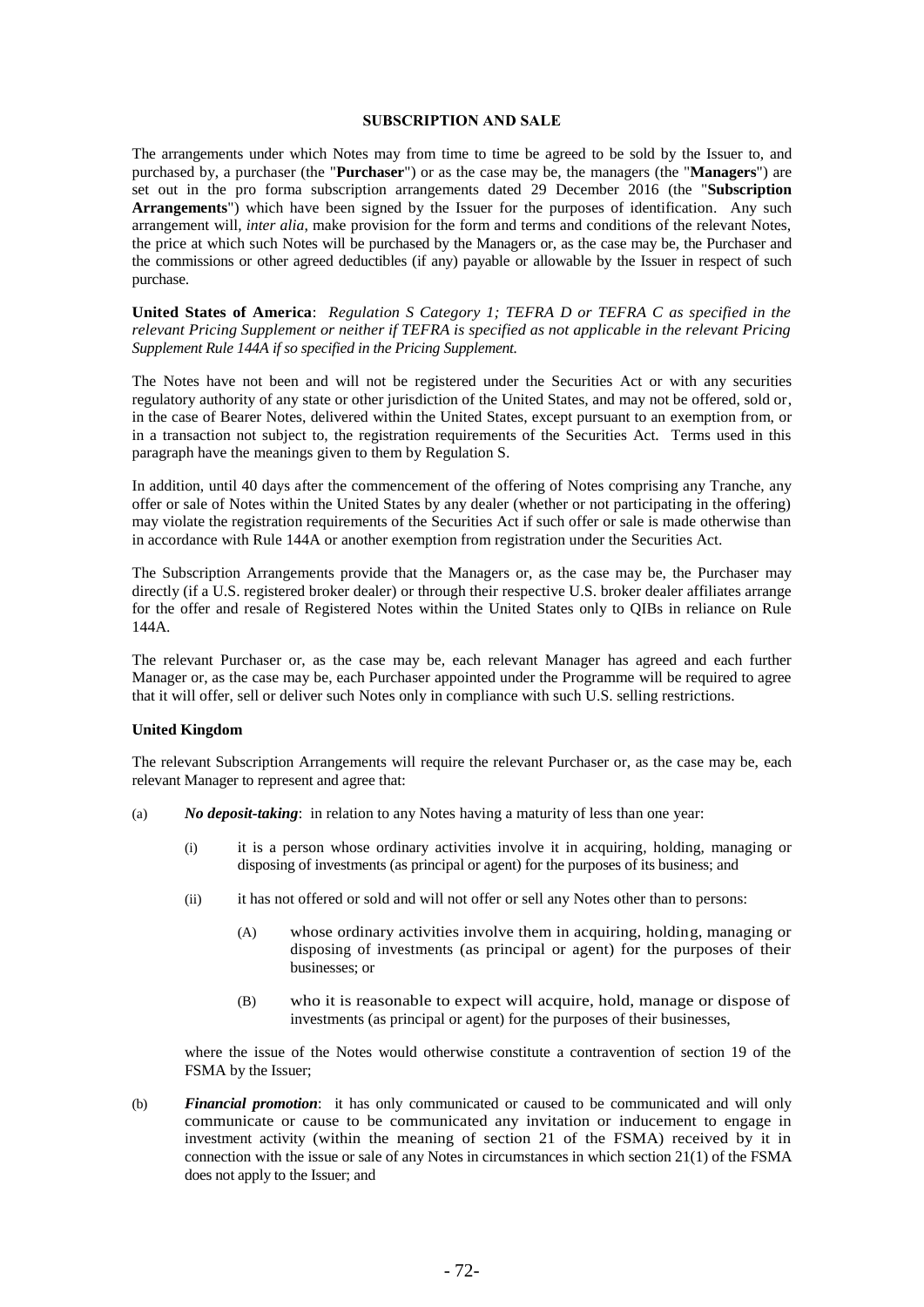(c) *General compliance*: it has complied and will comply with all applicable provisions of the FSMA with respect to anything done by it in relation to any Notes in, from or otherwise involving the United Kingdom.

## **Japan**

The Notes have not been and will not be registered under the Financial Instruments and Exchange Act of Japan (Act No. 25 of 1948), as amended (the "**FIEA**"). Accordingly, each relevant Purchaser and/or Manager has represented and agreed, and each further relevant Purchaser and/or Manager appointed under the Programme will be required to represent and agree, that it has not, directly or indirectly, offered or sold and will not, directly or indirectly, offer to sell any Notes in Japan or to, or for the benefit of, a resident of Japan (which term as used herein means any person resident in Japan, including any corporation or other entity organised under the laws of Japan) or to others for re-offering or resale, directly or indirectly, in Japan or to, or for the benefit of, any resident in Japan, except pursuant to an exemption from the registration requirements of, and otherwise in compliance with, FIEA and other relevant laws and regulations of Japan.

### **General**

Other than with respect to the admission of the Notes to listing, trading and/or quotation by the relevant listing authorities, stock exchanges, regulated markets and/or quotation systems, no action has been or will be taken in any jurisdiction by the Issuer, the Purchaser or, as the case may be, the Managers, or any of them that would permit a public offering of Notes, or possession or distribution of any offering material in relation thereto, in any country or jurisdiction where action for that purpose is required. Persons into whose hands the Offering Circular or any Pricing Supplement comes are required by the Issuer and the Purchaser or, as the case may be, the Managers to comply with all applicable laws and regulations in each country or jurisdiction in or from which they purchase, offer, sell or deliver Notes or have in their possession or distribute such offering material, in all cases at their own expense.

Selling restrictions may be supplemented or modified with the agreement of the Issuer. Any such supplement or modification will be set out in the relevant Pricing Supplement (in the case of a supplement or modification relevant only to a particular Tranche of Notes) or (in any other case) in a supplement to this document.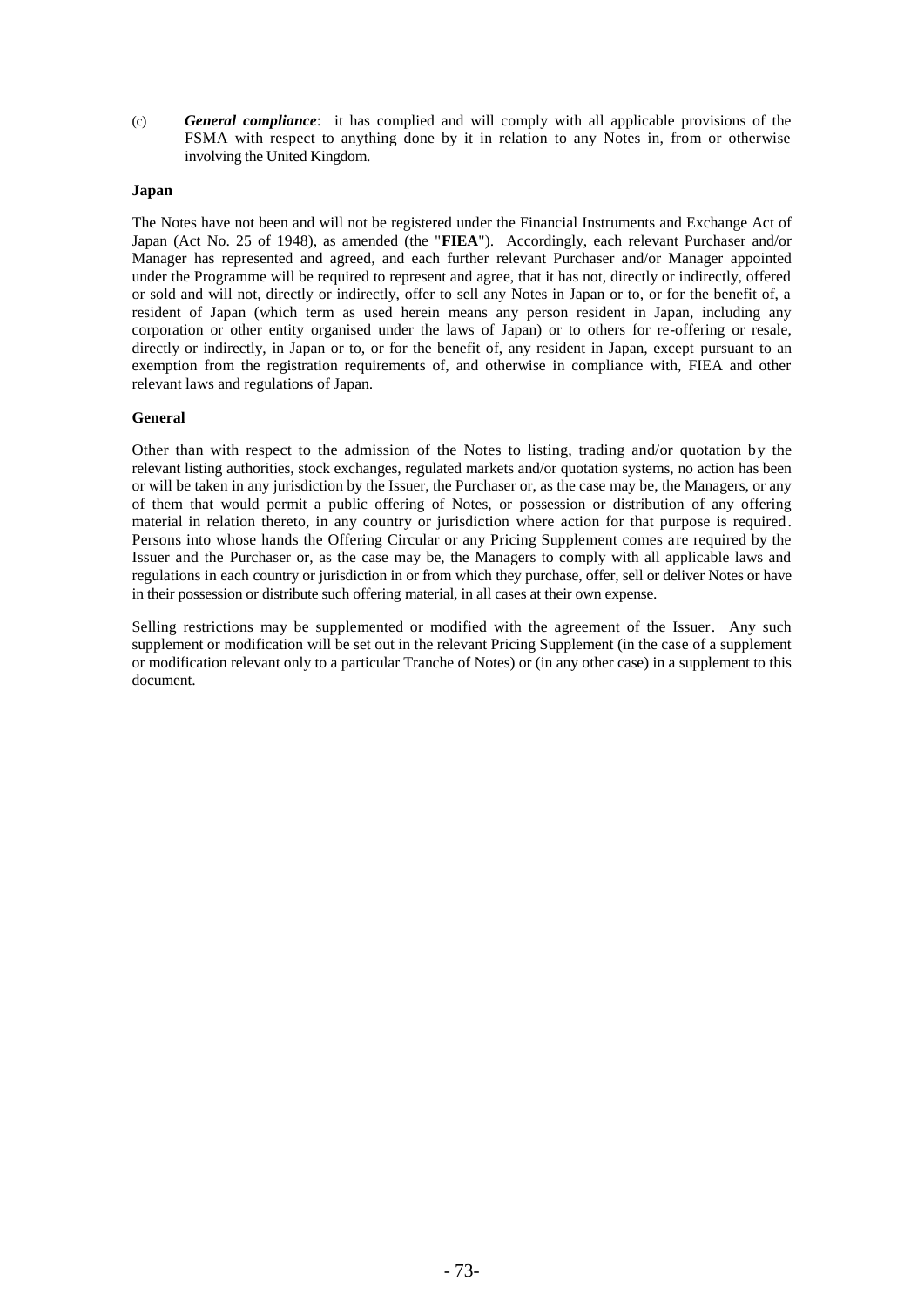#### **TRANSFER RESTRICTIONS**

#### **Notes offered under Rule 144A**

Each purchaser of Rule 144A Notes by accepting delivery of this Offering Circular and the Rule 144A Notes, will be deemed to have represented, agreed and acknowledged that:

- (i) the purchaser (a) is a QIB, (b) is acquiring the 144A Notes for its own account or for the account of a QIB and (c) is aware, and each beneficial owner of such Notes has been advised that the sale of the Notes to it is being made in reliance on Rule 144A;
- (ii) the Rule 144A Notes have not been and will not be registered under the Securities Act or with any securities regulatory authority of any state or other jurisdiction of the United States and may not be offered, sold, pledged or otherwise transferred except (a) in accordance with Rule 144A to a person that it, and any person acting on its behalf, reasonably believes is a QIB purchasing for its own account or for the account of one or more QIBs, (b) in an offshore transaction in accordance with Rule 903 or Rule 904 of Regulation S under the Securities Act, (c) pursuant to an exemption from registration under the Securities Act provided by Rule 144 thereunder (if available), (d) to the Issuer or an affiliate thereof, or (e) pursuant to an effective registration statement under the Securities Act, in each case in accordance with any applicable securities laws of any state of the United States and (ii) it will, and each subsequent holder of the Rule 144A Notes is required to, notify any purchaser of the Rule 144A Notes from it of the resale restrictions on the Rule 144A Notes;
- (iii) except as otherwise provided in the applicable Pricing Supplement, either (i) it is not and for as long as it holds the Notes (or any interest therein) will not be, and is not acting on behalf of (and for so long as it holds any Note or interest therein will not be acting on behalf of), an "employee benefit plan" as described in Section 3(3) of ERISA and subject to Title I of ERISA, a "plan" as defined in and subject to Section 4975 of the Code, an entity whose underlying assets are deemed for purposes of Section 406 of ERISA or Section 4975 of the Code to include "plan assets" by reason of such employee benefit plan's or plan's investment in the entity, or any governmental or other employee benefit plan subject to any U.S. federal, state, local or non-U.S. law that is substantially similar to the provisions of Section 406 of ERISA or Section 4975 of the Code ("**Similar Law**"), or (ii) its purchase, holding and disposition of such Note (or any interest therein) does not and will not constitute or result in a non-exempt prohibited transaction under ERISA or Section 4975 of the Code (or, in the case of another employee benefit plan subject to Similar Law, is not in violation of any Similar Law).
- (iv) the purchaser understands that the Rule 144A Global Registered Note and any Definitive Registered Note issued in exchange for a Rule 144A Global Registered Note will bear a legend to the following effect, unless the Issuer determines otherwise in accordance with applicable law:

**THIS NOTE HAS NOT BEEN AND WILL NOT BE REGISTERED UNDER THE U.S. SECURITIES ACT OF 1933, AS AMENDED (THE "SECURITIES ACT"), OR WITH ANY SECURITIES REGULATORY AUTHORITY OF ANY STATE OR OTHER JURISDICTION OF THE UNITED STATES AND MAY NOT BE OFFERED, SOLD, PLEDGED OR OTHERWISE TRANSFERRED EXCEPT (A) IN ACCORDANCE WITH RULE 144A UNDER THE SECURITIES ACT ("RULE 144A") TO A PERSON THAT THE HOLDER AND ANY PERSON ACTING ON ITS BEHALF REASONABLY BELIEVES IS A QUALIFIED INSTITUTIONAL BUYER WITHIN THE MEANING OF RULE 144A (A "QIB") THAT IS ACQUIRING THIS NOTE FOR ITS OWN ACCOUNT OR FOR THE ACCOUNT OF ONE OR MORE QIBS, (B) IN AN OFFSHORE TRANSACTION IN ACCORDANCE WITH RULE 903 OR RULE 904 OF REGULATION S UNDER THE SECURITIES ACT, (C) PURSUANT TO AN EXEMPTION FROM REGISTRATION UNDER THE SECURITIES ACT PROVIDED BY RULE 144 THEREUNDER ("RULE 144"), IF AVAILABLE, (D) TO THE ISSUER OR AN AFFILIATE THEREOF, OR (E) PURSUANT TO AN EFFECTIVE REGISTRATION STATEMENT UNDER THE SECURITIES ACT, IN EACH CASE IN ACCORDANCE WITH ANY APPLICABLE SECURITIES LAWS OF ANY STATE OF THE UNITED STATES. NO REPRESENTATION CAN BE MADE AS TO THE**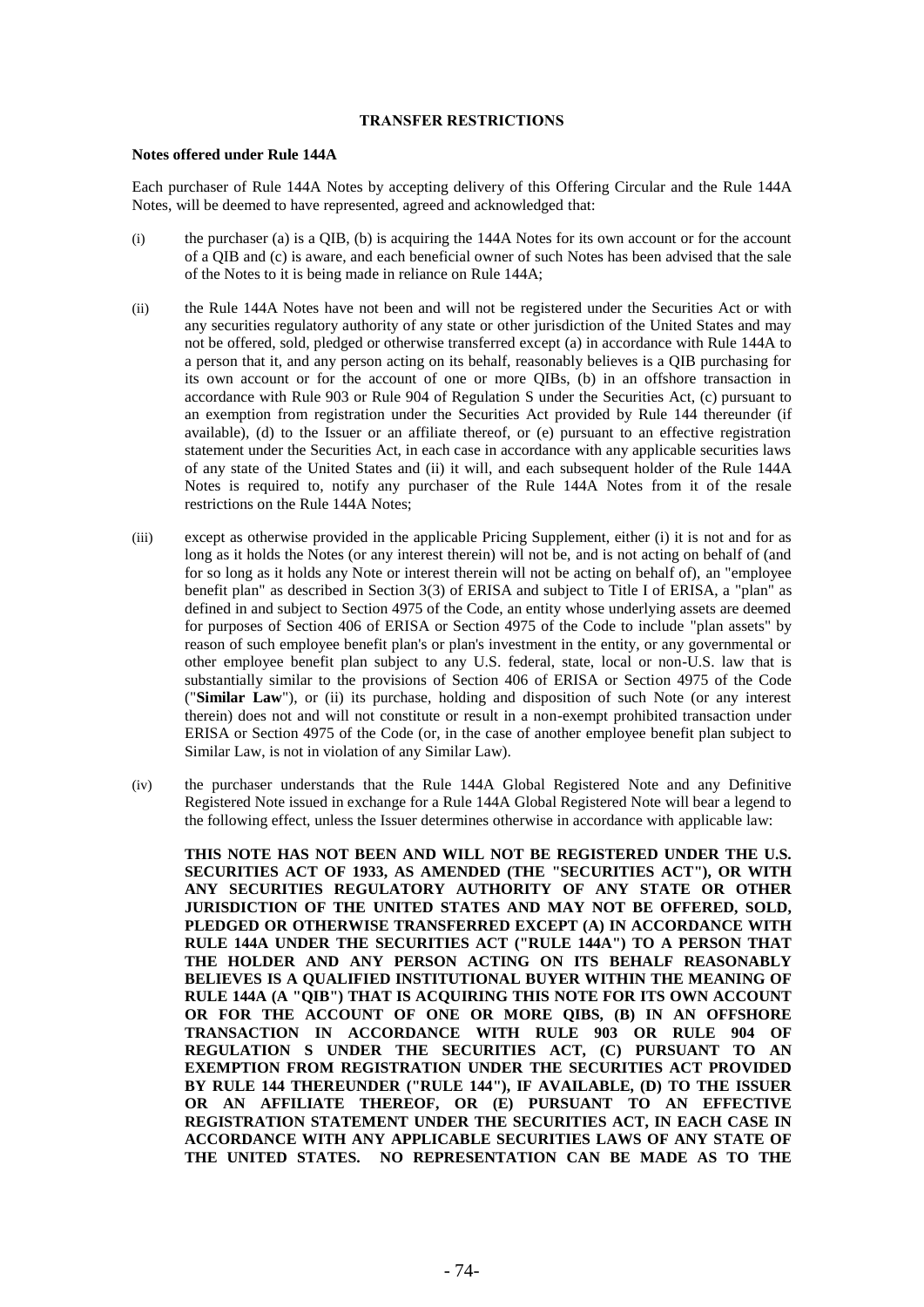**AVAILABILITY OF THE EXEMPTION PROVIDED BY RULE 144 FOR RESALES OF THE NOTES.**

**EXCEPT AS OTHERWISE PROVIDED IN THE APPLICABLE PRICING SUPPLEMENT, BY ITS PURCHASE AND HOLDING OF THIS NOTE (OR ANY INTEREST THEREIN), EACH PURCHASER AND EACH TRANSFEREE WILL BE DEEMED TO HAVE REPRESENTED AND AGREED, EITHER THAT (1) IT IS NOT AND FOR AS LONG AS IT HOLDS THE NOTE (OR ANY INTEREST THEREIN) WILL NOT BE, AND IS NOT ACTING ON BEHALF OF (AND FOR AS LONG AS IT HOLDS THE NOTE OR INTEREST THEREIN WILL NOT BE ACTING ON BEHALF OF), AN "EMPLOYEE BENEFIT PLAN" AS DESCRIBED IN SECTION 3(3) OF THE U.S. EMPLOYEE RETIREMENT INCOME SECURITY ACT OF 1974, AS AMENDED ("ERISA") AND SUBJECT TO TITLE I OF ERISA, OR A "PLAN" AS DEFINED IN AND SUBJECT TO SECTION 4975 OF THE U.S. INTERNAL REVENUE CODE OF 1986, AS AMENDED (THE "CODE"), AN ENTITY WHOSE UNDERLYING ASSETS ARE DEEMED FOR PURPOSES OF SECTION 406 OF ERISA OR SECTION 4975 OF THE CODE TO INCLUDE "PLAN ASSETS" BY REASON OF SUCH EMPLYEE BENEFIT PLAN'S OR PLAN'S INVESTMENT IN THE ENTITY, OR ANY GOVERNMENTAL OR OTHER EMPLOYEE BENEFIT PLAN SUBJECT TO ANY U.S. FEDERAL, STATE, LOCAL OR NON-U.S. LAW THAT IS SUBSTANTIALLY SIMILAR TO THE PROVISIONS OF SECTION 406 OF ERISA OR SECTION 4975 OF THE CODE ("SIMILAR LAW"), OR (2) ITS PURCHASE, HOLDING AND DISPOSITION OF THIS NOTE (OR ANY INTEREST THEREIN) DOES NOT AND WILL NOT CONSTITUTE OR RESULT IN A NON-EXEMPT PROHIBITED TRANSACTION UNDER ERISA OR SECTION 4975 OF THE CODE (OR IN THE CASE OF ANOTHER EMPLOYEE BENEFIT PLAN SUBJECT TO SIMILAR LAW, IS NOT IN VIOLATION OF ANY SIMILAR LAW).**

- (v) it understands that the Issuer, the Registrars, the Managers or, as the case may be, the Purchaser and their affiliates, and others will rely upon the truth and accuracy of the foregoing acknowledgements, representations and agreements and agrees that, if any of the acknowledgements, representations or agreements deemed to have been made by it by its purchase of Rule 144A Notes is no longer accurate, it shall promptly notify the Issuer and the Managers or, as the case may be, the Purchaser; and
- (vi) if it is acquiring any Notes for the account of one or more QIBs, the purchaser represents that it has sole investment discretion with respect to each such account and that it has full power to make the foregoing acknowledgements, representations and agreements on behalf of each such account.

Upon the transfer, exchange or replacement of a Rule 144A Global Registered Note, or upon specific request for removal of the legend, the Issuer will deliver only a Rule 144A Global Registered Note that bears such legend or will refuse to remove such legend, unless there is delivered to the Issuer and the relevant Registrar such satisfactory evidence (which may include a legal opinion) as may reasonably be required by the Issuer that neither the legend nor the restrictions on transfer set forth therein are required to ensure compliance with the provisions of the Securities Act.

Any interest in a Rule 144A Global Registered Note or a Definitive Registered Note issued in exchange for a Rule 144A Global Registered Note, that is transferred to a person who takes delivery in the form of an interest in a Regulation S Global Registered Note will, upon transfer, cease to be an interest in a Rule 144A Global Registered Note and become an interest in a Regulation S Global Registered Note and, accordingly, will thereafter be subject to all transfer restrictions and other procedures applicable to an interest in Regulation S Global Registered Note.

# *Prospective purchasers are hereby notified that sellers of the Notes may be relying on the exemption from the provisions of Section 5 of the Securities Act provided by Rule 144A.*

# **Notes offered under Regulation S**

Each purchaser of Regulation S Notes by accepting delivery of this Offering Circular and the Regulation S Notes, will be deemed to have represented, agreed and acknowledged that: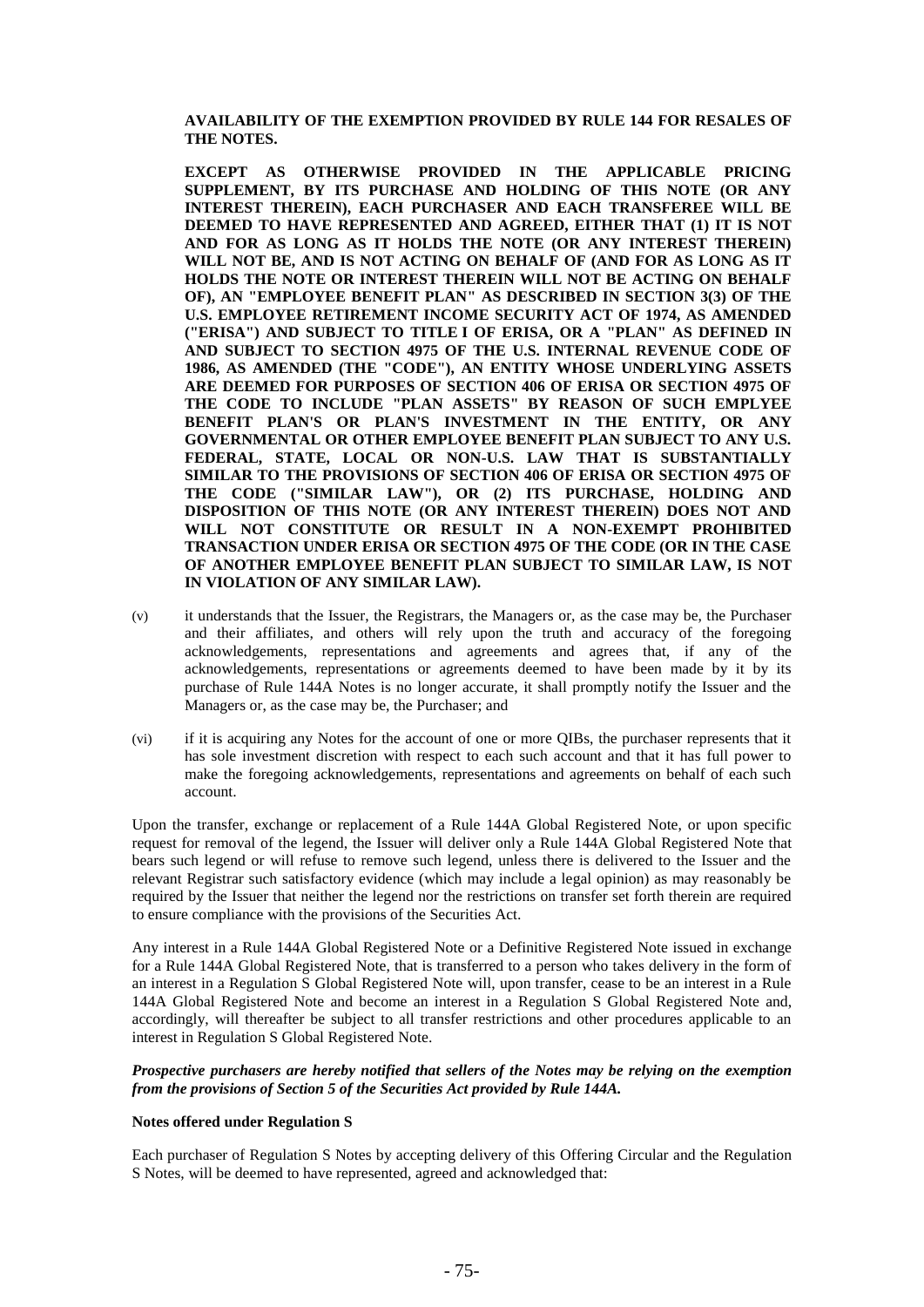- (i) it is, or at the time the Regulation S Notes are purchased will be, the beneficial owner of such Notes and it is located outside the United States (within the meaning of Regulation S); and it is not an affiliate of the Issuer or a person acting on behalf of such an affiliate;
- (ii) the Regulation S Notes have not been and will not be registered under the Securities Act or with any securities regulatory authority of any state or other jurisdiction of the United States and that it will not offer, sell, pledge or otherwise transfer Regulation S Notes except (a) in accordance with Rule 144A under the Securities Act to a person that it and any person acting on its behalf reasonably believes is a QIB purchasing for its own account, or for the account of one or more QIBs or (b) in an offshore transaction in accordance with Rule 903 or Rule 904 of Regulation S, in each case in accordance with any applicable securities laws of any State of the United States;
- (iii) it understands that the Issuer, the Registrars, the Managers or, as the case may be, the Purchaser and their affiliates, and others will rely upon the truth and accuracy of the foregoing acknowledgements, representations and agreements and agrees that, if any of the acknowledgements, representations or agreements deemed to have been made by it by its purchase of Regulation S Notes is no longer accurate, it shall promptly notify the Issuer and the Managers or, as the case may be, the Purchaser.
- (iv) except as otherwise provided in the applicable Pricing Supplement, either (i) it is not and for as long as it holds the Notes (or any interest therein) will not be, and is not acting on behalf of (and for so long as it holds any Note or interest therein will not be acting on behalf of), an "employee benefit plan" as described in Section 3(3) of ERISA and subject to Title I of ERISA, a "plan" as defined in and subject to Section 4975 of the Code, an entity whose underlying assets are deemed for purposes of Section 406 of ERISA or Section 4975 of the Code to include "plan assets" by reason of such employee benefit plan's or plan's investment in the entity, or any governmental or other employee benefit plan subject to any U.S. federal, state, local or non-U.S. law that is substantially similar to the provisions of Section 406 of ERISA or Section 4975 of the Code ("**Similar Law**"), or (ii) its purchase, holding and disposition of such Note (or any interest therein) does not and will not constitute or result in a non-exempt prohibited transaction under ERISA or Section 4975 of the Code (or, in the case of another employee benefit plan subject to Similar Law, is not in violation of any Similar Law).

Any interest in a Note represented by a Regulation S Global Registered Note that is transferred to a person who takes delivery in the form of a Rule 144A Global Registered Note will, upon transfer, cease to be an interest in a Regulation S Global Registered Note and become an interest in a Rule 144A Global Registered Note and, accordingly, will thereafter be subject to all transfer restrictions and other procedures applicable to Rule 144A Global Registered Notes.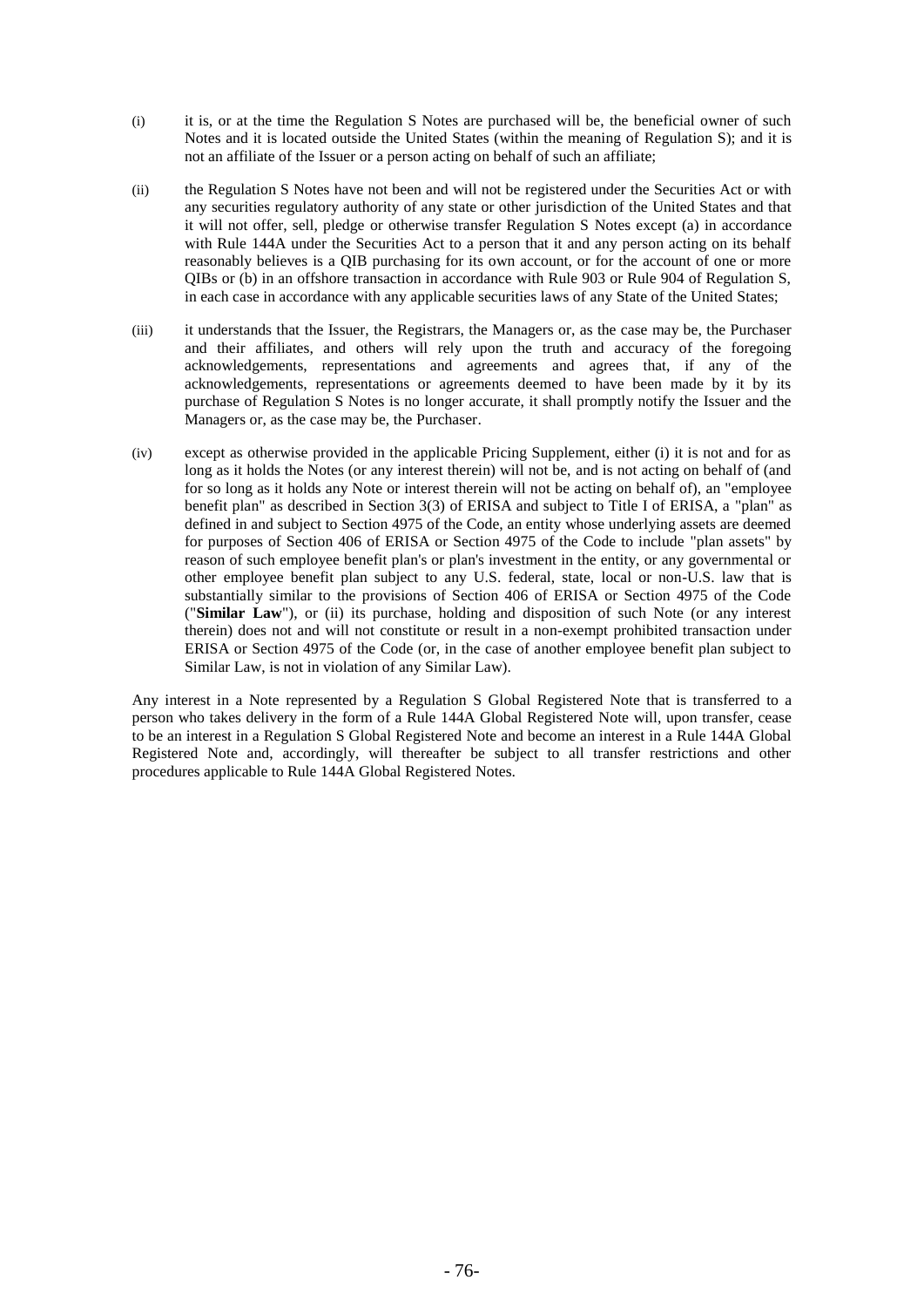## **GENERAL INFORMATION**

## **Listing**

Application may be made to admit to the Official List and admit to trading on the Regulated Market Notes issued under the Programme.

However, Notes may be issued pursuant to the Programme which will not be admitted to the Official List or admitted to trading on the Regulated Market or admitted to listing, trading and/or quotation on any other listing authorities, stock exchanges, regulated markets and/or quotation systems or which will be admitted to listing, trading and/or quotation on any other listing authorities, stock exchanges, regulated markets and/or quotation systems as the Issuer and the relevant Purchaser or, as the case may be, each relevant Manager may agree.

### **Authorisations**

Notes under the Programme will be issued through Riksgäldskontoret, which is authorised to raise funds on behalf of Sweden for a variety of statutory purposes, including the financing of current deficits in the National Budget and other expenditures incurred pursuant to resolutions of the Riksdag (the Swedish Parliament), providing credits and fulfilling such guarantees as have been resolved by the Riksdag, effecting amortisation and redemption of borrowings of Sweden and meeting the requirements of Sveriges Riksbank in respect of the foreign currency reserve.

## **Clearing of the Notes**

The Notes have been accepted for clearance through Euroclear, Clearstream, Luxembourg and/or DTC. The appropriate common code, the International Securities Identification Number and/or, as the case may be, the CUSIP number in relation to the Notes of each Series will be specified in the Pricing Supplement relating thereto. The relevant Pricing Supplement shall specify any other clearing system as shall have accepted the relevant Notes for clearance together with any further appropriate information.

### **Litigation**

There are no litigation or arbitration proceedings against or affecting the Issuer or any of its respective assets or revenues, nor is the Issuer aware of any pending or threatened proceedings of such kind, which are or might be material in the context of the Programme or the issue of the Notes thereunder.

## **Documents available for inspection**

For so long as the Programme remains in effect or any Notes shall be outstanding, copies and, where appropriate, English translations of the following documents may be inspected and, in the case of (d) below, may be obtained during normal business hours at the specified office of the Fiscal Agent, namely:

- (a) the Agency Agreement;
- (b) the Deed of Covenant;
- (c) the *pro forma* Subscription Arrangements; and
- (d) this Offering Circular, any amendment or supplement hereto and any Pricing Supplement relating to Notes which are admitted to listing, trading and/or quotation by any listing authority, stock exchange, regulated market and/or quotation system. (In the case of any Notes which are not admitted to listing, trading and/or quotation by any listing authority, stock exchange, regulated market and/or quotation system, copies of the relevant Pricing Supplement will only be available for inspection by the relevant Noteholders.)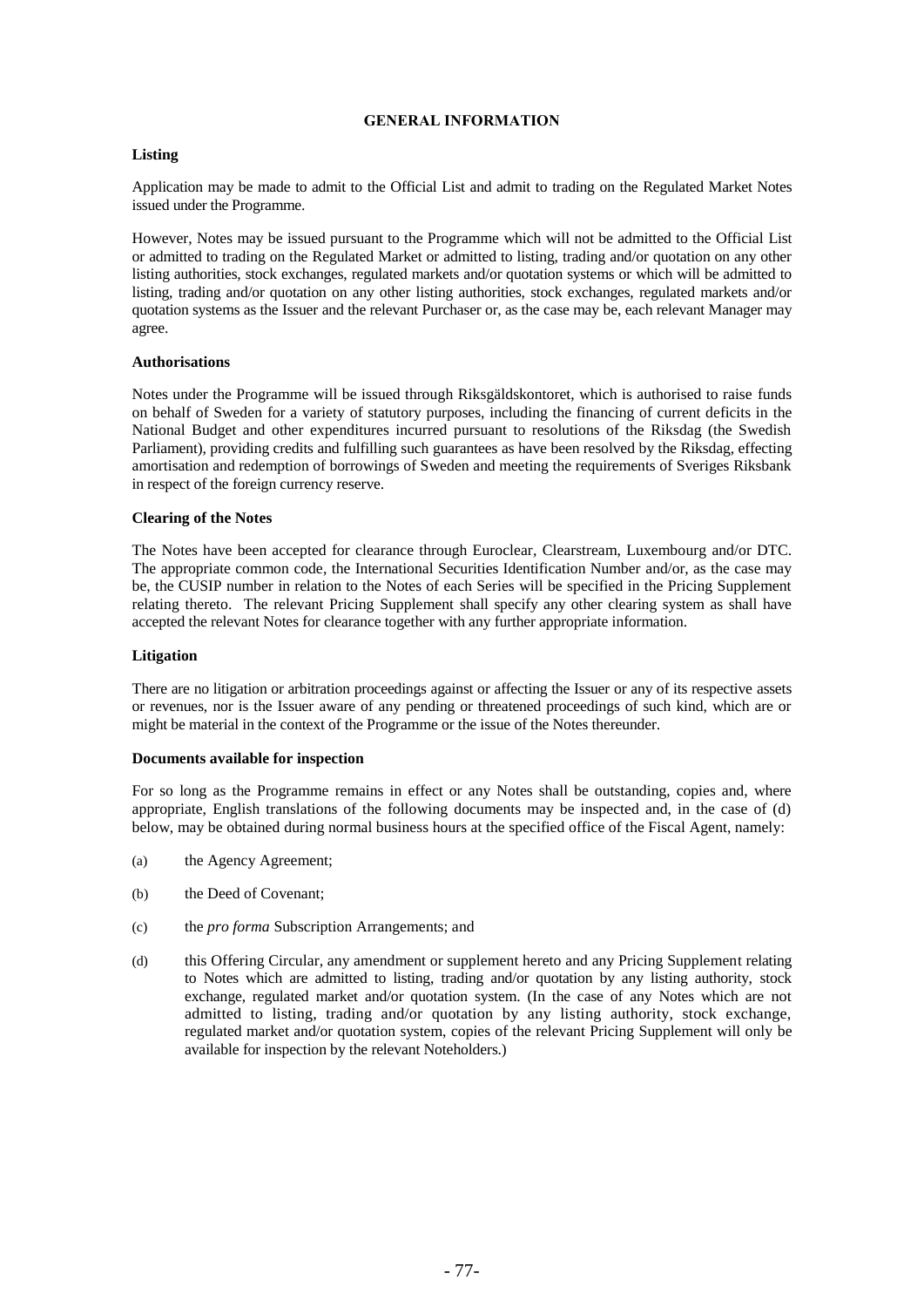# **INDEX OF DEFINED TERMS**

| Additional Business Centre(s) 14           |    |
|--------------------------------------------|----|
|                                            |    |
| Additional Financial Centre(s)  14         |    |
|                                            |    |
|                                            |    |
|                                            |    |
|                                            |    |
|                                            |    |
|                                            |    |
|                                            |    |
| Business Day Convention 14                 |    |
|                                            |    |
|                                            |    |
|                                            |    |
|                                            |    |
|                                            |    |
|                                            |    |
|                                            |    |
|                                            |    |
|                                            |    |
|                                            |    |
| Clearstream, Luxembourg  ii, 14            |    |
|                                            |    |
|                                            |    |
|                                            |    |
|                                            |    |
|                                            |    |
|                                            |    |
|                                            |    |
|                                            |    |
|                                            |    |
|                                            |    |
|                                            | 15 |
|                                            |    |
|                                            |    |
| Debt Securities Capable of Aggregation  32 |    |
|                                            |    |
|                                            |    |
| Definitive Registered Note  ii             |    |
|                                            |    |
|                                            |    |
| Early Redemption Amount (Tax) 15           |    |
| Early Termination Amount 15                |    |
|                                            |    |
|                                            |    |
|                                            |    |
|                                            |    |
|                                            |    |
|                                            |    |
|                                            |    |
|                                            |    |

| Final Redemption Amount 16                   |
|----------------------------------------------|
|                                              |
|                                              |
|                                              |
| Floating Rate Convention  14                 |
| Following Business Day Convention 14         |
| Foreign Currency Contingent Payment Notes 65 |
|                                              |
|                                              |
|                                              |
|                                              |
|                                              |
|                                              |
|                                              |
|                                              |
|                                              |
|                                              |
|                                              |
| Interest Commencement Date 16                |
| Interest Determination Date  16              |
|                                              |
|                                              |
|                                              |
|                                              |
|                                              |
|                                              |
|                                              |
|                                              |
|                                              |
|                                              |
|                                              |
|                                              |
| Maximum Redemption Amount  16                |
| Minimum Redemption Amount17                  |
| Modified Business Day Convention  14         |
| Modified Following Business Day Convention   |
|                                              |
|                                              |
| Multiple Series Single Limb Extraordinary    |
| Multiple Series Two Limb Extraordinary       |
|                                              |
| Multiple Series Two Limb Written Resolution  |
|                                              |
|                                              |
| New Safekeeping Structureii                  |
|                                              |
|                                              |
|                                              |
|                                              |
|                                              |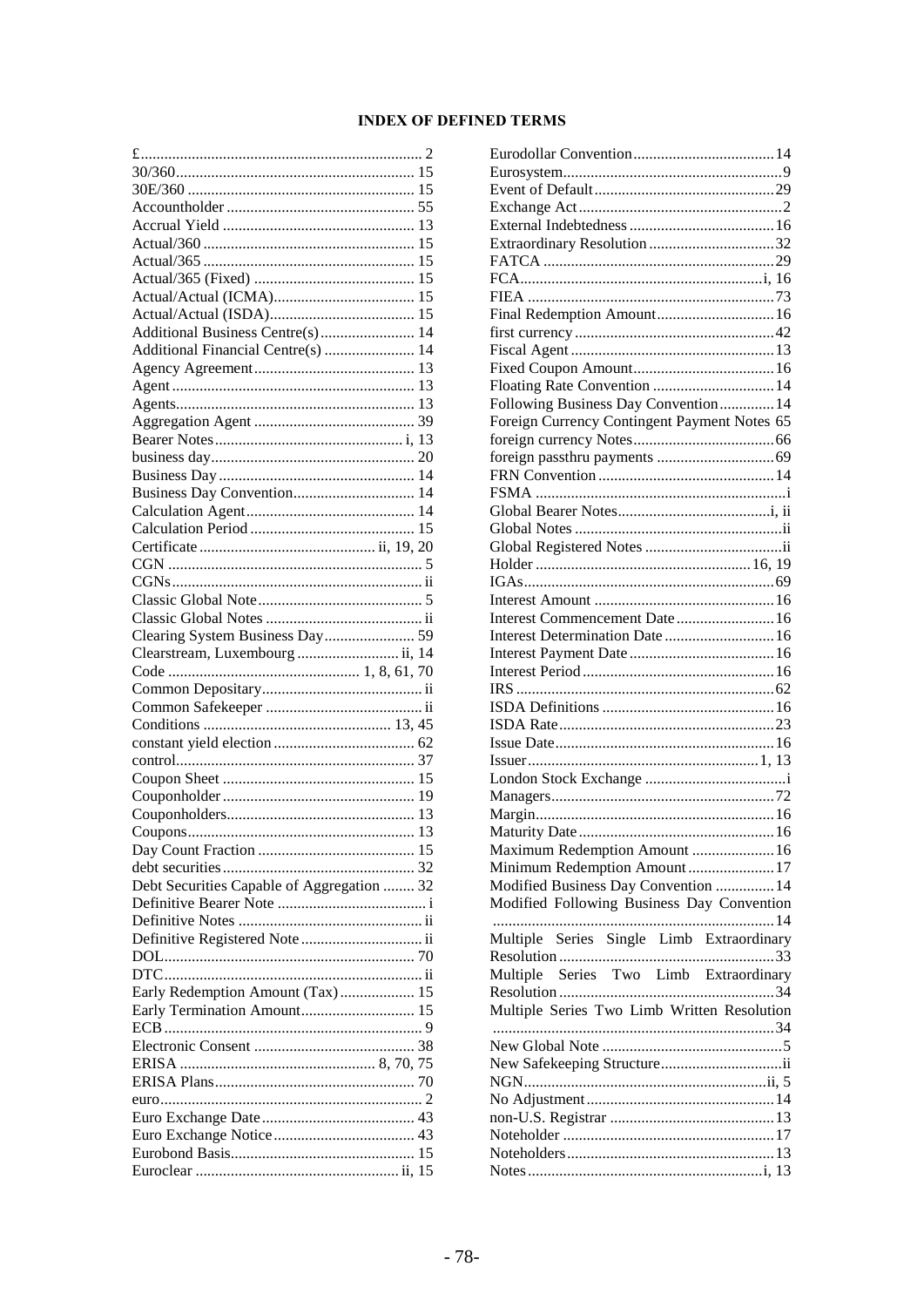| Optional Redemption Amount (Call)  17  |  |
|----------------------------------------|--|
| Optional Redemption Amount (Put) 17    |  |
| Optional Redemption Date (Call) 17     |  |
| Optional Redemption Date (Put)  17     |  |
|                                        |  |
| Participating Member State  17         |  |
|                                        |  |
|                                        |  |
|                                        |  |
|                                        |  |
|                                        |  |
|                                        |  |
| Preceding Business Day Convention 14   |  |
|                                        |  |
| Principal Financial Centre  17         |  |
|                                        |  |
|                                        |  |
|                                        |  |
|                                        |  |
|                                        |  |
|                                        |  |
|                                        |  |
|                                        |  |
|                                        |  |
|                                        |  |
|                                        |  |
|                                        |  |
|                                        |  |
|                                        |  |
|                                        |  |
|                                        |  |
|                                        |  |
|                                        |  |
|                                        |  |
|                                        |  |
|                                        |  |
| Regulation S Global Registered Note ii |  |
|                                        |  |
|                                        |  |

| Rule 144A Global Registered Noteii        |  |
|-------------------------------------------|--|
|                                           |  |
|                                           |  |
|                                           |  |
|                                           |  |
|                                           |  |
|                                           |  |
|                                           |  |
|                                           |  |
| Single Series Extraordinary Resolution 32 |  |
| Single Series Written Resolution 32       |  |
|                                           |  |
|                                           |  |
|                                           |  |
|                                           |  |
|                                           |  |
|                                           |  |
|                                           |  |
|                                           |  |
| TARGET Settlement Day  18                 |  |
|                                           |  |
|                                           |  |
|                                           |  |
|                                           |  |
|                                           |  |
|                                           |  |
|                                           |  |
|                                           |  |
|                                           |  |
|                                           |  |
|                                           |  |
|                                           |  |
|                                           |  |